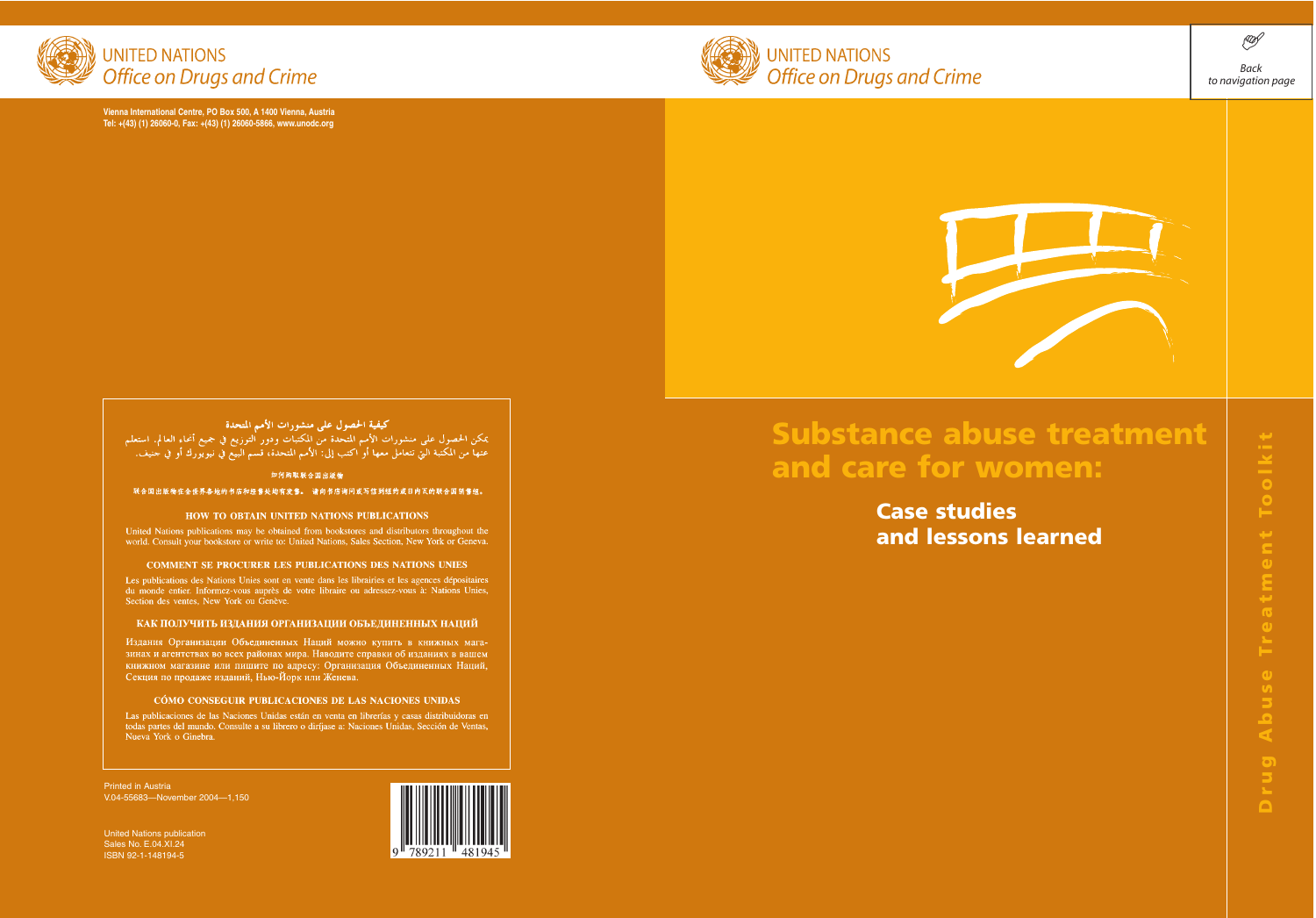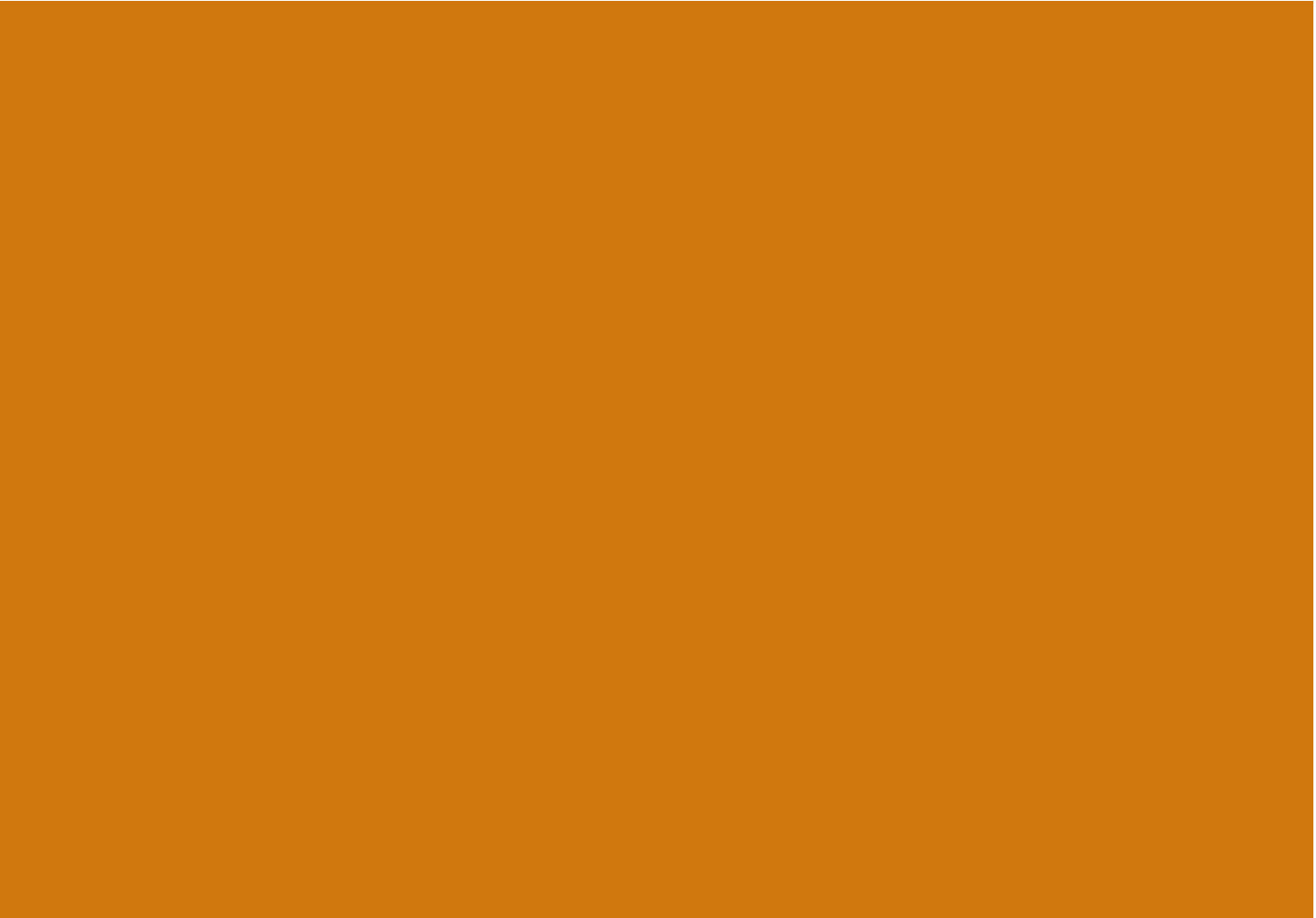UNITED NATIONS OFFICE ON DRUGS AND CRIME Vienna

# **Substance abuse treatment and care for women:**

Case studies and lessons learned



UNITED NATIONS New York, 2004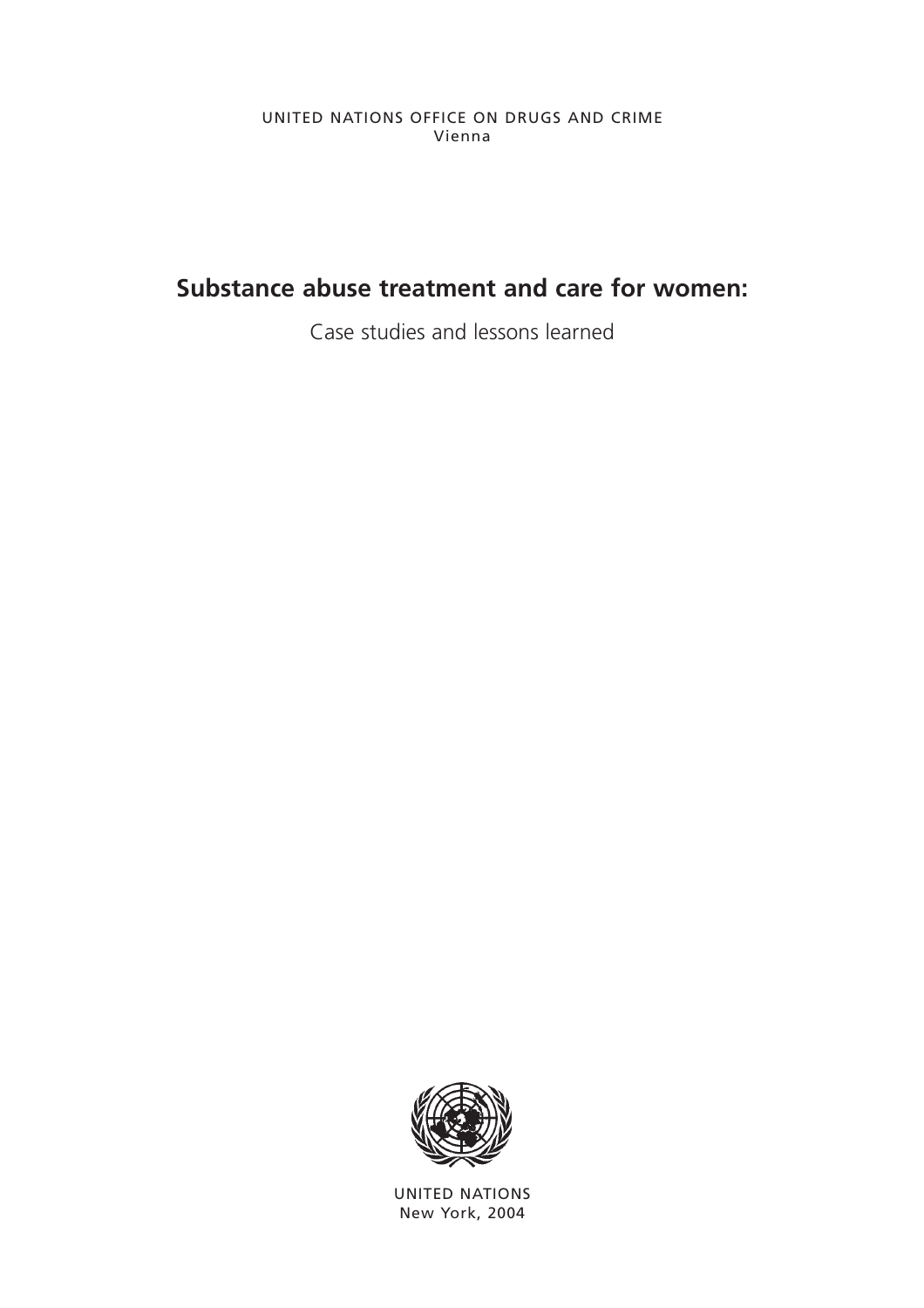# **The United Nations Office on Drugs and Crime would like to thank the Smithers Foundation for its generous contribution towards the cost of publishing this report.**

**Vienna, August 2004**

UNITED NATIONS PUBLICATION Sales No. E.04.XI.24 ISBN 92-1-148194-5

The designations employed and the presentation of the material in this publication do not imply the expression of any opinion whatsoever on the part of the Secretariat of the United Nations concerning the legal status of any country, territory, city or area or of its authorities, or concerning the delimitation of its frontiers or boundaries.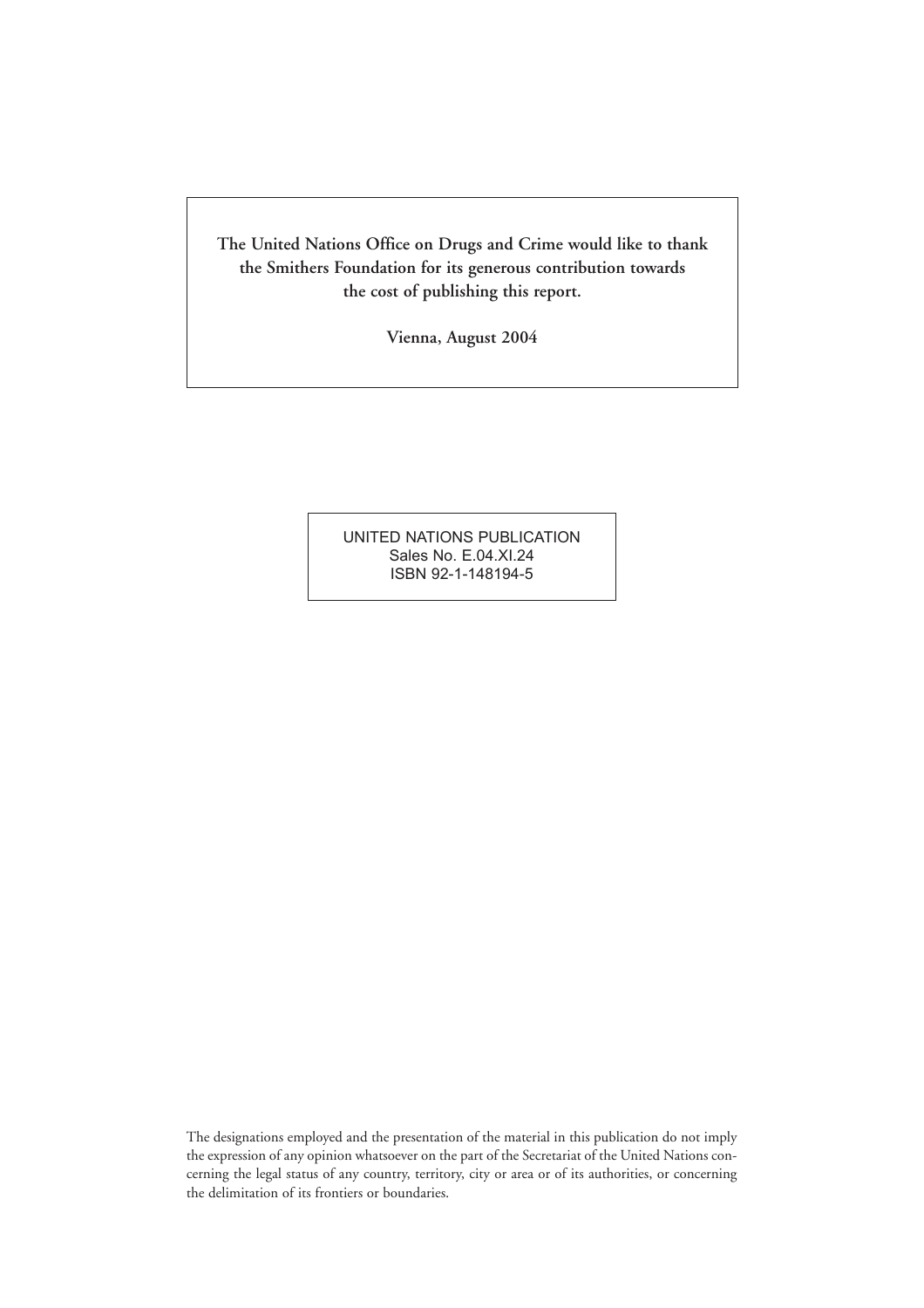# Acknowledgements

The present publication was commissioned by the United Nations Office on Drugs and Crime (UNODC), Global Challenges Section.

The United Nations Office on Drugs and Crime expresses its gratitude to the following:

- The staff of all treatment services who, despite a heavy workload, took the time to provide answers to the survey among candidate projects;
- The contributors to the present volume who provided detailed information on their work and an in-depth analysis of their projects with regard to various criteria. Included in these thanks are the staff working on the projects;
- The participants of the meeting held in Vienna in December 2003, who shared their experiences and

insights on the lessons learned in the implementation of their projects;

- The members of the panel of experts, who provided their insights and feedback to earlier drafts;
- The drug demand reduction experts and focal points at the regional and country offices of the United Nations Office on Drugs and Crime, who shared their knowledge about treatment services for women in their regions and made recommendations on the projects to be included in the booklet.

The United Nations Office on Drugs and Crime also wishes to acknowledge the contribution of Virginia Carver, the project consultant, who identified the case studies, facilitated the meeting in Vienna and compiled the draft publication; also Pilar Cuellar and My Hue McGowran, who supported the meeting and editorial process.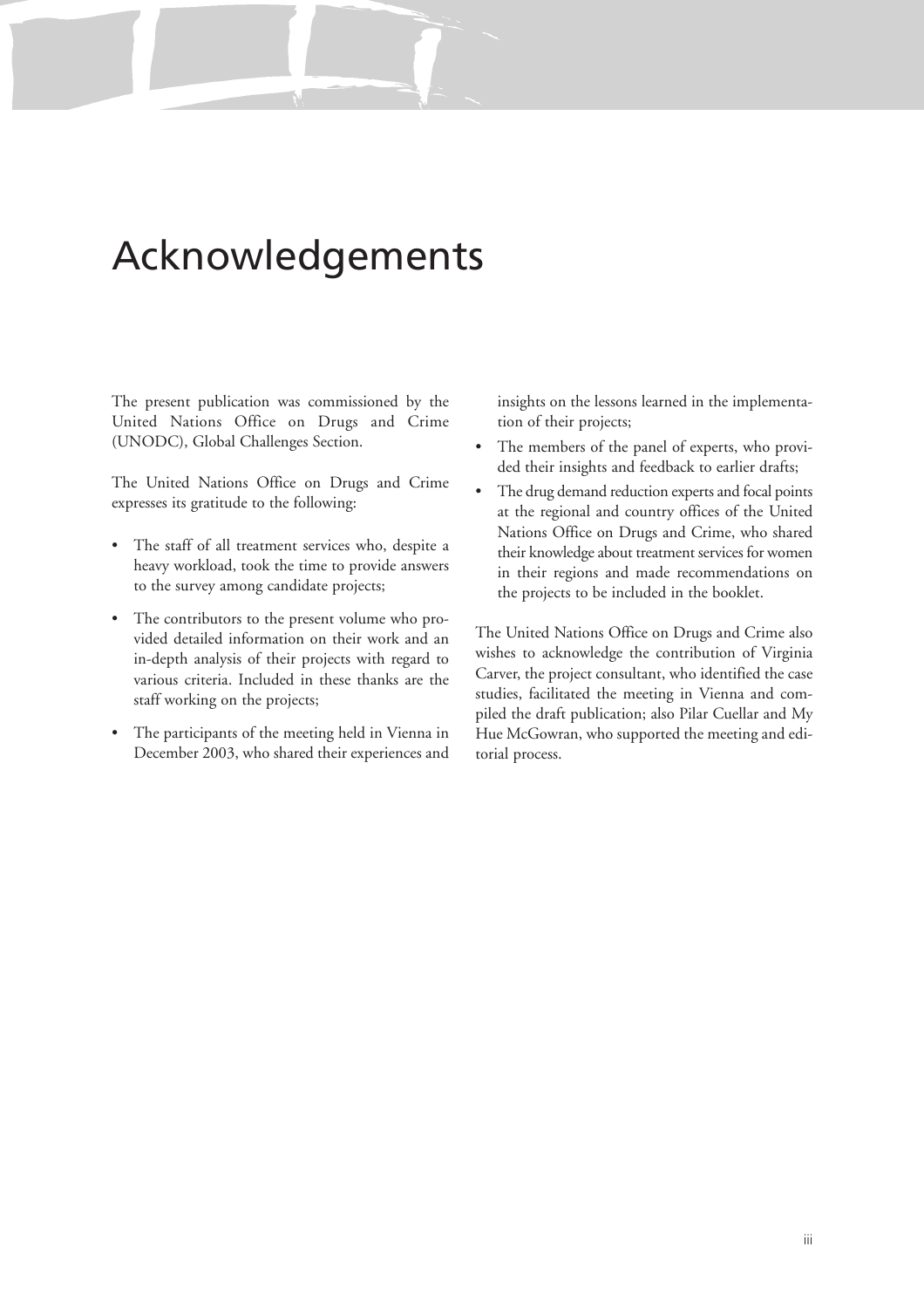# Panel of Experts

Susan Beckerleg, Kenya Jan Copeland, Australia Stephanie Covington, United States of America Marie Louise Ernst, Switzerland Gabriele Fischer, Austria Dagmar Hedrich, European Monitoring Centre for Drugs and Drug Addiction Anna Chisman, Inter-American Drug Abuse Control Commission

### **Case study representatives**

Silvia Brasiliano and Patricia Hochgraf (Brazil) Dr. Miguel Cedeño (Panama) Abdoulaye Diouf (Senegal) Karin Goger (Austria) Ann Harrison (United States of America) Christine Heinrichs (Germany) Katarina Jiresova (Slovakia) Kamil Kalina and Jiri Richter (Czech Republic) Karol Kaltenbach (United States of America) Jehanzeb Khan and David MacDonald (Afghanistan; Pakistan) Marcela Lara Orellana (Chile)

Maristela Monteiro, World Health Organization/ Pan American Health Organization Pratima Murthy, India Dace Svikis, United States of America Nancy Usher, Canada Irmgard Vogt, Germany Cora-Lee Wetherington, National Institute on Drug Abuse, United States of America

Murièle Lasserre Bergerioux (Switzerland) Lotta Länne (Sweden) Margaret Leslie (Canada) Ashita Mittal (India) Harlie Outhwaite, Nellie Manley and Colleen Allan (Canada) Barbara Rich (Australia) Elizabeth Selhore (India) Sepideh Sigara (Islamic Republic of Iran) Wendee Wechsberg (United States of America) Martha J. Wright (United States of America)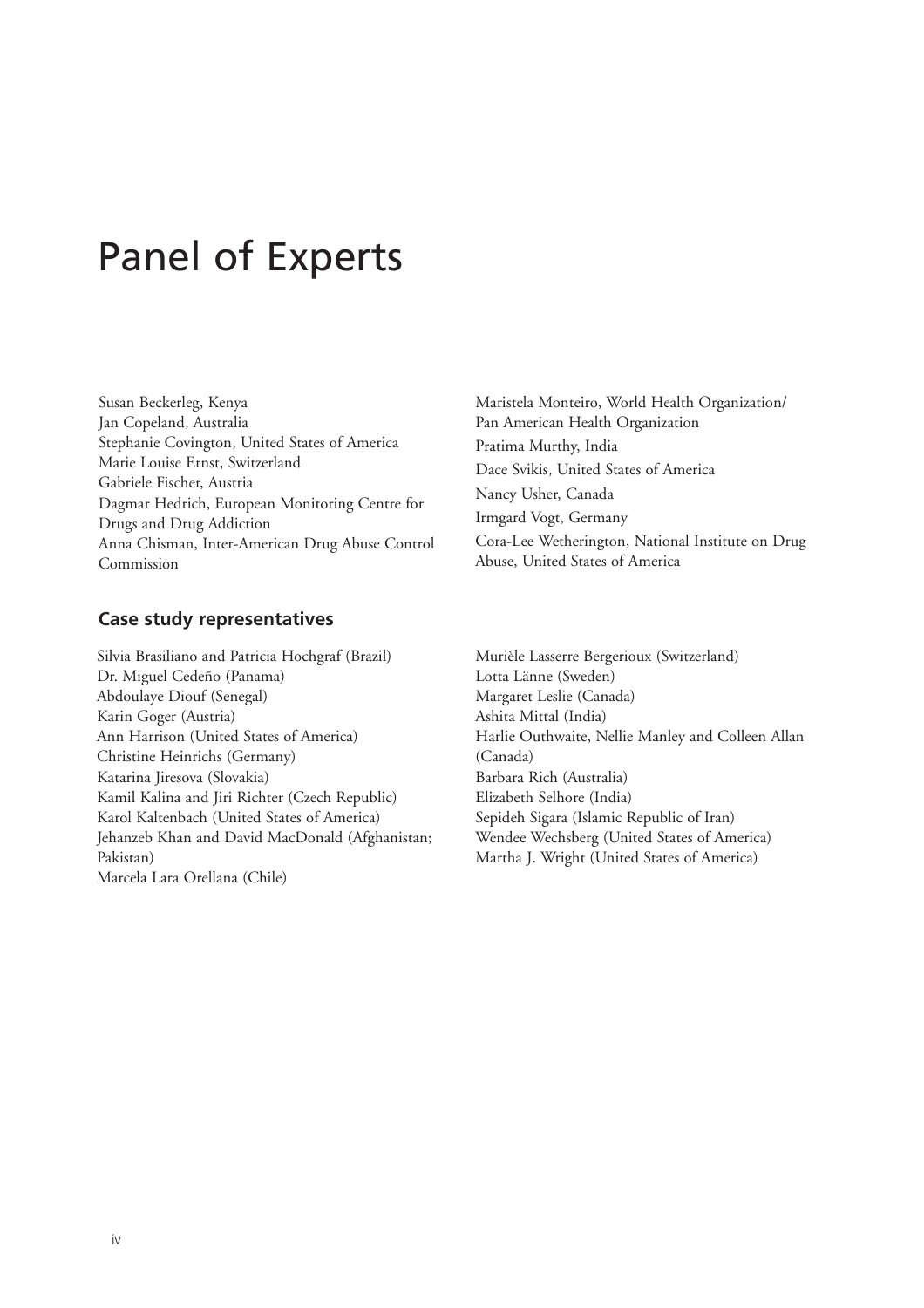# Preface

The present booklet is about gender-responsive substance abuse treatment services for women. It is part of the United Nations Office on Drugs and Crime (UNODC) project to develop tools to support the development and improvement of substance abuse treatment services, based on evidence from the literature and case studies that illustrate practical experiences and lessons learned in providing substance abuse treatment services in various regions of the world. Other publications in this Drug Abuse Treatment Toolkit series are: *Investing in Drug Abuse Treatment: a Discussion Paper for Policy Makers; Contemporary Drug Abuse Treatment: a Review of the Evidence Base;* and *Drug Abuse Treatment and Rehabilitation: a Practical Planning and Implementation Guide*.\* These can be found on the UNODC web site (www.unodc.org/ unodc/en/treatment\_toolkit.html).

The project on women's substance abuse treatment services was launched in response to the Declaration on the Guiding Principles of Drug Demand Reduction (General Assembly resolution S-20/3, annex) and the measures to enhance international cooperation to counter the world drug problem (Assembly resolutions S-20/4 A to E), adopted by the General Assembly at its twentieth special session. The Guiding Principles indicate that demand reduction programmes should be designed to address the needs of the population in general, as well as specific population groups.

In most countries of the world, the circumstances of women's lives are very different from those of men. This is also reflected in their experience of substance use problems. Women's substance use problems are more stigmatized and less likely to be acknowledged than men's. As a result, much less is known about the prevalence and patterns of women's substance use, and

their treatment needs. Women with substance use problems also experience significant barriers to accessing treatment, and are believed to be underrepresented in treatment settings. Cultural taboos and stigma mean their substance use problems are often not acknowledged by themselves, their families or helping professionals who could support them in seeking treatment. Pregnant and parenting women using substances face particular societal condemnation, and pregnant women often delay seeking services with serious implications for the mother and the foetus. Women who are parents usually have primary responsibility for childcare, as well as other household responsibilities. However, few treatment services provide childcare, and in some cultures it is very difficult for women to leave their homes and family responsibilities to seek treatment.

More often than men, women have been introduced to substances and continue to use substances with their spouses or partners, who may also be physically or sexually abusive. With little emotional support, or financial resources to pay for treatment, childcare or transportation, women find it difficult to enter and remain in treatment. Women also have more severe problems at treatment entry than men. Many have experienced trauma and use substances to cope with these experiences. They are more likely to have mental health problems such as anxiety or depression or post-traumatic stress disorder than men. They also have fewer resources in terms of education, employment and finances. At the same time, because more men than women use illicit and other substances of abuse, most treatment programmes have been designed with men in mind and do not take into account gender differences. The goal of this publication is to raise awareness about the treatment needs of women and to provide tools, suggestions and practical

<sup>\*</sup>United Nations publication, Sales No. E.03.XI.II.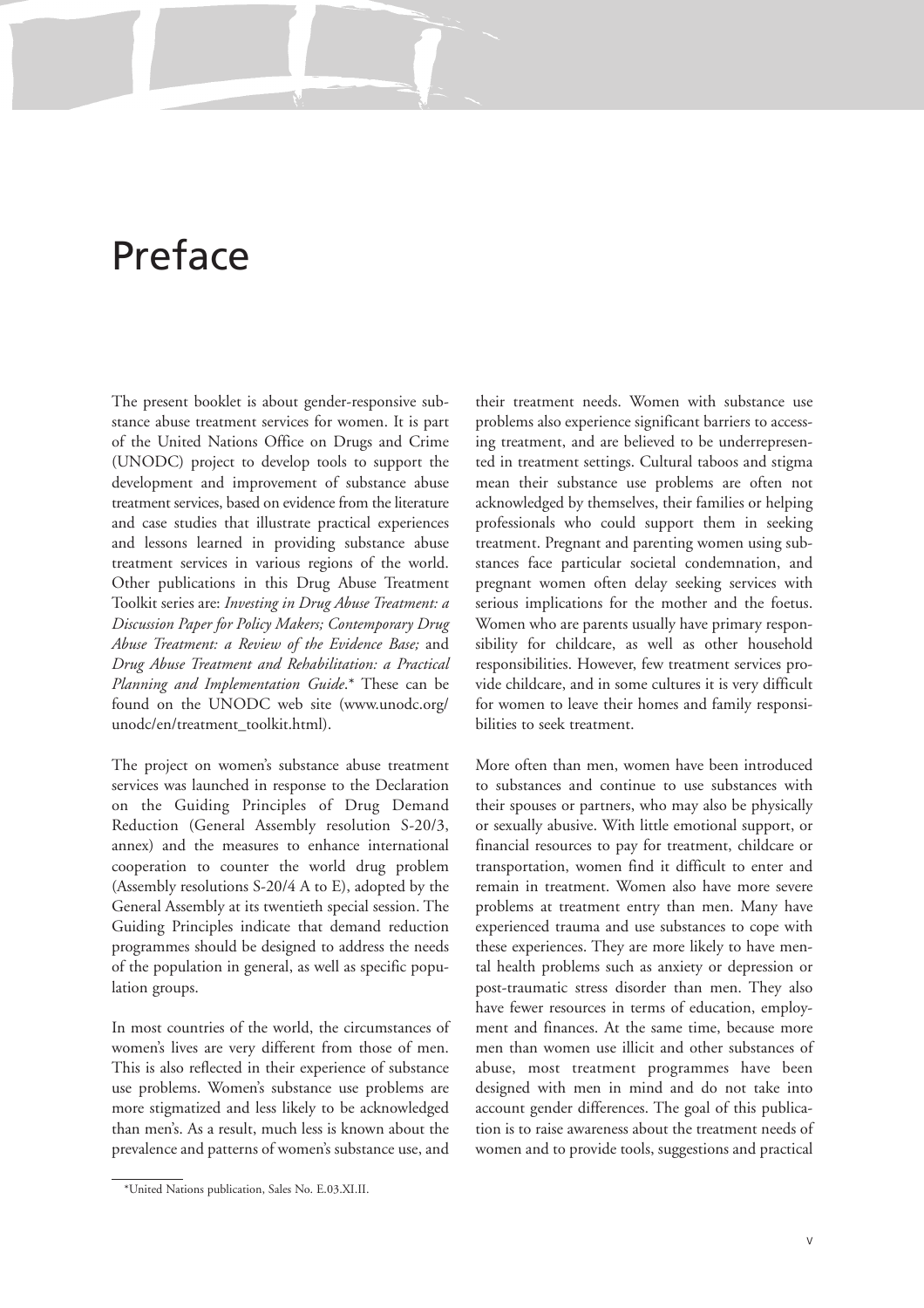examples for overcoming access barriers, engaging women in treatment and providing treatment that is responsive to the specific needs of women.

The booklet brings together information from a variety of sources:

- A review of the literature. Published articles and reports were identified through a search of Medline/PubMed, EMbase and PsychInfo databases from 1998 to 2003; as well as from web sites of international and national bodies and organizations that contain guidelines, full text articles or other relevant information. Members of an international panel of experts formed to advise on various phases of the project and representatives of case studies included in this booklet were also a rich source of articles, reports and other information. The literature review built on several other recent literature reviews, particularly the literature review by Gillian Hunter, which formed part of a Pompidou Group report: *Problem drug use by women: Focus on community-based interventions*\* and *Best Practices: Treatment and Rehabilitation for Women with Substance Use Problems.*\*\*
- Case studies provide practical examples and experiences that illustrate findings from the literature. Recommendations for case study projects were obtained from the following sources: United Nations Office on Drugs and Crime headquarters and its various field offices; members of the expert panel; international organizations represented on the expert panel, including the World Health Organization/Pan American Health Organization (WHO/PAHO); the Inter-American Drug Abuse Control Commission (CICAD); the European Monitoring Centre for Drugs and Drug Addiction (EMCDDA); and databases and reports describing women's substance abuse treatment projects. Case studies chosen for inclusion in the present publication illustrate the major topic areas of women's substance abuse treatment and reflect the experiences of different regions of the world. While many projects providing gender-responsive substance abuse treatment were identified in Australia, the European Union and North America, efforts to identify a more representative sample of projects in other regions were not as successful.

Presentations and discussions that took place at a meeting of representatives of case study projects, members of the international panel of experts and staff of the United Nations Office on Drugs and Crime, entitled "Women's Drug Treatment: Lessons Learned" held in Vienna, from 15 to 17 December 2003, referred to thereafter in the following chapters as "the Vienna meeting".

The present publication is about substance abuse treatment for women in general. Though it is recognized that adolescent women and older adult women have specific treatment needs because of their different substance use patterns and life circumstances, treatment and rehabilitation issues for these two population groups will be addressed in more depth in other publications of the United Nations Office on Drugs and Crime in the Drug Abuse Treatment Toolkit series. Prevention is an extremely important aspect of addressing women's substance use as well. However, consideration of gender-responsive prevention interventions is beyond the scope of this publication.

The main focus of the publication is on the treatment of women using illicit substances, which accords with the mandate of the United Nations Office on Drugs and Crime. However, it is recognized that alcohol is also an illegal substance in some countries and that women with substance use problems are often poly-substance users. As well as using illicit substances, women may be drinking harmfully and are more likely than men to use central nervous depressant drugs such as benzodiazepines and other sedative-hypnotics. Many women who use psychoactive substances also smoke tobacco. Though the focus of this publication is on illicit substances, the approaches and recommendations are also relevant for women with alcohol problems. In many countries, alcohol and illicit substance use problems are treated in the same setting, generally using the same methods. However, this is not true of tobacco, which the substance abuse treatment field is starting to recognize as a significant problem for their clients.

The report, *Global Illicit Drug Trends, 2003,*\*\*\* indicates that, while cannabis is the most widely used illicit substance, it is not the substance that generates the most demand for treatment. Rather, opiates compose the most serious problem substance in the world and gener-

<sup>\*</sup>D. Hedrich, *Problem drug use by women: Focus on community-based interventions* (Strasbourg, Pompidou Group, 2000) (available at www.coe.int/T/E/Social\_Cohesion/pompidou\_group/5.Publications/).

<sup>\*\*</sup>Health Canada, *Best Practices: Treatment and Rehabilitation for Women with Substance Use Problems* (Ottawa, Minister of Public Works and Government Services, Canada, 2001) (available at www.cds-sca.com/).

<sup>\*\*\*</sup>*Global Illicit Drug Trends, 2003* (United Nations publication, Sales No. E.03.XI.5) (available at www.unodc.org/pdf/trends2003\_www\_E.pdf).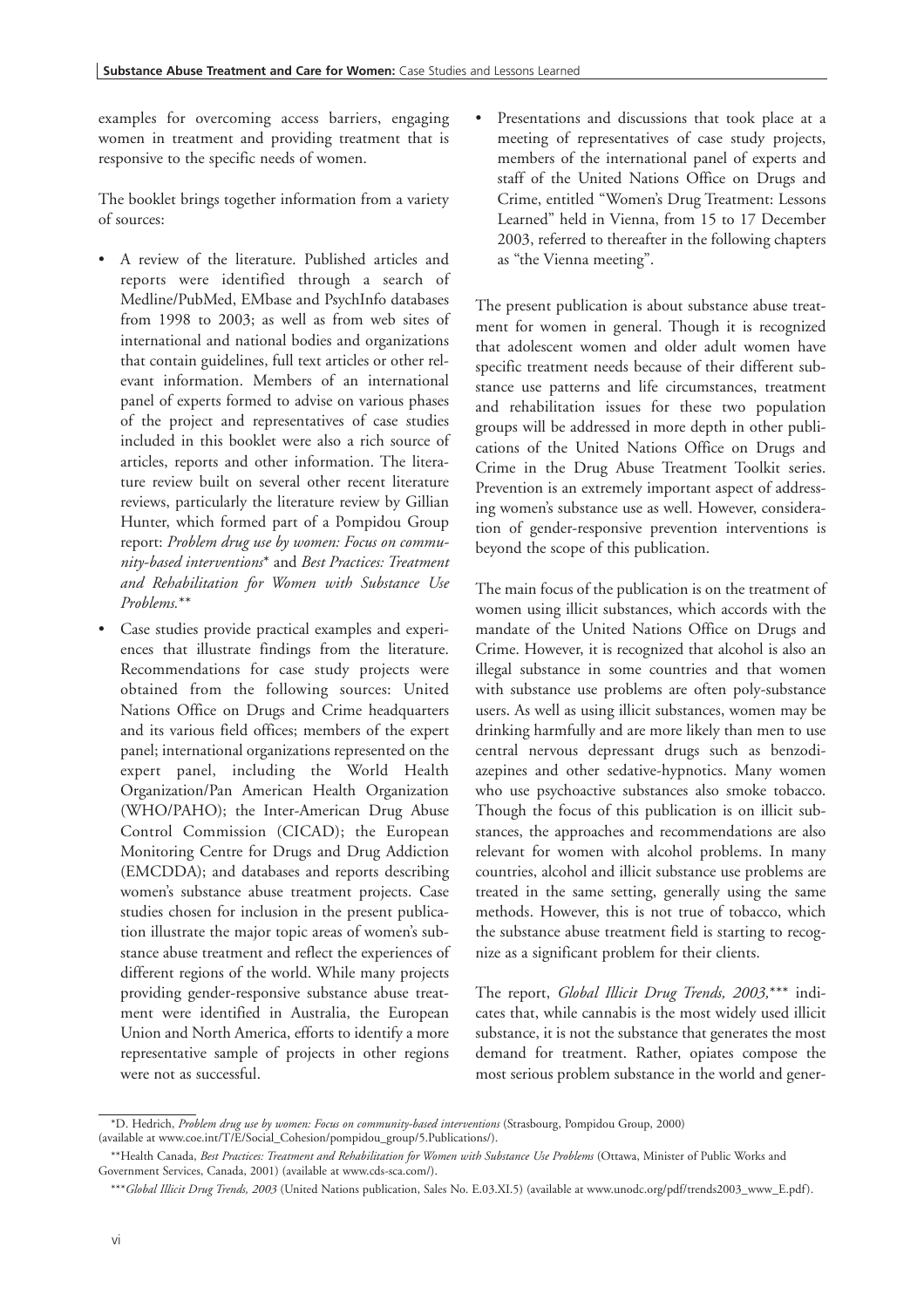ate the most illicit drug treatment demand overall. In Asia, Australia and Europe, the greatest treatment demand is for opiate abuse (though methamphetamine abuse is generating the most treatment demand in South-East Asia). In North and South America, cocaine abuse generates the most treatment demand, with heroin almost equalling cocaine in North America. The exception is Africa, where the greatest treatment demand is for cannabis. Recent data indicate the upsurge of cannabis-related treatment demand in North America and Europe.

"Gender-responsive" is a term that is used frequently throughout this publication. Gender-responsive programmes are those that consider the needs of women in all aspects of their design and delivery, including location, staffing, programme development, programme content and programme materials.

The first chapter of the publication describes the physiological and psychological aspects of women's substance use and reviews studies on treatment entry, completion and outcomes. Where literature is available, gender differences in these areas are discussed. Chapter 2 describes barriers that women experience in accessing treatment. Chapter 3 discusses methods for promoting genderresponsive treatment, and chapter 4 describes strategies such as awareness, training, outreach and low-threshold services that can overcome barriers to treatment engagement. Chapter 5 describes various aspects of providing gender-responsive treatment services specifically for women, including theory and principles, organizational issues, psychosocial and pharmacological interventions and treatment issues for pregnant and parenting women. Case studies from various regions of the world provide practical examples of findings from the literature and from discussions at the Vienna meeting. The reader will note that the style and language varies from case study to case study, which reflects the fact that, as far as possible, the views and expression of each implementer towards treatment and their work has been maintained.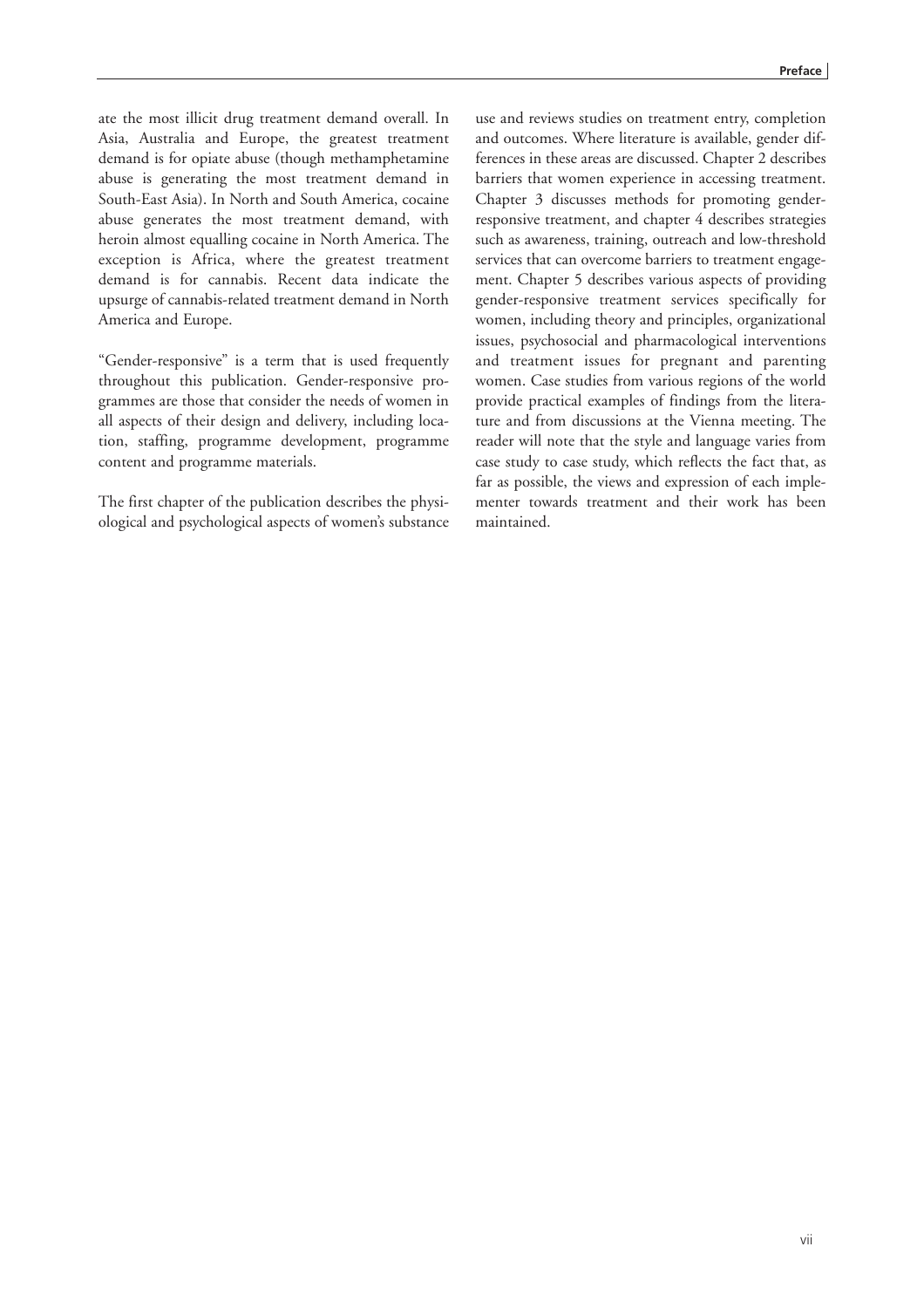# **CONTENTS**

| 1 <sub>1</sub> | WOMEN, GENDER, AND SUBSTANCE USE PROBLEMS                                                                                                      | 5<br>5 |
|----------------|------------------------------------------------------------------------------------------------------------------------------------------------|--------|
| 2.             |                                                                                                                                                |        |
| 3.             |                                                                                                                                                |        |
| 4.             |                                                                                                                                                |        |
| 5.             | TREATMENT SERVICES FOR SUBSTANCE ABUSE THAT ARE RESPONSIVE TO GENDER . 57<br>Recommendations for successful approaches and lessons learned  89 |        |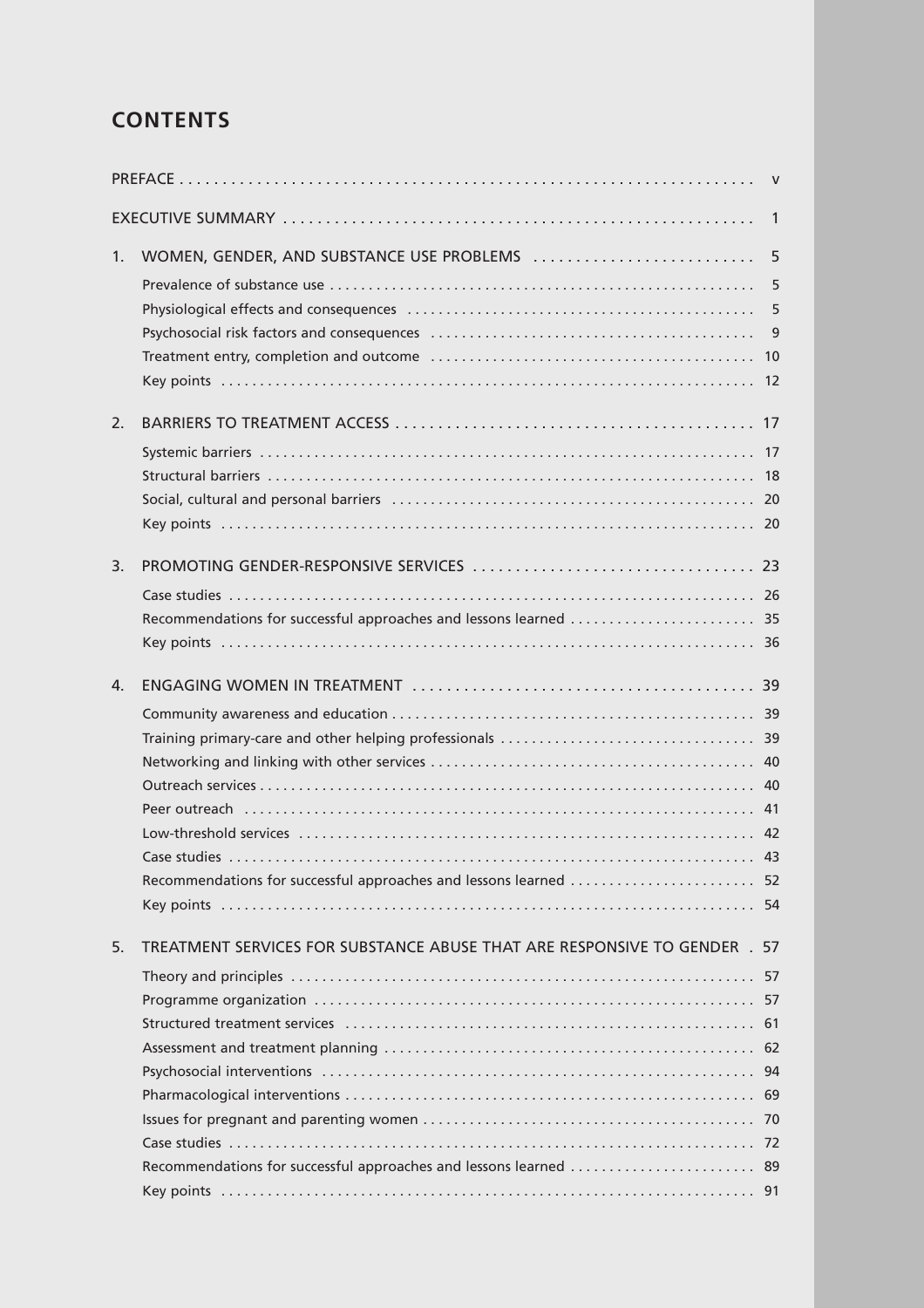# Executive summary

This publication concerns treatment for substance abuse by women that is gender-responsive and forms part of the United Nations Office on Drugs and Crime (UNODC) project to develop tools to support the development and improvement of substance abuse treatment services. Gender-responsive programmes consider the needs of women in all aspects of their design and delivery, including location, staffing, programme development, programme content and programme materials.

This publication is designed to raise awareness of the treatment needs of women. It provides tools, suggestions and practical examples for overcoming access barriers, engaging women in treatment and providing treatment that is responsive to the specific needs of women. It brings together information from the literature, from case studies of women's services in different regions of the world and from presentations and discussions that took place at a meeting of international experts, representatives from case-study projects and UNODC staff held in December 2003. The primary focus of the publication is on illicit substances, since that is the focus of the mandate of UNODC.

It is difficult to get a full picture of women's use of substances and its associated problems, since prevalence studies and biological, prevention and treatment research studies may not address gender issues. The available literature indicates that women are generally less likely than men to use illicit substances, gender differences in illicit substance use being much smaller among adolescents. In contrast, women are more likely than men to use pharmaceutical drugs both medically and non-medically. In terms of physiological differences, there is evidence that women, in comparison with men, may become dependent more quickly on a number of illicit substances, may engage in more HIV-risk behaviours and have higher mortality rates if they inject drugs. Psychoactive substances often affect

and are affected by different phases of women's menstrual cycle. Substance use during pregnancy can result in low birth weight, early delivery and poor nutritional status. However, some of the effects on the mother and the foetus may also be attributed to the lifestyle associated with illicit substance use.

Generally, women with substance use problems have fewer resources (education, employment, income) than men, are more likely to be living with a partner with a substance use problem, have care of dependent children and have more severe problems at the beginning of treatment. Women with substance use problems also have higher rates than men of trauma related to physical and sexual abuse and concurrent psychiatric disorders, particularly post-traumatic stress disorder and other mood and anxiety disorders. Available information indicates that women are underrepresented in treatment, though information from many countries is lacking. Some studies indicate that women are less likely to enter and to complete treatment than men, while others have found no differences. Treatment-outcome studies have generally found no gender differences. However, studies of comprehensive or enhanced treatment programmes specifically designed to meet women's needs have found improved outcome.

Women encounter significant systemic, structural, social, cultural and personal barriers in accessing substance abuse treatment. In most countries of the world, women are underrepresented in positions of power that influence awareness of gender differences, policy development and resource allocation. There is limited information about women with substance use problems and lack of appropriate evidence based on lowcost treatment models for women.

At the structural level, the most significant obstacles include lack of childcare and punitive attitudes to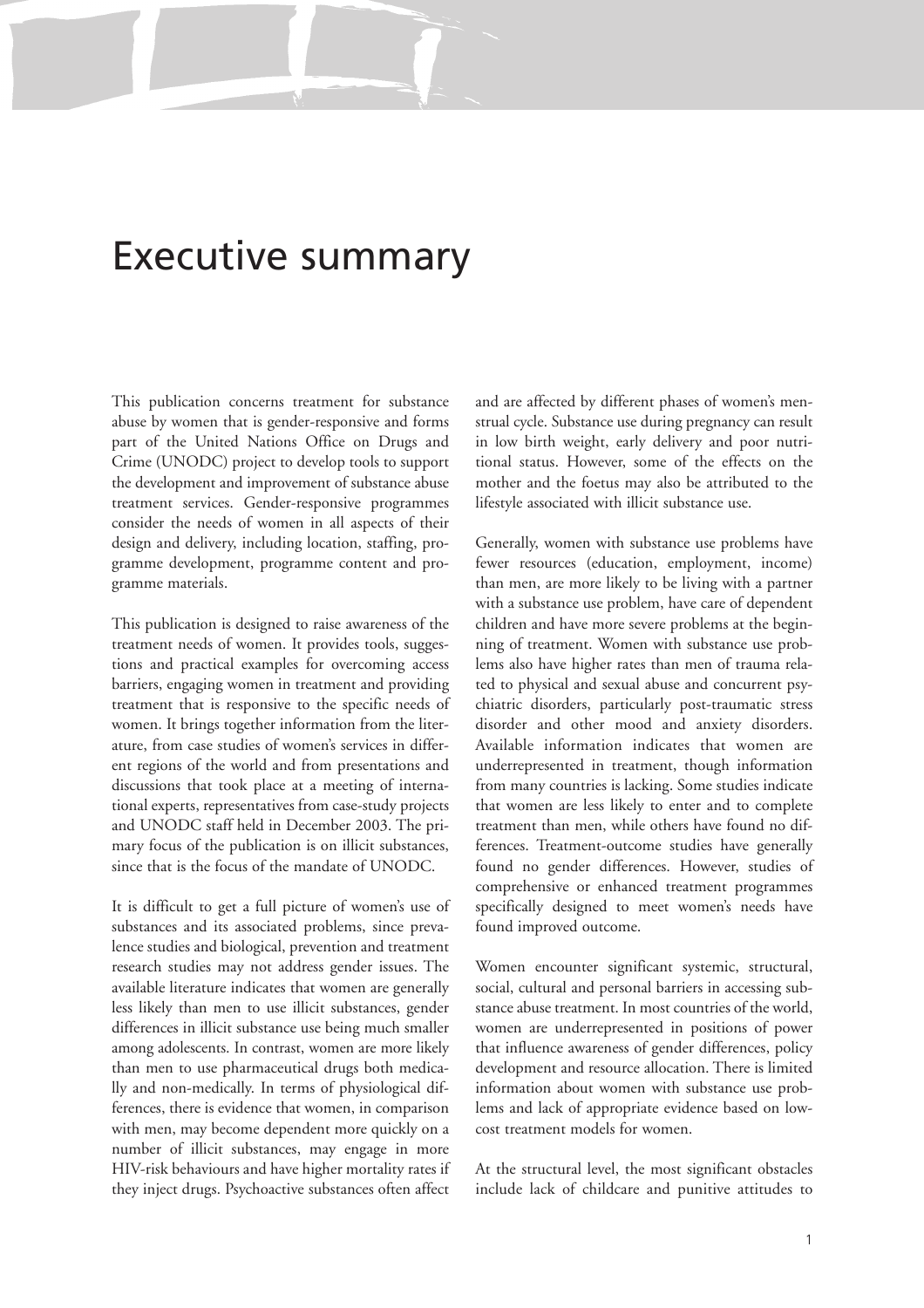parenting and pregnant women, which makes them fear losing custody of their children and prevents them from seeking treatment early enough. Often women do not have money to pay for transportation, childcare costs or treatment. Treatment programmes may be located far from where women live and may have inflexible admission requirements and schedules.

In many societies, problems of substance use and women's use of substances are heavily stigmatized and cultural norms may make it difficult for women to acknowledge such a problem or leave their homes and families to have treatment. Because many women with substance use problems also live with a partner or other family members with a substance use problem, it is even more difficult for them to obtain support to undergo treatment.

Gender-responsive services for women have been promoted at the international, regional and national levels through policy statements; through inclusion in national drug strategies; through the development of treatment best-practices, guidelines and standards, symposiums and reports; and through the dissemination of information on model programmes.

Much more is now known about strategies that help overcome the significant hurdles that women encounter in accessing and remaining in treatment. What has proved particularly successful in societies with strong cultural taboos and sometimes few resources is informing and educating communities about the issue and training community members, especially women in the community, in prevention-and-treatment support activities. Training other helping professionals, particularly primary-care providers, and networking and linking with health and social service providers can help in the identification and referral process of women with substance use problems. It also helps to ensure that clients can access the services they require. Particularly crucial are collaborative relationships with prenatal, child welfare, mental health and crisis services.

Gender-responsive programming for women considers women in all aspects of programme development, design and delivery. Gender-responsive programmes should be based on a unifying theory and set of principles in order to provide a framework for the programme environment, programme content and materials and to ensure that staff share the same beliefs and values about treatment for women.

Programme organization and setting are important aspects of planning and developing programmes for women. The programme may be an autonomous womenspecific programme; it may be women-specific but part of a larger organization; or it may include components for women only as part of a mixed-gender programme. Women in leadership positions in governance and programme administration can be role models for clients.

The focus of outreach services, including peer outreach approaches, is on reaching women who are not in contact with other services and particularly those who inject drugs and are engaged in sex work. However, outreach services can also be used to engage and support women who are in contact with other services but who require accessible substance abuse treatment. In some situations, peers—women in the substance user's community or women who are former or current substance users—play a role in outreach or low-threshold services.

Low-threshold services are also designed to reach vulnerable clients. Women who use low-threshold services may need a safe place, away from violence, as well as the other practical supports provided by such services, such as clean injecting equipment, safer sex aids, food, shelter and clothing.

Whether at low-threshold or at structured treatment services, it is necessary to ensure that the programme environment is safe for women, particularly in mixedgender residential services, and that staff have the necessary skills in training and support. Careful consideration should be given to employing male staff and evaluating their role in women's treatment. Although some women require residential services, community-based outpatient or day services have many advantages in terms of being more accessible and less costly. Aftercare and social reintegration components, particularly skill development, employment training and housing, are critical for many women.

A comprehensive assessment ensures the development of a client-centred treatment plan and should focus on issues concerning partners and family relationships and responsibilities, pregnancy, high-risk behaviours, trauma history and mental health problems; it should also include the client's readiness to participate in treatment, possible inclination to suicide and the possible obstacles involved in participating in treatment.

Recent research has supported clinical knowledge about the effectiveness of comprehensive or enhanced treatment for women, including components such as women-only treatment, childcare, prenatal care, parenting skills and workshops that address women-only topics. Psychosocial treatment for women needs to address affective, cognitive and behavioural dimensions, including coping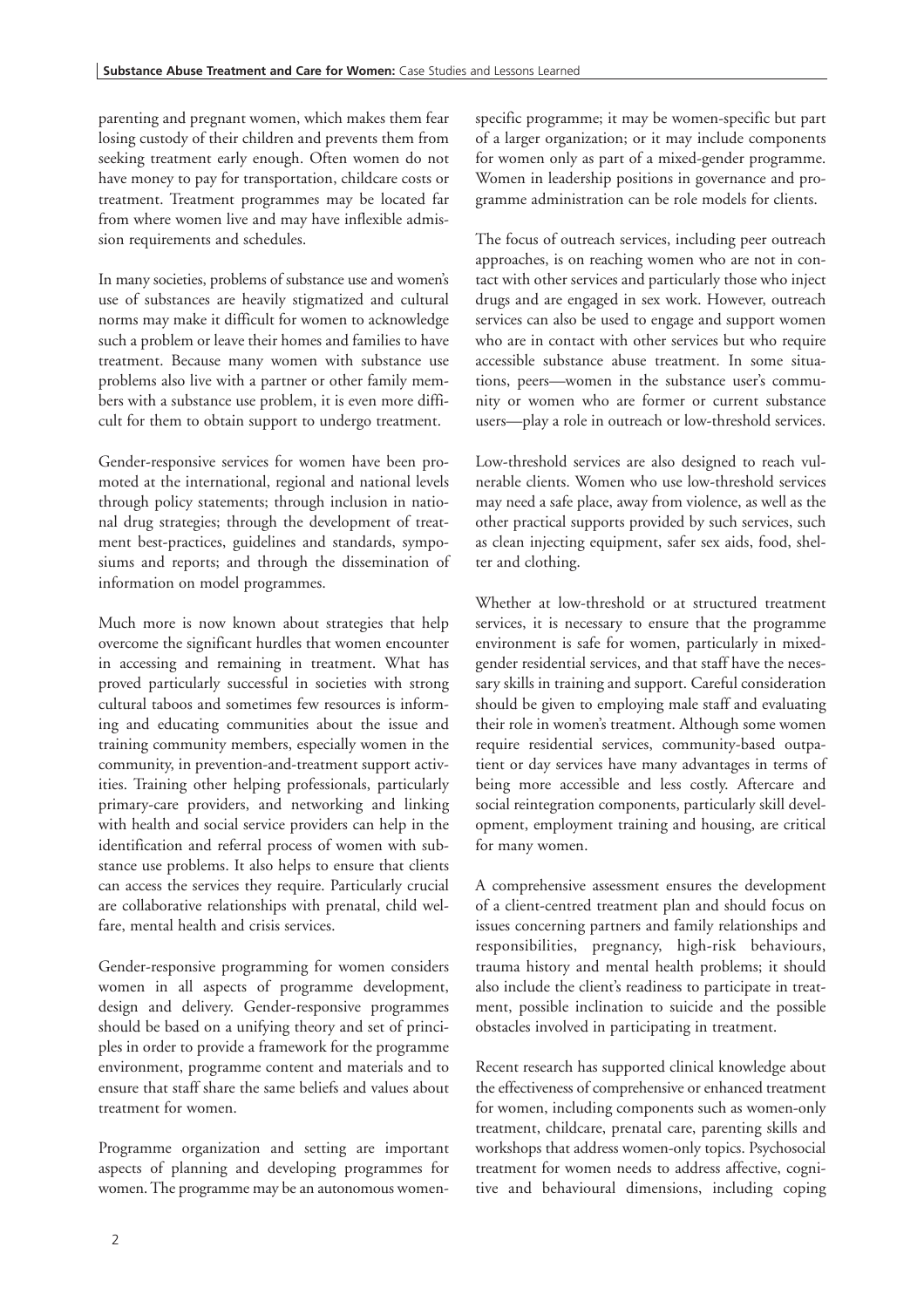skills, relapse prevention, relational work, trauma and other concurrent mental-health problems. Attention to practical issues such as medical care, employment, food, clothing and transportation is also necessary.

Opioid substitution treatment, particularly methadone maintenance, has received extensive support in the literature as reducing the use of illicit substances and associated problems and increasing life functioning for opioiddependent individuals. It is the treatment of choice for opioid-dependent pregnant women. However, opioid substitution treatment should not stand alone, but rather be complemented by other services that address women's needs.

Engaging and retaining pregnant and parenting women in treatment requires collaboration between the substance abuse treatment sectors of prenatal care and child welfare. Appropriate interventions for pregnant and parenting women can reduce substance use and improve outcomes for pregnant women and increase treatment retention for women who retain custody of their children and/or have their children with them in treatment. Ideally, services should be accessed through a single site.

Little is known about women with substance use problems, their treatment experiences and effective treatment models and interventions in different political and sociocultural contexts. It is thus important that programme planning and implementation include a systematic needs assessment and that programme monitoring and evaluation activities be built into the programme design. There is a still a need for quantitative and qualitative research on effective interventions for women and also on how to adapt them to different countries.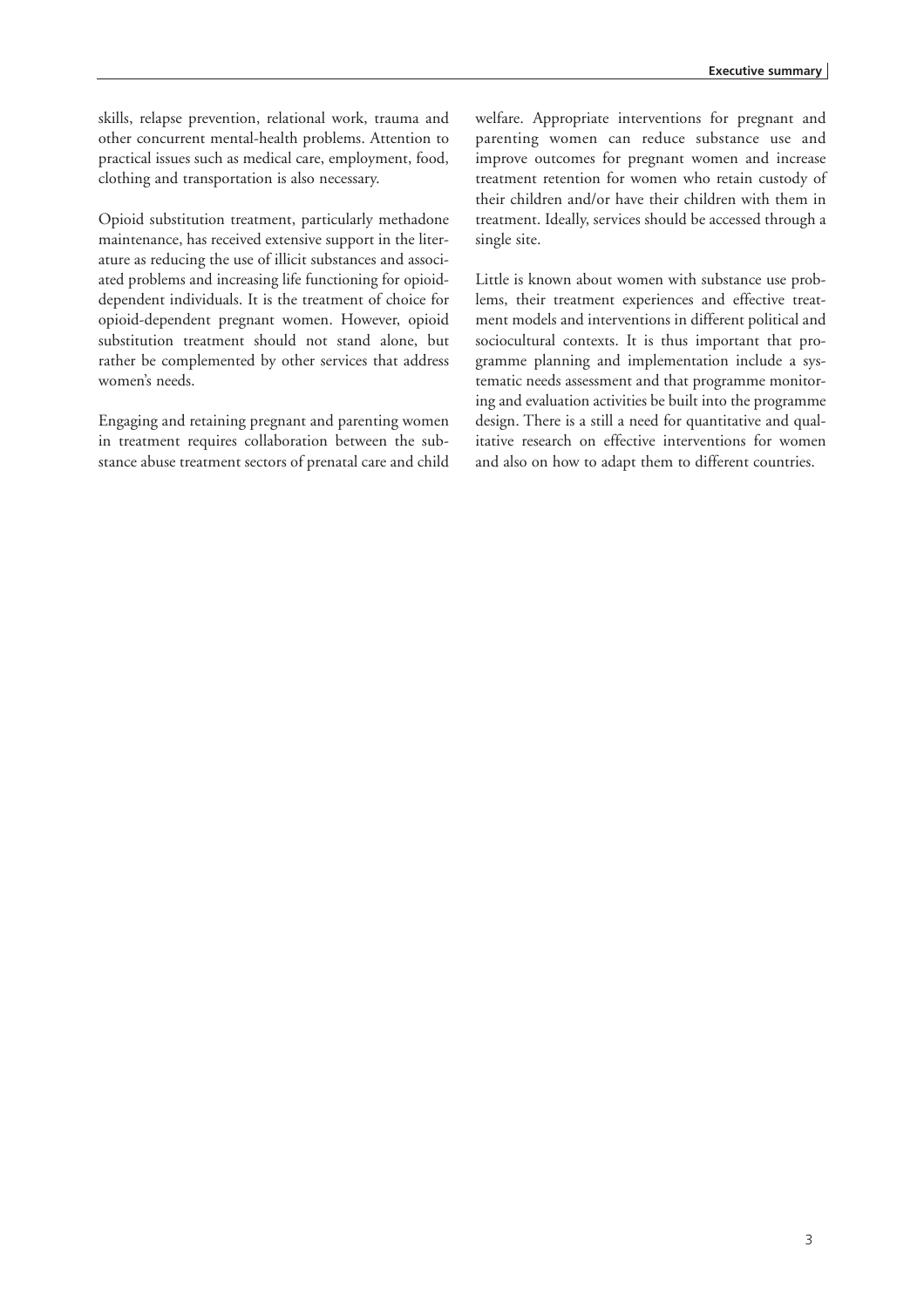# 1. Women, gender and substance use problems

The content of this chapter concerns what is known about women's substance use and related problems, treatment characteristics, experiences and outcomes, and how they differ from those of men. It is difficult, however, to get a full picture of women's substance use, since international, national and local studies on the prevalence of substance use and associated problems do not often address gender issues. As noted by Murthy [1], women with substance use problems may not show up in official statistics in some countries, such as India, because of their small numbers and subordinate position in the drug culture. This is consistent with the historical focus on men in the field of substance abuse [2].

Lack of resources, lack of awareness and negative attitudes to women's substance use may contribute to the scarcity of gender-related epidemiological data and other research on women's substance use problems. In addition, methodological problems contribute to women not being included in some research studies and/or the absence of gender analysis, as female physiology is more complex than male, e.g. "risk" of pregnancy, higher co-morbidity, especially in older women, and changes in hormonal levels with the menstrual cycle and pre- or post-menopause. Lack of information about women and gender differences is particularly true of regions such as Africa, Asia and Latin America [1]; and it should be noted that the majority of studies discussed in this chapter, particularly on treatment experiences, are from the United States of America, with some also from Australia, Brazil, Germany and the United Kingdom of Great Britain and Northern Ireland. Thus, it may not be appropriate to generalize the findings to other countries.

## **Prevalence of substance use**

The most recent United Nations report that discusses gender differences with respect to substance abuse,

*Global Illicit Drug Trends, 2002* [3], indicates that women represent an estimated 10 per cent of substance users in some traditional Asian societies, 20 per cent in countries of the former Union of Soviet Socialist Republics and Latin America and about 40 per cent in North America and some European countries. Though rates of women's substance use may be low in comparison with men, reports from Australia, the United States, Canada, and countries in the European Union indicate a convergence in rates of use of some illicit substances among young men and young women and increasing rates of the use among women in general in some European countries. A publication, *Revisiting "The Hidden Epidemic": a Situation Assessment of Drug Use in Asia in the Context of HIV/AIDS* [4], also reports an increase in substance use among Asian women and an increased involvement of women injecting drug users in sex work in many Asian countries. The intersection of injecting drug use, sex work and unsafe sexual practices has become a significant factor in the increased risk of HIV among women, particularly in Asia, Eastern Europe and North America.

Although the prevalence of illicit substance use may be lower among women than men, women are more likely to use pharmaceutical drugs (both illicit and prescribed), the highest rates of use, at least in Europe and North America, occurring among older women.

#### **Physiological effects and consequences**

Information on gender differences in the physiological effects of substances is limited. There is evidence, however, that for some substances, such as alcohol and tobacco, women may be more vulnerable than men to both the acute and long-term effects. For example, with consumption of the same amount of alcohol, women achieve higher blood alcohol levels than men, and studies on the long-term effects of alcohol have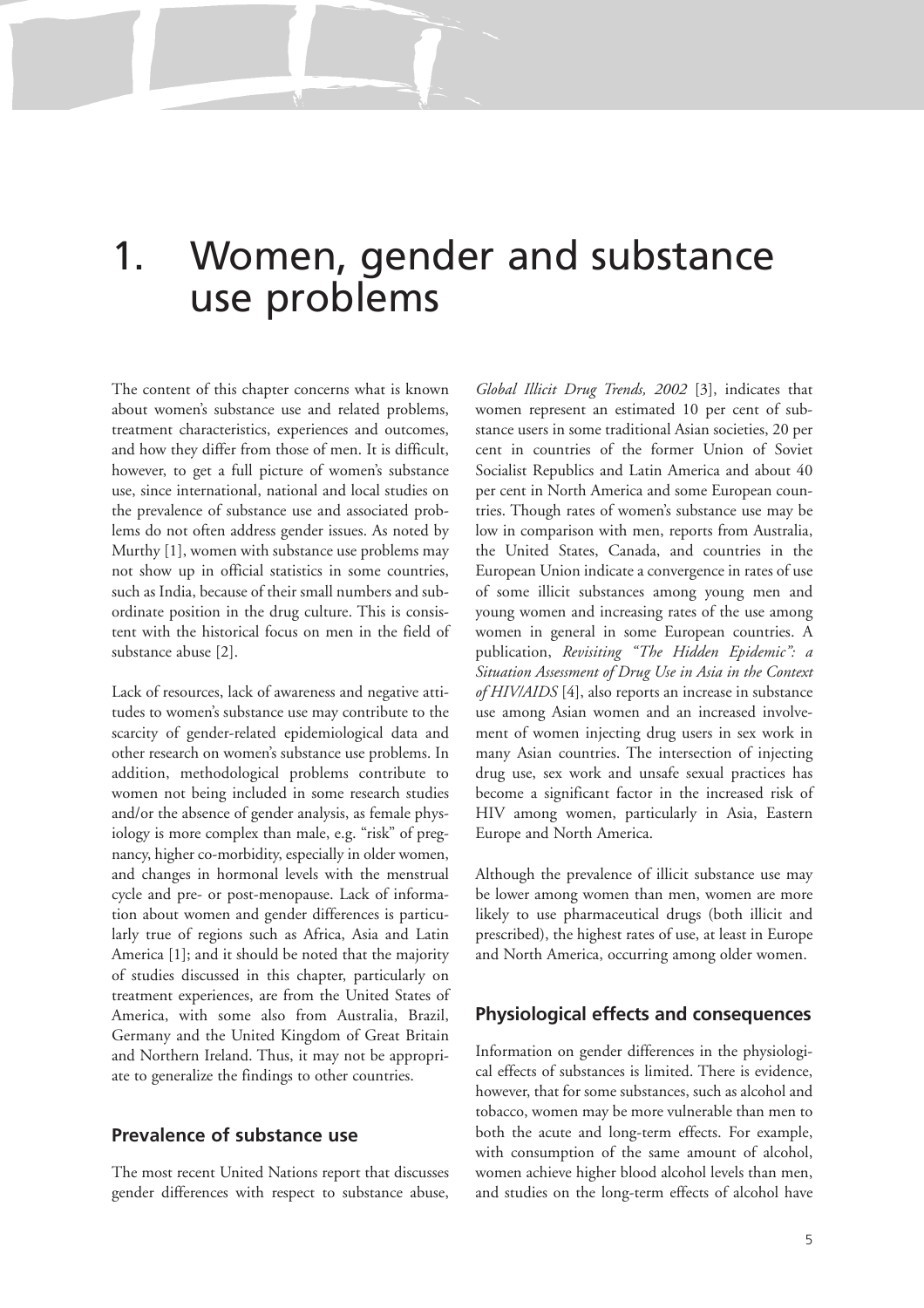#### **BOX 1**

#### WOMEN AND SUBSTANCE USE IN DIFFERENT REGIONS OF THE WORLD

**Afghanistan:** Among Afghan women, there has been a reported rise in substance use, particularly among women who are refugees, many using a daily combination of opium (eaten, drunk or smoked) and pharmaceuticals. These substances are readily available in Afghanistan and in refugee camps in Pakistan to self-medicate physical and mental health problems. Nearly one in five female substance users are over the age of 50 [5].

**Australia:** Based on 2001 data, the use of illicit substances is more common among men than women (41.3 per cent versus 34.2 per cent), except for the youngest age group. Among 14- to 19-year-olds, 37.4 per cent of males and 37.9 per cent of females report they have ever used an illicit substance. In this same age group, female rates of ever having injected a substance exceed those of males (1.7 per cent versus 1.0 per cent). Illicit substance use is most common among those in the age group 20-29 years, with 65.2 per cent of males and 59.9 per cent of females reporting they had ever used an illicit substance. Prevalence rates for substance use disorders in the Australian population were 3.1 per cent among males versus 1.3 per cent among females; of those, 46 per cent of women and 25 per cent of men had a concurrent disorder [6, 7].

**Brazil:** A household survey of substance use in 24 large cities in the state of São Paulo found the male:female ratio of cannabis use to be 3.5:1 and that of cocaine use to be 4:1. For stimulants, the ratio was 0.3:1 and for benzodiazepines, it was 0.6:1. However, the study also found a higher proportion of females than males initiating cocaine use, suggesting a potential increase in cocaine dependency among women (Carlini and others cited in [8]).

**Chile:** Though the rates of lifetime and recent use of illicit substances are higher among men than women, the rates of dependency on cocaine, and on cocaine-base paste, are higher among women. Rates of use of illicit substances have remained stable over the last several years, with a decrease in rates of use of cannabis products and cocainebase paste among adolescents, particularly adolescent women. However, alcohol use has increased more among women than men in this age group [9].

**China:** Among the population overall, the number of registered drug users has risen rapidly through the 1990s [4], with the actual number of users believed to be much higher than those registered. Rates of injecting range from just over 50 per cent to as high as 80-90 per cent of registered drug users in some provinces. The number of women using substances is also increasing and many women substance users are also involved in prostitution to support their habit. The second national epidemiological survey on illicit substance use, conducted in six high-prevalence areas in China, found that among women the lifetime prevalence of illicit substance use was 0.57 per cent and the rate among men was 2.58 per cent. Rates of use for the previous 12 months were 0.48 per cent for women versus 1.80 per cent for men. The most frequently used illicit substances overall were opiates, primarily heroin, followed by opium, though no gender breakdown was reported by type of drug [10].

Germany: It is estimated that about 15-25 per cent of the "hard-core" substance users (those using illicit drugs other than cannabis) are women, most of whom are poly-substance users with a preference for heroin. However, crack use is increasing among women in their twenties, as well as those in their mid-thirties and older [11, 12].

**European Union:** In the European Union countries, as in many other regions of the world, national rates of illicit substance use are lower among women than men, while rates of use of licit and illicit medications such as benzodiazepines are higher. However, gender differences in rates of cannabis use among teenagers (15-16 years) are small or non-existent, and girls appear to initiate the use of experimental substances at a younger age than boys. Though women commit fewer property crimes than men, sex work is a source of income for up to 60 per cent of female substance users in the European Union [13].

**India:** Although the majority of substance users in India are male, use of heroin has increased among women in different cities in India. In a rapid assessment survey conducted in 14 cities in India in the period 2000-2001, women substance abusers represented a mean of 7.9 per cent of the sample, heroin, alcohol, cannabis and painkillers being the dominant substances of abuse. Typically, female substance users in the study were single, educated and employed and reporting an early onset of substance use. They were also engaged in unsafe practices such as early initiation into sex and sharing injecting equipment [1]. Another study [1] involving interviews with 75 women substance users in three cities in India found that the predominant substances of abuse were heroin, propoxyphine, alcohol and minor tranquillizers. A few women reported using cannabis and cough syrup. The primary reasons reported by the women for initiating substance use were influence of friends, stress and tension, and influence of spouse or partner. Almost half of the women were engaged in sex work to obtain money for drugs and almost a third were engaged in selling drugs.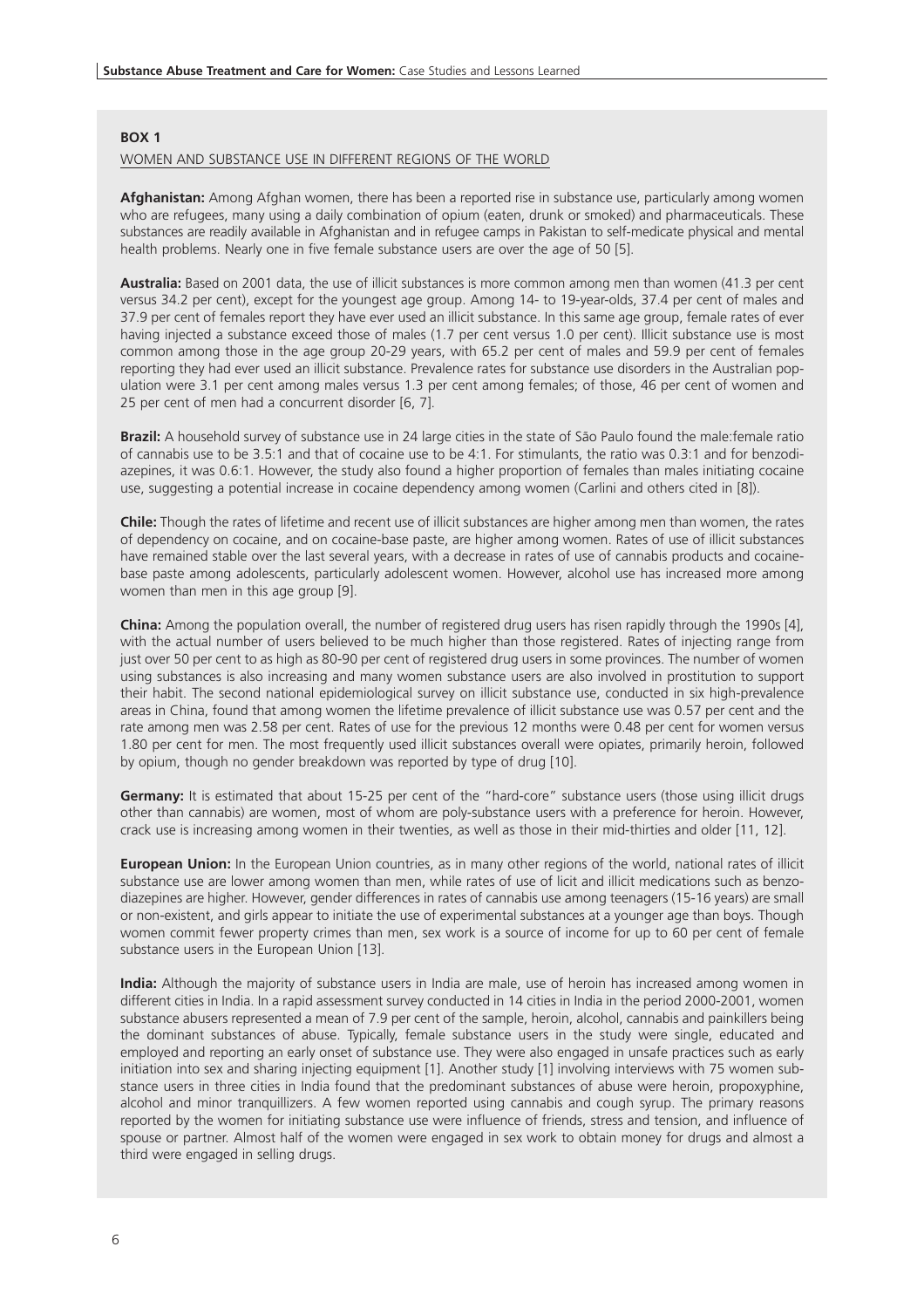**Iran (Islamic Republic of):** A rapid situational assessment of drug use in 1999 carried out by the United Nations Office on Drugs and Crime and the Islamic Republic of Iran estimated that 6 per cent of the 800,000-1,200,000 substance users were women [14]. It is also believed that substance use among women is increasing rapidly [4]. Common substances of abuse in the Islamic Republic of Iran are opium, opium residue, heroin and cannabis. Only about 5 per cent of women substance users reported injecting drugs—mainly women aged between 22 and 30 years and involved in sex work. The interval between first substance use and injecting averages 2.5 years (in contrast to 8 years for men). Only about 5 per cent of those in treatment are women [15, 16].

**Kenya:** A study of heroin users in one Kenyan coastal town [17, 18], estimated the ratio of men to women heroin users to be 20:1. Many of the women heroin users worked in the sex trade industry. The same study estimated that overall 50 per cent of heroin users injected heroin.

**Russian Federation:** Official statistics indicate that the annual number of women first registered with a diagnosis of drug addiction during the period 1993-1999 increased 10 times in the Russian Federation and 16 times in Moscow. In a study of 80 women admitted to two treatment programmes for heroin addiction, it was found that the time period between starting heroin use and seeking treatment was shorter for women than in a comparison group of men; women were four times more likely than men to have used heroin as their initial substance of abuse and often proceeded to injecting without previous intranasal use [19].

**United States of America:** In the 2002 National Survey on Drug Use and Health [20], among the population aged 12 or older, 6.4 per cent of women versus 10.3 per cent of men reported current (past month) illicit substance use. However, rates of non-medical psychotherapeutic substance use were very similar: 2.6 per cent for women and 2.7 per cent for men. Among 12-17-year-olds, 12.3 per cent of boys and 10.9 per cent of girls reported past month use of "any illicit drug". However, girls reported higher rates of use of psychotherapeutic substances non-medically than boys (4.3 per cent versus 3.6 per cent) [20].

shown that women are at greater risk than men of developing liver damage, brain damage and heart disease [21- 23]. A recent study, however, shows that older women achieve a higher alcohol blood concentration than younger women, which points out that age might be more of an indicator than gender. Similarly, studies on tobacco have shown that women smokers are at higher risk for long-term health consequences such as lung cancer and heart problems, than men [2]. Not as much is known, however, about gender differences in the acute effects and long-term consequences of illicit substances [24], although psychoactive substances often affect and are affected by different phases of women's menstrual cycle [2, 25].

#### Cocaine

There is evidence of some gender differences in both the acute effects and longer-term consequences of cocaine. For instance, research by Lukas and colleagues [26] has found that men may be more sensitive than women to the acute subjective effects of cocaine. As well, although women's cocaine plasma levels differed during different phases of their menstrual cycle, this did not result in different levels of sensitivity to cocaine's effects. This same study also suggested that women may be more sensitive than men to the acute cardiovascular effects of cocaine. In terms of longer-term consequences, one study found that males with less lifetime exposure to cocaine than women were more vulnerable to brain damage. It was hypothesized that female hormones may protect women against such damage [27]. Studies have also found similar levels of cognitive impairment in men and women, even in cases where women had greater lifetime exposure to cocaine. Cocaine has also been found to disrupt women's menstrual cycle and affect fertility [2, 28, 29]. Gender differences have also been found in animal studies that have looked at self-administration of drugs, finding that females self-administer sooner and in larger amounts than males and that self-administration in females was affected by changes in hormonal levels [30].

#### Opioids

Similar gender differences have also been found in animal studies of heroin self-administration. As well, dependence on heroin occurs more quickly among women than among men (see below) [28].

In terms of longer-term health consequences, literature does not indicate gender differences associated with injecting opioids such as damage to veins, bacterial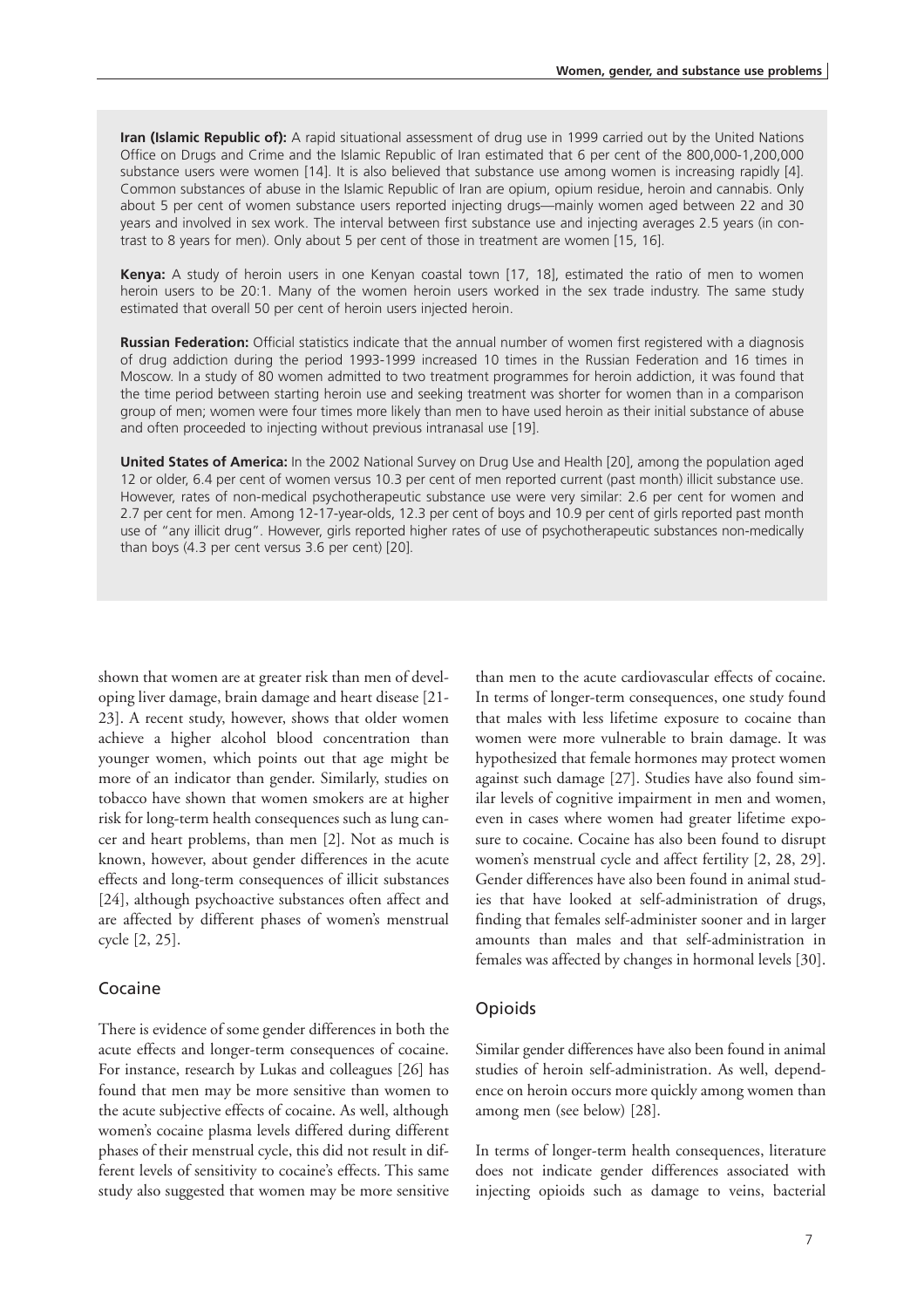infections, abscesses, cellulites or liver and kidney disease [24]. Some studies point out that women who inject opioids seem to be at higher risk of HIV infection [31, 32], and women who inject drugs appear to experience higher mortality rates than men (see below). Like cocaine, heroin also interferes with women's menstrual cycle. Women using opioid drugs may experience secondary amenorrhea and be at risk for unplanned pregnancies [33]. Because women may be unaware that they are pregnant, they may delay seeking prenatal care [34].

#### Benzodiazepines and other sedative-hypnotics

According to available epidemiological data, women are more likely than men to engage in non-medical use [35] and to meet the criteria for lifetime dependence (based on the third edition of the Diagnostic and Statistical Manual of Mental Disorders (DSM III-R)) on substances such as tranquillizers and sedatives used nonmedically [36]. However, there is little evidence that there are gender differences in the acute effects or longer-term consequences of these types of substances.

#### Dependence

As noted above, animal research has found gender differences in self-administration of some drugs. Research has also shown that, although there are no gender differences in the development of heavy substance use following first administration, women typically become dependent on substances such as cannabis, cocaine and other stimulants, opioids, inhalants, hallucinogens and central nervous system (CNS) depressant substances more quickly than men. That is, though women have used these substances for a shorter period, their rates of dependence are similar to men's [2, 25, 28, 37]. Knowledge of gender differences in factors, which are responsible for development of substance dependence, might be important for effective drug prevention. Research also indicates that men generally have more opportunities to use illicit substances than women. However, given the same opportunities, men and women are equally likely to use substances and to progress from initial use to addiction [28].

#### Injecting drug use and risk of blood-borne diseases

Studies indicate that women who inject drugs may engage in more HIV risk behaviours and also have higher mortality rates than men. Women more often than men have a sexual partner who injects drugs and who is also the primary source of shared needles [38]. Women also share injecting equipment with more people in their social network than men [39]. In countries such as the former Union of Soviet Socialist Republics, where group injecting is common, women may be the last to use the needle/syringe [40]. These behaviours also put women at risk for other blood-borne diseases such as hepatitis; with rates of hepatitis C virus (HCV) being very high among injecting drug users [41, 42]. In a study of injecting drug users in Vancouver, Canada, Patrick and others [42] found that being female was one of several factors (cocaine use, frequent injection) associated with HCV seroconversion.

Studies have explored factors that contribute to HIV seroconversion among women injecting drug users [43, 44]. In Vancouver, Canada, where HIV rates are higher among women than men, risk factors for seroconversion among women were injecting cocaine one or more times per day, requiring assistance to inject, having unsafe sex with a regular partner and having an HIV-positive partner [44]. Bruneau and colleagues [38] examined sexspecific determinants of HIV infection among injecting drug users in Montreal. For both genders, a history of sharing needles with a known HIV-positive partner and sharing in the past six months were associated with HIV infection. In addition, for women, obtaining their needles from "shooting galleries" and being out of treatment were associated with HIV infection; for men factors were related to sexual orientation, drug of choice (cocaine rather than heroin) and source of needles (pharmacy or needle exchange programme). A study in five cities in the European Union [42] found that, in addition to injecting behaviour (even shared injecting equipment), sexual behaviour was the strongest determinant of HIV. This included having a partner who was HIV-positive, commercial sex work and being co-infected with a sexually transmitted disease (STD). Other determinants were related to age, educational level, homelessness and previous imprisonment. In addition to engaging more in HIV-risk-related behaviours, once infected with HIV, women progress to AIDS more quickly than men [28].

An Italian study that examined a cohort of 4,200 injecting drug users (IDUs) enrolled in methadone maintenance programmes found that the mortality rate for the entire cohort was 10.1 but there was a significant gender difference of 9.3 for males and 18.1 for females [45]. The large excess of mortality in both sexes was found for infectious, circulatory, respiratory and digestive diseases, as well as for violence, overdose and AIDS. There was an increased mortality among the women for pneumonia and septicaemia and for malignancies in males. A later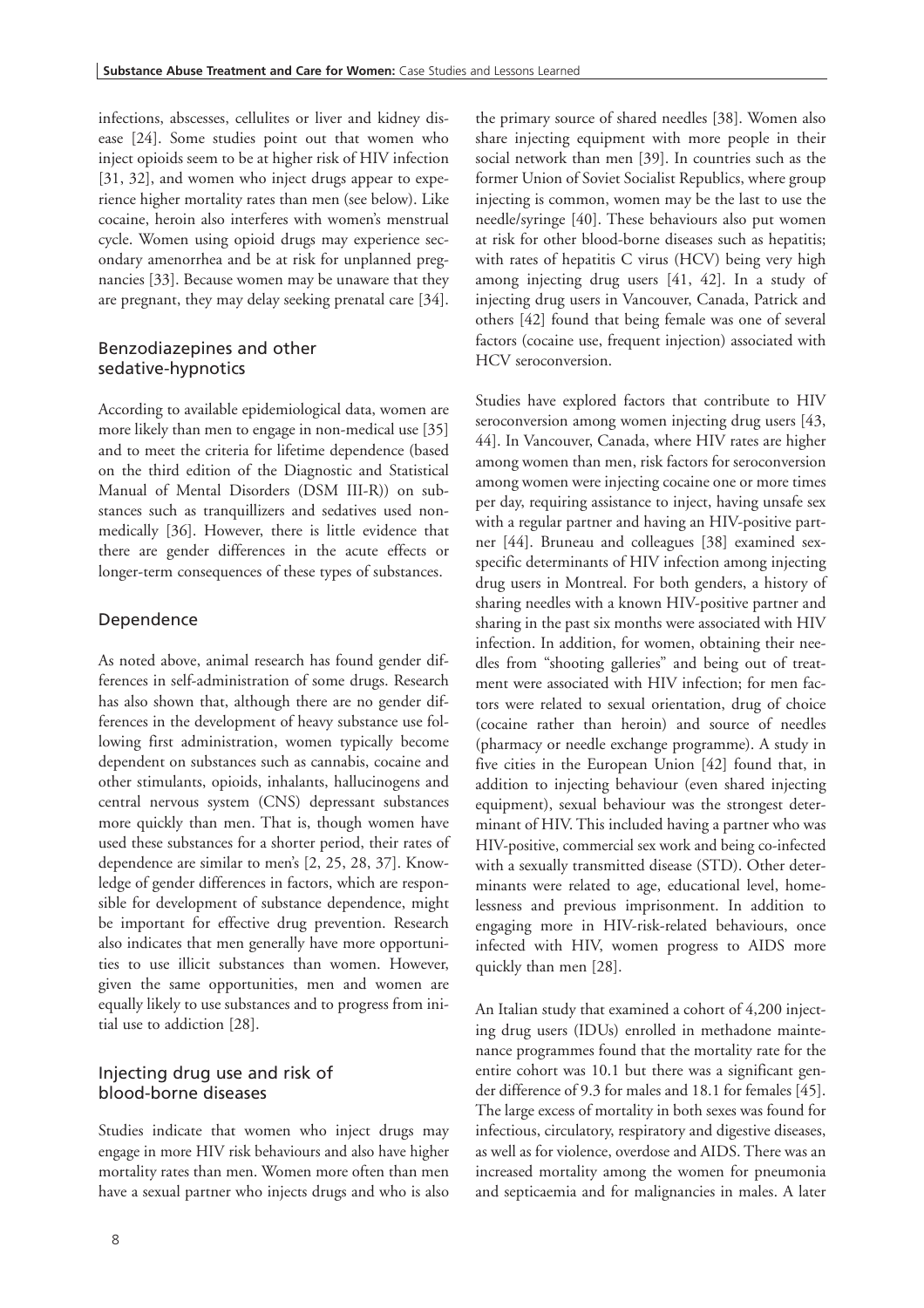study in Scotland that retrospectively examined 1989 data on injecting drug use and mortality also found a significantly higher mortality for female IDUs (0.85 per cent for women compared with 0.42 per cent for men) over a period of one year [46]. This represents a relative mortality risk for female IDUs compared with female non-IDUs of four times higher but only 1.5 times higher for male IDUs compared with non-IDUs.

#### Pregnancy and substance use

Use of illicit substances during pregnancy can result in low birth weight, early delivery and poor nutritional status [33, 47]. Some of these consequences may be due to the lifestyle associated with substance use such as poor nutrition, lack of medical and social care, and infectious diseases such as HIV/AIDS and hepatitis, which may compound any direct effects of illicit substance use on the health of the mother and the foetus.

For women who use heroin or other opioids during pregnancy, changes in the level of opioids in the blood can result in withdrawal, the risk of miscarriage, preterm delivery or a small (for gestational age) baby and neonatal abstinence syndrome [33, 47].

For women who use cocaine during pregnancy, consequences for the mother and the foetus can include high blood pressure, heart problems, stroke and sudden death, premature rupture of membranes (PROM), shorter gestational age, reduced birth weight, placenta previa and separation of the placenta from the uterus, causing severe bleeding and death of the foetus. Some teratogenic effects have also been reported [33, 47].

Cannabis use during pregnancy has been found to result in a shorter gestational period and decreased maternal weight gain, with tremors and altered visual responsiveness reported in newborns of heavier cannabis users [33, 47].

# **Psychosocial risk factors and consequences**

The profile of women who come to treatment is different from men in terms of demographics, substance use history and the types and severity of associated problems.

### Demographics and substance use history

Based mainly on United States research [37, 48-53], but also including studies of treatment seekers from Brazil [8] and the United Kingdom [54], studies have found that, when compared with men, women seeking treatment are:

- *(a)* Younger;
- *(b)* Less well educated, with lower income;

*(c)* Less likely to be: employed, living alone or involved with the legal system (though among those women who are involved with the legal system, substances may be a significant factor in their crimes);

*(d)* More likely to be: a housewife, married or living as married; have children living with them; have a substance-using partner; have been introduced to substances and injecting-drug use by their partner; have a sex partner who is also an injecting-drug user with whom they inject; have employment and family or social problems; have health problems; have a family history of alcohol or other drug problems; have a drugonly diagnosis as opposed to alcohol and drug diagnoses; and have a shorter period of time between onset of substance use and treatment entry.

In the Brazilian treatment sample, there were no age differences between men and women, and women were better educated than men. The authors [8] suggest that the lack of age difference between men and women may be because of the difficulty that women have in accessing treatment in Brazil, which reinforces the need to be cautious in generalizing findings from one country to another.

It should also be noted that in many parts of the world, particularly those undergoing economic restructuring, economic difficulties have led women to turn to activities such as sex work and drug trafficking to survive. This may fuel an existing substance use problem or lead women to start using substances [1, 40].

#### Trauma and concurrent disorders

Physical or sexual abuse of women is often perpetrated by a male partner or other male family members, and is a worldwide problem [55-58]. Studies show that women with substance use problems are more likely than men to have experienced physical and/or sexual abuse [51, 53, 59]. A history of violent assault can increase the risk of substance use and post-traumatic stress disorder or other mental health problems. Substance use can also increase the risk of further assaults [60-62].

Research indicates that women abused as children are significantly more likely to have used illicit substances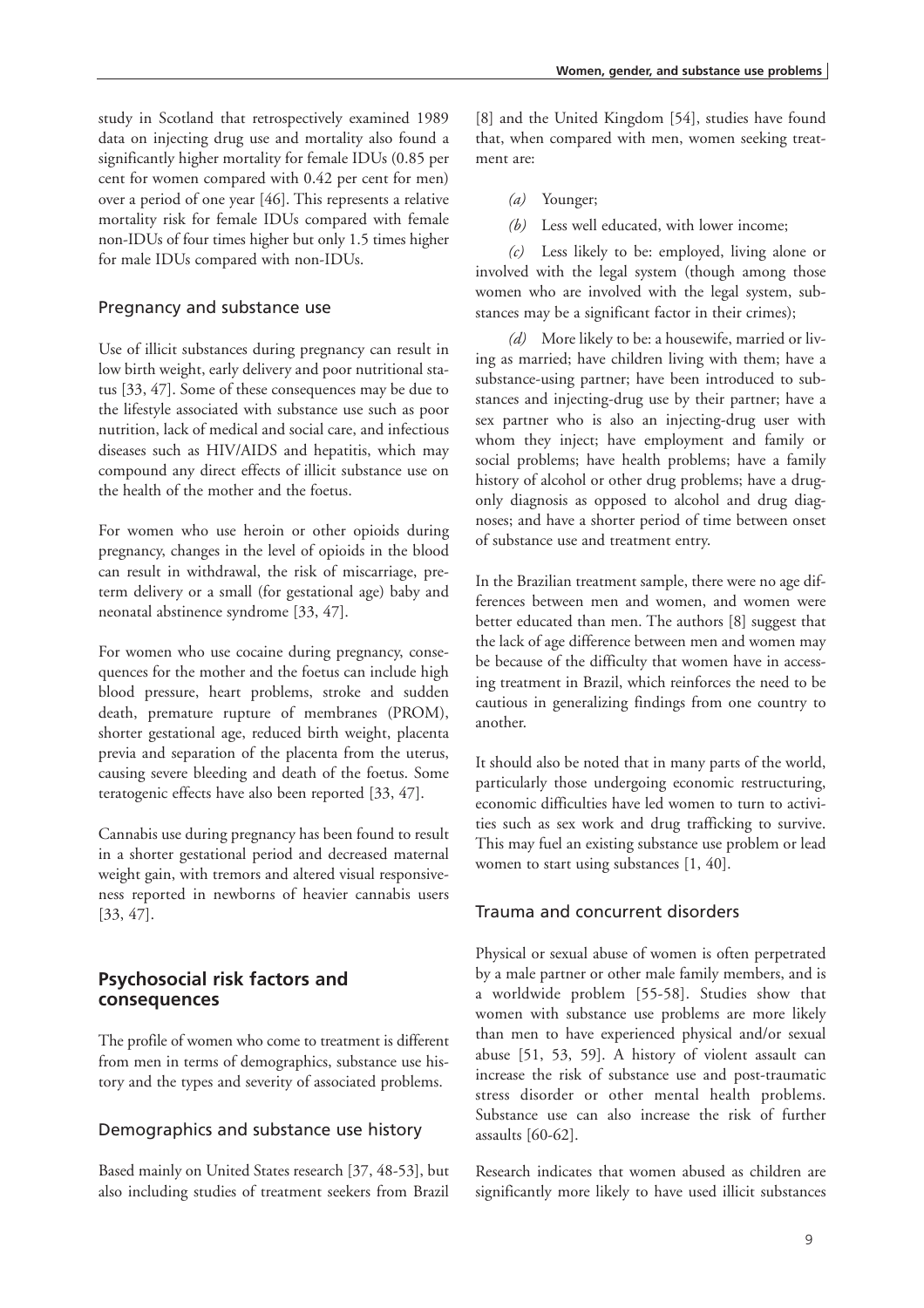than non-abused children [63]. Hien and others [64] report that women abused as children have an earlier onset of substance dependence. A report from the United States National Evaluation Data Services [65] notes that, among United States women with substance use problems, 90 per cent have been sexually abused at least once in their lives and 50 per cent have been physically abused at least once in their lives. Rates in other countries may be lower.

An Australian national study of women clients of alcohol and other drug services reported that slightly over one third of the sample had been sexually abused as children (37 per cent), most frequently by male relatives (67 per cent). A smaller proportion had experienced physical abuse as children (21 per cent), while more than one third of women had been sexually abused as adults (35 per cent), most often by their sexual partner or strangers. Slightly more women had been physically abused as adults (38 per cent) [66]. Similarly in Germany, 50-60 per cent of women dependent on illicit substances other than cannabis were reported to have a history of physical and sexual abuse, with sexually abused women more often being poly-substance users [67, 68].

The experience of trauma can lead to the development of post-traumatic stress disorder (PTSD), or other mental health problems. Rates of PTSD among women in substance abuse treatment range from 30 to 59 per cent [69, 70]. PTSD has been associated with greater vulnerability to be re-traumatized and generally poorer treatment adherence and outcome [64, 70-72].

Studies have also found that compared with men, women with substance use problems report higher rates of psychiatric symptoms or diagnosed psychiatric disorders, most commonly anxiety, depression (though gender differences in rates of depression among individuals with substance use problems are smaller than among the population in general), borderline personality disorder and eating disorders [6, 73, 74]. Studies have also reported that women have higher rates of suicidal ideation and suicide attempts than men [73]. In contrast to women, men are more likely to be diagnosed with an anti-social personality disorder [74].

Men and women also differ in the sequence in which concurrent disorders develop [75, 76]. Research by Brady and colleagues has found that for women, psychiatric disorders, such as depression, panic disorder and PTSD, were more likely to precede the onset of a substance use disorder, while for men, depression at least was more likely to be a consequence of substance use, particularly cocaine and alcohol use. Robbins [77] has concluded that substance abuse is related more strongly to problems such as depression, irritability and anxiety in women and to problems of social functioning such as employment, financial and legal problems among men.

# Severity of drug problems

Studies have found gender differences in the severity of problems at entry to treatment specifically related to the frequency of substance use at that time and the scores on measures of problem severity.

In a study of admissions to publicly funded substance abuse treatment in one United States city [48], it was found that women had a higher composite score on all domains of the Addiction Severity Index except legal when compared with male admissions. Similarly, Acharyya and Zhang [49], using data from the United States Drug and Alcohol Treatment Outcome Study (DATOS), found that women were more likely than men to be heavy or very heavy users of the primary drugs of choice—heroin and cocaine—and had higher scores on a Problem Severity Index than men. Similarly, Stewart and others [54] found that women in a United Kingdom treatment sample reported more health problems and had greater frequency of cocaine use. Wechsberg and others [53], also using DATOS data, found that while men were more likely to be both daily and weekly users of alcohol and marijuana, women were more likely than men to be daily users of cocaine and heroin, except among those receiving methadone treatment. Women's use of sedatives or barbiturates, amphetamines and other opioids were also somewhat greater than men's.

## **Treatment entry, completion and outcome**

Though information is lacking on the extent of problem substance use among women in most regions of the world, many researchers and practitioners believe that women are underrepresented in treatment settings. Some information on the proportion of women in treatment in various regions and countries is given in box 2.

Studies indicate that women encounter multiple barriers to treatment access, have more severe problems at treatment entry, and are more likely to seek treatment for their substance use problems in mental health facilities than in substance abuse treatment settings [2]. Thus, it would not be surprising if women were underrepresented in treatment, had lower rates of treatment completion, and less positive outcomes than men (bearing in mind that treatment retention and completion are strongly associated with treatment outcomes [81]).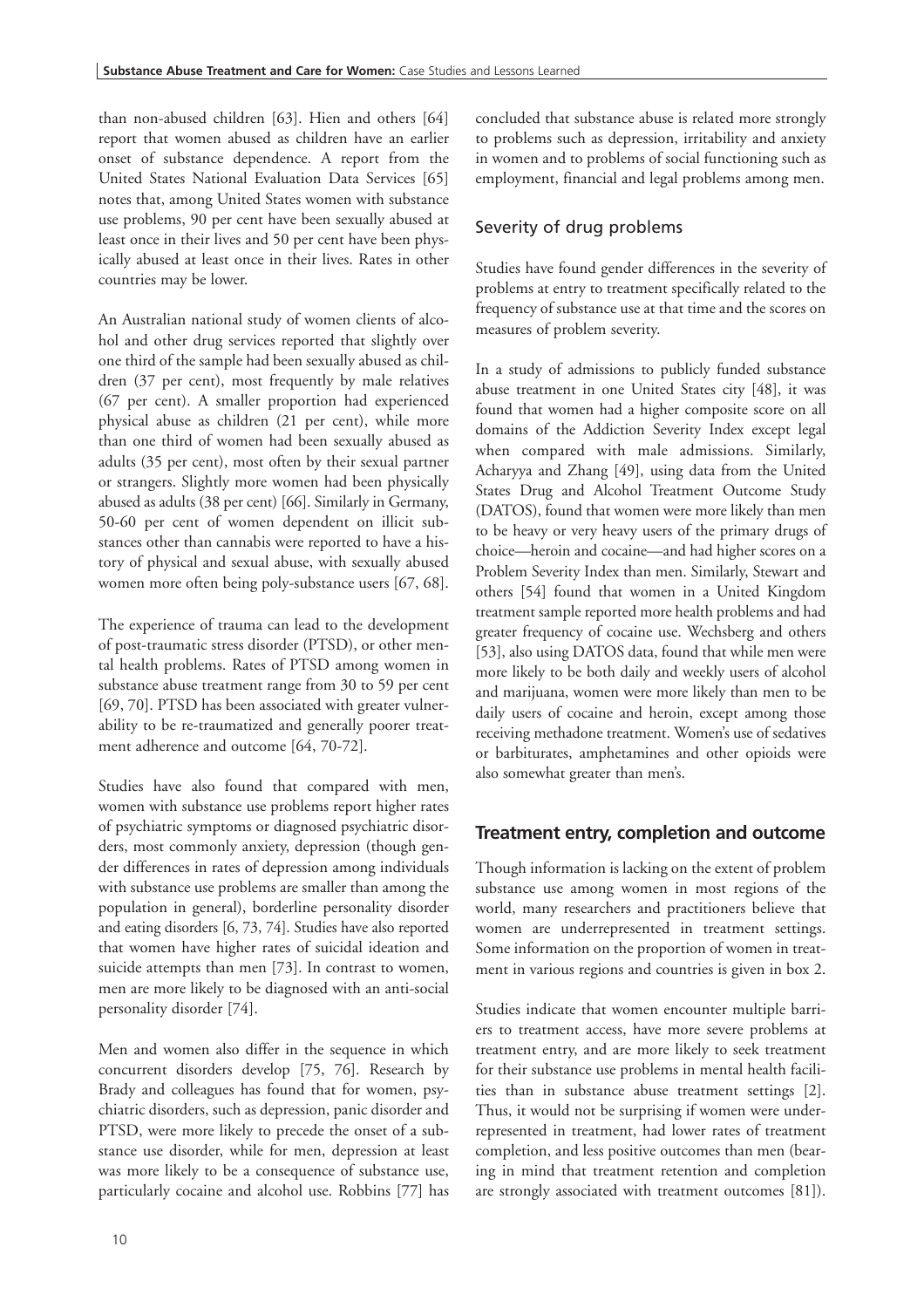#### **BOX 2**

#### WOMEN IN TREATMENT

**Australia:** In Australia, 44 per cent of all treatment episodes in the period 2001-2002 were provided to women, an increase from 35 per cent in 1999. Women were significantly younger than men and were more likely than men to have heroin or benzodiazepine problems, while rates for amphetamines and cocaine were similar for both genders [78].

**China:** Consistent with increasing rates of substance use among women in China, it has been reported that in some provinces (Yunnan and Guangxi) women make up from 16-25 per cent of those in treatment. The age of women in treatment has also decreased in some provinces. In Guangxi, for example, many of them are as young as 17-18 years of age [4].

**European Union:** In the European Union, information obtained on outpatient treatment admissions in Denmark, Finland, Germany, Greece, the Netherlands, Spain and Sweden indicates that 20.8 per cent of new clients in 2001 were women. In terms of gender differences in problem substances, almost a third of stimulant users (32.5 per cent) were women; this contrasts with 18.8 per cent females for opiates, 15.0 per cent for cocaine and 14.2 per cent for cannabis [79]. In Germany, women are overrepresented in some treatment sectors such as opioid substitution treatment, but underrepresented in residential care [12].

**India:** In substance treatment centres, the proportion of women ranges from 1 to 10 per cent, but this may be an underrepresentation because of the greater stigma for women and also because of their childcare responsibilities [4].

**United States of America:** Women represented 30.4 per cent of treatment admissions in 2002 for all substances, including alcohol. Based on the percentage breakdown of primary substance of abuse within each gender, men were more likely to be in treatment for alcohol (53.3 per cent of men versus 39.6 per cent of women), whereas women's treatment was more likely to be associated with heroin, cocaine, stimulants and tranquillizers. Of women, 41.7 per cent reported having used an illicit drug at some time in their lives, based on the 2002 National Survey on Drug Use and Health; 46 per cent of drug-related visits to emergency departments in the period 2000-2002 were by women, a 22 per cent increase from 1995; and women accounted for 34 per cent of drug-induced deaths [80].

However, the findings of available research on gender differences in treatment entry, completion and outcomes are mixed.

Recent studies, with treatment samples mainly from the United States, but also from the United Kingdom and Germany, have found the following:

*(a) Treatment entry*. Studies of treatment entry have yielded inconsistent results regarding gender differences. In one study of heroin and cocaine users in the United Kingdom [82], male cocaine users were more likely to have contacted a treatment agency than women cocaine users, but no gender differences were found in treatment contact among heroin users. In the United States, two studies found that women who made contact with substance abuse treatment services were less likely to enter treatment than men, but one found no differences in rates of treatment entry [51, 83, 84]. Where differences were found, they were attributed to difficulty in making childcare arrangements, lack of health insurance, an insufficient number of beds for women in residential care and priority being given to pregnant women;

*(b) Treatment completion*. As with treatment entry, studies of treatment completion are also inconsistent [48, 50-52, 54, 71, 83, 85]. Two studies among clients in publicly funded treatment (both residential and non-residential) in the United States found that women had significantly lower completion rates compared with men. In a study by Downey and colleagues, lower completion rates were only found when pregnant women were included in the analysis. In contrast, other studies comparing men and women in various treatment settings in Germany, the United Kingdom and the United States did not find gender differences in treatment completion rates. Among women, factors related to treatment drop-out were mental health problems, severity of substance use problems, and employment problems. In addition, Scott-Lennox and others [86] examined administrative records in one state of the United States, and found that women most likely not to complete treatment were those who were pregnant, were African American, had custody of minor children or were younger than 21 years of age. Swift, Copeland and Hall [66] have identified the following factors that protect against treatment dropout among women: flexible philosophy, friendly staff, few rules, individual counselling, women-only space, home visiting, and childcare;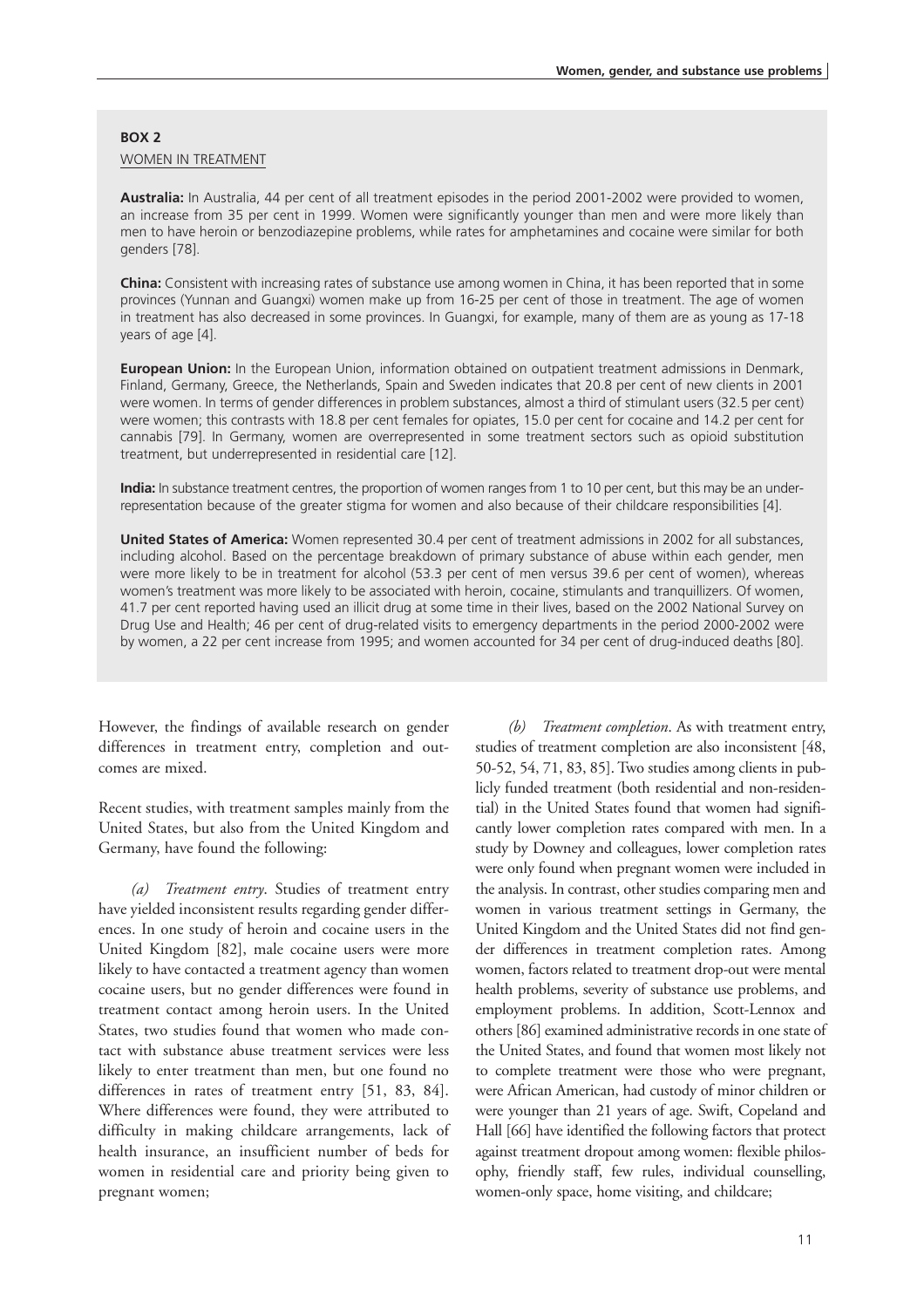*(c) Treatment outcome.* Studies in Australia, Germany, the United Kingdom and the United States have generally not found gender differences in treatment outcomes, using data primarily from large national outcome studies [49, 54, 85, 87, 88]. One explanation could be that women who overcome the considerable barriers to treatment entry are more highly motivated to complete treatment;

*(d) Relapse.* Related to lack of gender differences in outcome, some research has found that women relapse less frequently than men. This may be because they attend more treatment sessions than men and have a higher level of motivation [74, 89];

*(e) Women-only treatment.* A meta-analysis of the effectiveness of 33 women's substance abuse treatment programmes [90] and a review by Ashley and others [91] of 38 studies (7 randomized controlled trials and 31 non-randomized studies) found better outcomes for women attending women-only treatment components. Similar results were reported by Trulsson [92] for women receiving substance abuse treatment in Norway. In the latter study, better completion rates were found for women who attended women-only sessions. Another study in Australia [93] found that specialist programmes for women may attract women with different characteristics from those who attend mixed-gender programmes. That study found that the specialist women's programme was significantly more likely to attract women with dependent children, lesbian women, women with a maternal history of drug or alcohol problems and women who had suffered sexual abuse in childhood. These results suggest that gender-sensitive treatment services may be attracting women who might not otherwise have sought treatment for their substance abuse problems. In addition, for lesbian women, women with a history of sexual assault in childhood and those with dependent children, attendance at a specialist women's service reduced the incidence of treatment drop-out.

# **Key points**

The key points covered in chapter 1 are as follows:

*(a)* There is a lack of research-based information on all aspects of women's substance use and related problems, including physiological and psychosocial effects and consequences, characteristics of women with substance use problems and their treatment experiences, particularly in terms of information about women in developing countries;

*(b)* Women are generally less likely than men to use illicit substances such as opioids and cocaine, but more likely to use pharmaceutical substances. However, among young people, there is some evidence of convergence in rates of illicit substance use;

*(c)* Evidence is emerging from human and animal studies that there are gender differences in the acute effects and longer-term consequences of some illicit substances. For example, women become dependent more quickly on a number of illicit substances, and women who are injecting drug users engage in more HIV risk behaviours and overall have higher mortality rates than men;

*(d)* Use of illicit substances during pregnancy may result in early delivery and small (for gestational age) babies, as well as other substance-specific effects;

*(e)* Compared with men, women seeking treatment are more likely to be younger with fewer resources related to education, employment and income, have children living with them and live with a spouse or partner who is using substances;

*(f)* Women with substance use problems are more likely than men to have experienced trauma and to have higher rates of concurrent psychiatric problems;

*(g)* Available information generally indicates that women are underrepresented in substance abuse treatment, though information on the extent of substance use problems is limited in many countries;

*(h)* Some studies on treatment entry and completion have found that women are less likely to enter and complete treatment than men, while others have found no gender differences. There is some evidence that women's family status affects treatment completion;

*(i)* Research in general has not found gender differences in treatment outcomes. However, recent research has found improved outcomes for women participating in treatment specifically designed to meet their needs. These programmes may attract women who would not otherwise access treatment, such as women with children;

*(j)* The studies reported above were mainly done in Northern America, Australia and a number of European countries. Studies done in other countries and cultures may produce different results.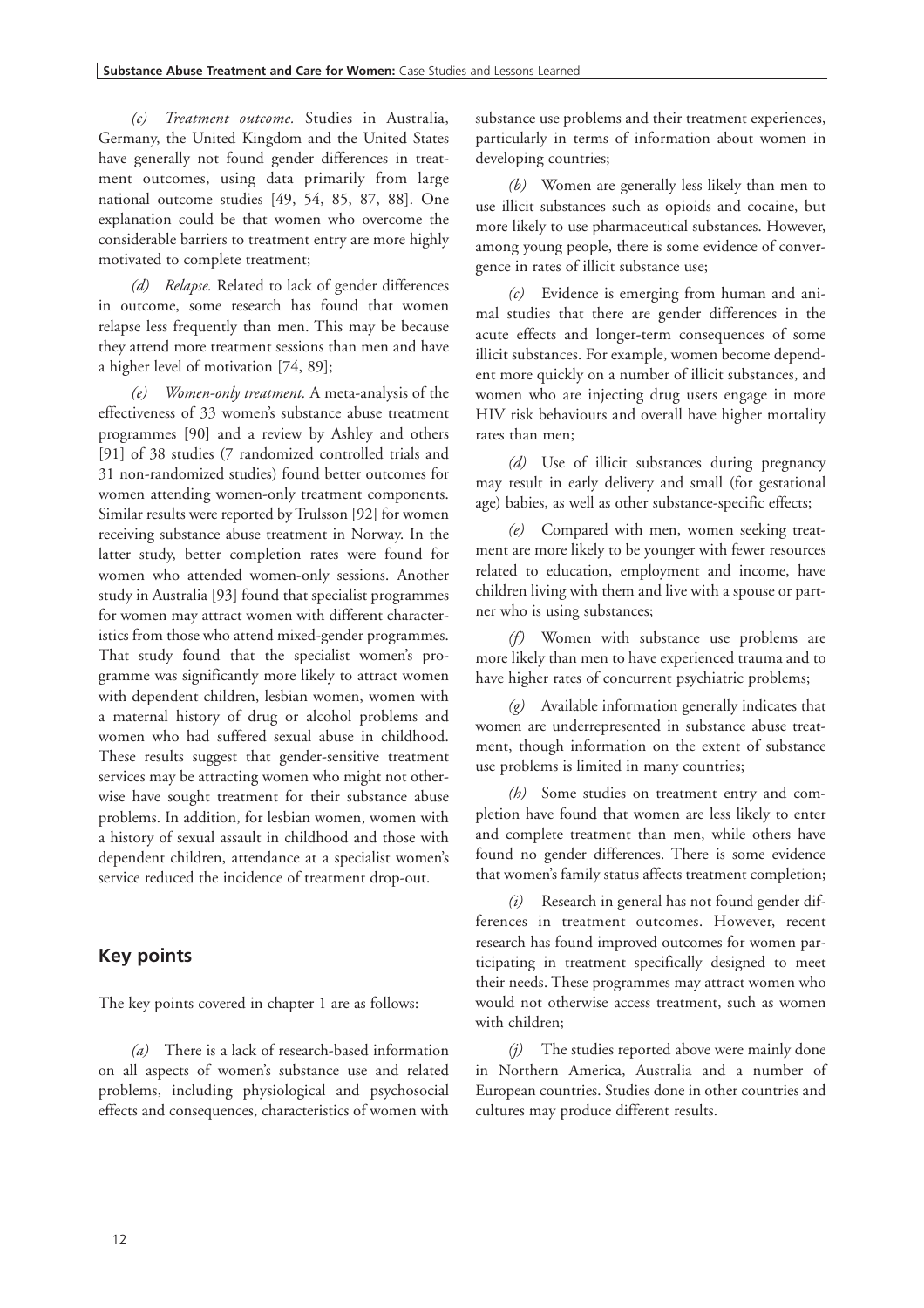# **References**

- 1. P. Murthy, *Women and Drug Abuse: the Problem in India* (India, Ministry of Social Justice and Empowerment, and United Nations International Drug Control Programme, Regional Office for South Asia, 2002).
- 2. W. J. Lynch, M. E. Roth and M. E. Carroll, "Biological basis of sex differences in drug abuse: preclinical and clinical studies", *Psychopharmacology*, vol. 164, No. 2 (2002), pp. 121-137.
- 3. *Global Illicit Drug Trends, 2002* (United Nations publication, Sales No. E.02.XI.9) http://www.unodc.org/pdf/report\_2002-06-26\_1/report\_2002-06-26\_1.pdf
- 4. G. Reid and G. Costigan, *Revisiting "The Hidden Epidemic": a Situation Assessment of Drug Use in Asia in the Context of HIV/AIDS* (Fairfield, Victoria, Australia, Centre for Harm Reduction/Burnet Institute, 2002).
- 5. *Afghanistan: Community Drug Profile No. 2: Opium and Other Problem Drug Use in a Group of Afghan Refugee Women*, UNDCP/Drug Demand Reduction Support Project AFGH/C29, 1999.
- 6. W. Hall and others, "The 12-month prevalence of substance use and ICD-10 substance use disorders in Australian adults: findings from the National Survey of Mental Health and Well-Being", *Addiction*, vol. 94, No. 10 (1999), pp. 1541-1550.
- 7. Australian Institute of Health and Welfare, *Statistics on drug use in Australia 2002*, Drug Statistics Series, No. 12 (Canberra, Australia, 2003).
- 8. M. Zilberman and others, "Drug-dependent women: demographic and clinical characteristics in a Brazilian sample", *Substance Use and Misuse*, vol. 36, No. 8 (2001), pp. 1111-1127.
- 9. M. Lara, presentation at the meeting of the United Nations Office on Drugs and Crime entitled "Women's Drug Treatment: Lessons Learned", Vienna, 15-17 December 2003.
- 10. Hao W. and others, "The second National Epidemiological Survey on illicit drug use at six high-prevalence areas in China: prevalence rates and use patterns", *Addiction*, vol. 97, No. 10 (2002), pp. 1305-1315.
- 11. I. Vogt, "Drug dependent women in Germany", presentation at the meeting of the United Nations Office on Drugs and Crime entitled "Women's Drug Treatment: Lessons Learned", Vienna, 15-17 December 2003.
- 12. I. Vogt, personal communication (2004).
- 13. European Monitoring Centre for Drugs and Drug Addiction, *Annual report on the State of the Drugs Problem in the European Union* (Luxembourg, Office for Official Publications of the European Communities, 2000)*.*
- 14. United Nations Office on Drugs and Crime, "Women and drugs: a gender perspective", *Update* (Vienna), November 2003, p. 6 (available at www.unodc.org/unodc/en/newsletter\_2003-11-30\_1\_page005.html).
- 15. E. M. Razzaghi and others, "Rapid situation assessment (RSA) of drug abuse in Iran (1998-1999)", first draft (Islamic Republic of Iran, Ministry of Health, State Welfare Organization, Prevention Department, and United Nations International Drug Control Programme).
- 16. S. Sigari, personal communication (2003).
- 17. S. Beckerleg, "How 'cool' is heroin injection at the Kenya coast?", *Drugs: Education, Prevention and Policy*, vol. 11, No. 1 (2004), pp. 67-77.
- 18. S. Beckerleg and G. L. Hundt, "The characteristics and recent growth of heroin injecting in a Kenyan coastal town", *Addiction Research and Theory*, vol. 12, No. 1 (2004), pp. 41-53.
- 19. S. O. Mokhnatchev, "Gender differences among heroin users", *European Psychiatry*, vol. 17, supplement 1 (2002), pp. 214-215.
- 20. United States of America, Department of Health and Human Services, Substance Abuse and Mental Health Services Administration, *2002 National Survey on Drug Use and Health: the DASIS Report* (Rockville, Maryland, 2003).
- 21. S. Y. Hill, "Vulnerability to the biomedical consequences of alcoholism and alcohol-related problems among women", *Alcohol Problems in Women: Antecedents, Consequences, and Intervention*, S. C. Wilsnack and L. J. Beckman, eds. (New York, Guilford Press, 1984), pp. 121-154.
- 22. A. W. Marshall and others, "Ethanol elimination in males and females: relationship to menstrual cycle and body composition", *Hepatology*, vol. 3, No. 5 (1983), pp. 701-706.
- 23. National Institute on Alcohol Abuse and Alcoholism, "Are women more vulnerable to alcohol's effects?", *Alcohol Alert*, No. 46, December 1999.
- 24. United States of America, Department of Health and Human Services, Substance Abuse and Mental Health Services Administration, Center for Substance Abuse Treatment, *Substance Abuse Treatment: Addressing the Specific Needs of Women*, Treatment Improvement Protocol series (Rockville, Maryland), (in press).
- 25. E. Reynolds and H. S. Bada, "Pharmacology of drugs of abuse", *Obstetrics and Gynecology Clinics of North America*, vol. 30, No. 3 (2003), pp. 501-522.
- 26. S. E. Lukas and others, "Sex differences in plasma cocaine levels and subjective effects after acute cocaine administration in human volunteers", *Psychopharmacology*, vol. 124, No. 4 (1996), pp. 346-354.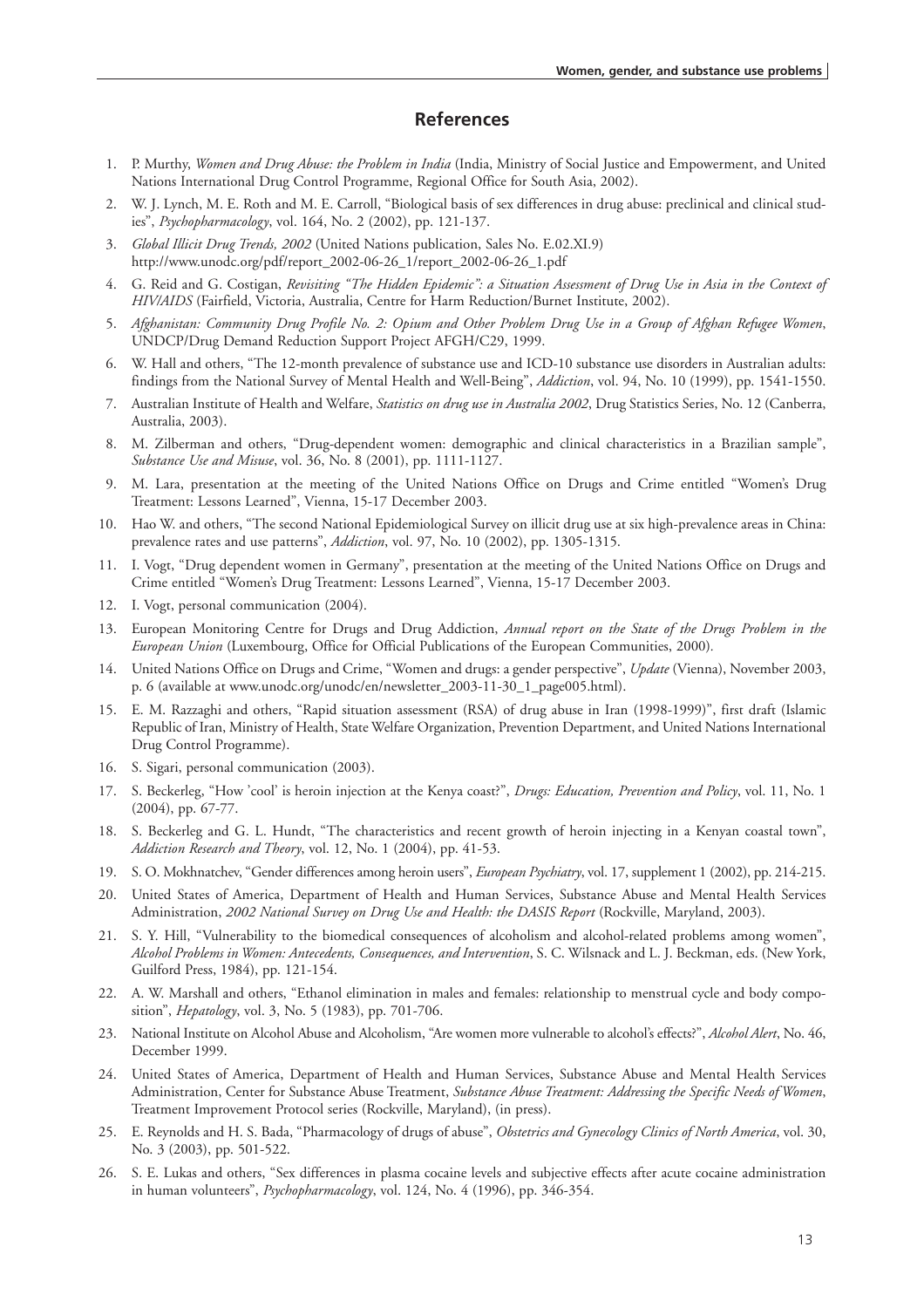- 27. N. Mello, "Cocaine abuse and reproductive function in women", *Drug Addiction Research and the Health of Women*, Cora Lee Wetherington and Adele B. Roman, eds., NIH publication No. 98-4289 (Rockville, Maryland, National Institute on Drug Abuse, United States Department of Health and Human Services, 1998), pp. 131-150 (available at http://165.112.78.61/WHGD/DARHW-Download.html).
- 28. National Institute on Drug Abuse, "Gender differences in drug abuse risks and treatment", *NIDA Notes*, vol. 15, No. 4 (2000) (available at www.drugabuse.gov/NIDA\_Notes/NNVol15N4/tearoff.html).
- 29. National Institute on Drug Abuse, "In drug abuse, gender matters", *NIDA Notes*, vol. 17, No. 2 (2002) (available at www.drugabuse.gov/NIDA\_Notes/NNVol17N2/DirRepVol17N2.html).
- 30. D. C. S. Roberts and R. Phelan, "Gender differences in cocaine self-administration in rats: relevance to human drugtaking behavior", *Drug Addiction Research and the Health of Women*, Cora Lee Wetherington and Adele B. Roman, eds., NIH publication No. 98-4289 (Rockville, Maryland, National Institute on Drug Abuse, United States Department of Health and Human Services, 1998), pp. 165-172 (available at http://165.112.78.61/WHGD/DARHW-Download.html).
- 31. M. A. Barnard, "Needle sharing in context: patterns of sharing among men and women injectors and HIV risks", *Addiction*, vol. 88, No. 6 (1993), pp. 805-812.
- 32. C. A. Latkin and others, "Gender differences in injection-related behaviors among injection drug users in Baltimore, Maryland", *AIDS Education and Prevention*, vol. 10, No. 3, pp. 257-263.
- 33. G. Fischer, "Special issues in services for pregnant and parenting women", presentation at the meeting of the United Nations Office on Drugs and Crime entitled "Women's Drug Treatment: Lessons Learned", Vienna, 15-17 December 2003.
- 34. United Kingdom of Great Britain and Northern Ireland, Department of Health, National Treatment Agency for Substance Misuse, *Models of Care for the Treatment of Drug Misusers* (London, National Treatment Agency, 2002) (available at www.nta.nhs.uk).
- 35. L. Simoni-Wastila, G. Ritter and G. Strickler, "Gender and other factors associated with the nonmedical use of abusable prescription drugs", *Substance Use and Misuse*, vol. 39, No. 1 (2004), pp. 1-23.
- 36. D. B. Kandel, L. A. Warner and R. C. Kessler, "The epidemiology of substance use and dependence among women", *Drug Addiction Research and the Health of Women* , Cora Lee Wetherington and Adele B. Roman, eds., NIH publication No. 98- 4289 (Rockville, Maryland, National Institute on Drug Abuse, United States Department of Health and Human Services, 1998), pp. 105-130 (available at http://165.112.78.61/WHGD/DARHW-Download.html).
- 37. J. Westermeyer and A. E. Boedicker, "Course, severity and treatment of substance abuse among women versus men", *American Journal of Drug and Alcohol Abuse*, vol. 26, No. 4 (2000), pp. 523-535.
- 38. J. Bruneau and others, "Sex-specific determinants of HIV infection among injection drug users in Montreal", *Canadian Medical Association Journal (CMAJ)*, vol. 164, No. 6 (2001), pp. 767-773 (available at www.cmaj.ca/cgi/content/full/164/6/767).
- 39. S. G. Sherman, C. A. Latkin and A. C. Gielen, "Social factors related to syringe sharing among injecting partners: a focus on gender", *Substance Use and Misuse*, vol. 36, No. 14 (2001), pp. 2113-2136.
- 40. K. Malinowska-Sempruch, "Women: the next wave in the HIV epidemic", *Harm Reduction News* (Newsletter of the International Harm Reduction Development Program of the Open Society Institute), vol. 2, No. 3 (2001), pp. 1 and 10-12 (available at

http://www.soros.org/initiatives/ihrd/articles\_publications/publications/hrnwomen\_20010901/hrn\_fall2001.pdf).

- 41. European Monitoring Centre for Drugs and Drug Addiction, "Hepatitis C: a hidden epidemic", *Drugs in Focus: Bimonthly Briefing of the European Monitoring Centre for Drugs and Drug Addiction*, No. 11, 2003 (available at www.emcdda.eu.int/infopoint/publications/focus.shtml).
- 42. P. E. Estebanez and others, "Women, drugs and HIV/AIDS: results of a multicentre European study", *International Journal of Epidemiology*, vol. 29, No. 4 (2000), pp. 734-743.
- 43. D. M. Patrick and others, "Incidence of hepatitis C virus infection among injection drug users during an outbreak of HIV infection", *Canadian Medical Association Journal (CMAJ)*, vol. 165, No. 7 (2001), pp. 889-895.
- 44. P. M. Spittal and others, "Risk factors for elevated HIV incidence rates among female injection drug users in Vancouver", *Canadian Medical Association Journal (CMAJ)*, vol. 166, No. 7 (2002), pp. 894-899.
- 45. C. A. Perucci and others, "Mortality of intravenous drug users in Rome: a cohort study", *American Journal of Public Health*, vol. 81, No. 10 (1991), pp. 1307-1310.
- 46. M. Frischer and others, "Mortality among injecting drug users: a critical reappraisal", *Journal of Epidemiology and Community Health*, vol. 47, 1993, pp. 59-63.
- 47. G. Fischer and others, "Pregnancy and substance abuse", *Archives of Women's Mental Health*, vol. 2, No. 2 (1999), pp. 57-65.
- 48. C. L. Arfken and others, "Gender differences in problem severity at assessment and treatment retention", *Journal of Substance Abuse Treatment*, vol. 20, No. 1 (2001), pp. 53-57.
- 49. S. Acharyya and H. Zhang, "Assessing sex differences on treatment effectiveness from the Drug Abuse Outcome Study (DATOS)", *American Journal of Drug and Alcohol Abuse*, vol. 29, No. 2 (2003), pp. 415-444.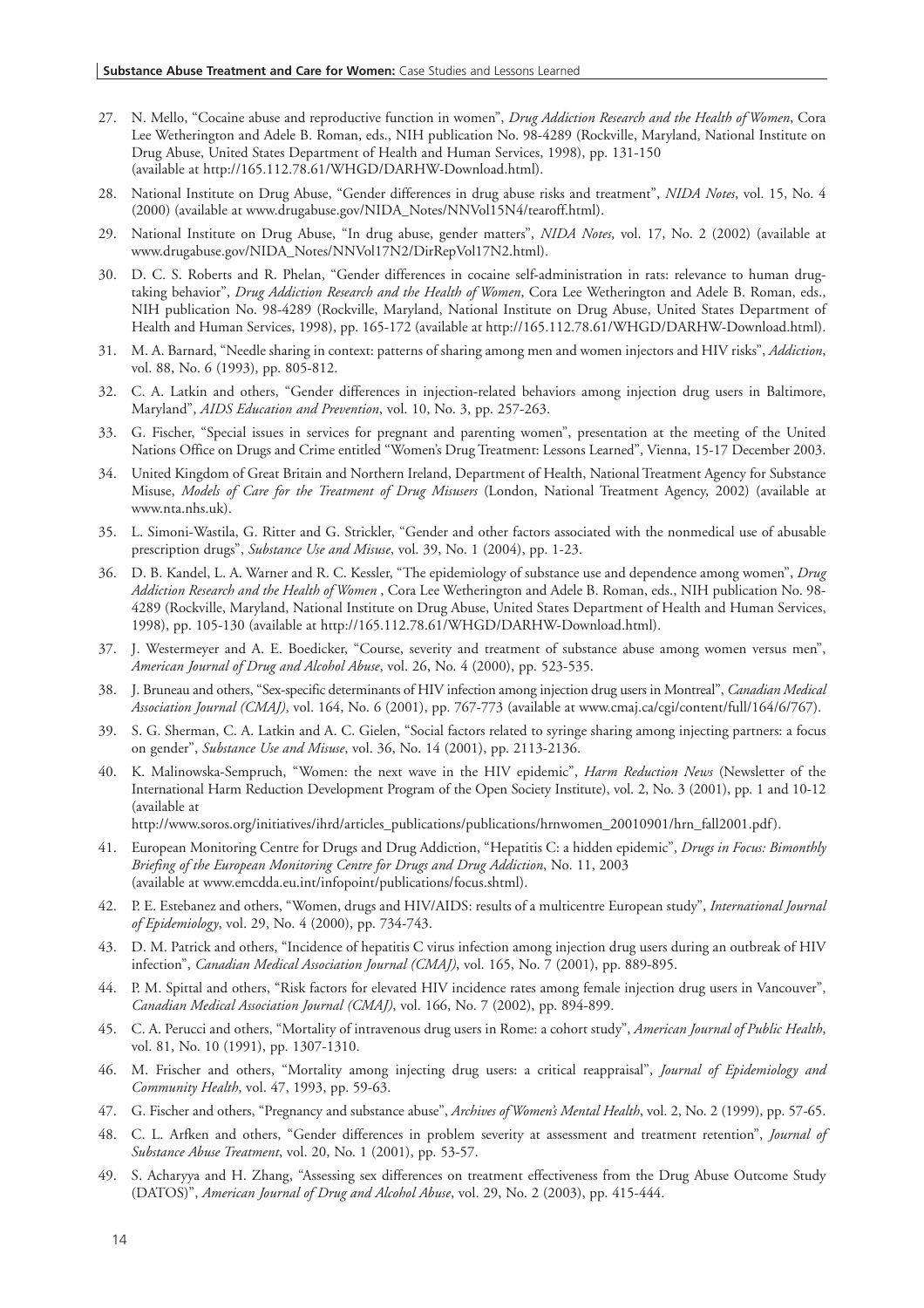- 50. R. C. Callaghan and J. A. Cunningham, "Gender differences in detoxification: predictors of completion and re-admission", *Journal of Substance Abuse Treatment*, vol. 23, No. 4 (2002), pp. 399-407.
- 51. C. A. Green and others, "Gender differences in predictors of initiation, retention and completion in an HMO-based substance abuse treatment program", *Journal of Substance Abuse Treatment*, vol. 23, No. 4 (2002), pp. 285-295.
- 52. N. Messina, E. Wish and S. Nemes, "Predictors of treatment outcomes in men and women admitted to a therapeutic community", *American Journal of Drug and Alcohol Abuse*, vol. 26, No. 2 (2000), pp. 207-227.
- 53. W. M. Wechsberg, S. G. Craddock and R. L. Hubbard, "How are women who enter substance abuse treatment different than men? A gender comparison from the Drug Abuse Treatment Outcome Study (DATOS)", *Drugs and Society*, vol. 13, No. 1-2 (1998), pp. 97-115.
- 54. D. Stewart and others, "Similarities in outcomes for men and women after drug misuse treatment: results from the National Treatment Outcome Research Study (NTORS)", *Drug and Alcohol Review*, vol. 22, No. 1 (2003), pp. 35-41.
- 55. S. Douki and others, "Violence against women in Arab and Islamic countries", *Archives of Women's Mental Health*, vol. 6, No. 3 (2003), pp. 165-171.
- 56. U. Niaz, "Violence against women in South Asian countries", *Archives of Women's Mental Health,* vol. 6, No. 3 (2003), pp. 173-184.
- 57. G. E. Robinson, "International perspectives on violence against women: introduction", *Archives of Women's Mental Health*, vol. 6, No. 3 (2003), pp. 155-156.
- 58. G. E. Robinson, "Violence against women in North America", *Archives of Women's Mental Health*, vol. 6, No. 3 (2003), pp. 185-191*.*
- 59. J. Westermeyer, K. Wahmanholm and P. Thuras, "Effects of childhood physical abuse on course and severity of substance abuse", *American Journal on Addictions*, vol. 10, No. 2 (2001), pp. 101-110.
- 60. D. G. Kilpatrick and others, "A 2-year longitudinal analysis of the relationships between violence assault and substance use in women", *Journal of Consulting and Clinical Psychology*, vol. 65, No. 5 (1997), pp. 834-847.
- 61. D. G. Kilpatrick and others, "Victimization, posttraumatic stress disorder, and substance use and abuse among women", *Drug Addiction Research and the Health of Women*, Cora Lee Wetherington and Adele B. Roman, eds., NIH publication No. 98-4289 (Rockville, Maryland, National Institute on Drug Abuse, United States Department of Health and Human Services, 1998), pp. 285-308 (available at http://165.112.78.61/WHGD/DARHW-Download.html).
- 62. D. G. Kilpatrick and others, "Violence and risk of PTSD, major depression, substance abuse/dependence, and comorbidity: results from the National Survey of Adolescents", *Journal of Consulting and Clinical Psychology*, vol. 71, No. 4 (2003), pp. 692-700.
- 63. National Institute on Drug Abuse, "Exploring the role of child abuse in later drug abuse", *NIDA Notes*, vol. 13, No. 2 (1998) (available at www.nida.nih.gov/NIDA\_Notes/NNVol13N2/exploring.html).
- 64. D. A. Hien and others, "Posttraumatic stress disorder and short-term outcome in early methadone treatment", *Journal of Substance Abuse Treatment*, vol. 19, No. 1 (2000), pp. 31-37.
- 65. United States of America, Department of Health and Human Services, Substance Abuse and Mental Health Services Administration, Center for Substance Abuse Treatment, National Evaluation Data Services, "Physically and sexually abused women in substance abuse treatment", *NEDS Analytic Summary Series*, No. 19, July 2001.
- 66. W. Swift, J. Copeland and W. Hall, *Characteristics and Treatment Needs of Women with Alcohol and Other Drug Problems: Results of an Australian National Survey* (Canberra, Australia, National Drug Strategy Research Report Series, No. 7, 1995).
- 67. S. A. Schmidt, *Prävalenz sexuellen Kindesmissbrauchs bei Opiatabhängigen* (Berlin, Verlag für Wissenschaft und Bildung, 2000).
- 68. C. Zenker, K. Bammann and I. Jahn, *Genese und Typologisierung der Abhängigkeitserkrankungen bei Frauen* (Baden-Baden, Schriftenreihe des Bundesministeriums für Gesundheit, Nomos, 2003).
- 69. L. M. Najavits, R. D. Weiss and S. R. Shaw, "The link between substance abuse and posttraumatic stress disorder in women: a research review", *American Journal on Addictions*, vol. 6, No. 4 (1997), pp. 273-283.
- 70. Health Canada, *Best Practices: Concurrent Mental Health and Substance Use Problems* (Ottawa, Minister of Public Works and Government Services, Canada, 2002) (available at http://www.cds-sca.com).
- 71. C. E. Grella, "Effects of gender and diagnosis on addiction history, treatment utilization, and psychosocial functioning among a dually-diagnosed sample in drug treatment", *Journal of Psychoactive Drugs*, vol. 35, supplement 1 (2003), pp. 169-179.
- 72. D. Hiebert-Murphy and L. Woytkiw, "A model for working with women dealing with child sexual abuse and addictions: the Laurel Centre, Winnipeg, Manitoba, Canada", *Journal of Substance Abuse Treatment*, vol. 18, No. 4 (2000), pp. 387-394.
- 73. J. Marsden and others, "Psychiatric symptoms among clients seeking treatment for drug dependence", *British Journal of Psychiatry*, vol. 176, No. 3 (2000), pp. 285-289.
- 74. R. D. Weiss and others, "Gender differences in cocaine dependent patients: a 6 month follow-up study", *Drug and Alcohol Dependence*, vol. 44, No. 1 (1997), pp. 35-40.
- 75. K. T. Brady and others, "Gender differences in substance use disorders", *American Journal of Psychiatry*, vol. 150, No. 11 (1993), pp. 1707-1711.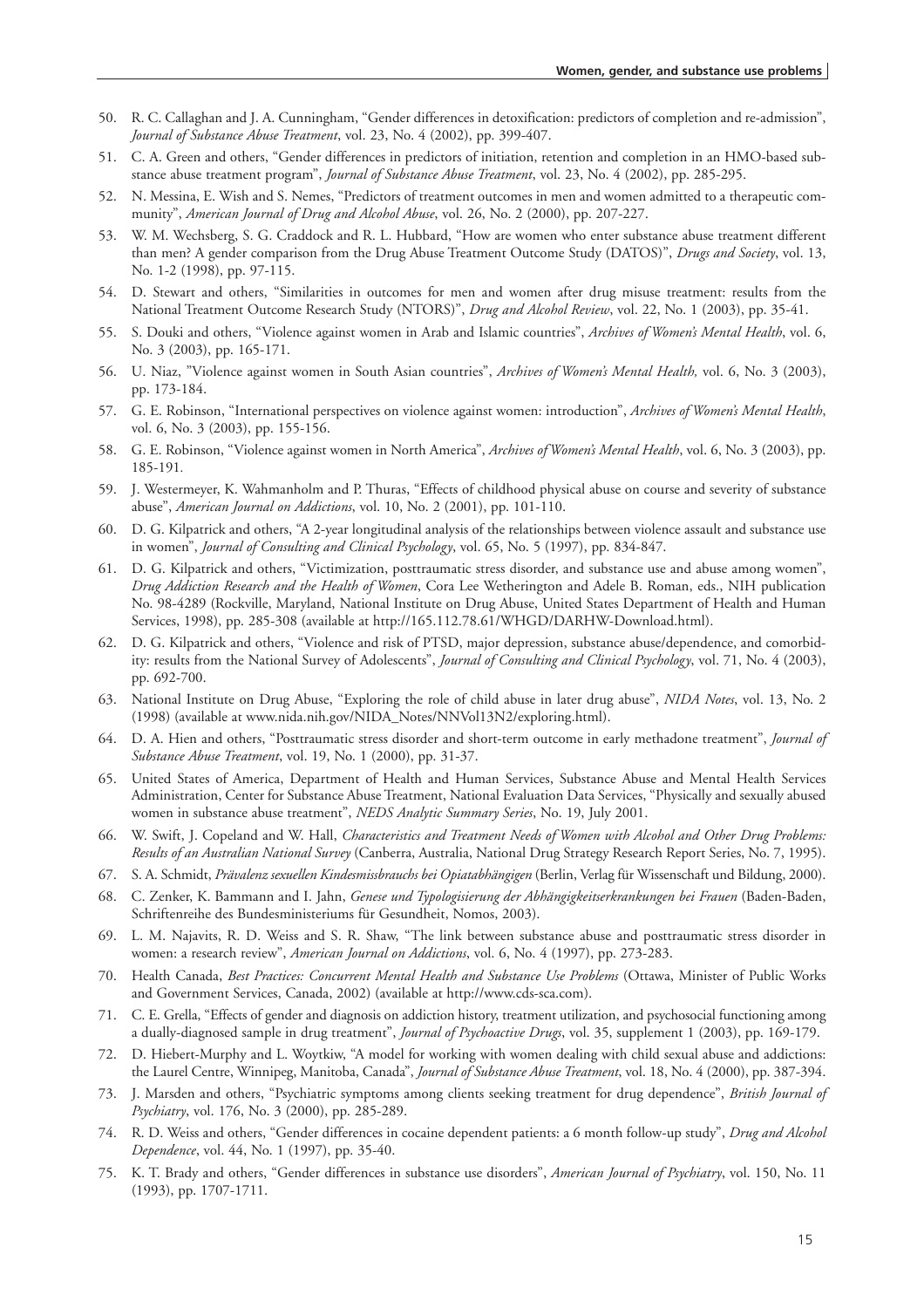compared", *Substance Use and Misuse*, vol. 31, No. 5 (1996), pp. 529-543.

- 76. K. T. Brady and others, "PTSD and cocaine dependence: the effect of order of onset", presentation at annual meeting of the College on Problems of Drug Dependence, San Juan, Puerto Rico, 1996.
- 77. C. Robbins, "Sex differences in psychosocial consequences of alcohol and drug abuse", *Journal of Health and Social Behavior*, vol. 30, No.1 (1989), pp. 117-130.
- 78. J. Copeland, "Engaging women in treatment", presentation at the meeting of the United Nations Office on Drugs and Crime entitled "Women's Drug Treatment: Lessons Learned", Vienna, 15-17 December 2003.
- 79. European Monitoring Centre for Drugs and Drug Addiction, *Annual Report 2003: the State of the Drugs Problem in the European Union and Norway* (Luxembourg, Office for Official Publications of the European Communities, 2003).
- 80. United States of America, Office of National Drug Control Policy, *Drug Facts: Women and Drugs* (Washington, D.C., 2003) (available at www.whitehousedrugpolicy.gov/drugfact/women/index.html).
- 81. European Association for the Treatment of Addiction, *Treatment Works: Fact or Fiction? A report into awareness of drug treatment and its effectiveness* (September 2003) (available at www.treatmentworks.co.uk/downloads/TreatmentWorks\_Report.pdf).
- 82. B. Powis and others, "The differences between male and female drug users: community samples of heroin and cocaine users
- 83. L. Downey, D. B. Rosengren and D. M. Donovan, "Gender, waitlists, and outcomes for public-sector drug treatment", *Journal of Substance Abuse Treatment*, vol. 25, No. 1 (2003), pp. 19-28.
- 84. E. D. Riley and others, "Drug user treatment referrals and entry among participants of a needle exchange program", *Substance Use and Misuse*, vol. 37, No. 14 (2002), pp. 1869-1886.
- 85. H. Küfner, M. Vogt and D. Weiler, *Medizinische Rehabilitation und Methadon-Substitution* (Baltmannsweiler, Schneider Verlag Hogengehren, 1999).
- 86. J. Scott-Lennox and others, "The impact of women's family status on completion of substance abuse treatment", *Journal of Behavioral Health Services and Research*, vol. 27, No. 4 (2000), pp. 366-379.
- 87. M. Teesson and others, *Twelve month outcomes of the treatment of heroin dependence: findings from the Australian Treatment Outcome Study (ATOS) New South Wales* (Kensington, New South Wales, National Drug and Alcohol Research Centre, 2004).
- 88. S. Wright and H. Klee, "Developing drug services for amphetamine users: taking account of gender-specific factors", *Journal of Substance Use*, vol. 5, No. 2 (2000), pp. 122-130
- 89. R. Fiorentine and others, "Drug treatment: explaining the gender paradox", *Substance Use and Misuse*, vol. 32, No. 6 (1997), pp. 653-678.
- 90. R. Orwin, L. Francisco and T. Bernichon, *Effectiveness of Women's Substance Abuse Treatment Programs: a Meta-Analysis* (United States of America, Center for Substance Abuse Treatment, National Evaluation Data Services, May 2001).
- 91. O. S. Ashley, M. E. Marsden and T. M. Brady, "Effectiveness of substance abuse treatment programming for women: a review", *American Journal of Drug and Alcohol Abuse*, vol. 29, No. 1 (2003), pp. 19-53.
- 92. K. Trulsson, "The identity of women and treatment of drug abuse", *Socialvetenskatlig Tidskrift* No. 1-2, 2000, pp. 120-136.
- 93. J. Copeland, and W. Hall, "A comparison of women seeking drug and alcohol treatment in a specialist women's and two traditional mixed-sex treatment services". *British journal of addiction,* vol. 87, No. 6 (1992), pp. 883-890.

#### **Bibliography**

Greenfield, S. F., Manwani, S. G., *and* Nargiso, J. E. Epidemiology of substance use disorders in women. *Obstetrics and gynecology clinics of North America* 30: 413-446, 2003.

United Nations Office on Drugs and Crime. *Global illicit drug trends, 2003.* Sales No. E.03.XI.5

Millstein, R. A. Gender and drug abuse research. *Journal of gender-specific medicine 2003.*

National Institute on Drug Abuse, Advances in research on women's health and gender differences, 2002.

National Institute on Drug Abuse, Gender affects relationships between drug abuse and psychiatric disorders. *NIDA notes* 12:4, 1997.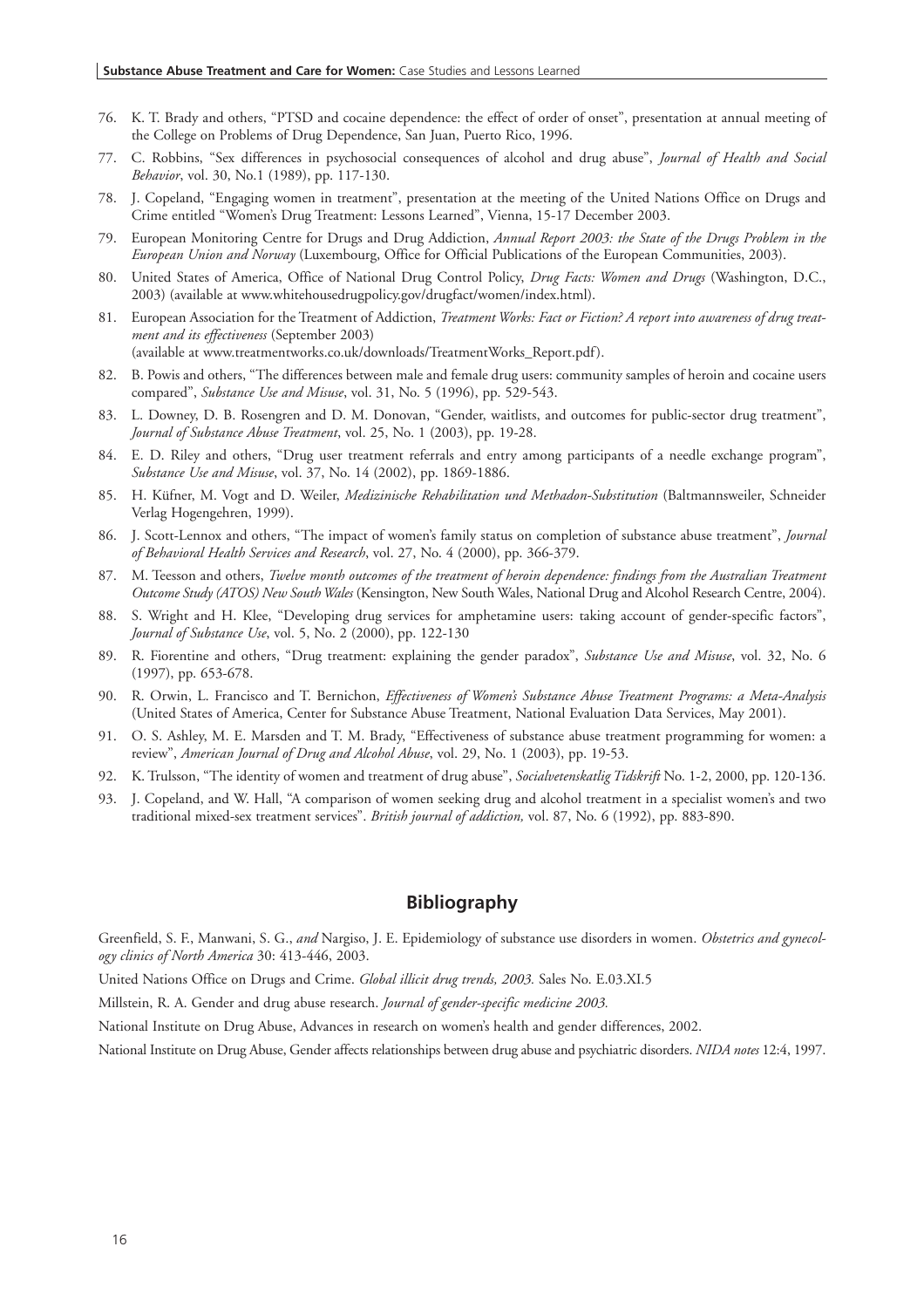# 2. Barriers to treatment access

Gender differences described in chapter 1, associated with the use of substances, with available research indicating that, among other differences, women generally have more severe problems at treatment entry and potentially greater obstacles to accessing treatment than men. Despite differences between cultures and countries, women in different regions of the world experience many of the same barriers to accessing and remaining in treatment. These barriers have to do most often with their responsibilities as wives or partners and mothers, the difficulties associated with having a substance-using sexual partner, and the significant additional stigma attached to women's substance use problems. Several studies on perceptions of obstacles or barriers to treatment access by women living in different parts of the world are outlined in box 3.

#### **BOX 3**

#### WOMEN'S PERCEPTIONS OF BARRIERS TO TREATMENT ACCESS

Four studies on the perceptions of substance using women in different regions of the world—Australia, India, Canada and six European countries (Austria, France, Germany, Italy, Portugal and Spain)—about obstacles or barriers to treatment have some consistent themes [1-4]. The themes include family and relationship issues such as fear of losing custody of children or childcare concerns, needing their partner's permission to attend treatment, fear that their partner will leave them; stigma and shame issues such as concern that people will identify them as a drug addict; and treatment issues such as fear of withdrawal from substances, fear of exploitation, not understanding addiction as an illness and thinking they could quit on their own, concern that service providers will not understand their needs as women, concern about lack of services for pregnant women and lack of information about treatment options and waiting times.

It should be noted that although some of the barriers discussed in this chapter may also apply to men, they are generally more significant for women.

While the lack of information about substance use, problems among women in many countries makes it difficult to determine to what extent they are underrepresented in treatment settings, numerous published reports and articles [5-7] on women and substance use have found that women face particular systemic, structural, sociocultural and personal barriers to treatment access that need to be taken into account in the design of services.

#### **Systemic barriers**

Systemic barriers are those barriers that impede the development of services that respond to women's needs. Some of these barriers are not specific to the development of substance use treatment services but may also be true for other health-related services, such as HIV-risk reduction programmes or heart-health programmes. Significant systemic barriers for women include:

*(a) Lack of decision-making power.* Women are underrepresented in positions of power that can influence policy development and resource allocation. At the highest level, the United Nations Development Fund for Women [8] reports that women are largely absent from parliaments, constituting only approximately 14 per cent of members on average, with no systematic differences between rich and poor countries. This may make it more difficult to make the relevant bodies aware of the need for research and developing policies that address gender issues and for resource allocation directed to women's substance abuse treatment;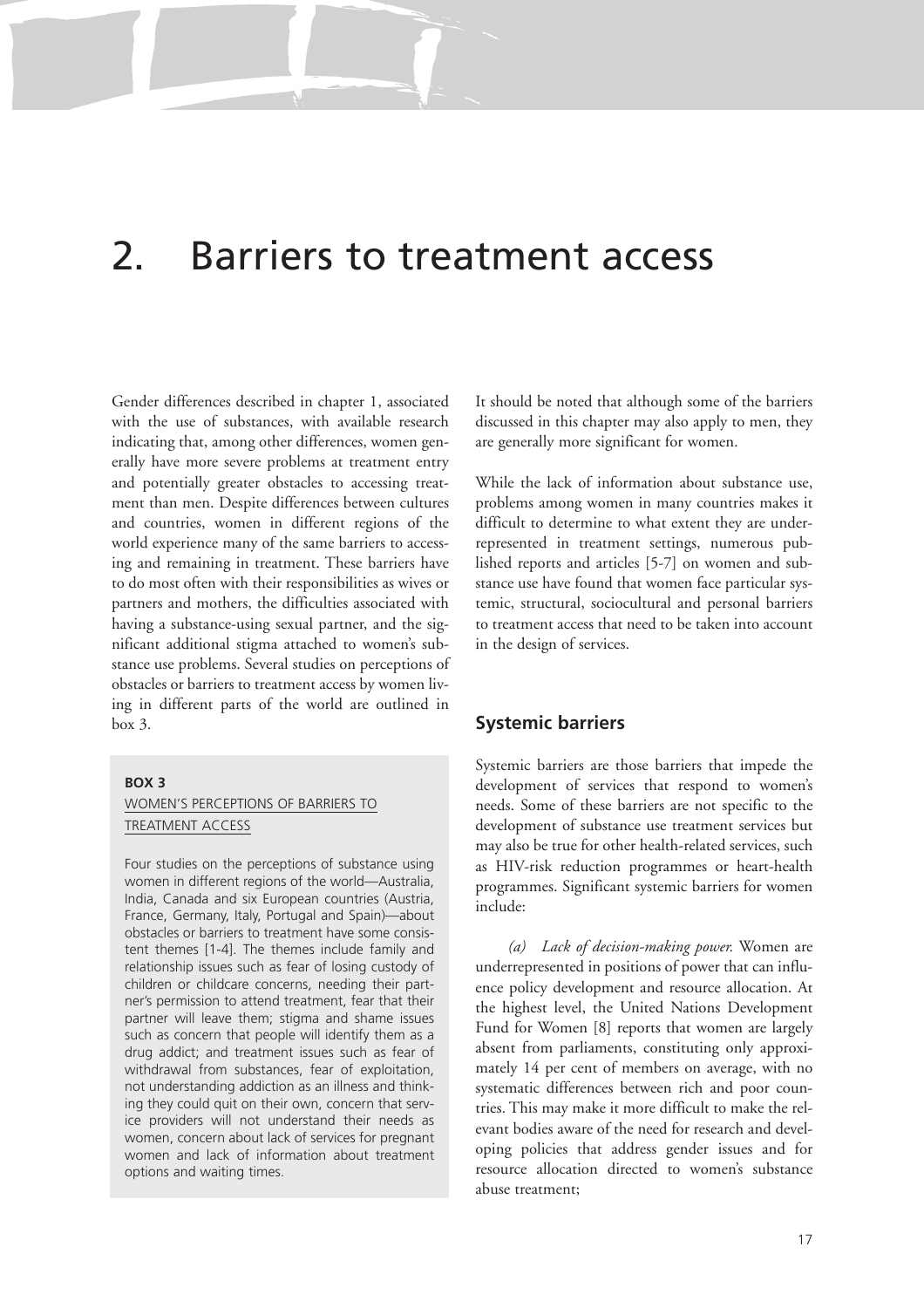*(b) Limited awareness of gender differences in factors that determine health status and outcome.* Many factors other than access to traditional health services influence individual health status. Biology, education, income, housing, employment, personal health practices and the physical environment can contribute to differences in health status between individuals. There are also gender differences in many of these factors that need to be taken into account in designing health services, including substance abuse services. For example, women generally have lower incomes, which can affect their ability to maintain good health or pay for needed health services. Interventions to change high-risk behaviour, such as sharing injecting equipment or using condoms, need to be gender-specific because women often have less power to negotiate safer practices than men. Especially in developing countries, substance use problems may be made worse by factors such as poor nutrition, poverty, poor reproductive health and literacy problems;

*(c) Lack of knowledge of women with substance use problems and their treatment needs relevant to different sociocultural and political circumstances.* There has been an increase in the number of published and unpublished articles and reports on women with substance use problems, yet gender issues are not systematically addressed in population surveys, other epidemiological studies of substance use or in biological, prevention and treatment research studies-both pharmacological and behavioural. Available information is also heavily weighted towards women in developed regions of the world, such as North America, Europe and Australia. Much less is known about women in Africa, Asia and South America. But both in the developed and developing regions of the world, information required for planning and implementing services for women may not be available;

*(d) Lack of appropriate gender-responsive and lowcost, evidence-based treatment models.* Though principles, guidelines, best practices and effective models of women's substance abuse treatment have been published over the last several decades, the majority of services are still designed primarily for men. In addition, many of the women-specific treatment approaches and models have been developed in the United States or other developed countries and would require resources to research their application for women living in different political and sociocultural contexts;

*(e) Differences in the organization and funding of health services.* Differences in the way that health services and substance abuse treatment services are organized and funded can affect the adaptability of evidence-based treatment models for women. For example, though low-cost or free outpatient services located close to where women live may be more accessible than residential services that

charge a fee, countries differ in the acceptability and availability of outpatient versus residential treatment services and whether there is a cost for treatment;

*(f) Need for a comprehensive array of services*. Compared with men, women seeking treatment generally have more severe problems, including the experience of trauma and mental health problems, greater family responsibilities and fewer resources in terms of education, employment and income. They may require prenatal services, child-welfare services and trauma and mental health services, as well as attention to practical needs for childcare, transportation, food and housing. Because it may not be feasible to provide all these services at one site, models for collaboration, partnering and service agreements need to be researched and developed. This may be particularly challenging in areas with few resources and/or with a small population base; where these services may not exist; or if women have to travel to receive such services.

# **Structural barriers**

Structural barriers are policies and practices at the service or programme level that make it difficult for women to access substance abuse treatment. As with systemic barriers, they may apply not just to substance abuse services, but also to other types of health services, and not just to women, but also to men.

*(a) Childcare.* The studies discussed in the previous chapter indicate that women seeking treatment are more likely than men to be living with dependent children. Lack of childcare is probably the most consistent factor restricting women's treatment access identified in the literature and the case studies included in this publication. Studies discussed in the previous chapter indicate that women are more likely than men to be living with a substance using partner, have families of origin with substance use problems and have experienced childhood physical or sexual abuse or neglect. This may make these "natural" sources of childcare and support (e.g. spouses, parents or other family members) unavailable to women. And although society is rightly concerned about the welfare of children, few substance abuse treatment programmes are funded to provide childcare or programming for children;

*(b) Services for pregnant women.* Pregnant women face problems not faced by men. In some countries, substance use during pregnancy can result in criminal charges and imprisonment for the duration of the pregnancy and lactation. In other jurisdictions, child welfare authorities may equate substance use problems with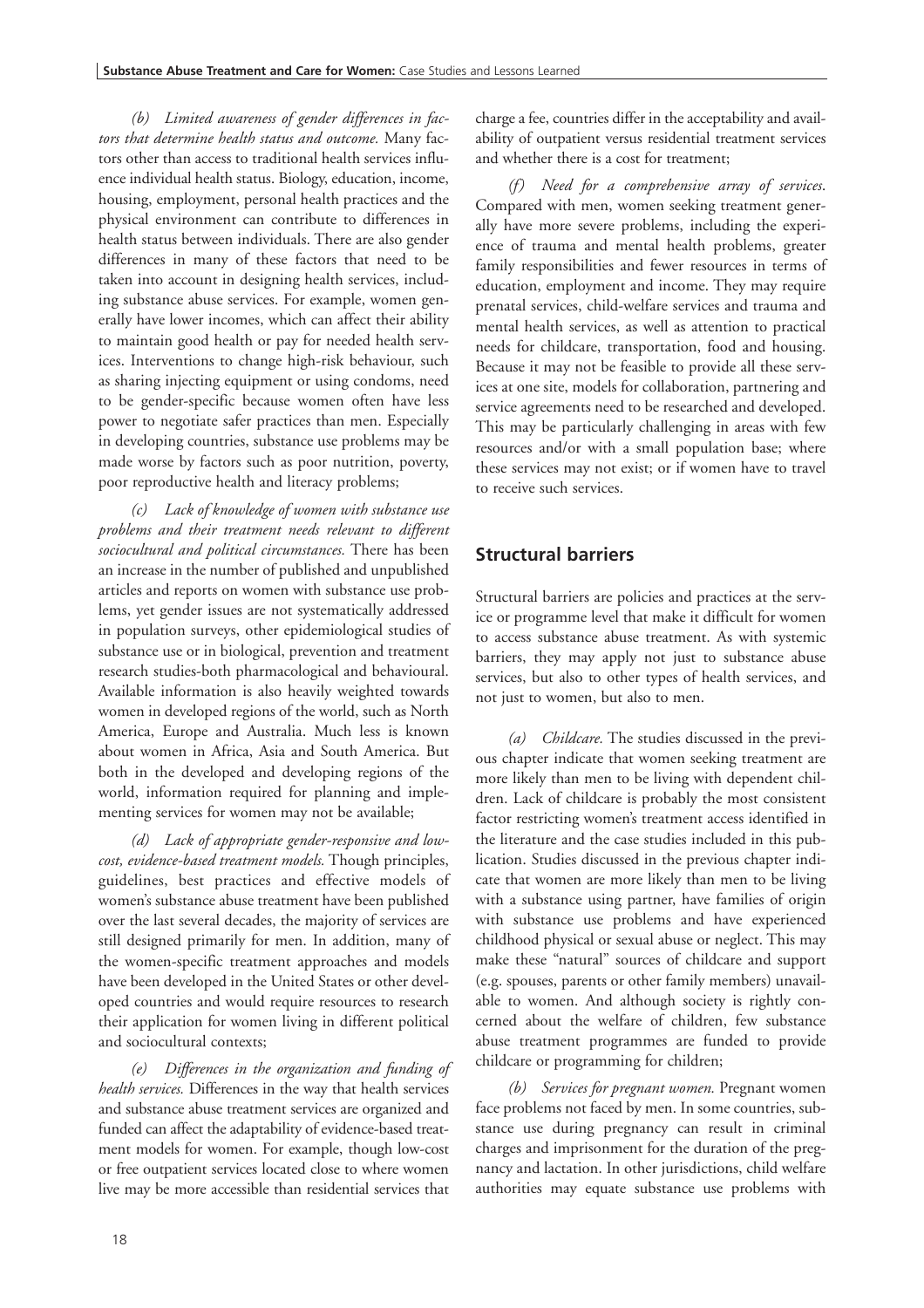abuse or neglect. An unintended consequence of this policy is that women who have substance use problems may be less likely to seek prenatal care in the course of their pregnancy, with serious health consequences to the mother, foetus and society. Clinical experience also indicates that women who lose custody of their children may become pregnant again. This can result in a cycle of further pregnancies each time a woman loses custody of her child. Even without such punitive approaches, effective services (e.g. that include prenatal care, targeted substance abuse treatment and other needed health and social services) may not be available for pregnant women, or they may not be given priority admission to substance abuse treatment services;

*(c) Location and cost of treatment programmes.* Factors such as cultural norms that do not permit women to leave their communities, women's childcare and household responsibilities, lack of transportation to get to treatment and the costs associated with treatment make it difficult for many women to leave their communities to attend residential treatment. Women may also experience problems in accessing outpatient programmes that are some distance from where they live even if they are located in the same city or community;

*(d) Rigid programme schedules.* Women's family and household responsibilities can make it difficult for them to attend programmes with fixed schedules. Flexible programme scheduling with options for day/weekend/evening can improve access. Research [9] indicates that women who receive opioid maintenance treatment that requires daily clinic attendance experience particular barriers related to limited programme hours (e.g. not open evenings), as well as rules regarding take-away doses. Many programmes are in fixed locations and do not provide outreach;

*(e) Waiting list and immediate response capacity.* Some studies (see chapter 1) have shown that women may have to wait longer than men to enter treatment, particularly residential treatment. The inability to provide an immediate response or support to women following initial contact can result in women being lost to treatment;

*(f) Denial of admission to women using psychoactive medication.* Some programmes do not admit clients using medication to treat concurrent psychiatric disorders. This may have a greater impact on women than men because women have higher rates of some psychiatric disorders such as anxiety, depression and posttraumatic stress disorder and greater rates of use of psychoactive medication. Similarly, some programmes do not admit clients who are on methadone or other opioid substitution drugs because of the requirement

that they abstain from all substances. This may have particular implications for women who are pregnant and dependent on opioids;

*(g) Physical safety.* For all women, but particularly for those who have experienced physical or sexual abuse or whose current lives are extremely vulnerable to violence (e.g. women engaged in sex work), lack of physical safety inside and outside the treatment programme setting can be a barrier to entering and remaining in treatment. Safety issues can range from men being able to access women's sleeping areas in residential treatment to services being located in unsafe areas;

*(h) Harm reduction programming.* Some women are not ready to pursue abstinence treatment goals or may not see reducing their substance use as a priority. If harm reduction programme options are not available, women may not be engaged or retained in treatment;

*(i) Service coordination.* People who have substance use problems often require a variety of health and social services. Poor coordination and linkages between key systems can present serious obstacles to being able to address their needs. For women, coordination and linkages are particularly crucial between the substance abuse treatment system, the child welfare system and the prenatal-care system. Barriers to coordination between systems often involve differences in the understanding of substance use problems, territoriality (who owns the client) and different policies and procedures regarding confidentiality;

*(j) Lack of identification, referral and intervention in primary care and other sectors.* Studies and reports indicate the important role that helping professionals can play in identifying substance use problems among their clients and supporting them to access substance abuse treatment. However, these professionals may be poorly trained for these tasks. Helping professionals may also reflect the norms of the culture or community in which they live. They may not acknowledge that women use substances, hold negative attitudes about women with substance use problems or have little awareness and understanding of factors that may put women at risk of substance use problems, including biological differences, physical and sexual abuse, substanceusing partners and anxiety and depression. This is of particular concern, given that women themselves may not see their problems as related to their substance use but may seek help for physical or mental health problems or be more comfortable receiving help in non-substance abuse treatment settings because of stigma issues;

*(k) Information on treatment options.* Helping professionals, as well as women and their families, often do not have information on available treatment options.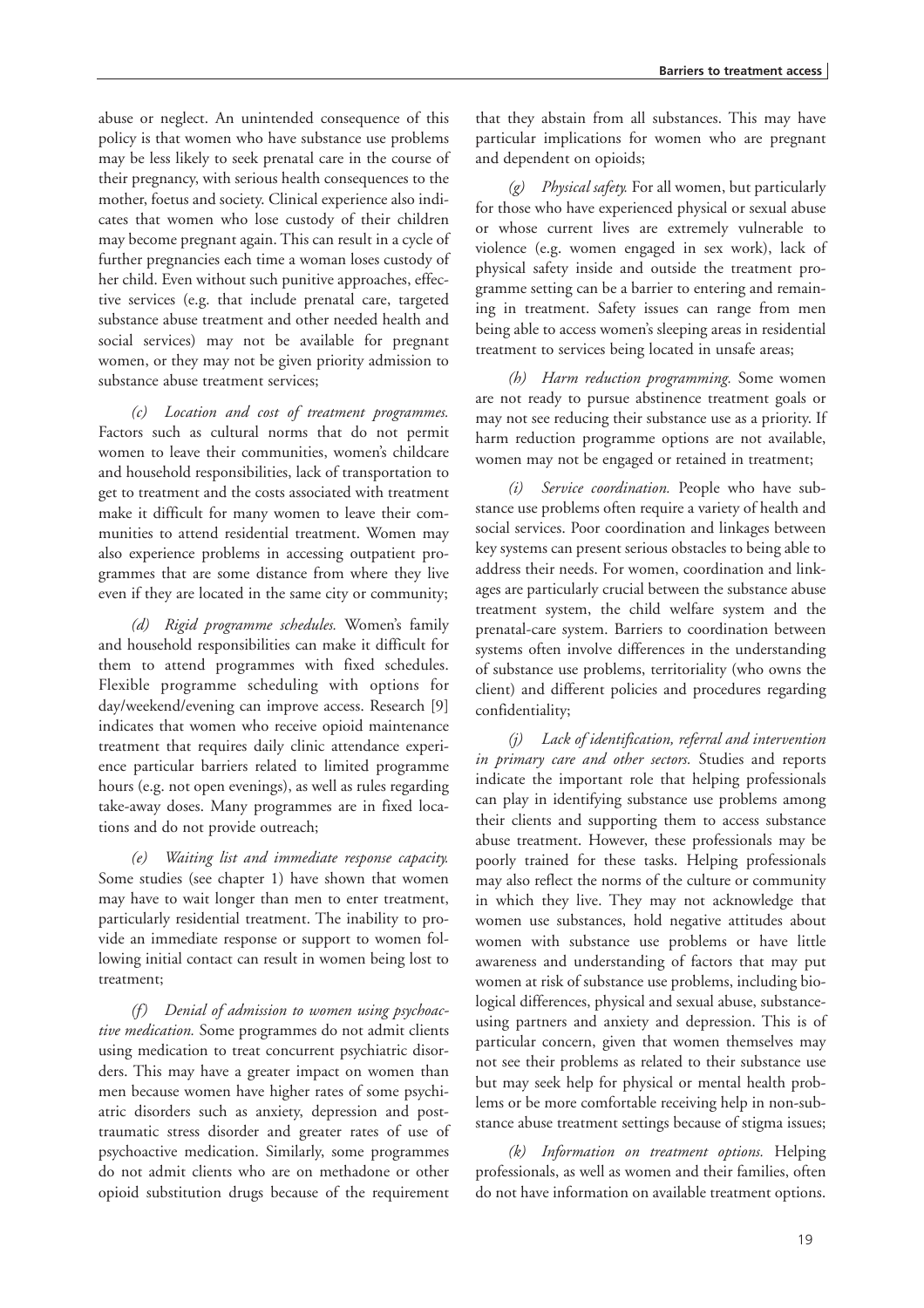# **Social, cultural and personal barriers**

Women experience significant social, cultural and personal barriers when accessing substance abuse treatment. This is related to the social and cultural norms that exist, which include the role that a woman has and what type of behaviour is considered appropriate; women's lack of empowerment in many societies; as well as societal and community norms and attitudes about women who have substance use problems.

*Disadvantaged life circumstances.* In some countries, particularly in the developing world, women may be living in very disadvantaged circumstances characterized by poverty, lack of basic health care and reproductive care, low literacy rates, lack of access to household money and domestic violence. In some societies, women may have little power or resources to change their life circumstances.

*Stigma, shame and guilt.* In most societies and cultures women's substance use is more stigmatized than men's. As a result, the shame and guilt that women experience about their substance use and their "failure" to live up to society's roles and expectations make it difficult for women to acknowledge their substance use and seek help. These feelings may be even greater for women engaged in sex work, for women who have children that they cannot care for properly and for women living in societies with very strong cultural taboos against women using substances. In these circumstances, women may perceive themselves as deviating even further from societal expectations.

*Fear of losing custody of children.* Women who are pregnant or parenting are often fearful of disclosing that they have a substance use problem and seeking treatment. They have an often well-founded fear that they will be deemed an unfit mother and lose custody of their children. This concern is evident in many of the case studies described in this publication.

*Lack of support from family, particularly husband/partner/significant male.* Studies have documented that women are more likely than men to have a substanceusing sexual partner and to have families of origin who have substance use problems. Because relationships play such a significant role in women's lives, women living with a substance-using partner may be deterred from seeking treatment because they fear the loss of the relationship. In some cultures, women may be forbidden to

leave their homes to go to treatment, or husbands may not support their wives leaving family and household responsibilities. In these circumstances, family members may only bring women to treatment when they are unable to fulfil their family responsibilities or are very sick.

*Substance use as a solution rather than a problem.* For many women, substances are a way of self-medicating emotional problems or the experience of living in conditions of extreme distress. For example, some women are in relationships that are characterized by shared substance use, physical and sexual abuse, HIV and other infectious diseases and, sometimes, coercion into sex work or the illicit drug trade. In such situations, women may feel overwhelmed by their life circumstances and unable to see a way out.

*Lack of confidence in the effectiveness of treatment.* Research on women's perceptions of treatment indicates that some women feel that they can handle the problems themselves and/or lack confidence in the effectiveness of treatment.

# **Key points**

The key points covered in chapter 2 are as follows:

- There are systemic barriers to women accessing treatment that reflect a lack of awareness and understanding of gender differences and a limited ability for women to influence policy and resource-allocation decisions in many countries. Systemic barriers impede the development of services responsive to women's needs.
- Policies and practices at the service or programme level present structural barriers to women accessing treatment. Particularly critical barriers for women are lack of childcare resources, punitive approaches to pregnant women using substances, programme location and cost, rigid programme schedules and admission criteria, safety concerns and lack of knowledge about available treatment options.
- Women also experience social, cultural and personal barriers to treatment entry. These include the significant stigma and shame and guilt associated with substance use and related problems among women, fear of losing custody of children, lack of partner and other family support to go to treatment and lack of confidence about treatment.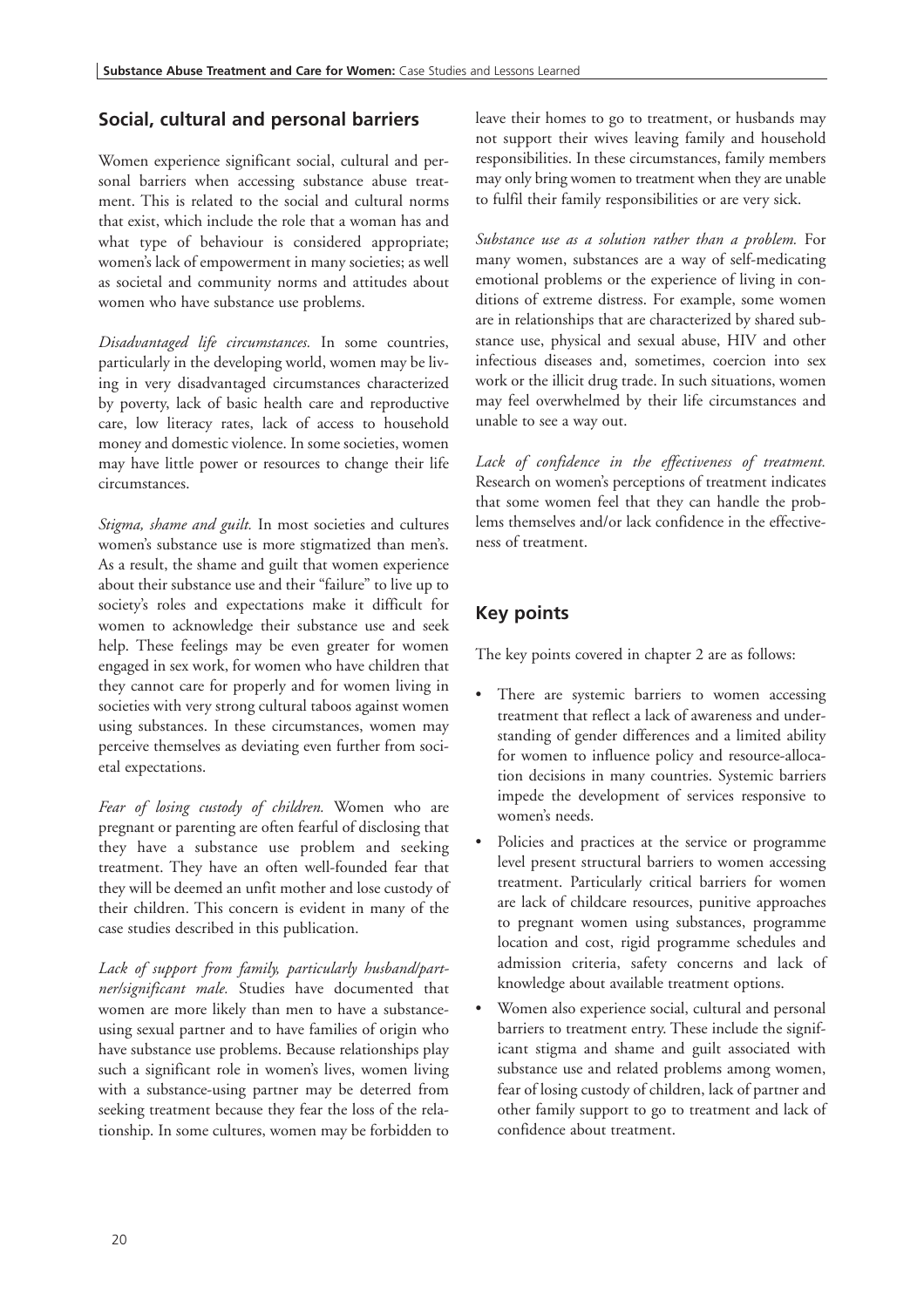### **References**

- 1. J. Copeland, "A qualitative study of barriers to formal treatment among women who self-managed change in addictive behaviours", *Journal of Substance Abuse Treatment*, vol. 14, No. 2 (1997), pp. 183-190.
- 2. P. Murthy, *Women and Drug Abuse: the Problem in India* (India, Ministry of Social Justice and Empowerment and United Nations International Drug Control Programme, Regional Office for South Asia, 2002).
- 3. N. Poole and B. Isaac, *Apprehensions: Barriers to Treatment for Substance-Using Mothers* (Vancouver, Canada, British Columbia Centre of Excellence for Women's Health, 2001) (available at www.bccewh.bc.ca/PDFs/apprehensions.pdf).
- 4. L. Rabuffetti, "Barriers to treatment for addicted women in Europe", paper presented to the IREFREA seminar on new approaches to prevent drug use and dependence among young people, Athens, 20-21 October 2003.
- 5. Health Canada, *Best Practices: Treatment and Rehabilitation for Women with Substance Use Problems* (Ottawa, Minister of Public Works and Government Services, Canada, 2001) (available at www.cds-sca.com/).
- 6. D. Hedrich, *Problem Drug Use by Women: Focus on Community-based Interventions* (Strasbourg, Pompidou Group, 2000) (available at www.coe.int/T/E/Social\_Cohesion/pompidou\_group/5.Publications/).
- 7. J. Becker and C. Duffy, *Women Drug Users and Drugs Service Provision: service-level responses to engagement and retention*, Report for the Home Office Drugs Strategy Directorate, DPAS Paper No. 17 (London, Home Office, 2002) (available at www.drugs.gov.uk/ReportsandPublications/Communities/1034596415/WomenDrugUsersandServiceProvision.pdf.
- 8. United Nations Development Fund for Women, *Progress of the World's Women 2002: Gender Equality and the Millennium Development Goals* (New York, 2002) (available at: www.unifem.org/index.php?f\_page\_pid=10).
- 9. W. Swift, J. Copeland and W. Hall, *Characteristics and Treatment Needs of Women with Alcohol and Other Drug Problems: Results of an Australian National Survey* (Canberra, Australia, National Drug Strategy Research Report Series, Report No. 7, 1995.

#### **Bibliography**

Addiction Research Foundation. The hidden majority: a guidebook on alcohol and other drug issues for counsellors who work with women, Toronto, Canada, 1996.

Andrulis, D., and Hopkins, S. Public hospitals and substance abuse services for pregnant women and mothers: implications for managed-care programs and Medicaid, *Journal of urban health* 78:1:181-198, 2001.

Blumenthal, S. J. "Women and substance abuse: a new national focus", Drug addiction research and the health of women. Cora Lee Wetherington and Adele B. Roman, eds. Rockville, Maryland, United States Department of Health and Human Services, National Institute on Drug Abuse, 1988, p. 13-32. NIH publication No. 98-4289.

Canadian Institute for Health Information, Women's health surveillance report: a multidimensional look at the health of Canadian women. Ottawa, Canada, 2003.

Coletti, S. Service providers and treatment access issues. *Drug addiction research and the health of women*. Cora Lee Wetherington and Adele B. Roman, eds. Rockville, Maryland, United States Department of Health and Human Services, National Institute on Drug Abuse, 1998. p. 237-244. NIH publication No. 98-4289.

Copeland, J. and Hall, W. A comparison of women seeking drug and alcohol treatment in a specialist women's and two traditional mixed-sex treatment services. *British journal of addiction* 87:9: 1293-1302, 1992.

\_\_\_\_\_\_\_A comparison of predictors of treatment drop-out of women seeking drug and alcohol treatment in a specialist women's and two traditional mixed-sex treatment services, *British journal of addiction* 87:6:883-890, 1992.

Covington, S. S. Helping women recover; creating gender-responsive treatment, The handbook of addiction treatment for women: theory and practice. S. L. Straussner and S. Brown, eds. San Francisco, Jossey-Bass, 2002.

Extrinsic barriers to substance abuse treatment among pregnant drug dependent women. *By* M. A. Jessup *and others*. *Journal of drug issues* 33:2:285-304, 2003.

Health Canada, Best practices; fetal alcohol syndrome/fetal alcohol effects and the effects of other substance use during pregnancy. Ottawa, Canada, Minister of Public Works and Government Services, 2001.

Mactas, D. J. Treatment of women with substance abuse problems. Drug addiction research and the health of women. Cora Lee Wetherington and Adele B. Roman, eds. Rockville, Maryland, United States Department of Health and Human Services, National Institute on Drug Abuse, 1998. p. 565-572. NIH publication No. 98-4289

Swift, W., Copeland, J., and Hall, W. Characteristics of women with alcohol and other drug problems; findings of an Australian national survey. *Addiction* 91:8:141-1150, 1996.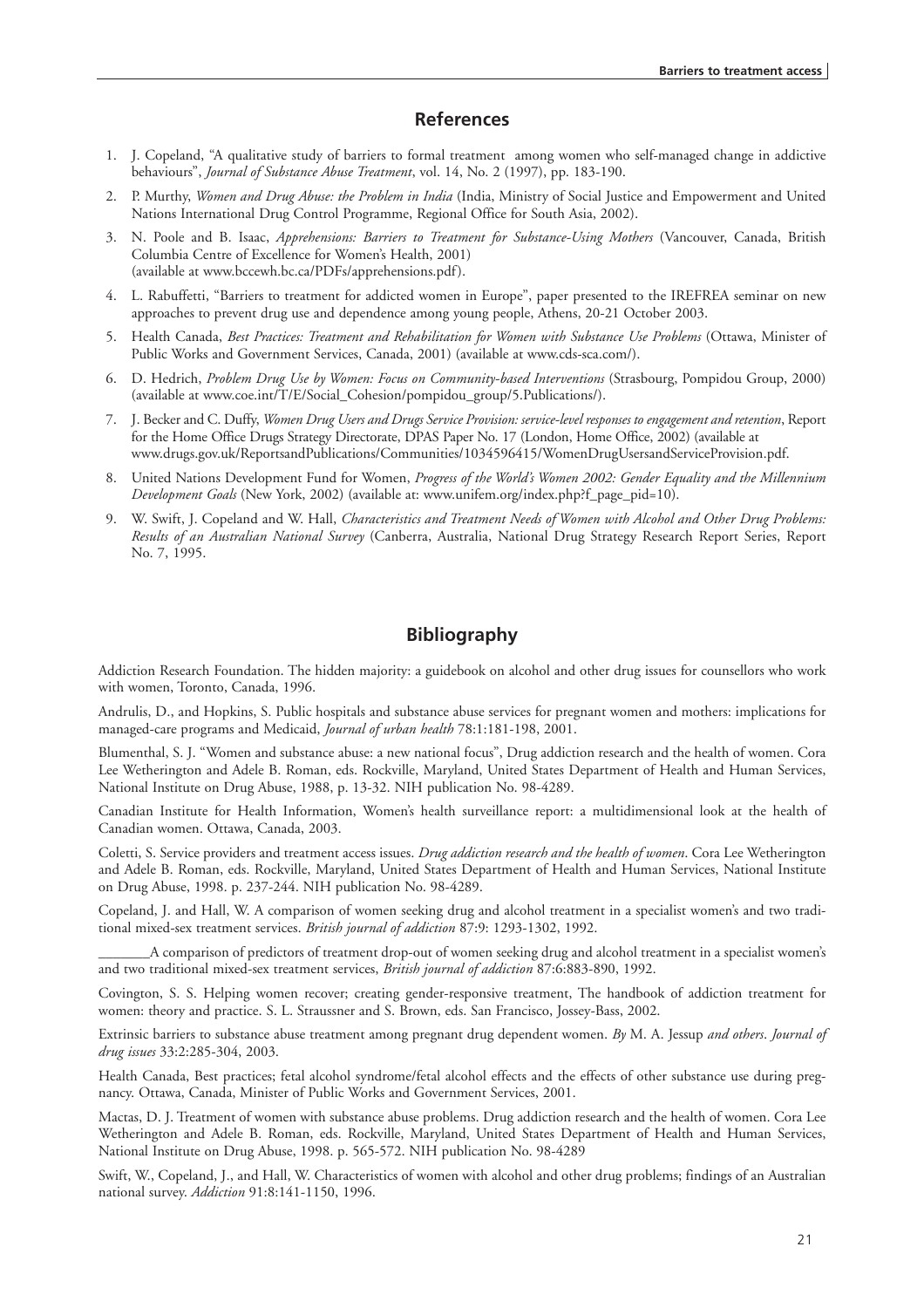United States of America, Department of Health and Human Services, Substance Abuse and Mental Health Services Administration, Center for Substance Abuse Treatment, *Substance abuse treatment: addressing the specific needs of women*. Rockville, Maryland. In press.

Wallen, J. Need for services research on treatment for drug abuse in women, Drug addiction research and the health of women. Cora Lee Wetherington and Adele B. Roman, eds. Rockville, Maryland, United States Department of Health and Human Services, National Institute on Drug Abuse, 1998. p. 229-235. NIH publication No. 98-4289.

Weber, E. M. Alcohol-and-drug-dependent pregnant women; laws and public policies that promote and inhibit research and the delivery of services. Methodological issues in epidemiological, prevention, and treatment research on drug-exposed women and their children. National Institute on Drug Abuse, M. M. Kilbey and K. Asghar, eds. Rockville, Maryland, United States Department of Health and Human Services, 1992. p. 349-365. Research Monograph No. 117.

Wevers, A. Quietly different; women drug users, *Harm reduction news* 2:3, 2001. p. 6 and 8.

*Women drug abuse in Europe; gender identity*. *By* P. Stocco *and others*. IREFREA and European Commission, Venice, Italy, 2000.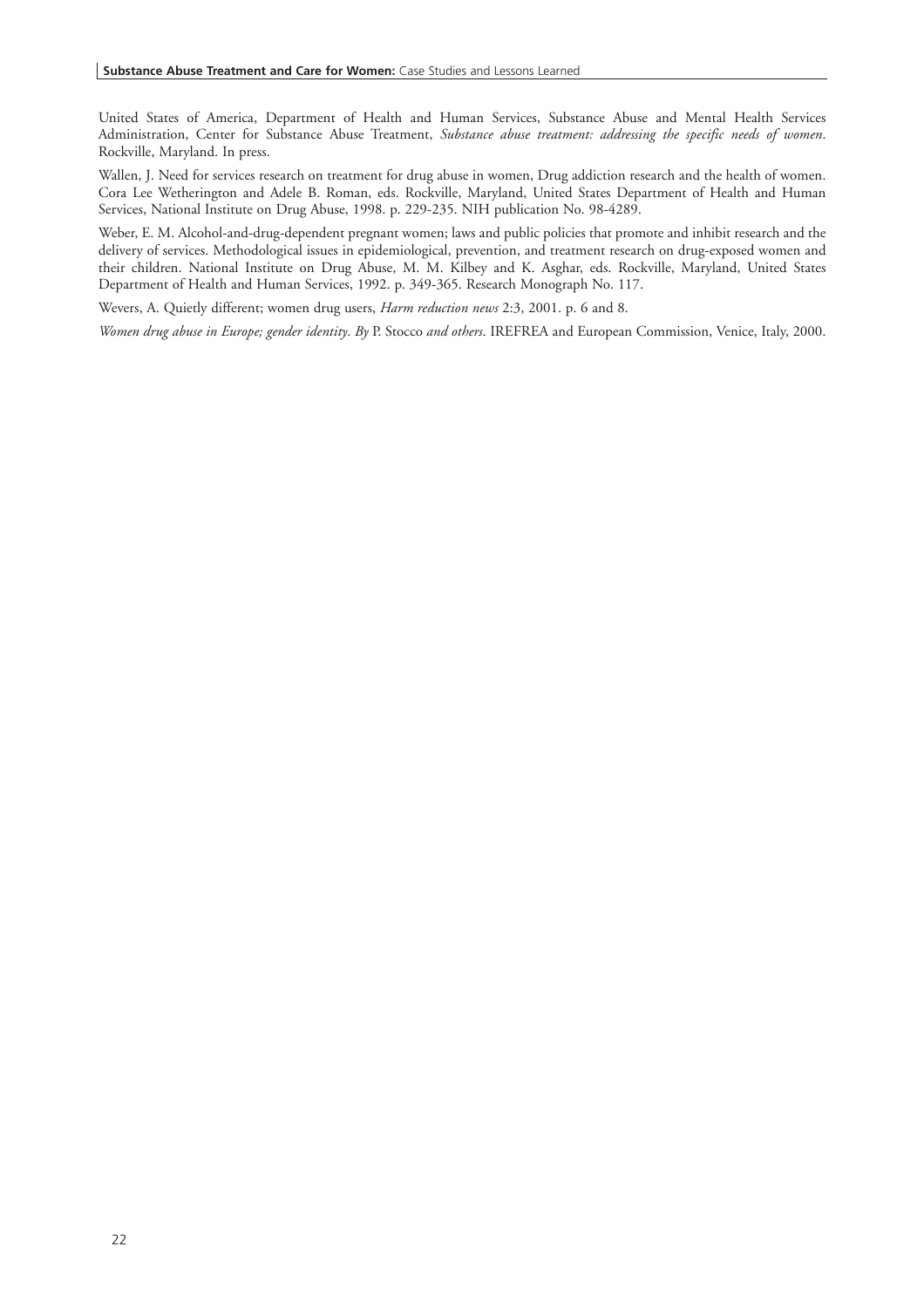# 3. Promoting gender-responsive services

There is now more knowledge and awareness that gender differences in substance use and related problems require different treatment approaches. Promotion of gender issues at the international, regional or national level gives official recognition to this knowledge. Chapter 3 illustrates how public institutions, particularly government institutions, can promote attention to gender in policy development, resource allocation and the development and implementation of treatment best practices, standards or guidelines.

At the international level, Member States of the United Nations have developed a consensus on treatment strategy development that specifically includes references to gender, as illustrated in box 4.

In addition to the United Nations and its various agencies, other international organizations and transnational networks have addressed issues related to women's use of substances, such as the World Health Organization, Inter-American Drug Abuse Control Commission, International Council on Alcohol and Addictions and the International Harm Reduction Association. An overview of this work is included in the report by Hedrich [1]. In Europe, the Pompidou Group initiated work on women and substance use in 1984. That resulted in a series of symposiums and reports on the topic (see the references below).

At the national level, some countries have identified women as a special population in their national drug strategies or in policy development, designated specific resources for women's treatment or identified women in substance abuse best-practice recommendations, care standards or guidelines. For example, in the United States, Public Law 94-371, passed in 1975, mandated the development of specialized treatment for women [2]. Subsequently, a 1990 report by the United States Institute of Medicine identified the unsatisfactory state of knowledge about women with

substance use problems and recommended that a special initiative be undertaken on the treatment of drug abuse and dependence among pregnant women and women with young children [3, 4]. United States national agencies, such as the National Institute on Drug Abuse and the United States Center for Substance Abuse Treatment, have supported genderbased research and programme development for women.

In Canada, women were identified as a population at risk under the national drug strategy, resulting in a series of activities such as studies, consultations with partners and key stakeholders, round tables and national workshops, policy analysis and, most recently, the development of best-practice guidelines [5, 6]. The federal department of health also provides funding to provinces and territories to increase access to treatment and rehabilitation services, in particular for services to women and youth [7]. The process for the development of best practices is described in box 5.

The Australian National Drug Strategy Framework refers to the development of services for specific population groups including women with children [8]. The Australian National Minimum Data Set of Clients of Alcohol and Other Drug Treatment Services monitors and reports on the patterns of service utilization among women annually.

In the United Kingdom, services for women are addressed in a number of government publications, including *Models of Care for the Treatment of Drug Misusers [9]* and *Commissioning Standards: Drug and Alcohol Treatment and Care* [10]. These are only some examples, and there may well be others in other regions of the world.

Another example is provided by Germany, whose Action Plan on Drugs and Addiction specifically addresses gender, as illustrated in box 6 below.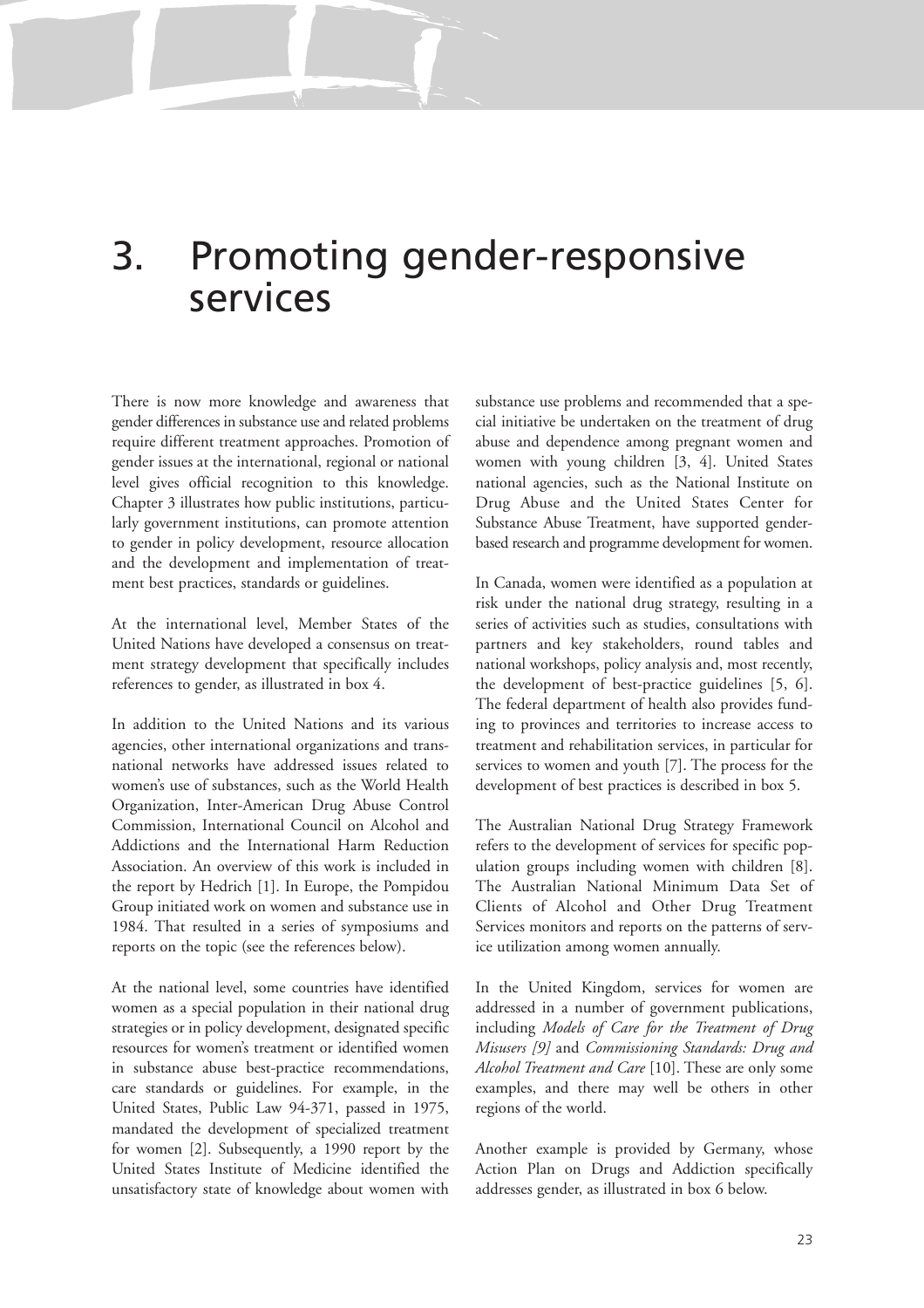#### **BOX 4**

### TWENTIETH SPECIAL SESSION OF THE GENERAL ASSEMBLY, DEVOTED TO COUNTERING THE WORLD DRUG PROBLEM TOGETHER, 8-10 JUNE 1998

The Political Declaration (General Assembly resolution S-20/2, annex) and the Declaration on the Guiding Principles of Drug Demand Reduction (Assembly resolution S-20/3, annex) include several statements that are relevant to the development of women's drug treatment services.In the Political Declaration adopted by the Assembly at its twentieth special session, Member States of the United Nations:

"*Undertake* to ensure that women and men both benefit equally, and without any discrimination, from strategies directed against the world drug problem, through their involvement in all stages of programmes and policy-making;

 $^{\prime\prime}$ …

"*Affirm* our determination to provide the necessary resources for treatment and rehabilitation and to enable social reintegration to restore dignity and hope to children, youth, women and men who have become drug abusers and to fight against all aspects of the world drug problem;

 $^{\prime\prime}$  …

"*Recognize* that demand reduction is an indispensable pillar in the global approach to countering the world drug problem, commit ourselves to introducing into our national programmes and strategies the provisions set out in the Declaration on the Guiding Principles of Drug Demand Reduction, to working closely with the United Nations International Drug Control Programme to develop action-oriented strategies to assist in the implementation of the Declaration, and to establishing the year 2003 as a target date for new or enhanced drug demand reduction strategies and programmes set up in close collaboration with public health, social welfare and law enforcement authorities, and also commit ourselves to achieving significant and measurable results in the field of demand reduction by the year 2008."

In paragraph 8 of the Declaration on the Guiding Principles of Drug Demand Reduction, it is stated that:

 $\overline{n}$  ...  $\overline{n}$ 

"*(b)* Demand reduction policies shall:

- "(i) Aim at preventing the use of drugs and at reducing the adverse consequences of drug abuse;
- "(ii) Provide for and encourage active and coordinated participation of individuals at the community level, both generally and in situations of particular risk, by virtue, for example, of their geographical location, economic conditions or relatively large addict populations;
- "(iii) Be sensitive to both culture and gender;
- "(iv) Contribute towards developing and sustaining environments."

#### **BOX 5**

#### BEST PRACTICES FOR THE TREATMENT OF WOMEN WITH SUBSTANCE USE PROBLEMS IN CANADA

In 1998, the Federal/Provincial/Territorial Committee on Alcohol and Other Drug Issues developed a research agenda to address the identification of best practices and the evaluation of innovative treatment approaches in Canada. To oversee the implementation of this research agenda, the Committee established the Working Group on the Accountability and Evaluation Framework and Research Agenda (ADTR Working Group) with representatives from the provinces and territories (government ministries and addiction commissions), Health Canada and other federal government departments concerned with substance abuse treatment and rehabilitation issues. The research agenda has resulted in a series of Health Canada publications on best practices in substance use treatment and rehabilitation for different population groups including women.

The overall goal of the women's best-practice project was to make available across Canada current information on best practices in the treatment and rehabilitation of women with substance use problems with the objective of defining evidence-based best practices and key components and supports in providing treatment and rehabilitation programmes for women.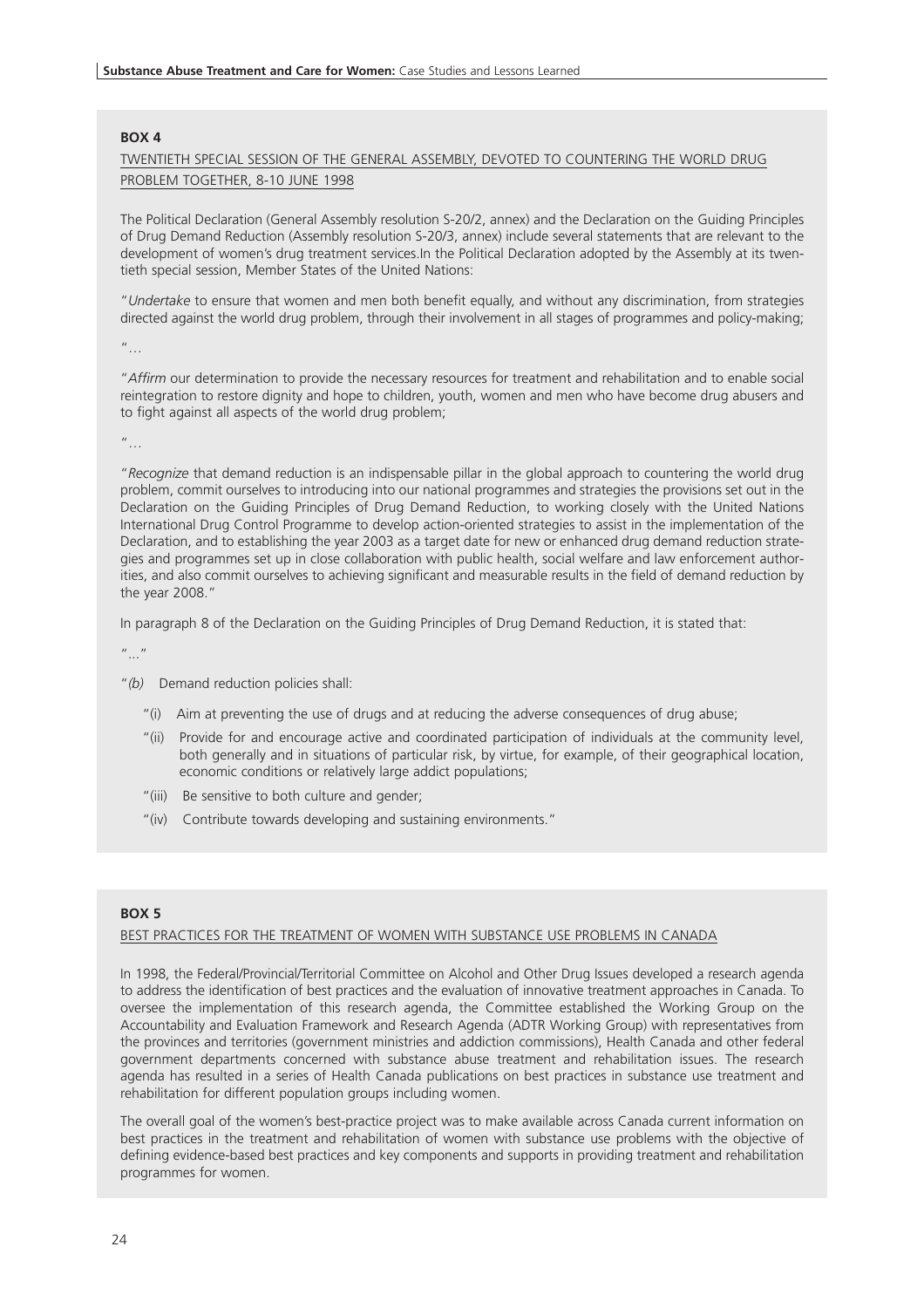Development of the report involved telephone interviews with key experts, primarily from Canada but also from the United States of America. Key experts were asked to provide their expert opinion on the following areas: the needs of women and service access barriers; best practice protocols, principal approaches and practices for client outreach, contact and engagement; client retention; treatment values and philosophy; treatment approaches; relapse prevention; structure of treatment; and integration of additional support services. For each area, a focused literature search was also undertaken. The Working Group acted as an advisory committee to the project and reviewed the various drafts of the report.

The report was distributed to substance abuse treatment agencies across Canada and also put on the web. It can be found at the following web site: www.cds-sca.com. Following the release of the best practice report in 2001, a national workshop was held in June 2002 involving 40 professionals from across Canada working with women with substance use problems. The objectives of the workshop were: to disseminate best practice knowledge based on the publication *Best Practices: Treatment and Rehabilitation for Women with Substance Use Problems* [6]; to network and exchange information on issues pertaining to best practices; and to identify how best to apply best practices to treatment and rehabilitation services for women within their respective provinces/territories.

There are two examples of how the information has been used at the system level and at the programme level. In the Province of Ontario, a Women's Service Strategy Group was convened by the Ministry of Health and Long-Term Care (which funds substance abuse treatment services in Ontario) with the goal of advancing best practice in women's addiction services. The objectives of this Group were: to make best practices for women's substance abuse treatment more specific, more accessible and operational; to develop standards for women's services; and to develop a programme evaluation tool for measuring the best practices status of programmes that serve women. Members of the working group met over a period of approximately nine months in 2002-2003 and developed a document that included contextual information (provincial policy, the Ontario substance abuse treatment system, a profile of women with substance use problems and Health Canada's best practice guidelines); best practice standards and how they could be applied; and a best practices evaluation tool. The draft document is currently being reviewed by regional staff from the Ministry and practitioners in the field, and will be finalized in 2004. The intent is that the best practice evaluation tool would be used by both staff from the Ministry of Health and Long-Term Care and individual treatment services to review programming for women clients in terms of use of best practices and identify where improvements may need to be made.

In the Province of Manitoba, River House, a women-only programme administered by the Addictions Foundation of Manitoba, has been implementing many of the best practices. These include:

- The house is located in an upscale area of Winnipeg, with nothing designating River House as a treatment centre.
- The house is decorated tastefully, with restful colours.
- The programme conducts information sessions in the afternoons where women can come and receive information, and also see the house, which reduces anxiety. Assessment and intake are in the same area, so if a woman wishes to consider engaging in formal programming, she does not have to return for another appointment.
- The programme collaborates with adjunct agencies to reduce stigmatization, and to lobby for resources and childcare if this is an issue for women.
- River House works very closely with the medical community to provide care for pregnant women.
- Programming approaches are flexible to meet the needs of women.
- The programme includes information and skill development in reducing stress, increasing self-esteem and avoiding family violence, as well as information on the effects of alcohol and other drugs.
- To address women's health issues, a female physician is available on site to programme clients as well as to women coming to the information sessions who do not want to participate in a formal programme. The Winnipeg Regional Authority health nurse comes to discuss general health concerns with the women.
- Women are connected to resources and supports when leaving treatment. The programme tries as much as possible to address adjunct concerns while women are in treatment, so they are already connected to the resources they may need in their recovery. There is also the "alumni", who continue to drop in and offer support.
- A continuing care programme provides follow-up for up to two years following treatment.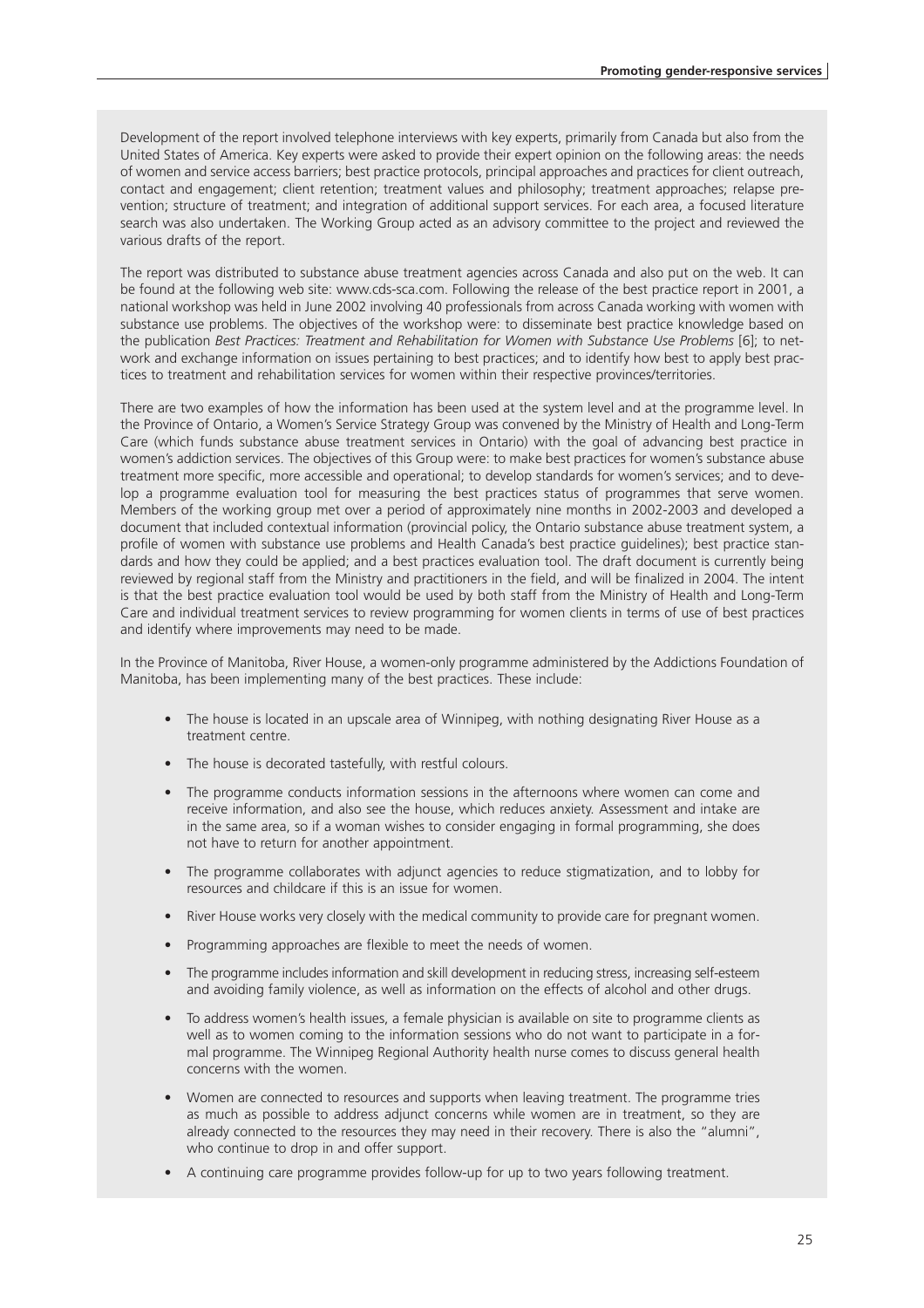#### **BOX 6**

#### ACTION PLAN ON DRUGS AND ADDICTION

In Germany, women's needs have been recognized in the country's Action Plan on Drugs and Addiction [11], which makes specific reference to women in a number of Action Plan objectives, including implementing gender-mainstreaming in drugs policy; promoting early recognition and early intervention in the event of improper use of medication (largely among women) and taking more account of experience with violence in connection with addiction (of women). In addition, a German expert panel on drug-dependent women and gender mainstreaming has been formed. It plans to develop an overview of women-only facilities in Germany, as well as an overview of all services that have developed gender-sensitive programming; initiate a study evaluating gender sensitivity in substance abuse treatment institutions and programmes in terms of the staffing and programme content; and provide information on lessons learned in 20 years of women's substance abuse treatment in Germany, including examples and unmet needs. Some of the lessons learned in the course of this project include: not allowing women's issues to be identified with other discriminated minorities, using gender mainstreaming to engage as many people as possible in discussions of the issues, and encouraging effectiveness and efficacy studies on women's drug treatment [12].

### **Case studies**

The case studies that follow illustrate a variety of strategies for promoting gender-responsive services for women in different regions and countries. The first describes the work of the Regional Office for South Asia of the United Nations Office on Drugs and Crime, which has engaged in a range of approaches and activities to promote gender-responsive services for women across the region.

Following South Asia are four case studies: one from Chile, two from Switzerland and a transnational project in the European Union. These all illustrate the development of standards/guidelines and their practical implementations for gender-responsive services. Such guidelines are necessary in order to define what genderresponsive services are, so that already existing nongender-specific services can be adjusted accordingly. These practices/guidelines are developed through having had considerable experience in providing treatment to women, as was illustrated above in descriptions of the work in Canada (box 5) and Germany (box 6).

Of the two case studies from Switzerland, the first describes the best practice guidelines and the second, Quai 9, shows the guidelines being put into practice.

The final case study in this chapter is from South Africa. It describes a women-focused HIV prevention intervention designed initially for African-American women crack users. This programme was piloted in South Africa as an intervention for Black South African sex workers who use cocaine and is an example of one of the systemic barriers that gender-responsive services face and the extent to which low-cost, effective treatment interventions developed in one country can be adapted to another culture and country.

### South Asia: Increased awareness about gender issues

Name: UNODC Regional Office for South Asia Strategy Contact person: Ashita Mittal, Senior National Programme Officer Contact information: United Nations Office on Drugs and Crime, Regional Office for South Asia E-mail: ashita.mittal@unodc.org Web site: www.unodc.org/india/index.html

#### **Background**

In the 1990s, use of opiates, especially heroin, increased among women substance users in different cities in India. The majority of female substance users were single, educated and employed, and they had started using substances quite early. Women substance users are also known to start having sexual relations at a younger age and to share injecting equipment. Those who come from non-marginalized groups are often unaware of treatment options and have not sought them. Some treatment programmes cater to women with strong religious beliefs or spiritual inclinations, taking these into account during the treatment process.

#### **Approach**

The Regional Office for South Asia of the United Nations Office on Drugs and Crime has recognized that no single strategy can cope with the ever-changing drug scene or the regional and cultural differences in the South Asian region. It has thus adopted a plan that encourages Governments in the region to develop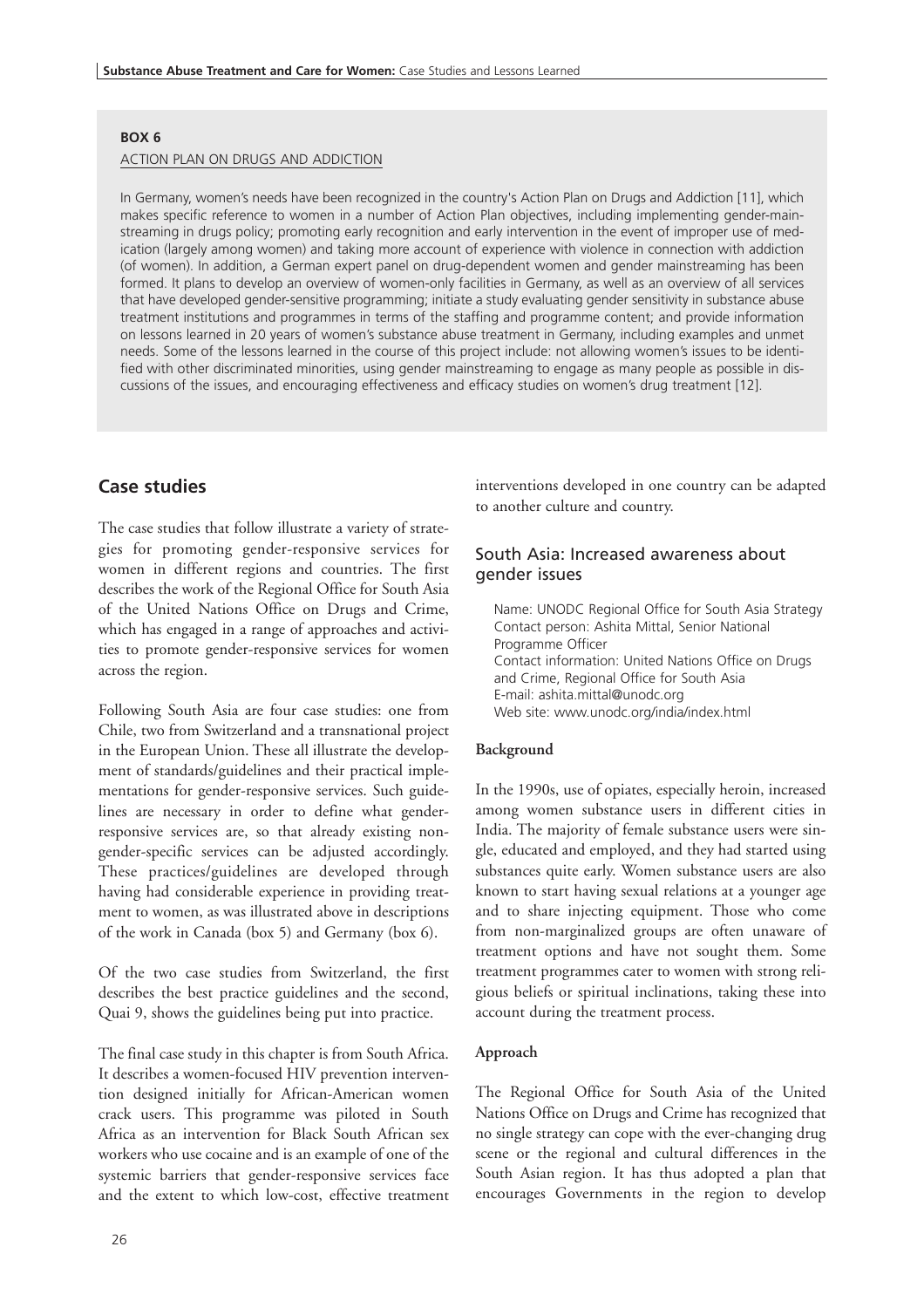effective strategies and appropriate responses to deal with the local and regional situation.

There is a general lack of knowledge regarding the female-oriented treatment of substance use. Among the areas that still need to be examined are: the gender issue and how it relates to substance abuse and HIV; developing strategies that discourage substance abuse; promoting rehabilitation and recovery; and supporting appropriate, affordable and quality health-care and related services for women in all stages of life.

In addition, attention needs to be given to training modules and specialist training to reduce drug use, encouraging Governments to improve access to appropriate treatment and rehabilitative services for affected women, supporting programmes that address HIV risk prevention for partners of substance users, also for women substance users engaged in high-risk sexual behaviour, and increasing the participation of women in demand reduction programmes.

More general issues regarding the approach to better understanding the environment in which women substance users live are: highlighting situational factors, such as violence, that increase the burden on women; building up support groups, including peer-led networks and interventions; and strengthening mechanisms to rebuild family relationships that have become strained because of substance abuse.

#### **Activities**

The Regional Office for South Asia of the United Nations Office on Drugs and Crime has undertaken a number of activities to support these strategies by using the media and other bodies. For example, a guidebook has been prepared on prevention activities within the community to be used by women's groups, service providers, non-governmental organizations, policy makers and the general public. In addition, a monograph entitled *Women and Drug Abuse: The Problem in India* has been published; the monograph highlights issues for women with substance use problems and women living with family members with substance use problems. Also, the Regional Office supports pilot interventions by various non-governmental organizations aimed at preventing risk and vulnerability among women substance users or women living with a family member's substance use.

Training programmes have been organized in various regions of the country and are designed to reach out and empower women to reduce risks related to substance use and HIV, for both women with substance use problems and family members with similar problems. As well, epidemiological studies of women's substance use are being carried out.

Demand reduction work in the north-eastern states of India focuses on women who are outcast because of their substance use, involved in sex work and are often HIV-positive. This work has resulted in funding for a treatment and rehabilitation centre and the employment of peer educators who conduct gender sensitization programmes to raise awareness among the "significant other" population. Many of the peer educators themselves are HIV-positive, recovering injecting drug users, and are also affected by their partner's substance use. Peer educators have also started self-help groups and projects that generate income, such as selling fast food, weaving and making clothes.

Coordinated HIV/AIDS Response through Capacitybuilding and Awareness (CHARCA) is a partnership between the Government, non-governmental organizations, donors and United Nations agencies that works on reducing the vulnerability of young women to HIV and sexually transmitted infections by providing information, improving skills and increasing access to quality reproductive health services.

Another project—"Prevention of transmission of HIV among substance users in the South Asian Association for Regional Cooperation (SAARC) countries"—is making key stakeholders aware of the gender dimensions of the problem. It ensures that women substance users have better access, availability and acceptability of services related to HIV prevention. It includes issues of gender and sexuality in a project related to substance abuse and HIV/AIDS among young people.

## **Results/accomplishments**

It has become possible to mainstream gender concerns in the ongoing demand reduction programmes in the region, and also for service providers to negotiate within their own programmes to address the special concerns of both women substance users and women who are partners of substance users. Although the responses are in the early stages, the future programmes of the Regional Office for South Asia will continue to reinforce the strategy that has been adopted.

#### **Challenges**

There is a lack of accurate epidemiological data on the prevalence of substance use among women, which makes it difficult to convince stakeholders of the need to address this problem.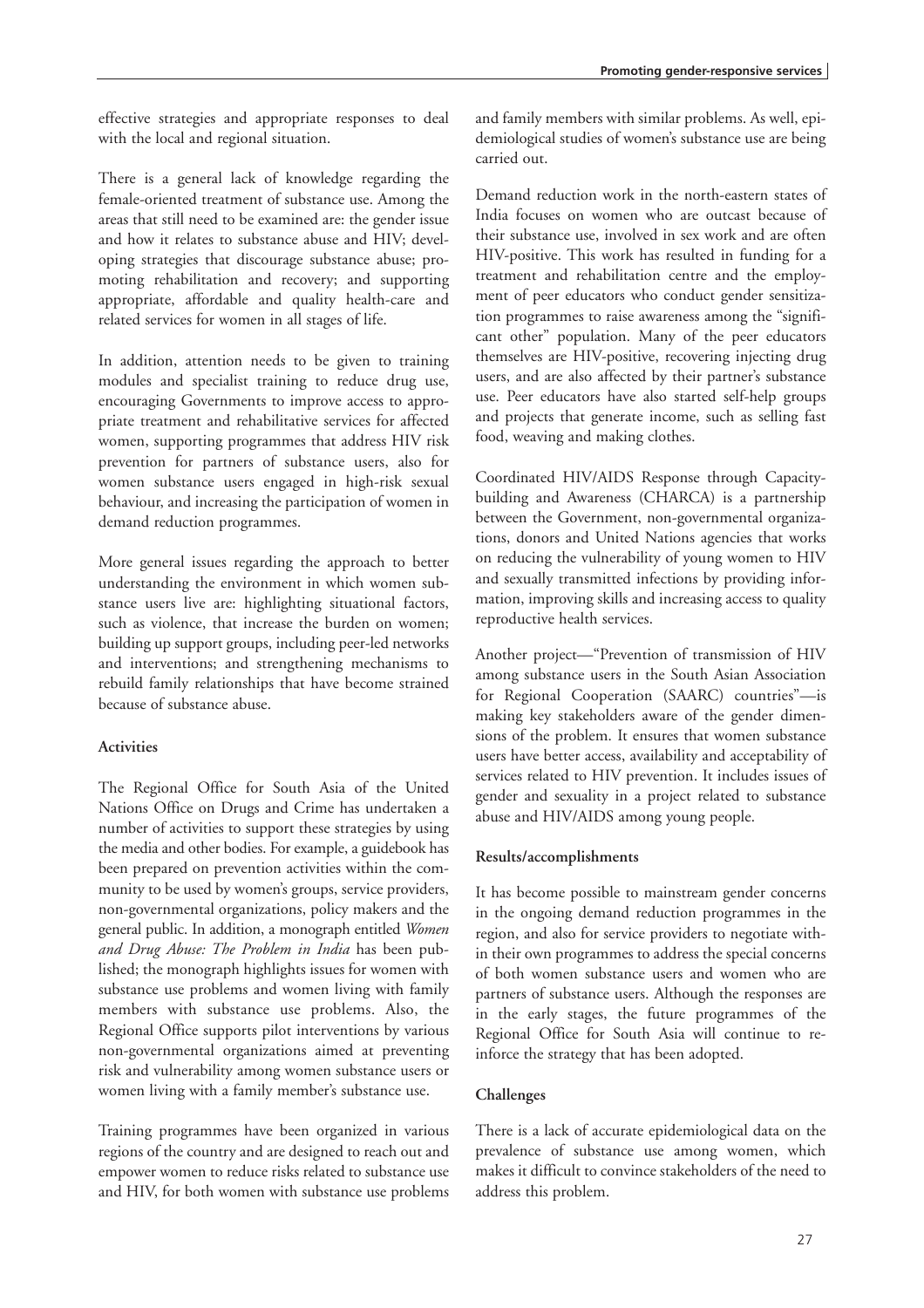Another problem is that, although some countries in the region have clearly defined strategic plans for drug demand reduction and HIV/AIDS prevention, these strategies are not necessarily gender-sensitive. This is particularly critical for areas that have increasing rates of HIV as a result of substance use, and care and support for women need to be adequately addressed.

Comprehensive programmes that address the special needs of women substance users have low priority, and resource allocations are consequently inadequate. Also, the costs and models for special programmes for women substance users need to be reviewed.

Finally, women's groups in the region need to be further trained to address concerns related to substance use. This also includes general education in departments dealing with women and child development to encourage the incorporation of specific processes into these programmes. Service providers engaged in delivering national programmes for women's empowerment could also strengthen intersectoral collaboration by developing ready-to-use toolkits.

## **Lessons learned**

A great deal still needs to be done in the South Asia region: HIV and sexually transmitted disease (STD) counselling and testing facilities are needed; sensitization and training on gender issues related to substance use for professionals, police and service providers are necessary; and services for pregnant women in the community, with adequately trained and sensitive staff to recognize additional substance use problems need to be implemented, to mention just a few. However, since the project has been running, programmes with a community focus have become more accessible and less stigmatizing.

# Best practices and guidelines for gender-responsive treatment

# Chile: Developing technical guidelines

Name: Technical guidelines for the incorporation of a gender approach in projects for the treatment and rehabilitation of people with drug problems. Country: Chile Contact person: Marcela Lara Orellana, Consejo Nacional para el Control de Estupefacientes (CONACE) of Chile Contact information: Agustinas 12359, No. piso, Santiago, Chile Telephone: +(56) (2) 5100852 Fax: +(56) (2) 6994462 E-mail: mlara@conace.gov.cl Web site: www.conacedrogas.cl

#### **Background**

Although use of illicit substances and alcohol is higher among men in all age groups and populations studied in Chile, the rates of cocaine dependency and cocaine base paste are higher among Chilean women. Based on results from the 2002 national prevalence survey, marijuana use has stabilized among 12- to 18-year-olds. Among women, there has been a change in patterns of substance use from solitary, to group, to street use; and among older women, use of pharmaceutical substances is associated with emotional disorders. As in other countries, women with substance use problems are more likely than men to have family responsibilities and experience greater stigma as a result of their substance use.

Currently in Chile, most treatment programmes do not offer specific services to women. Some recognize that their services have difficulty in attracting and retaining women in treatment and that they are not designed to provide gender-responsive services; others do not recognize the gender issue at all. Staff are often unqualified, and there is an absence of a complete continuum of care, from outreach to residential treatment for people with different types of substance use problems. At the client level, women encounter barriers in accessing treatment because of childcare and household responsibilities, as well as the lack of family support and social networks.

## **Objectives**

To develop a national policy that includes gender awareness in treatment services for women with substance use problems; to establish strategies for discussion and analysis of gender issues and their relationship to the use of substances; to contribute to the process of identifying risk factors for substance use among Chilean women; to propose treatment guidelines for women, including methods for identification and treatment referral and access, and employing qualified professionals and other staff to treat women.

#### **Activities**

In 2002, representatives from the National Service for Women, Ministry of Justice (in charge of prison services), Ministry of Health and clinical experts from public and private institutions providing treatment for women met at the invitation of the Consejo Nacional para el Control de Estupefacientes. The purpose of the meeting was to form a working group to draft treatment guidelines for women. The group was asked to discuss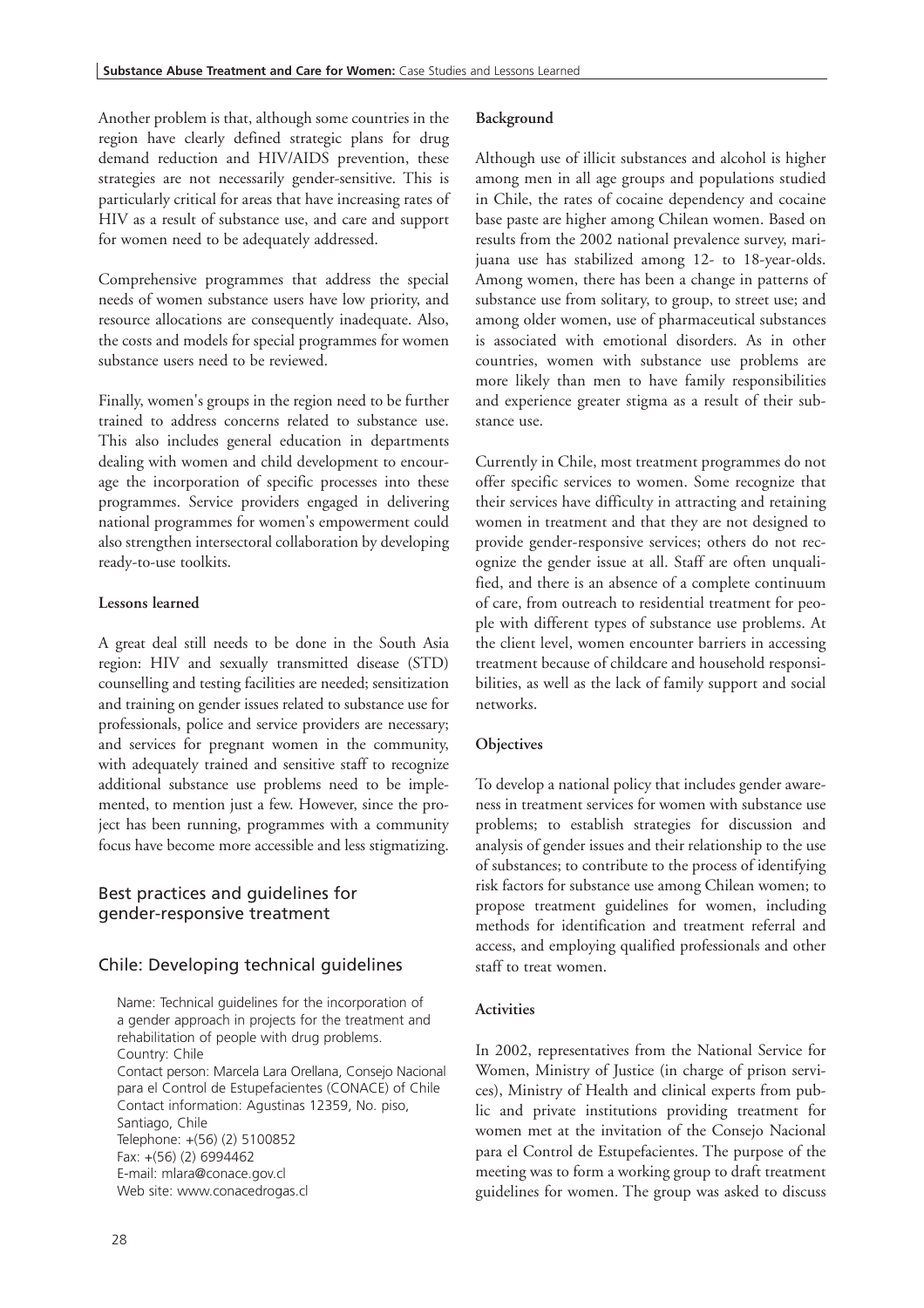the following questions about the project: How should gender be included in prevalence and other types of studies? How can treatment programmes be made more accessible to women? How to identify women earlier in primary-care or prenatal-care settings? How to increase the capacity of services for women-whether by developing separate services for women, or by including a gender approach in all treatment services?

Other issues were discussed, such as the need for multisectoral coordination between health, education and shelters in order to prevent women from dropping out of treatment, especially women with children; improving the knowledge and skills of counsellors regarding gender issues; and the incorporation of a gender approach in treatment programmes.

Guidelines for treatment were divided into three chapters: theoretical framework; therapeutic interventions for women; and (treatment) teamwork.

These chapters addressed issues such as:

- Maintaining a comprehensive rather than a confrontational approach, especially at the beginning of the therapeutic process;
- Maintaining privacy when treating traumatic experiences linked to abuse and maltreatment;
- Focusing on women's relationships (family and other relatives) to restore social networks;
- Providing more focus on individual treatment for women (in comparison with men);
- Allowing a longer time for treatment in order to establish linkage and therapeutic bonding.

The working group met monthly over a 12-month period to draft the guidelines, which were distributed in 2003 for review and comment, in particular from the Executive Secretariat and the regional offices of CONACE and the Ministry of Health.

Following this first phase, a seminar will be held in 2004 to generate further discussion and feedback on the draft guidelines and, following final revisions to the document, it will then become official law.

## **Results/accomplishments**

This project is still in the developmental stage. Once the guidelines have been finalized and incorporated into the law, it will be possible to follow up and evaluate treatment centres that implement the guidelines.

#### **Challenges**

Two of the immediate challenges are overcoming the attitude that women do not require different treatment and educating those in treatment service leadership positions about the need for a gender-responsive approach in programmes that serve women. Also, it is necessary to address gender in all treatment plans, facilitate access to treatment, improve treatment engagement and effectiveness and encourage the discussion of gender issues among treatment teams.

#### **Lessons learned**

In order for this project to be a success, it is important to create alliances with governmental and non-governmental organizations, both in Chile and in other countries where the issue is being addressed.

# Switzerland: Guidelines for low-threshold services for women

Name: Women centred! Requirements for lowthreshold drug services: a toolkit for practice Country: Switzerland Contact person: Marie Louise Ernst, Swiss Federal Office of Public Health (SFOPH) Contact information: Rohrmatt 21, 3126 Kaufdorf, Switzerland Telephone: +(41) (31) 809 2296 Fax: +(41) (31) 809 2296 E-mail: m.l.ernst@datacomm.ch Government, ongoing funding

#### **Background**

Research in Switzerland has demonstrated differences between men and women with substance use problems, including patterns of use, the reasons why substance use problems develop and their treatment needs and experiences. However, clinical experience and empirical studies have shown that women who use substances are underrepresented in treatment facilities, and a scientific publication commissioned by the Swiss Federal Office of Public Health (SFOPH)—*Women Addiction Perspective*, which was published in 1995—did not help to increase service responses to women in project proposals submitted to SFOPH, as was hoped. At that time, services were not being pressured by sponsors to be responsive to women or gender, and institutions received funding even when their services were not gender-responsive. Often the heads of the institutions, especially those of mixed gender, were usually men and there was only a little, sporadic networking among interested female professionals, with many women working alone. Treatment approaches were also heavily based on ideology rather than evidence.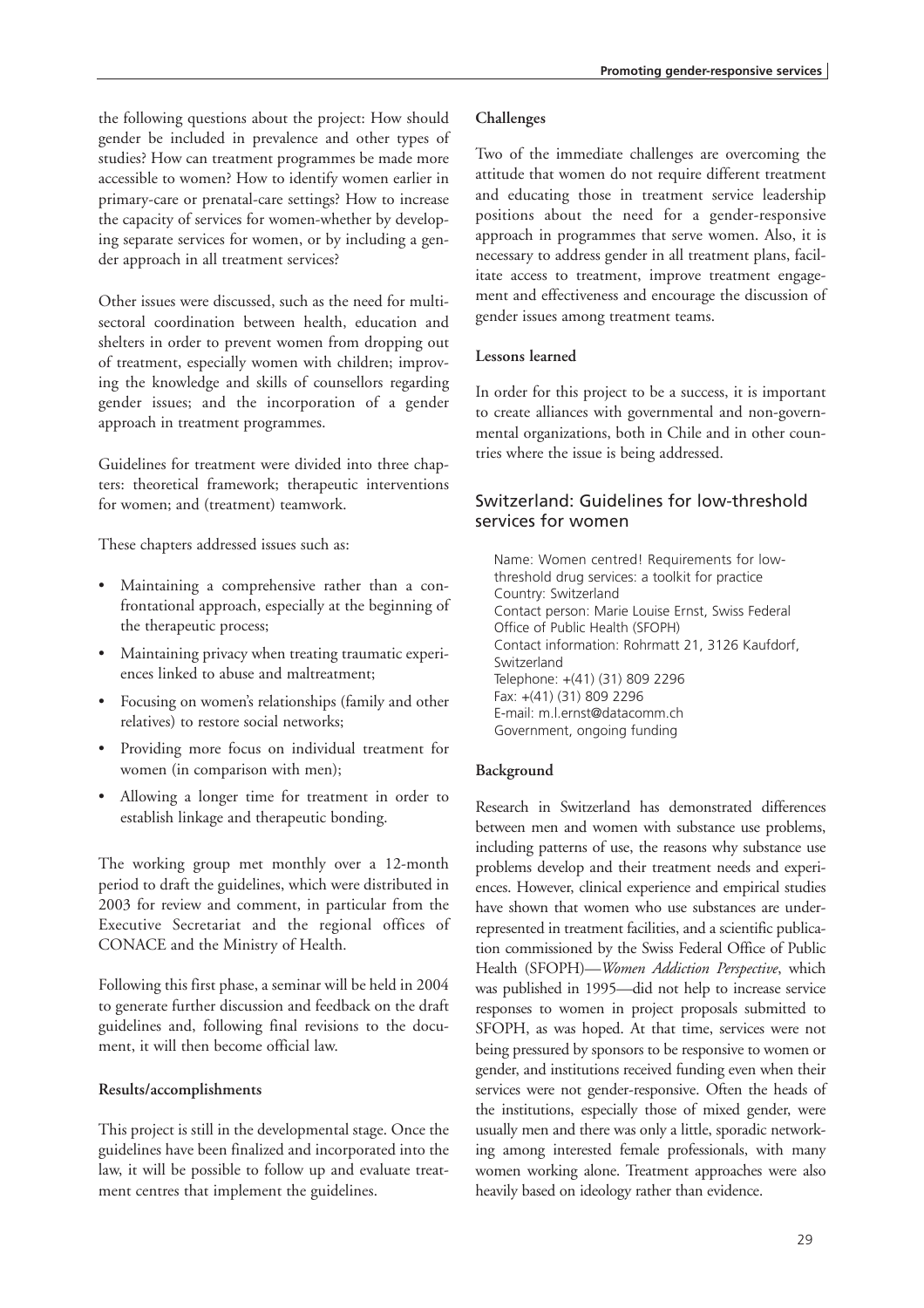Consequently, SFOPH had a mandate in 1997 to promote and support services responsive to women and gender with the following objectives:

- 1. To provide and continuously develop scientific principles and instruments for realizing services relating to addiction and prevention;
- 2. To establish criteria for concepts and activities;
- 3. To implement quality criteria responsive to women in (treatment) institutions;
- 4. To provide information at international conferences about the development of addiction services.

The aim was to cover all aspects of addiction services, with the "clients" being specialists, institutions, authorities and members of the trade press involved in addiction and professionals working in the field in Switzerland and abroad. This case study addresses one aspect of this broader mandate and describes the development of quality guidelines for low-threshold services.

SFOPH was approached about the quality of lowthreshold services, where women dependent on substances were particularly poorly represented. That was due to several factors: the structure of the facilities was in some cases unmanageable due to their size; they were oriented towards the needs of men (no separate sanitary facilities for women in emergency shelters, inadequate or no provision for drug-dependent mothers and their children); women clients were ashamed to admit that they had a substance use problem; and if they had children, they were afraid of losing custody of them. As a result, SFOPH formed a multidisciplinary group to look at the issue. SFOPH officially commissioned the group to pursue this work and funded the project.

## **Objectives**

To develop a list of requirements for services responsive to women and practical criteria for low-threshold services.

## **Activities**

A core group of five female professionals (including an officer from SFOPH) was established. This core group prepared the individual steps in the development process. The outcome of each step was presented for discussion to a support group of 12 other women working in treatment settings. This approach ensured broad support for the project from all areas of low-threshold services (contact points and open-access centres, emergency shelters, employment projects, outreach workers, heroin maintenance projects). Also, emphasis was put on ensuring that the interests of those working in both gender-specific and mixed-gender programmes were taken into account.

*Step 1:* A brainstorming session was held to gain an overview of all the activities and tasks being pursued and performed in the services represented in the project. The review of the current situation provided a large amount of raw information that was subsequently organized using the following criteria: What services are being offered? What is the intended effect of these services? Which target groups-apart from the clients-are involved? What services were being offered to achieve which objectives had to be taken into account with this approach.

*Step 2:* The aim was to identify the objectives and services that were necessary for a programme that was responsive to women. One of the things that became clear was that it was largely superfluous to distinguish between the various types of programmes (residential, employment, day services) and therefore unnecessary to retain this distinction. The material was then analysed in terms of three categories: structure, process and outcome. This categorization produced five overriding objectives, which were felt to be relevant for low-threshold services responsive to women.

*Step 3:* This step involved assigning the services and their requirements in terms of structures, process and outcome to the five objectives, which need to be pursued in client-based work. These are as follows:

- 1. Promoting health awareness among clients.
- 2. Increasing awareness in the community of clientspecific needs.
- 3. Supporting clients in taking steps to escape from the role of victim.
- 4. Empowering and supporting clients in their efforts to establish or re-establish a small supportive network.
- 5. Enabling clients to develop perspectives for an occupation and employment.

For each objective, a list of services required to meet that objective was developed. For example, under "Promoting health awareness among clients", the checklist of services included:

- A special room provided exclusively for women;
- Provision of shelter beds;
- Regular visits from a gynaecologist;
- Easy access to women-specific information;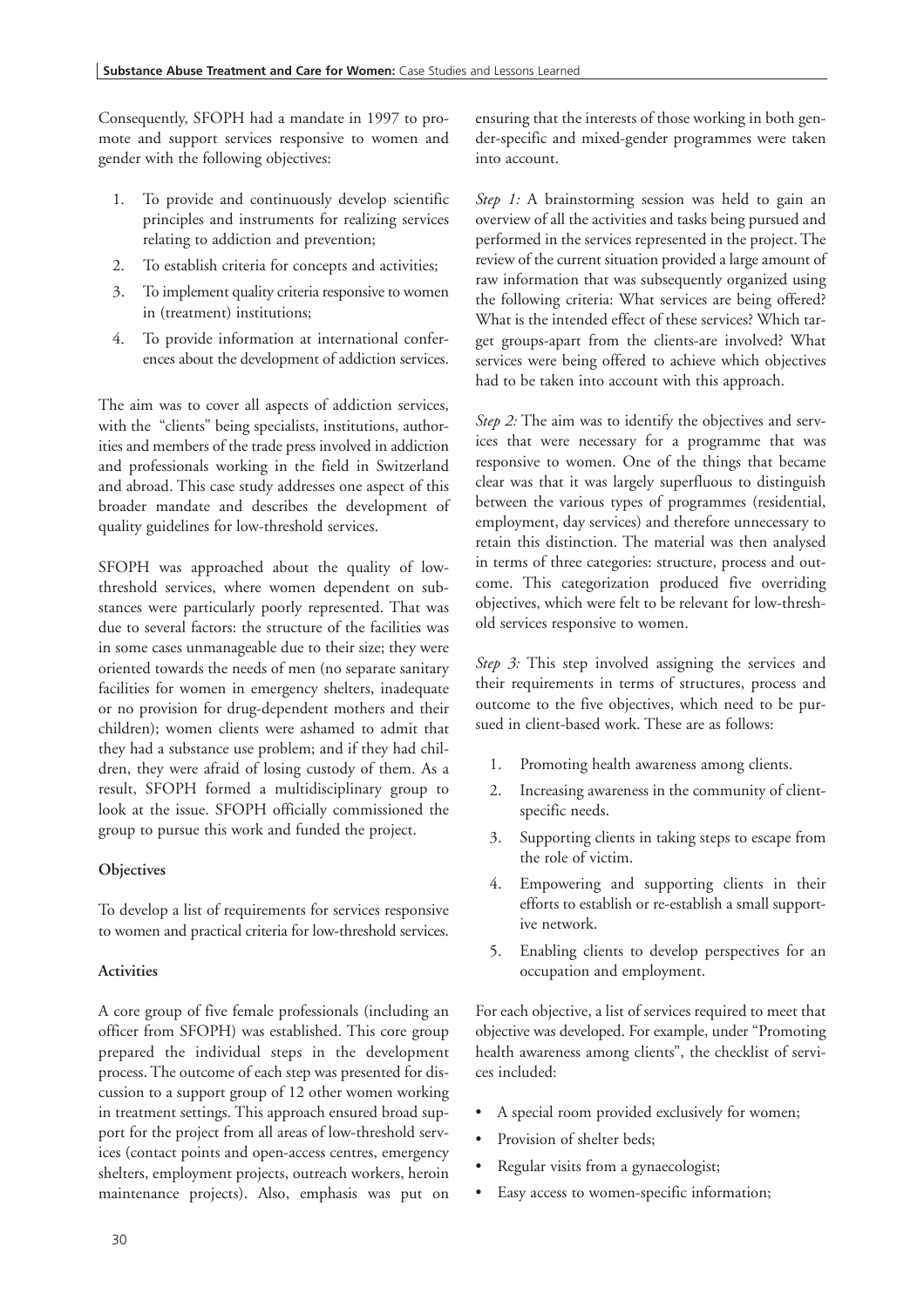- AIDS and hepatitis prevention discussed with each client;
- Opiate or substitution programmes with separate injection room and sanitary facilities for each gender and childcare;
- Dispensing of syringes, condoms and sanitary protection;
- Separate showering and washing facilities;
- Clients accompanied to medical health services;
- Advice and/or triage on women's health issues.

For each of these services, the guidelines lay out the required structure, process and outcome results. "Regular visits from a gynaecologist" provides an example:

- Service: a gynaecologist is present for two hours twice a month;
- Structure: an examination room is available; the doctor's costs are covered as far as possible by health insurance and the overall service delivery plan includes a statement that clients have access to basic gynaecological services;
- Process: staff inform clients within one month about the new service; staff motivate and support clients to use the new service; staff systematically survey all clients regarding their impressions of the new service, and the results are recorded in writing; after six months, staff discuss client feedback with the doctor and the results of the discussion are incorporated into service delivery;
- Result: within 12 months the service is used at least once by 60 per cent of the clients; infections among clients drop by 30 per cent within one year; 40 per cent of clients register with a gynaecological practice within one year.

The quality development toolkit was published in French and German in 2000 and in English in 2004. In a further two-year (2001-2003) project, 10 institutions used the toolkit, which is entitled *Women Centred! Requirements for Low-threshold Drugs Services: a Toolkit for Practice.*

#### **Results/accomplishments**

#### *SFOPH's overall mandate*

Professionals have become more aware of the need for addiction services that are responsive to women and there is a growing realization that gender criteria are required in order to deliver quality services. Thus, gender criteria are increasingly being applied in sponsors'evaluation practices and programming features specific to women's needs are more often included in the approach and measures adopted by addiction services.

The above-mentioned results have been measured by regular reports on the work achieved within the framework of the mandate (self-evaluation), by surveying the institutions involved to determine whether the services responsive to women's needs are being used and, finally, by the increase in the number of publications dealing with women and gender-specific aspects of addiction work in Switzerland.

#### *Related to the project on low-threshold services*

The project to develop women-responsive guidelines for low-threshold services has official backing from SFOPH. *Women Centred! Requirements for Lowthreshold Drug Services: a Toolkit for Practice* has translated scientific findings into a form that allows for their practical application in service settings. Ten institutions are involved in implementing the guidelines and have made a two-year commitment to participate in the project. Promoting realistic and achievable objectives with respect to substance abuse services responsive to women increases credibility. Highly motivated and dedicated female professionals have become involved. Training in the fields of project management, evaluation methods and sustainability have been provided and found useful.

## **Challenges**

Challenges include changes to personnel; poor knowledge of project management and self-evaluation in the institutions; and lack of self-confidence among women professionals in submitting demands to their institutions and obtaining acceptance for them.

#### **Lesson learned**

It is important to have a contact centre for questions and projects relating to addiction services that are responsive to women's needs. Continuity is essential in the activities of the SFOPH and/or the mandate regarding the promotion of addiction services responsive to women; knowledge transfer, training and networking among professionals have all helped to overcome prejudice and encourage a readiness to provide addiction services responsive to women's needs; the provision of practical instruments to identify specific opportunities for addiction services responsive to women's needs has contributed to the success of the project.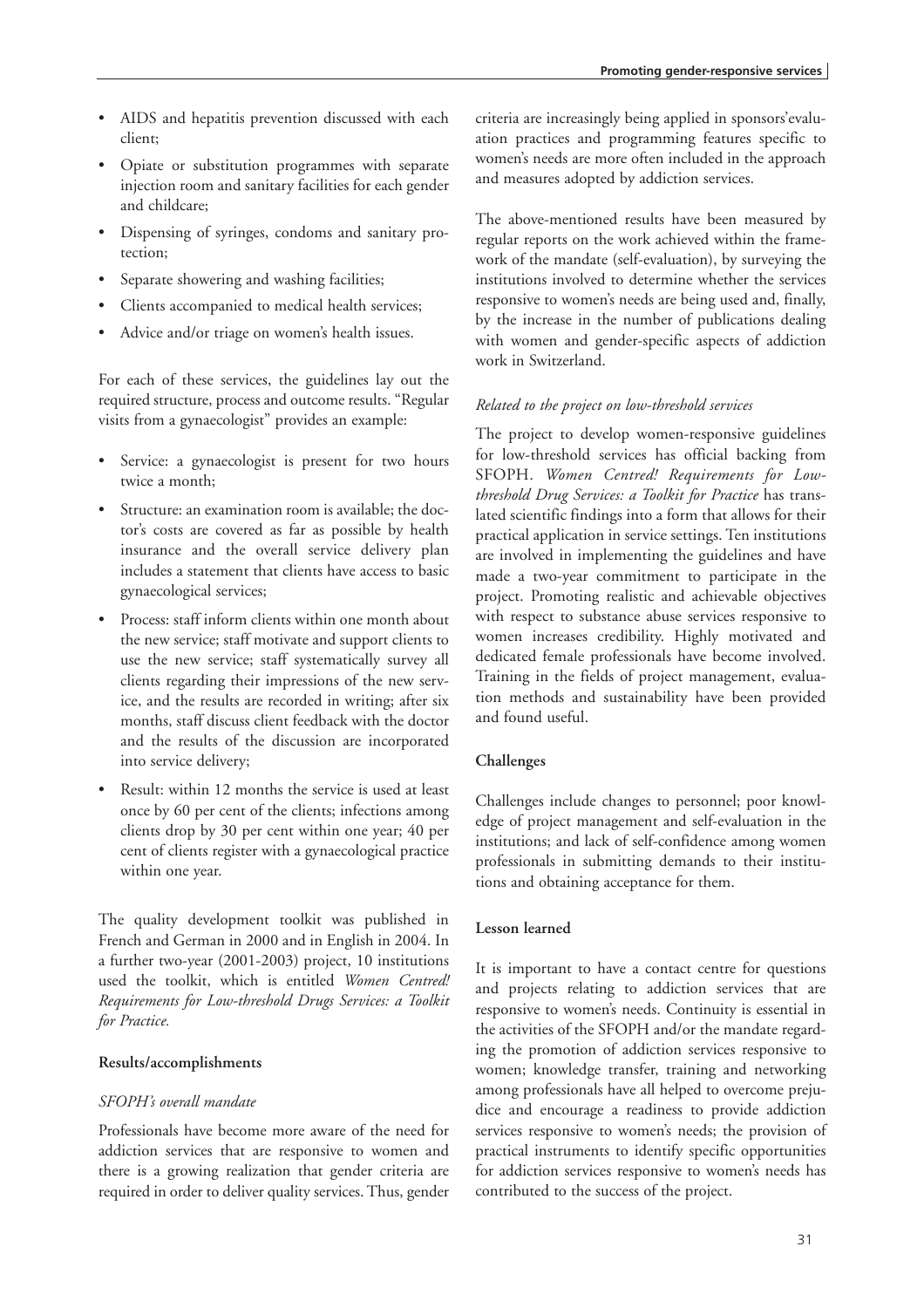# Switzerland: Implementing guidelines into "A Moment for Women" at Quai 9

Name: "A Moment for Women" at Quai 9 Country: Switzerland Contact person: Murièle Lasserre Bergerioux Contact information: Groupe sida Geneva, Secteur de la réduction des risques 6, rue de la Pépinière, 1201 Geneva, Switzerland Telephone: +(41) (22) 344 1418 (home) +(41) (22) 748 2878 (office) E-mail: a.bergerioux@bluewin.ch muriele.lasserre@groupesida.ch Non-governmental organization. Years of operation: 3

This low-threshold service is an example of how guidelines can be incorporated into the programme. "A Moment for Women" provides a designated meeting time for women in the context of a mixed-gender service.

## **Background**

Quai 9 is a low-threshold drop-in centre with injecting facilities. Over a period of about 10 years, staff from an outreach bus service in Geneva discussed the need for gender-responsive services for women. In addition, the outreach service participated in a study on women with substance dependencies. In 2000, a specific mandate to contact women was implemented. Quai 9 itself was started in 2001, and in 2002 specific services for women were initiated. These included the distribution of a prevention kit specifically designed for women.

## **Objectives**

The objectives are to reduce circumstances experienced by women that make them vulnerable; to limit the exchange of unprotected sexual services; to improve gynaecological follow-up; and to reduce conjugal violence and other aggressive behaviours.

## **Activities**

*Programme:* "A Moment for Women" offers a designated time for women every Wednesday from noon to 2 p.m. The staff consists only of women from the various harm reduction services in the Groupe sida Genève. On average, 8-12 women attend the weekly sessions (from a total of 250 women who visit Quai 9, which represents 25 per cent of all substance users).

"A Moment for Women" is not a therapeutic group, but it deals with the problems that women bring in on their visits. Representatives from a rape-victim group and a family-planning service are each present once a month. A prevention kit containing condoms, lubrication gel, special wipes, hand-wipes, mirror, nail file, tampons, address list and Vita-Merfen is given to women to help improve their self-esteem and to open up discussion. Topics discussed include children, maternity, marital violence, street violence, prostitution, contraception and life in general.

# **Results/accomplishments**

Women regularly attend "A Moment for Women" and generally feel more comfortable talking about intimate issues. The work team has accepted that providing gender-responsive services is part of quality services and the staff is participating in discussions on gender. Condoms, lubricant and information flyers are being used and the prevention kit is very much appreciated. The intervention of the network collaborators is positive, and female staff from various harm reduction services, including Quai 9, provide staff for "A Moment for Women". The project has attracted media attention, including a published interview, and has achieved recognition by the network. Male clients have become less aggressive.

# **Challenges**

The challenges include achieving genuine support from management and the team; obtaining financial resources; and integrating "A Moment for Women" into the harm reduction service sector in Geneva.

## **Lessons learned**

To successfully put gender-responsive services in place requires the support and dedication of the director and other staff. Through this, and also patience, confidence and perseverance, the concept of gender-oriented services has become accepted.

# Europe: Substance abuse treatment services and services for battered women

Name: Addiction as a Chance of Survival for Women with Experience of Violence Country: Europe Contact person: Karin Goger Contact information: Gudrunstrasse 184/3-4, 1100 Vienna, Austria Telephone: +(43) (1) 548 60 90 Fax: +(43) (1) 548 60 90/76 E-mail: Karin.goger@dialog-on.at Web site: www.chance-of-survival.net www.dialog-on.at

The project ran from December 2001 to March 2003 with financing from the European Commission within the framework of the Daphne Programme, and the Ministry of Family, Senior Citizens, Women and Youth of Germany.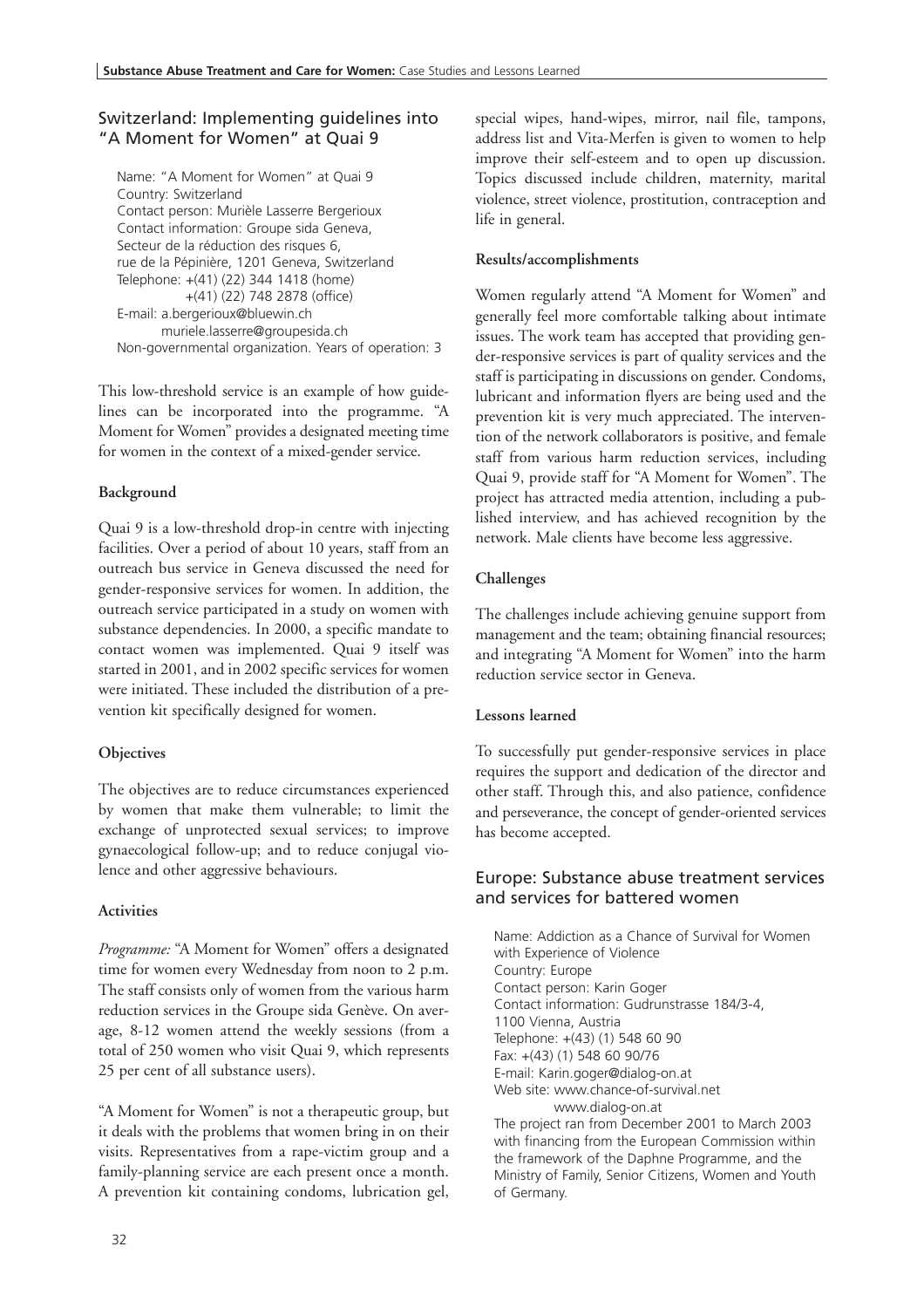#### **Background**

The starting point for this project was the close connection between traumatizing experiences of violence and substance use problems; the lack of assistance and counselling to address these two issues; and the unsatisfactory structures for networking and cooperation between substance abuse services and shelters for battered women that results in a cycle of violence and addiction. Often women's experience of violence is not addressed in substance abuse treatment services, which are generally mixed gender. In such settings, women may be confronted with the same structures of power, violence and dependency, leading to treatment drop-out. At the same time, shelters for battered women are not able to address substance use problems and, in most of them, women may not be accepted if they have a substance use problem. If both problems are not dealt with appropriately, women continue in the cycle of violence and addiction, with great potential for re-victimization.

## **Objectives**

The objectives are to develop transnational, interdisciplinary, gender-sensitive criteria and methods for working with women who have experienced violence; to sensitize professionals about the issue of women and addiction and violence and implement gender mainstreaming in mixed-gender teams; to improve the organization of services and the availability of help for affected women; to develop methods to stimulate the development of self-help activities; to involve management in the development and implementation of gender-specific criteria and methods; and to promote cooperation between substance abuse treatment services and women's shelters.

## **Activities**

The project involved the collaboration of services in four countries (Austria, Germany, Ireland and the Netherlands) and six agencies: HeXenHaus-Hilfe für Frauen in Krisensituationen, a counselling centre, women's shelter and assisted living facilities; Drogenberatung Viersen, a traditional, general substance abuse service offering counselling, therapy, prevention and assisted living; SAOL Project Dublin, a communitybased service for women in substance abuse treatment, which aims to help women take a healthy role within their communities through development work and capacity-building; CAD Noord-en-Midden-Limburg, Venlo, a general substance abuse treatment service that offers counselling, therapy, prevention, substitution therapy and day and residential services; Verein Wiener Sozialprojekte in Vienna, a low-threshold facility that provides harm-reduction services, a dropin centre, assisted living and reintegration; and Verein Dialog, Vienna, a substance abuse service that offers prevention, counselling, therapy and maintenance therapy.

Initial phases of the project involved meetings between cooperating agencies and preparation of a funding application to the European Union; talking to local agencies about the project and exchanging experiences; and seeking political support.

Subsequent phases involved the development of "good practice" models for interdisciplinary work with addicted women who had experienced violence and the development of criteria and standards regarding framework, content, methods and basic attitudes for womenspecific interventions, including within mixed-gender institutions.

At the end of the project, a final symposium was held in Bielefeld, Germany, to present the project results.

In addition to women-specific, face-to-face counselling, group interventions were developed by the participating institutions-for example Verein Dialog offered groups for women working in the sex trade, for women wanting to re-enter the labour market and for women in the Vienna police detention centre who had been offered social work interventions. Together with Verein Wiener Sozialprojekte, Dialog has also offered a self-defence course for women.

An evaluation of the project was undertaken with staff and clients of the partner agencies. The staff was asked about networking, gender-sensitive intervention and gender mainstreaming. Women clients were interviewed about their experiences.

## **Results/accomplishments**

The project has reinforced interdisciplinary discussions about the topic of woman-addiction-violence in an innovative way and instigated discussions about the specific needs of women clients in the participating institutions. This has led to more awareness about women, their life experiences and special needs. Gender consciousness has been raised as a result of the discussions and the literature that was reviewed.

Management has become involved in the content-related work of the project and has begun to implement gender-mainstreaming strategies, and professionals have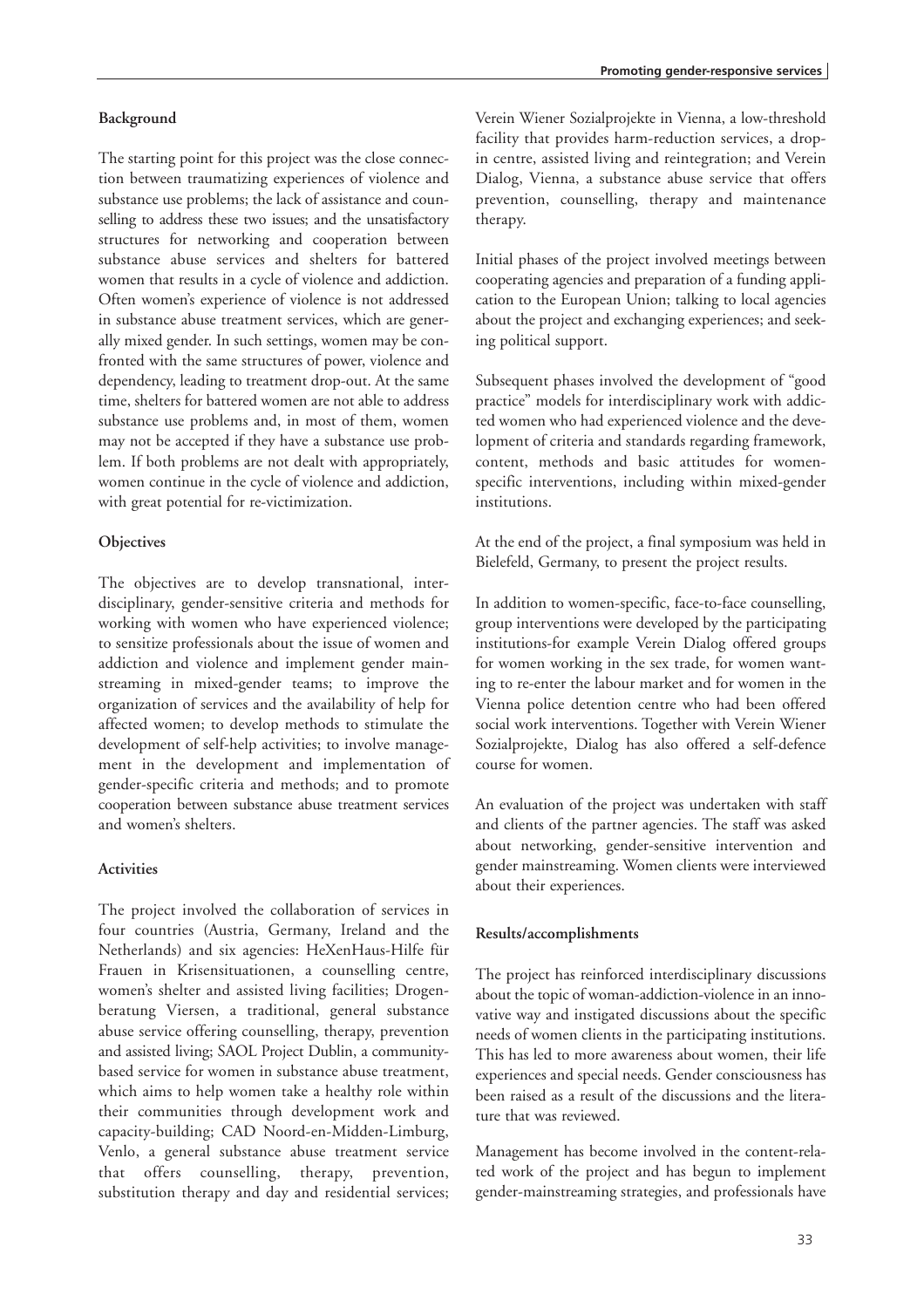become more sensitized to the issue through the regional and the professional press.

As a result of transnational cooperation, "good practice" models have been implemented into the practical work of participating partner organizations, and counselling for affected women has been extended and/or improved.

The assumption that women use substances to cope with violence has led to a new perspective, supporting the empowerment of women. This perspective sees women as survivors rather than victims of violence and views substance use as a coping strategy. Women as survivors, not victims, can strengthen their self-esteem and reduce their self-hate and devaluation.

## **Challenges**

Initially, making contact with local women-specific agencies was a challenge, but it was overcome by sending regular information about the project and inviting them to a presentation at the conclusion of the project.

Overcoming conflict between the mixed-gender institutions and the women-specific agencies concerning gender mainstreaming, especially conflict between the mainly male-dominated management and feminist positions, was a problematic issue, yet it was overcome through discussion and by critically reflecting on the different points of views.

Many of the team members in partner agencies needed special training for work with traumatized women. For example, Verein Dialog provided advanced training for employees.

Challenges included implementing this type of project despite the lack of gender-responsive substance abuse treatment services for women; the lack of womenspecific counselling and gender awareness among team members; psychological and physical safety issues for women in mixed gender settings; the lack of childcare for women attending substance abuse counselling sessions that was often attributed to lack of demand and resources; and shelters for battered women refusing to admit substance users.

Forming women-specific groups in substance abuse treatment settings was sometimes a problem due to insufficient attendance and because the multi-purpose rooms often used for the women's groups did not provide a good environment. Trying to obtain a room used only by women (men-free rooms) and letting the women adapt these rooms might provide a solution.

#### **Lessons learned**

A "top-down" approach (e.g. endorsed and promoted by management) is important in introducing gender mainstreaming; networking activities between womenspecific (e.g. shelters for battered women) and addiction-specific services can contribute to the removal of taboos about the subject of addiction and support the development of case-finding. Conversely, it also brings more of a focus on women's experience of violence in addiction-specific services.

Initiating women's groups, even if there are initially no attendees, shows women that there is a place that they can come to. Based on the assumption that such groups need some time to get started in the local network and among the client group, there may be a period of inaction before women begin to attend.

To reach women, substance abuse treatment services need to offer childcare, which signals that a woman's life situation is recognized, that her needs are respected, that she and her children are welcome and that services want to make it possible for women to access them.

# South Africa: Adapting an HIV-prevention treatment from the United States of America

Name: South African Initiative: Pilot for the Women-Focused HIV Prevention Study Country: South Africa Contact person: Wendee Wechsberg Contact information: RTI International, 3040 Cornwallis Drive, Hobbs 142, North Carolina, 27709-2194 Telephone: +(1) (919) 541-6422 Fax: +(1) (919) 541-6683 E-mail: wmw@rti.org Web site: http://www.rti.org Status: non-governmental organization. Study funded by NIDA as supplemental study to larger study implemented in two American inner-city communities.

## **Background**

The United States Government wanted to see if an intervention developed in the United States could be adapted to help women in South Africa who were at risk for substance use and HIV. Preliminary qualitative work confirmed that substances were often used prior to sex work to lower inhibitions and give women courage to approach clients. The rapid spread of HIV and the high AIDS mortality rate among black South African women of childbearing age were often intertwined with substance use and sex risks and further complicated by gender, class and racial differences. It became necessary to develop and evaluate an effective way of addressing the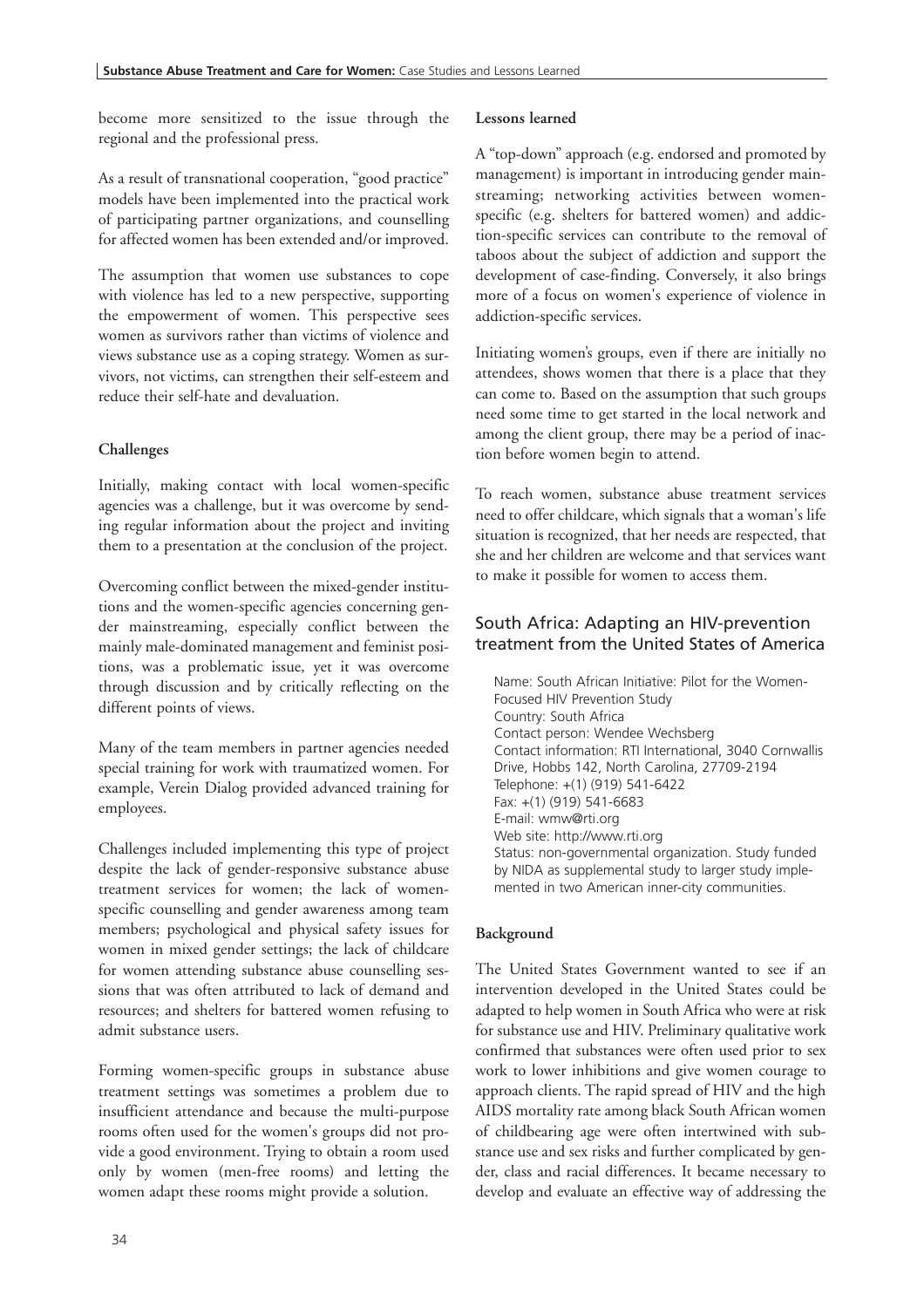intersection between substance use, sexual behaviour, sex-related violence and women's risk of HIV.

#### **Objectives**

The objectives of the programme were to identify crosscultural similarities and disparities between inner-city American women and South African women whose substance use put them at increased risk of infection with HIV and sexually transmitted diseases; to determine whether a women-focused HIV prevention programme designed for female African-American crack cocaine abusers could be adapted for use with black South African sex workers who use cocaine; and to replicate and test the effectiveness of the adopted intervention compared with a standard intervention in reducing substance use and HIV risk behaviours.

## **Activities**

*Start up:* The formative phase of the study involved interviews and focus groups with key stakeholders, including black South African female sex workers with substance use problems, in order to determine the best way to address high-risk behaviours within their cultural context and adapt the intervention. A community advisory board was established with non-governmental organizations, non-professionals, service providers and researchers.

Substance-abusing sex workers from targeted communities were recruited for the study. Eligible participants were asked for their consent for study participation and underwent tests in the field office, such as urine testing for substance use, and assessments for substance use and sexual risk behaviour. Participants were then randomly assigned to one of two interventions, a standard intervention or a women-focused intervention.

*An intervention* that consisted of two private one-hour sessions held two weeks apart with a staff member where information was provided on HIV; drug and sexual risks; risk-reduction methods, including proper use of male and female condoms; how to talk to a partner about safer sex practices; the HIV antibody test; and steps that participants should take to prevent the spread of HIV. The women-focused intervention included a more personalized assessment of drug and sexual risks, with specific goals developed to help women negotiate risk-reduction skills.

*Clients:* The clients had to be black South African women, aged 18 years and older, who had tested positive on a cocaine urine test, reported weekly cocaine use over the past 90 days, engaged in active sex work in the past 90 days or had had multiple sex partners and provided informed consent.

# **Results/accomplishments**

Study results found a decrease in the proportion of women who reported having unprotected sex with paying clients and boyfriends and in the daily use of alcohol and cocaine. Also, daily use of alcohol and cocaine decreased more for women receiving the womenfocused intervention than women receiving the standard intervention; and finally, although violence continued to be a problem, women-focused participants reported being victimized less often than women receiving the standard intervention.

# **Challenges**

Creating credibility and trust to conduct outreach was the primary challenge at the beginning of the study, but this was overcome with an 80 per cent follow-up rate after one month. The presence of police, who often raided suspected sex-work areas, made recruitment and also re-contacting study participants difficult. So-called "gatekeepers", often older women who maintained finances and/or offered protection to sex workers, sometimes asked for money or misinformed sex workers about the project. Childcare responsibilities also affected women's ability to attend sessions. Violence against women, the lack of legal employment opportunities and limited access to quality male and female condoms were additional challenges faced during the study.

## **Lessons learned**

HIV and substance use interventions developed in the United States can be effectively adapted to the South African context, including empowerment-based gender and culture-specific interventions designed to reduce women's substance use and sexual risk behaviours and improve their social context; building national and community linkages is important in order to better address women's life contexts and needs; resources are needed to address the major issue of violence; women report needing substance abuse treatment but have difficulty accessing it.

# **Recommendations for successful approaches and lessons learned**

The following recommendations regarding successful approaches and lessons learned reflect the literature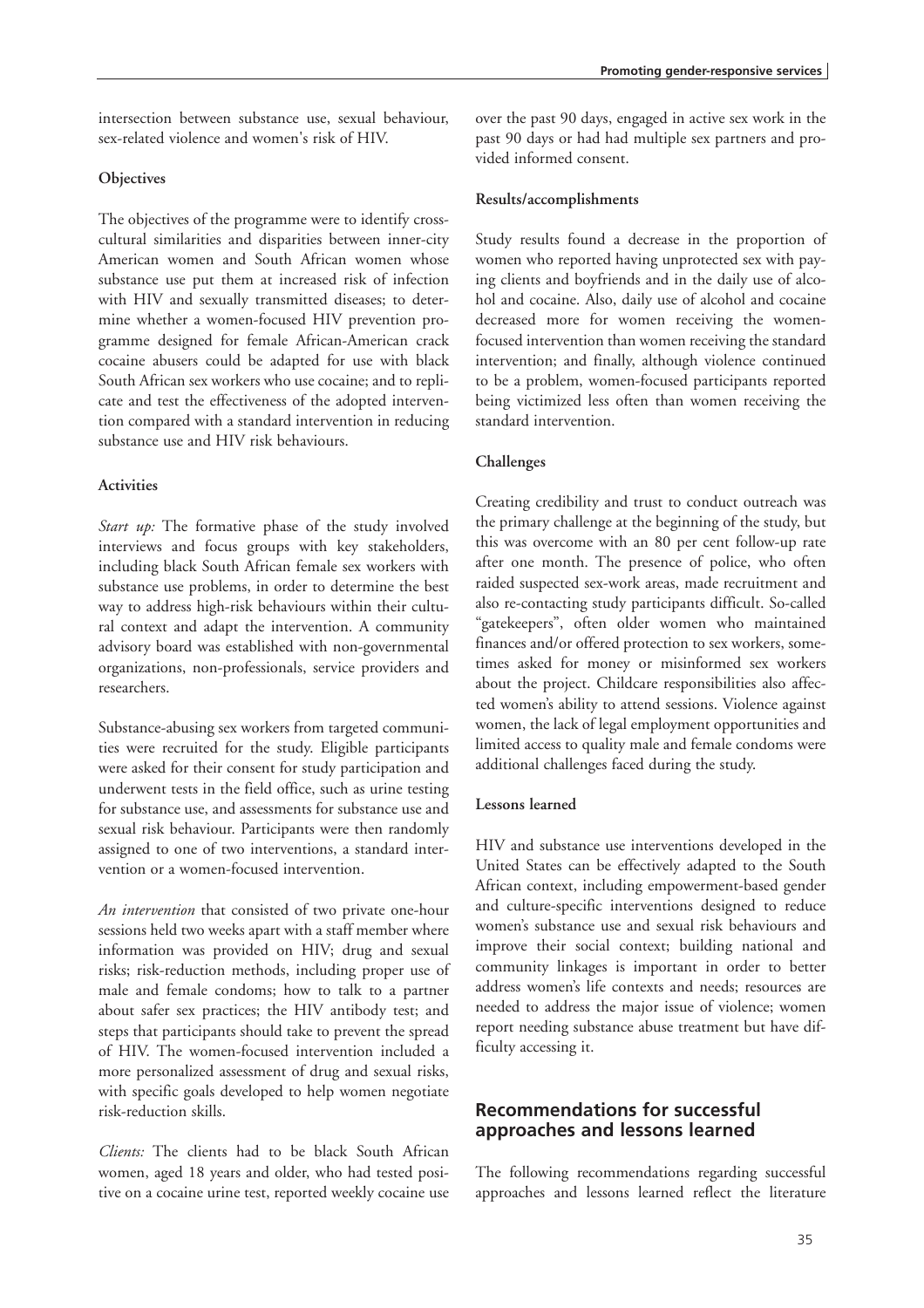review, case studies and discussions at the meeting of the United Nations Office on Drugs and Crime entitled "Women's Drug Treatment: Lessons Learned", held in Vienna from 15 to 17 December 2003.

*Political advocacy and networking.* Case studies and discussions at the Vienna meeting demonstrate the need for political advocacy and networking with potential partners and stakeholders to increase awareness that gender matters. Political advocacy and networking can also overcome stigma, and establish the need for genderresponsive treatment, both for women and men. To achieve this, advocacy needs to occur at all levels—at the international, national and community levels. Discussions at the Vienna meeting identified the following strategies:

*(a)* Advocating at international/national or local policy meetings and groups;

*(b)* Using structures such as the United Nations and European Union to develop global or regional plans for funding;

*(c)* Having high-profile women speaking out to reduce the stigma of women's substance use problems;

*(d)* Ensuring constant visibility through research, training and women speaking out;

*(e)* Raising awareness among groups who lack knowledge, such as the local media, and using case examples that demonstrate cost-effectiveness;

*(f)* Having women politicians convey the message that "women are worth the investment" and that successful outcomes have an impact not just on women themselves, but also on their families and communities;

*(g)* Advocating at round tables that cut across role levels, e.g. gender mainstreaming needs a "topdown" approach;

*(h)* Using mechanisms of general community empowerment to raise awareness; creating alliances with potential partners/stakeholders who can have an impact on project success in the initial planning phases;

*(i)* Developing regional cooperation initiatives to sensitize people and raise awareness;

*(j)* In communities, using public health messages, peer education, community consultations and advertising of programmes to attract consumers and referral agents.

*Epidemiological studies, programme evaluation and research on intervention models*. The literature, as well as discussion at the Vienna meeting, identified the lack of good information about women with substance use problems. There is also a lack of evaluation data on women's programmes, which is needed to obtain funding, and a lack of basic research on effective treatment interventions for women. The need for research, using a variety of data collection methods (qualitative and quantitative), was identified for the following areas:

- Epidemiological: what substances are used and methods of consumption, taking into account that different cultural contexts may result in different models of substance use patterns among men and women;
- Qualitative research to understand gender ratios among illicit substance users since service utilization data may not reflect actual need;
- Gender-specific needs assessments and the development of instruments and tools appropriate for use with women;
- Treatment research on:
	- Women's help-seeking behaviours and factors that encourage or discourage help-seeking;
	- Women's views on service provision to improve treatment access and appropriateness of services to women's needs;
	- Gender differences in factors/interventions that contribute to treatment engagement, retention and outcomes;
	- Process and outcome evaluation of genderspecific treatment for women.

*Adaptation of evidence-based and best practice programme models to the political and sociocultural context of the client population group.* As illustrated in the case studies, best practice programme models/guidelines developed in one country can be successfully adapted for use by another country with a different political and sociocultural context. Discussions at the Vienna meeting identified successful approaches that involved becoming informed, staff exchanges, cultural mentoring, taking small steps in adapting models from other countries and ensuring that the language used in describing services is culturally appropriate. Applicability and adaptability of evidence-based interventions and programme models to different countries and cultures may not always involve technology transfer from the developed to the developing world—it may also be in the other direction.

# **Key points**

The key points in chapter 3 are as follows: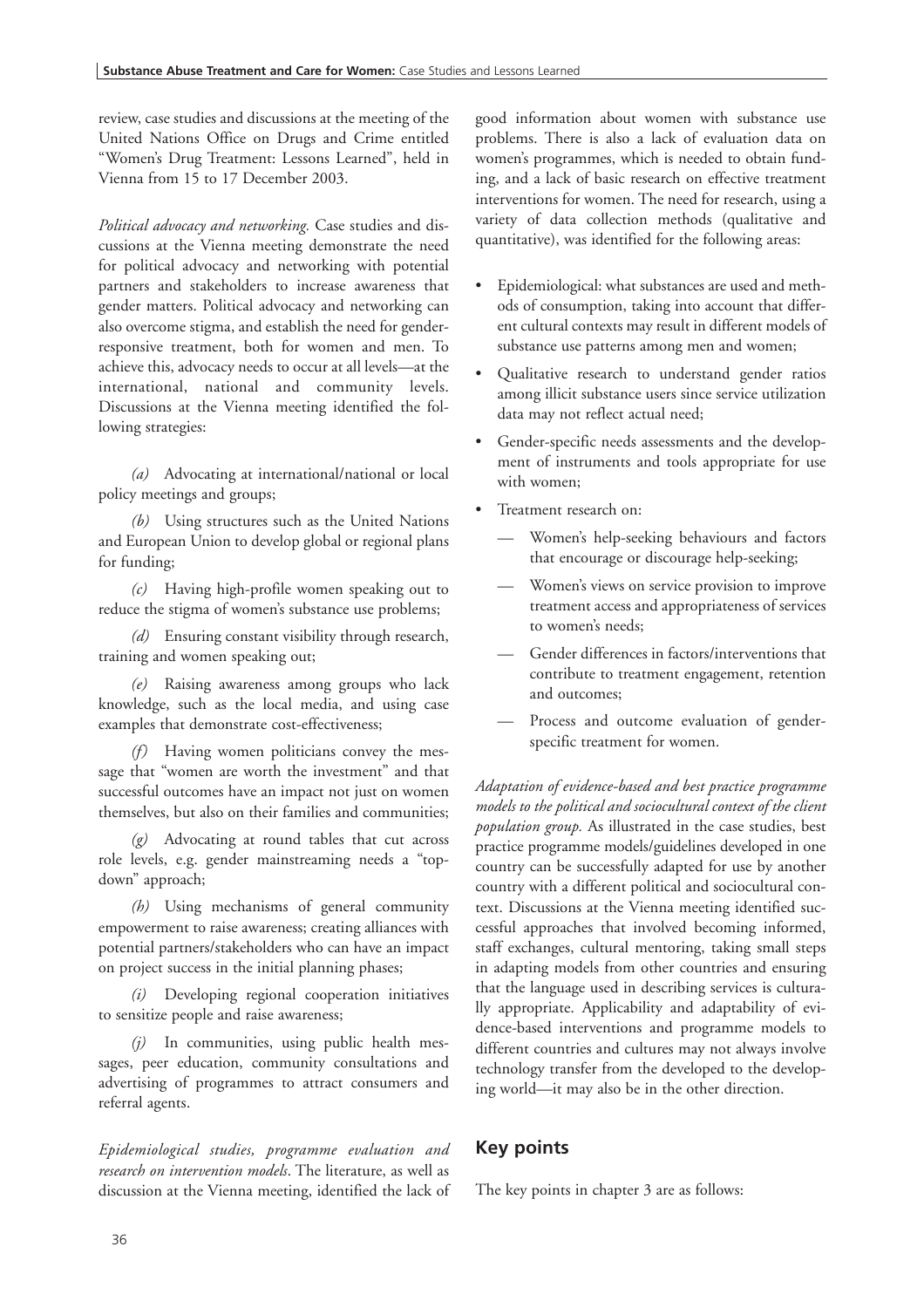- Strategies to promote gender-responsive services for women include attention to gender in national drug strategies and policy development, resource allocation and the development and implementation of best practice recommendations and standards/guidelines for gender-responsive services;
- Promoting gender-responsive services requires political advocacy, networking and linkages at a variety of

levels—international, national and community—and within services, including the involvement of management in the promotion of gender mainstreaming;

- Knowledge transfer, training and networking among professionals can facilitate the development or enhancement of services responsive to women's needs;
- Evidence-based interventions developed in one country can be adapted for use in another country.

# **References**

- 1. D. Hedrich, *Problem Drug Use by Women: Focus on Community-based Interventions* (Strasbourg, Pompidou Group, 2002) (available at www.coe.int/T/E/Social\_Cohesion/pompidou\_group/5.Publications/).
- 2. N. Finkelstein and others, *Gender-Specific Substance Abuse Treatment* (National Women's Resource Center for the Prevention and Treatment of Alcohol, Tobacco, and Other Drug Abuse and Mental Illness and Substance Abuse and Mental Health Services Administration and Health Resources and Services Administration, 1997).
- 3. United States of America, Institute of Medicine, *Treating Drug Problems*, D. R. Gerstein and H. J. Harwood, eds. (Washington, D.C., National Academy Press, 1990) (available at http://books.nap.edu/openbook/0309042852/html/index.html).
- 4. J. Wallen, "Need for services research on treatment for drug abuse in women", *Drug Addiction Research and the Health of Women*, Cora Lee Wetherington and Adele B. Roman, eds., NIH publication No. 98-4289 (Rockville, Maryland, National Institute on Drug Abuse, United States Department of Health and Human Services, 1998), pp. 229-236 (available at http://165.112.78.61/WHGD/DARHW-Download.html).
- 5. Health and Welfare Canada, *Canada's Drug Strategy: Phase II: a Situation Paper: Rising to the Challenge* (Ottawa, Canada, 1994).
- 6. Health Canada, *Best Practices: Treatment and Rehabilitation for Women with Substance Use Problems* (Ottawa, Minister of Public Works and Government Services of Canada, 2001) (available at www.cds-sca.com).
- 7. Health Canada, *Profile: Substance Abuse Treatment and Rehabilitation in Canada* (Ottawa, Minister of Public Works and Government Services of Canada, 1999) (available at www.cds-sca.com).
- 8. Australia, Ministerial Council on Drug Strategy, *National Drug Strategic Framework 1998-99 to 2002-03: Building Partnerships* (Canberra, Australia, 1998) (available at www.health.gov.au/pubhlth/publicat/document/ndsf.pdf).
- 9. United Kingdom of Great Britain and Northern Ireland, Department of Health, National Treatment Agency for Substance Misuse, *Models of Care for the Treatment of Drug Misusers* (London, 2002) (available at www.nta.nhs.uk).
- 10. D. Abdulrahim, D. Lavoie and S. Hasan, *Commissioning Standards: Drug and Alcohol Treatment and Care* (London, 1999) (available at www.nta.nhs.uk/programme/guidance/smas\_comm\_standards.pdf)
- 11. Germany, Drug Commissioner of the Federal Government, *Key points for the Action Plan on Drugs and Addiction* (Germany, 2002) (available at www.drugpolicy.org/docUploads/Eckpunkte\_.pdf).
- 12. I. Vogt, "Drug dependent women in Germany", presentation at the meeting of the United Nations Office on Drugs and Crime entitled "Women's Drug Treatment: Lessons Learned", Vienna, 15-17 December 2003.

# **Bibliography**

Council of Europe, Pompidou Group. Pregnancy and drug misuse: up-date 2000. Proceedings of the seminar on pregnancy and drug misuse, Strasbourg, France, 29 and 30 May 2000.

\_\_\_\_\_\_\_Pregnancy and drug misuse. Proceedings of the symposium on pregnancy and drug misuse*,* Strasbourg, France, 6 and 7 March 1997.

*Women drug abuse in Europe; gender identity*. *By* P. Stocco *and others*. IREFREA and European Commission, Venice, Italy, 2000.

\_\_\_\_\_\_\_Women and Drugs. Proceedings of the international expert seminar on women and drugs, Prague, 22-25 November 1993.

*Women and opiate addiction; a European perspective. By* P. Stocco *and others*. IREFREA and European Commission, 2002.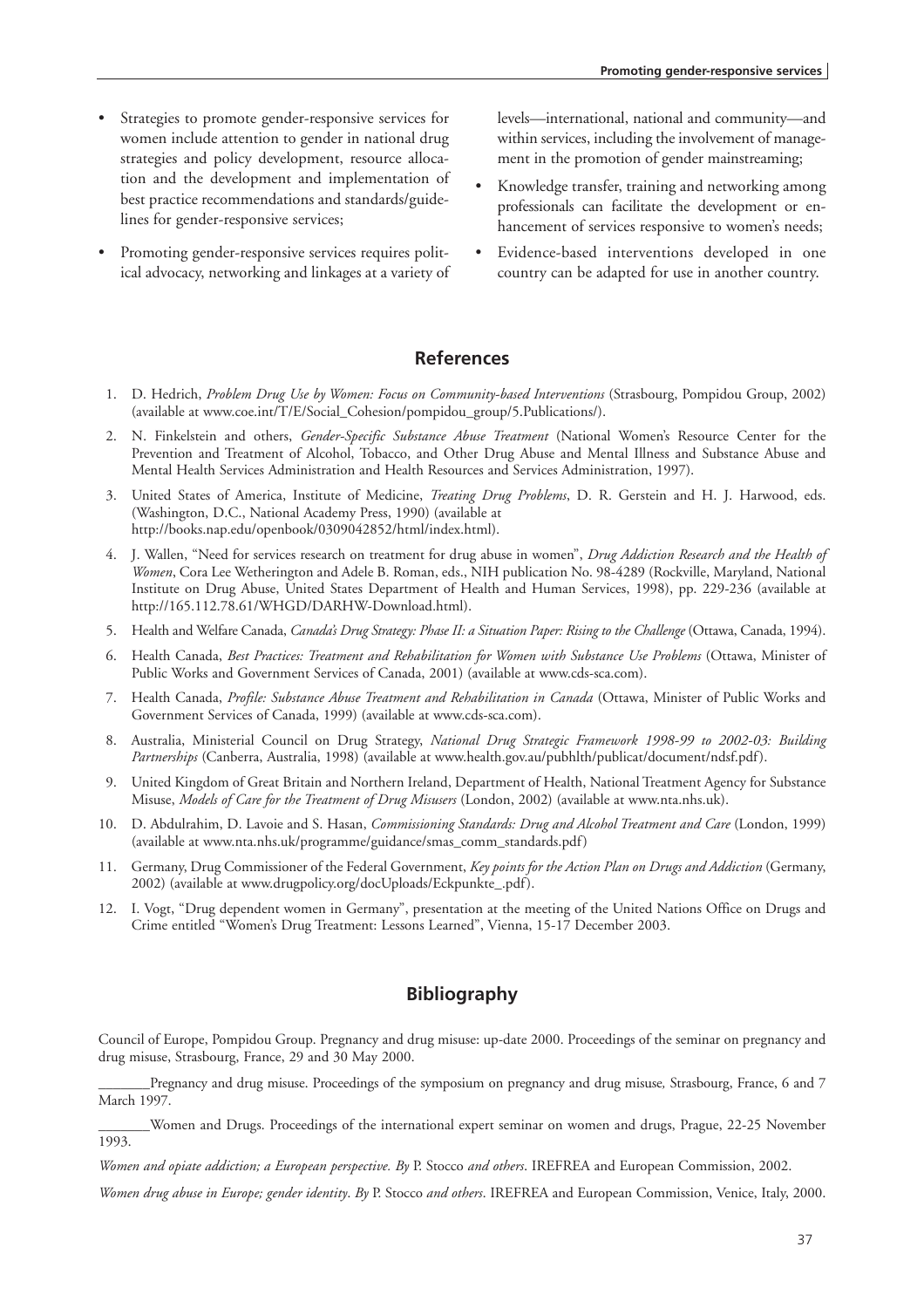# 4. Engaging women in treatment

Strategies to overcome the barriers discussed in chapter 2 are described in this chapter, as is how to engage women in treatment. These include:

*(a)* Raising community awareness of substance use problems among women at risk and providing information on available services;

*(b)* Enhancing the knowledge and skills of those in a position to identify, refer and support women with substance use problems to access treatment. These may include community leaders, community peers, religious leaders or spiritual advisers, primary health-care providers and staff in more specialized settings such as prenatal, child and social welfare and mental health services;

*(c)* Improving treatment access through outreach and low-threshold services. These latter services are also described under "open access services" in the recent publication *Drug Abuse Treatment and Rehabilitation: a Practical Planning and Implementation Guide* [1].

#### **Community awareness and education**

A number of recent reports and articles about women with substance use problems emphasize the need to raise community awareness both about women and substance use in general, and about women with substance use problems and treatment options [2, 3].

Some suggested strategies are as follows:

• Developing awareness material that is informative, non-stigmatizing, accessible and solution-oriented (e.g. information on the location of substance abuse treatment, its cost, criteria for admission and how to obtain a referral);

- Providing information through the media, such as printed material (posters and pamphlets, articles in magazines and newspapers, the telephone directory); radio and television and the World Wide Web;
- Posting information material in a variety of locations where women gather, such as health services, shops and stores, community centres, places of worship, workplaces and other culturally relevant settings;
- Holding community forums that provide information and education on the topic;
- Training community volunteers, building on/linking to existing services for women. (This is particularly effective where few if any help structures exist.)

Awareness and education activities that reduce stigma and empower communities to address women's substance use problems are illustrated by a number of case studies, particularly work with women's associations in Senegal, and with Afghan women in Afghanistan and Pakistan, described in this chapter. These projects demonstrate that reaching out to communities, raising awareness about women's substance use problems and providing information about available treatment services can overcome taboos and increase women's access to treatment.

# **Training primary-care and other helping professionals**

In general, women use health services to a greater extent than men. Women with substance use problems often make initial contact with services other than the specialized substance abuse treatment services. For example, they may visit their doctor or other primary health-care worker for routine health care, seek counselling services for family or mental health problems, seek specialized medical services such as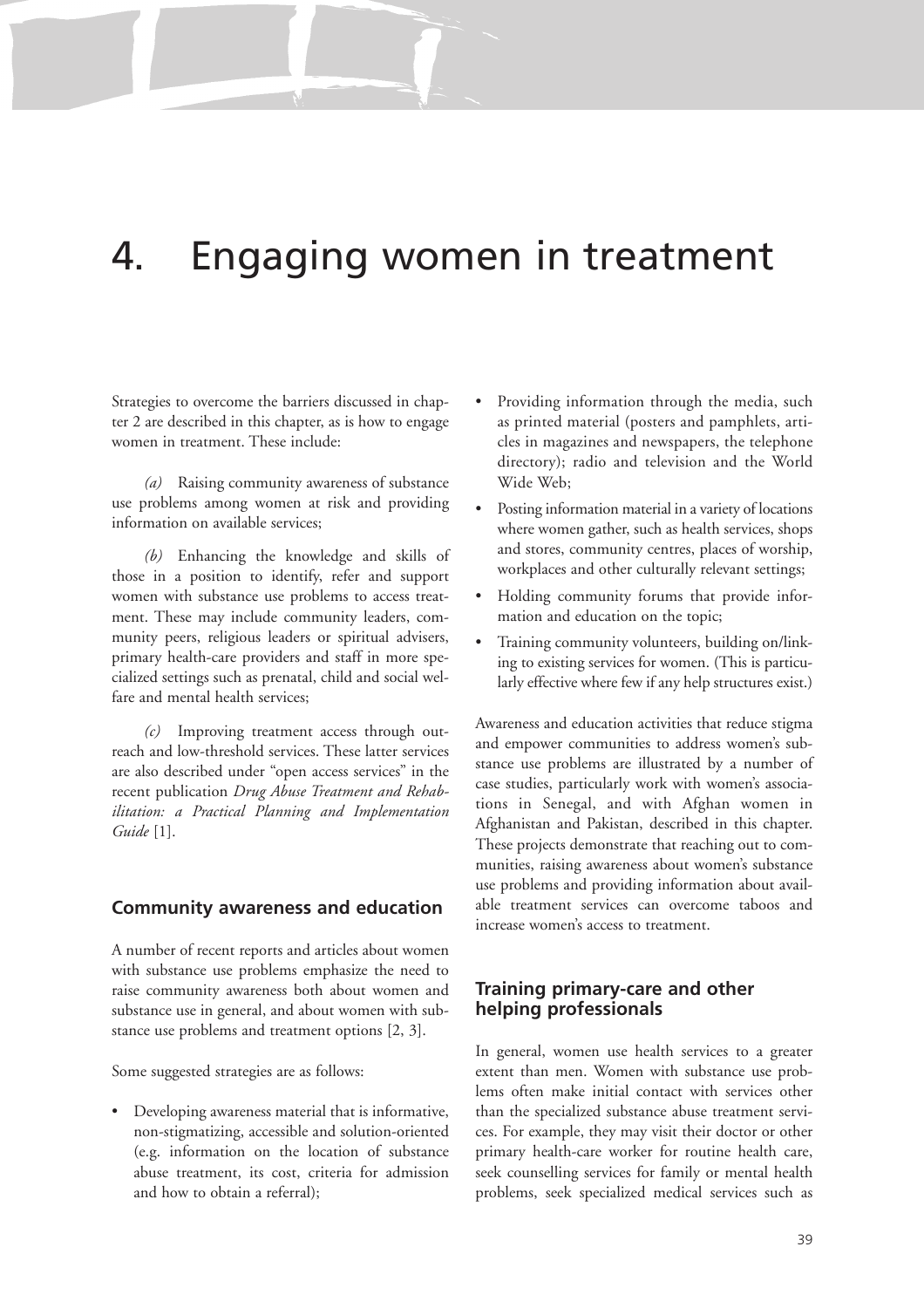prenatal or gynaecological care or come to the attention of child-welfare authorities or the criminal justice system.

Training staff in these settings to routinely screen for substance use problems, and referring or briefly intervening when problems are identified can contribute to improved outcome, particularly if intervention occurs at an earlier stage of problem use. Training should address not only knowledge and skill acquisition, but also attitudes and beliefs about women with substance use problems and the effectiveness of treatment. A survey of women in treatment found that the majority (74 per cent) of women believed it was appropriate for doctors and other health workers to routinely ask their clients about their use of alcohol and other drugs and to offer advice and support. Only 8 per cent said it was not appropriate, while 10 per cent said it depended on the circumstances [4].

One initiative in the United States is described in box 7.

## **BOX 7** TRAINING PRIMARY-CARE WORKERS: UNITED STATES PRIMARY-CARE INITIATIVE

Focusing on primary-care providers is important because women are most likely to use these services. In the United States, the National Institute on Drug Abuse has recently launched a primary-care initiative to address training issues. It includes a physician outreach initiative to involve primary health-care providers in the early recognition and assessment of, and intervention with, substance-abusing adolescents and their families.

Screening methods can involve asking some standard questions about use of substances, or administering a standardized screening instrument. Screening may be done as part of a routine physical or psychosocial assessment or in a discussion of strategies that women use to cope with stress. Whatever method is used, screening should be done using a non-judgemental approach to substance use that encourages discussion of any problems. One example of a general screening instrument is provided in annex IV of the publication *Drug Abuse Treatment and Rehabilitation: a Practical Planning and Implementation Guide* [1]. Other examples of screening instruments are discussed in the Treatment Improvement Protocol series entitled "Substance Abuse Treatment: Addressing the Specific Needs of Women", to be published by the Center for Substance Abuse Treatment of the United States. As with assessment instruments discussed

in the next chapter, screening instruments developed for use in one country or cultural context need to be appropriately adapted for use in other languages and cultures.

# **Networking and linking with other services**

As noted in the previous chapter, people with substance use problems often have an array of needs that cannot be addressed by a single service. For women, coordination and collaboration between substance abuse treatment services and prenatal and obstetric/gynaecological services, child welfare/protection services, crisis services, such as women's shelters or sexual assault services, and mental health (including trauma) services are particularly crucial. In addition, different services will be required at different phases of the client's treatment for substance use problems. For example, in the aftercare phase, linkages with skills development, employment and housing services are important, though safe housing options are also required by women in non-residential treatment.

Providing training is one approach to networking and linking. Training can be reinforced by other linking activities such as collaboration between sectors to develop best-practice models for addressing dual problems (e.g. women with substance problems who have experienced violence); shared or cross-training between sectors (e.g. HIV/AIDS treatment services and substance abuse treatment services); having substance abuse treatment staff work from a health or social service agency or vice versa; visiting primary-care or other service providers to explain the needs and services required by women receiving substance abuse treatment services; and developing partnership agreements between services that have mutual clients. Becker and Duffy [5] discusses strategies for linking with other services, as does Charnaud [6]. Several case studies also illustrate these activities such as "Addiction as a Chance of Survival for Women with Experience of Violence", and "A Moment for Women", both described in the previous chapter. Breaking the cycle, described in the next chapter, provides an example of a "single access model" with a number of different agencies coming together to provide comprehensive services for pregnant and parenting women.

# **Outreach services**

Outreach services can be defined as those services provided beyond the usual boundaries of agency activity in order to reach out and engage individuals who have or are at risk of developing a substance use or related health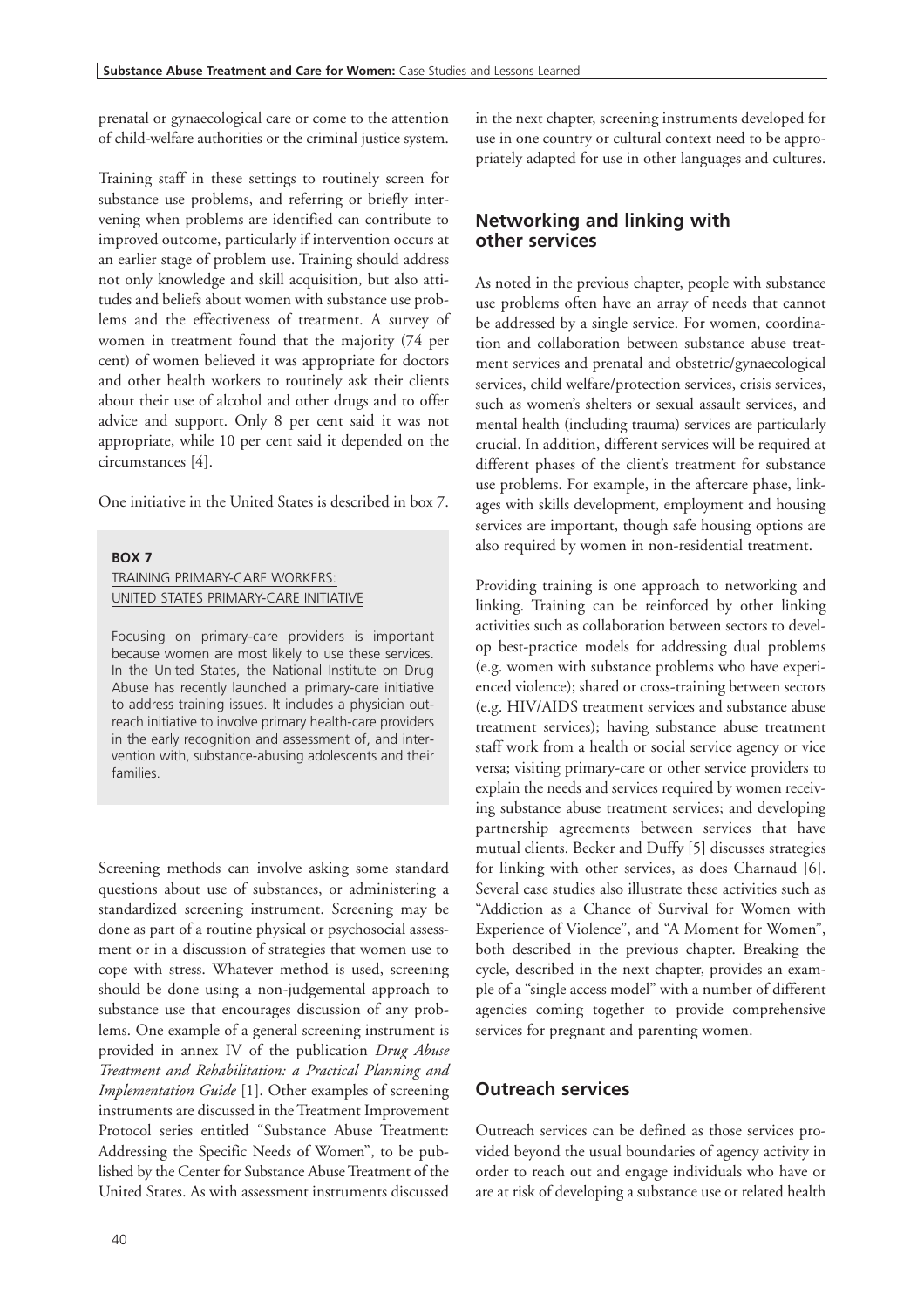problem. The focus of outreach services is often on reaching those who are "hard to reach or hidden" and not in contact with other services. However, outreach activities may also be designed to reach people already in contact with helping services but who require accessible substance abuse treatment services. The development of outreach services should be based on a careful assessment of the characteristics, life circumstances and needs of the specific group who will receive the services. In some cultures, men and women live more segregated lives and this must be taken into account in planning outreach services. Particularly for services designed to reach women engaged in sex work or homeless women, physical safety should be the primary consideration in planning these services.

Outreach activities may occur in women's homes, on the street or the open drug scene, cafes, bars, drop-in or storefront agencies, police stations, shelters, community agencies, places of worship, hospitals, prisons, social and health-care settings or in any natural setting where women gather.

Outreach may be done by telephone and/or be delivered by mobile vans or cars, or by programmes establishing satellite offices in accessible locations.

To establish trust, continuity is important for recipients of outreach services, particularly for clients who are at high risk, such as women who are involved in sex work and inject drugs or who are living in violent situations.

#### **BOX 8**

# STRATEGIES TO ENGAGE AND RETAIN WOMEN IN TREATMENT

A report on improving treatment engagement and retention of women with substance use problems [5] has been published by the Home Office of the United Kingdom. The report describes five different types of "outreach" work in the case study organizations contacted for the study. These are: home visiting particularly for women with children or women who are pregnant; pre-care and aftercare for women preparing to enter residential treatment and for women after they have left residential treatment; services aimed at sex workers; work in local communities providing drug services from the premises of other community-based services; and working with women involved in court proceedings.

The report also identifies strategies for working with women clients and for making stronger links with key partners.

The case study on work with Afghan women in Kabul, described later in this chapter, illustrates strategies for reaching out to women in their homes in a culture where women's lives are much more circumscribed.

Box 8 describes different types of outreach activities designed to engage and retain women in treatment.

# **Peer outreach**

Peer outreach can be an effective way of reaching women who are not in contact with professional services, who live in societies with strong cultural taboos against substance use by women or who are in more marginalized circumstances, such as women who inject drugs or women engaged in sex work. Literature on the subject suggests that among some groups, peers may be viewed as more credible, and women who use substances may find it easier to establish trust and discuss personal issues with peers. Peer outreach workers can provide users with information on how to reduce risk behaviours, teach by example and link substance users with substance abuse treatment and other health and social services.

As demonstrated in several of the case studies described below, peers may be women living in the same community, or they may be former or current substance users. Women who have successfully completed treatment can be role models and provide support to women during the treatment process. "12-step" work undertaken by members of Alcoholics Anonymous or Narcotics Anonymous is a well established form of peer outreach in countries where 12-step mutual aid groups are established.

In box 9, two research studies on outreach with people with substance use problems are described.

Some countries have drug user organizations that are involved in providing direct client services. Two examples are Australia and the Netherlands. In the Netherlands, the Mainline Foundation, located in Amsterdam, provides information to "hard drug users" and publishes a magazine that annually produces an issue specifically for women substance users. In Australia, the Government funds drug user groups that provide frontline services, produce regular newsletters and represent substance users in various governmental and non-governmental committees and forums (e.g. the Australian Injecting and Illegal Drug Users' League. (www.aivl.org.au/).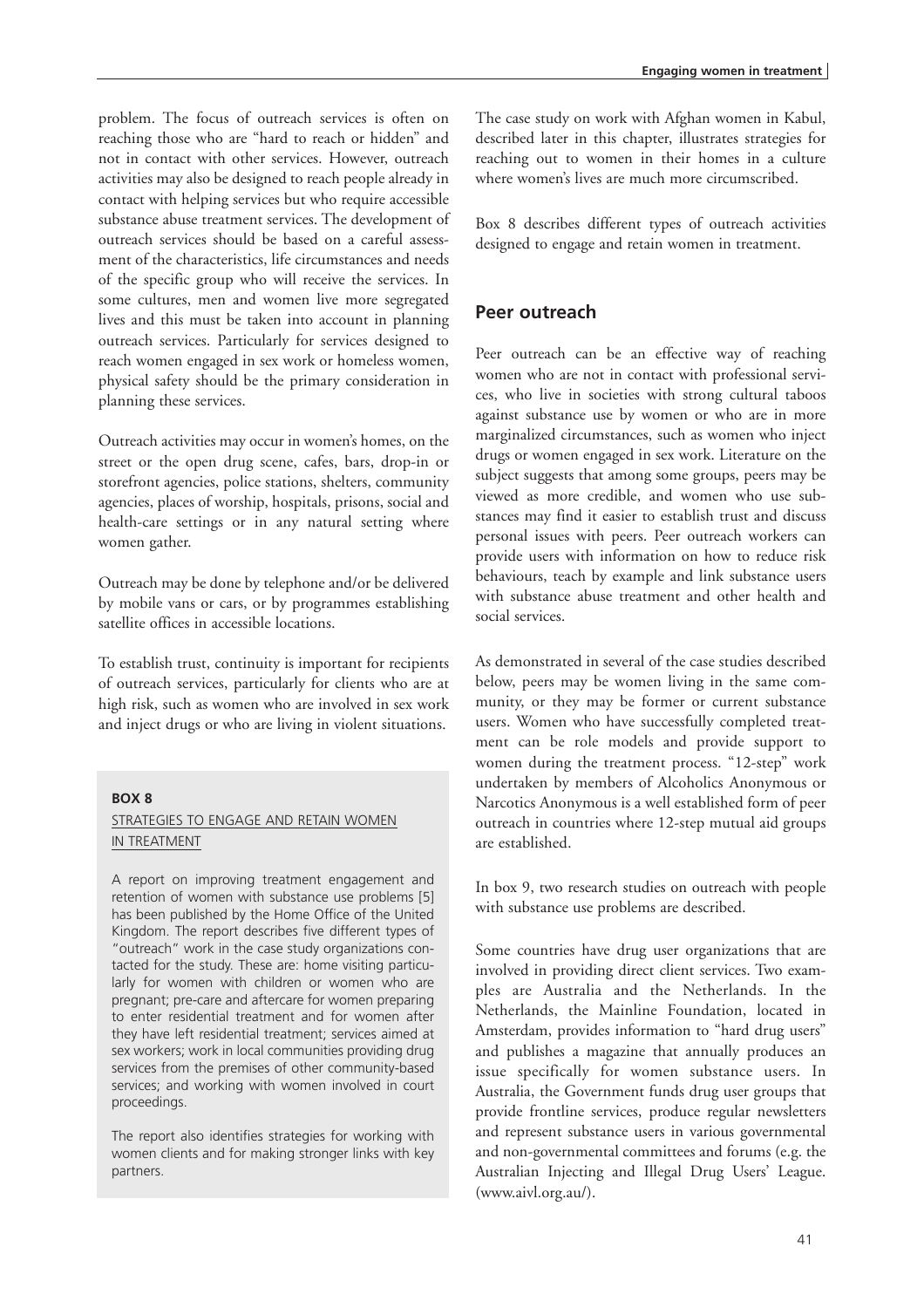#### **BOX 9**

#### RESEARCH ON OUTREACH

A study that compared a peer-delivered intervention to a standard intervention in reducing HIV risk behaviours among out-of-treatment substance abusers in the United States of America, found that individuals in the peer-delivered interventions were more likely to change behaviours related to cocaine use and number of sex partners, but not condom use. When examined by gender, though women in the peer-delivered intervention showed a trend towards improvement over women in the standard intervention in these two areas, the differences were not statistically significant, leading the authors to suggest that interventions for women should be tailored separately to meet their different needs [7] .

In another study of the effectiveness of street outreach services in linking injecting drug users with medical services, though not gender-specific, the findings indicated that clients who had four or more contacts with street outreach workers during the preceding six months were more likely to act on referrals. The authors suggested that cross-training between outreach programmes and social services agencies could improve the effectiveness of outreach services in linking their clients with health services, and that the training should focus on: strategies for increasing contact with less visible injecting drug users, coordination of multiple agency outreach activities in terms of coverage and services, identifying and overcoming barriers to seeking medical services, techniques for tracking referrals, reporting of physical and sexual abuse, advocating for clients services such as aftercare, dental care and prenatal care, incorporating case management into outreach programmes, and the relationship between sexually transmitted diseases and HIV transmission [8].

#### **BOX 10**

#### USE OF PEER EDUCATORS IN THE ISLAMIC REPUBLIC OF IRAN

The role of peer educators and the advantages of providing community-based services are demonstrated through the work of a drop-in centre in Kermanshah, Islamic Republic of Iran, called Health Club of Toopkhaneh. The centre has been successful in engaging women and overcoming barriers of tradition and culture. The centre distributes needles/syringes, condoms and information and provides primary health care for injecting drug users on the street. It serves both women and men and currently employs five women, formerly injecting drug users, as peer educators. The women, who have been abstinent for 5-7 months, achieved abstinence supported by a form of "network therapy" provided through the "subculture" of the drop-in centre with two male addicts as their main educators.

Peer educators are engaged in basic knowledge transmission and safe disposal of used needles and syringes in the neighbourhood of the drop-in centre. In addition, they participate in group therapy as clients and as co-therapists, provide nursing care during client detoxification, participate in lifestyle education sessions and discussions and have formed a therapeutic network for injecting drug users and former drug users.

Support for social reintegration through income generation activities is an important activity for the women peer educators, some of whom employ other female injecting drug users. One has a carpet-making room with five women injecting drug users working with her, and another employs three women who are former injecting drug users and engaged in sex work. The remaining peer counsellors also work at carpet weaving. Primary investment for such income-generating activities is provided by the local businesses in the bazaar in which the drop-in centre is located. Advantages of the centre as a community-based service over traditional services include the ability to follow up women, reduction in the stigma attached to women's problem substance use and the increased respect that women receive in the community, which has mobilized to support them, for example, through investment in their income-generating projects.

In box 10, a drop-in centre in the Islamic Republic of Iran is described; it involves peers who are former substance users.

# **Low-threshold services**

Low-threshold services are designed to maximize contact and access by not requiring clients to stop using substances, determining where substance users gather, offer a drop-in rather than appointment-based service, not requiring clients to identify themselves, offering basic "survival" services and opening at convenient times. They may also take their services off-site by using vans or buses and outreach work. As with all service development, the characteristics and needs of the target group must be assessed, as well as the support from key stakeholders such as the police. The Federal Office of Public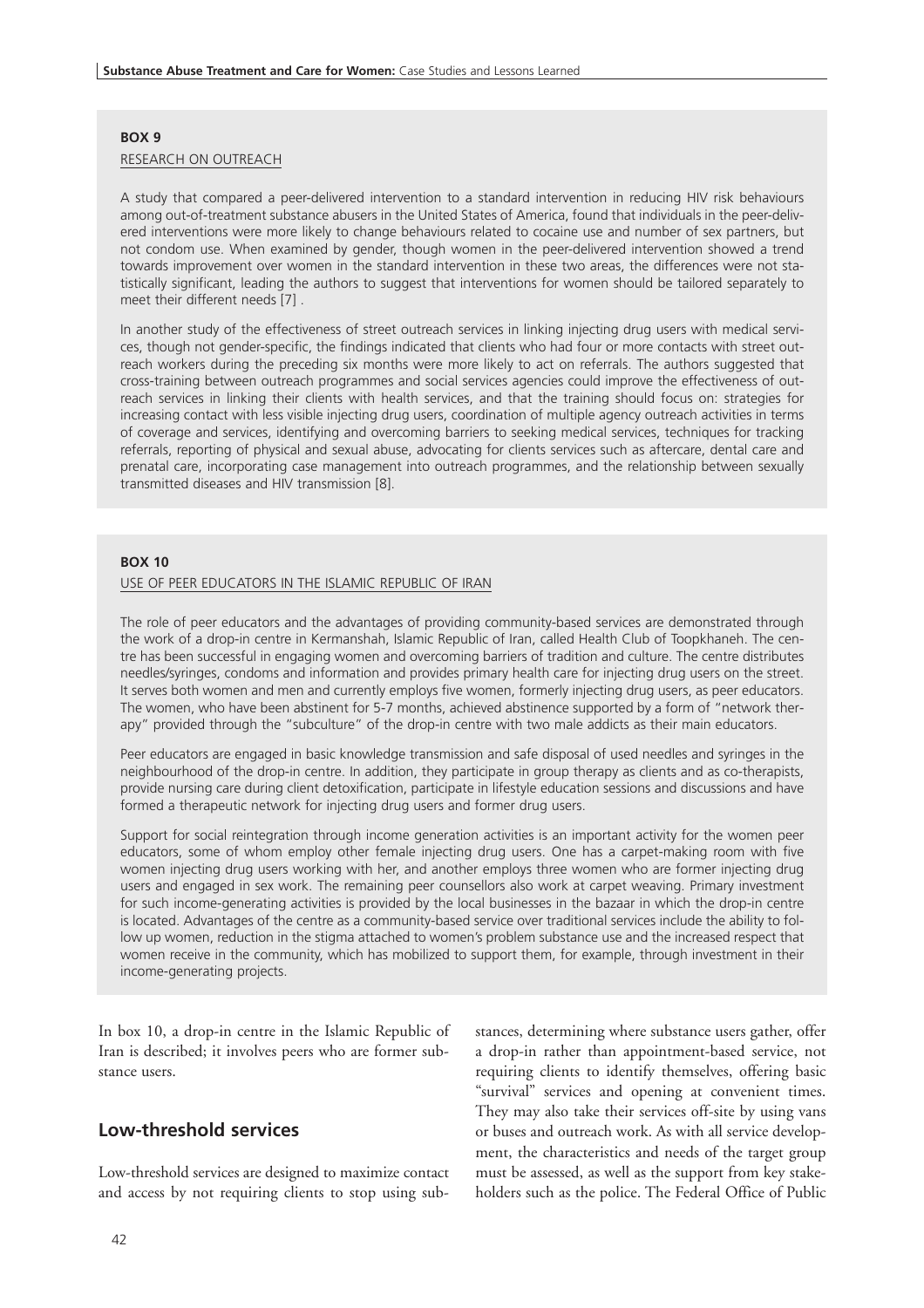Health in Switzerland has developed guidelines for gender-responsive low-threshold services (see chapter 3).

The literature indicates that low-threshold services typically work with a highly vulnerable group of clients who usually have long histories of poly-substance abuse and multiple health and psychosocial problems. Women are often involved in sex work and have little support and few resources. If they have had past involvement with mainstream services, they have often lost that contact. They are often vulnerable to violence from their male sex partners or from other men such as pimps and have little power to change to safer behaviours.

Many low-threshold services were initiated in response to the spread of HIV/AIDS among injecting drug users and sex workers, focusing on reducing high-risk behaviours (sharing needles or having unprotected sex) by distributing clean needles and other sterile injecting equipment, collecting used needles and syringes, distributing condoms and providing information on safer injecting practices and safer sex practices. Some also work with those who are homeless. Low-threshold services may offer other practical services such as food, shelter, washing

and laundry facilities, health information, access to medical care (including drug substitution treatment) and referrals. For example, in Germany, low-threshold services dispense methadone. To address these multiple needs, low-threshold services need to actively network for services that they do not provide on site, such as health care (including services for HIV/AIDS and hepatitis), social services, emergency shelter and housing, vocational services and substance abuse counselling, and that are accessible and appropriate to their women clients.

Women-specific objectives for low-threshold services identified in a project of the European Union "Pompidou Group" are described in box 11.

# **Case studies**

# Engaging women in treatment

The first two case studies illustrate how communities can be mobilized through awareness and education to overcome strong cultural taboos and address substance

#### **BOX 11** WOMEN-SPECIFIC OBJECTIVES/SERVICES FOR LOW-THRESHOLD SERVICES

In Europe the "Pompidou Group" [3] undertook a project entitled "Problem drug use by women: focus on community-based interventions". A sample of nine low-threshold services contacted as part of the project identified the following women-specific objectives or services:

- Safety/protection from violence, a place where women can rest and are not pressured by male partners or other men in their lives such as sex partners;
- Health care and women-specific health promotion, either in-house or through active referral networks—gynaecological care was identified as being particularly important;
- Harm-reduction information to reduce women's risk of contracting blood-borne diseases by providing specific information on safer injecting and safer sexual practices;
- Crisis intervention: staff of some services have been trained to provide immediate assistance to women who have been sexually or physically abused;
- Motivational counselling, case management and "qualified" referral, recognizing the importance of developing a trusting relationship with women clients, in order to work in the context of the priorities and needs they identify and to make appropriate referrals. A relationship with a particular worker was also seen as important.

The report noted the need for staff to be knowledgeable about the life situations of women with substance use problems and respectful of the "self-expertise" of their women clients. Required skills in crisis intervention, sexual abuse counselling, relationship counselling and transference issues, as well as a high degree of professionalism, were also identified as being important.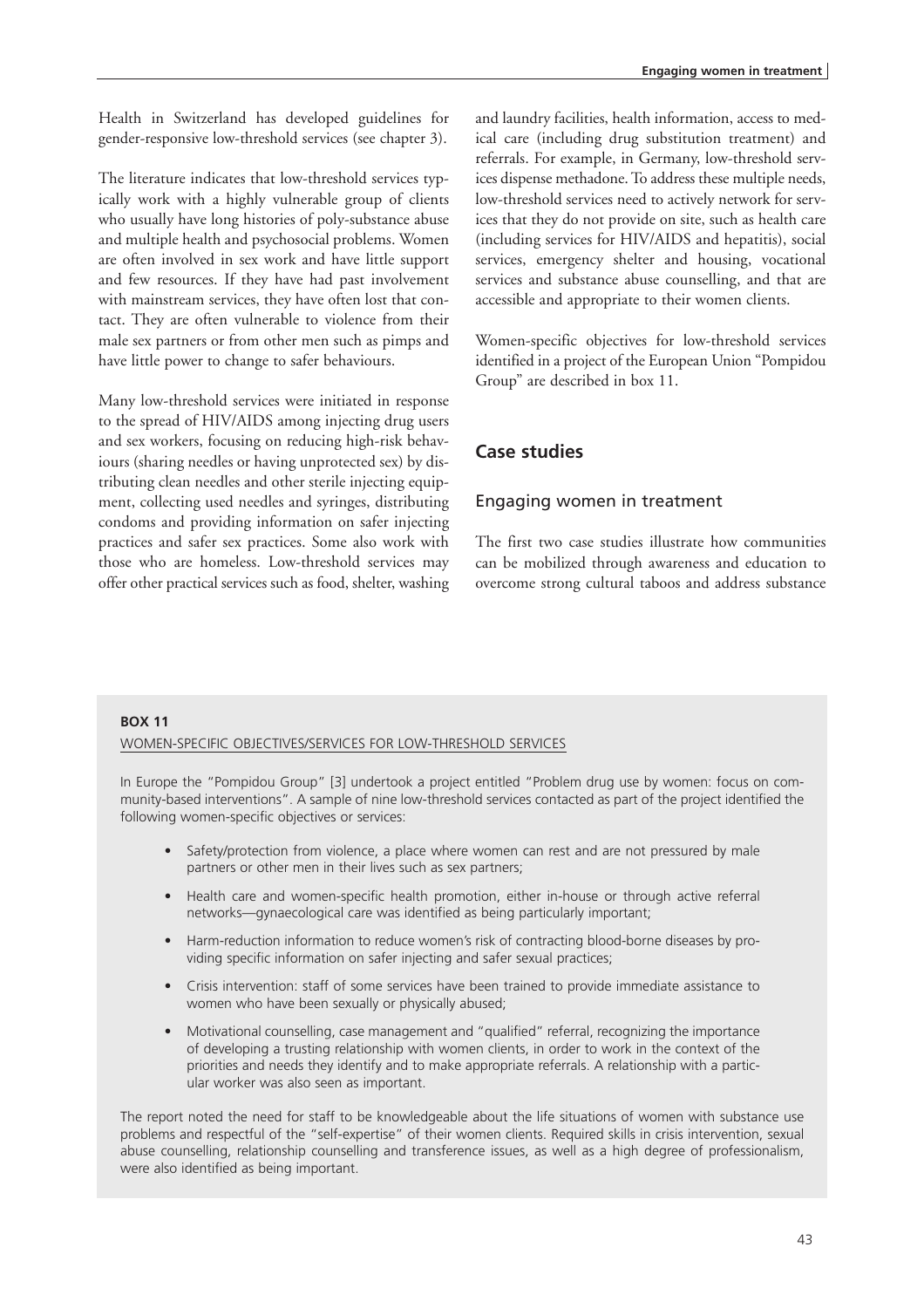use problems among women in Afghanistan, Pakistan and Senegal. Both projects also have strong training components for those involved in providing prevention, treatment and aftercare to affected women.

The next two case studies illustrate outreach and lowthreshold work. The "Protect Yourself" outreach service in Slovakia provides gender-specific components as part of a mixed-gender street outreach service. In Germany, the low-threshold projects Frauenberatungsstelle and Frauencafé are part of a women-only service. Both of these projects work with women who are at high risk because of their injecting drug use and involvement in sex work.

# Afghanistan and Pakistan: Developing community-based services for Afghan women

Name: Drug demand information, advice and training services for Afghan women in refugee camps in Baluchistan and North West Frontier Province (NWFP), Pakistan and the provision of treatment for Afghan women at the Nejat Centre in Kabul. Countries: 1. Pakistan; 2. Afghanistan. Contact person: 1. Jehanzeb Khan, Project Coordinator, United Nations Office on Drugs and Crime, Afghanistan. Contact information: House #95, Street #7G/2 Phase @ Hayatabad, Peshawar, Pakistan. Telephone: +(92) (91) 822842, 812218 Fax: +(92) (91) 81481. E-mail: jkhan@pes.comsats.net.pk; Jehanseb\_pk@yahoo.com; jehazeb68@hotmail.com2. Dr. Stanakzai, Nejat Centre, Kabul, Afghanistan. Status: Both projects are non-governmental organizations with time-limited international funding. The project in Pakistan has been in operation for 18 months and the project in Kabul for 2 months.

## **Background**

During a visit by United Nations drug demand reduction staff in 1999 to a camp for Afghan refugees in Pakistan, women living in the camp requested help for their substance use problems. Following this request, an in-depth assessment of the situation of Afghan women living in refugee camps in Baluchistan and the North-West Frontier Province of Pakistan was carried out. The assessment involved interviews with teachers, doctors, non-governmental organizations workers, community elders, religious leaders, community members, women using substances and their families. The needs assessment indicated that abuse of illicit substances and pharmaceutical substances was common. Problem substances included opium, tobacco, tranquillizers, painkillers and sleeping pills.

Three groups of Afghan women were identified with substance use problems that had developed for different reasons. The first group consisted of carpet weavers who had developed backache from weaving and treated their pain with opium. Among the members of that group, it was reported that several pregnant women had lost their babies while suffering withdrawal from opium, and babies of other women experienced neonatal abstinence syndrome. A second group of women traditionally used opium to "treat" a variety of health problems and to keep out the cold during the winter. In this group whole families smoked opium together. Some women stopped using opium in the refugee camps and their health returned. A third group of women had been severely affected by the trauma of war; the abuse of opium and pharmaceuticals was common. Following detoxification, their trauma symptoms, including serious depression, often reoccurred.

The need for women's services was also evident in Kabul following the departure of the Taliban. Nejat, a substance abuse treatment centre, had already been providing services for several years to Afghan refugees in Peshawar, Pakistan, Afghan refugee men being the main client group; subsequently a centre was opened in Kabul for male addicts. A needs assessment conducted in the Kabul community found that there was also a substance use problem among women that needed to be addressed.

The majority of women using the services of Nejat are between 15 and 25 years old, but some are older. As with some of the women in refugee camps in Pakistan, their substance use problems are mainly associated with the experience of living with war or conflict for many years. Most women use opium and/or tranquillizers; about 5 per cent use cannabis resin and 5 per cent alcohol. A few women inject the analgesic pentazocine.

# **Objectives**

The objectives are to reduce and prevent the misuse or abuse of substances among Afghan women in selected refugee camps in Pakistan and also in Kabul, to improve the capacity of health-care professionals, social workers, teachers, community development workers and community groups working with women in targeted refugee camps in Pakistan to address the misuse and abuse of substances and related health-care issues and to reach women in Kabul who have a substance use problem and support them in making behavioural changes and reintegrating into society.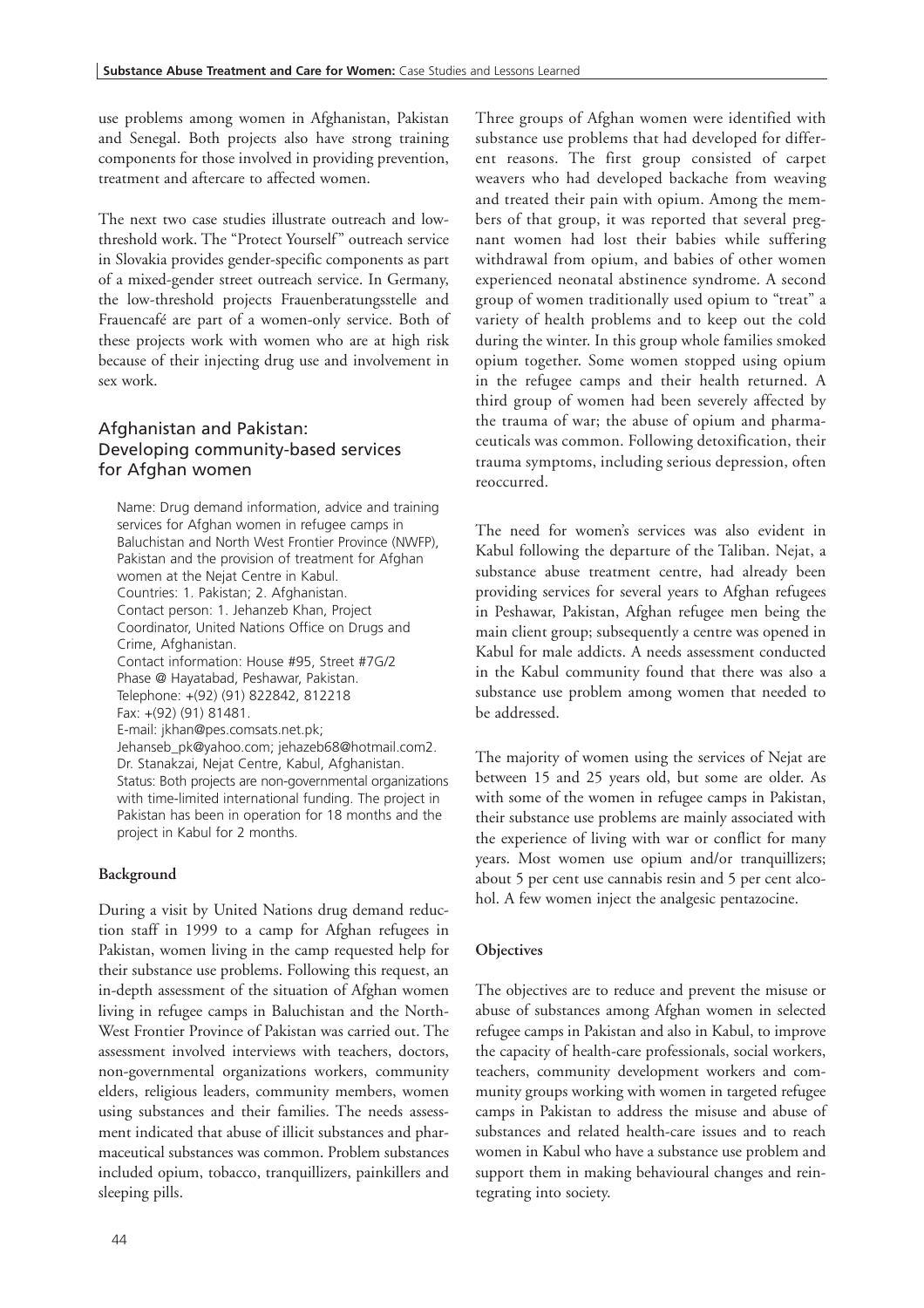# **Activities**

In Pakistan, five major project activities followed the initial needs assessment:

*Training and capacity-building for substance abuse prevention:* The project had a large training component with two-day training workshops on skills in substance abuse prevention, which provided information on substances, life skills and prevention of substance use problems, using methods such as lectures, brainstorming, small group work and role-playing. These initial workshops were followed up by further support sessions and the provision of technical support and awareness-raising material. The workshop participants included groups of women activists living in the refugee camps, community workers, health professionals, community development workers and schoolteachers.

*Development of awareness raising materials:* A variety of different posters were developed by the project for women using substances and women at risk of developing substance use problems, as well as for refugees who were being repatriated.

*Community-based rehabilitation:* This aspect of the project involved training community workers, health workers and staff from non-governmental organizations in community-based rehabilitation for women with substance use problems. It included relapse prevention techniques, facilitating the establishment of rehabilitation services for women in the refugee camps, and providing ongoing technical support so the programmes would be sustainable. Purdah is strictly observed among Afghan communities and women are not allowed to go to other places or houses alone. Therefore, women with substance use problems are either referred to treatment centres in Pakistan with separate facilities for women or they are detoxified at home. As part of community-based rehabilitation, women carpet weavers were also taught skills and techniques to address health problems related to weaving, such as backache, as well as how to care for their children while they were engaged in weaving.

*Income generation:* This income-generating aspect of the project was designed to address the needs of women who had been detoxified and women at risk for substance use problems who could participate in incomegenerating activities. Activities included an initial needs assessment, refining their existing skills, training women in new skills for income generation and supporting and facilitating their efforts to produce and market materials and establish small businesses.

*Networking:* Networking involved establishing linkages among health and social services and refugee community groups in the camps, coordinating and facilitating joint activities and establishing linkages with organizations working in Afghanistan such as Office of the United Nations High Commissioner for Refugees (UNHCR), as well as with groups in Pakistan who could provide specific services, such as assistance for opium-dependent pregnant women and their newborn babies.

In Kabul, services were provided to women by Nejat essentially in four stages:

- First contact—provides women in general with information on the consequences of substance use (basic drug awareness education), how to improve family and environmental hygiene, and general health information such as protection against diarrhoea for young children; advice about keeping young children warm in cold weather; advice about schooling for children to prevent them from roaming the streets; and advice for pregnant women and women who are breastfeeding.
- Pre-treatment stage—women already dependent on substances are provided with motivational counselling for a three-month period during which the short- and long-term impact and risks of substance use on health, social relationships and financial status are discussed. During this stage, the possibility of treatment is also discussed, although some women reduce their substance use or stop using substances altogether.
- Detoxification and treatment stage—lasts for one month and includes symptomatic treatment with analgesics if necessary (brufen/paracetemol/diclofenac), provision of foodstuffs such as cooking oil, rice and sugar if resources are available, provision of soap and shampoo and continuous motivational counselling.
- Aftercare stage—female staff provide follow-up for one year. In the first three months women are visited in their homes every 10 days; in the second three months, every two weeks; and in the last six months, once a month. The main focus is on maintaining their well-being so that the women will not feel neglected. Advice is given on improving family relationships, relapse prevention and other problems that may arise.

The programme has tried to find the underlying causes of substance use and focuses on positive success stories in working with women clients. It is estimated that 20 per cent of the work is medical and 80 per cent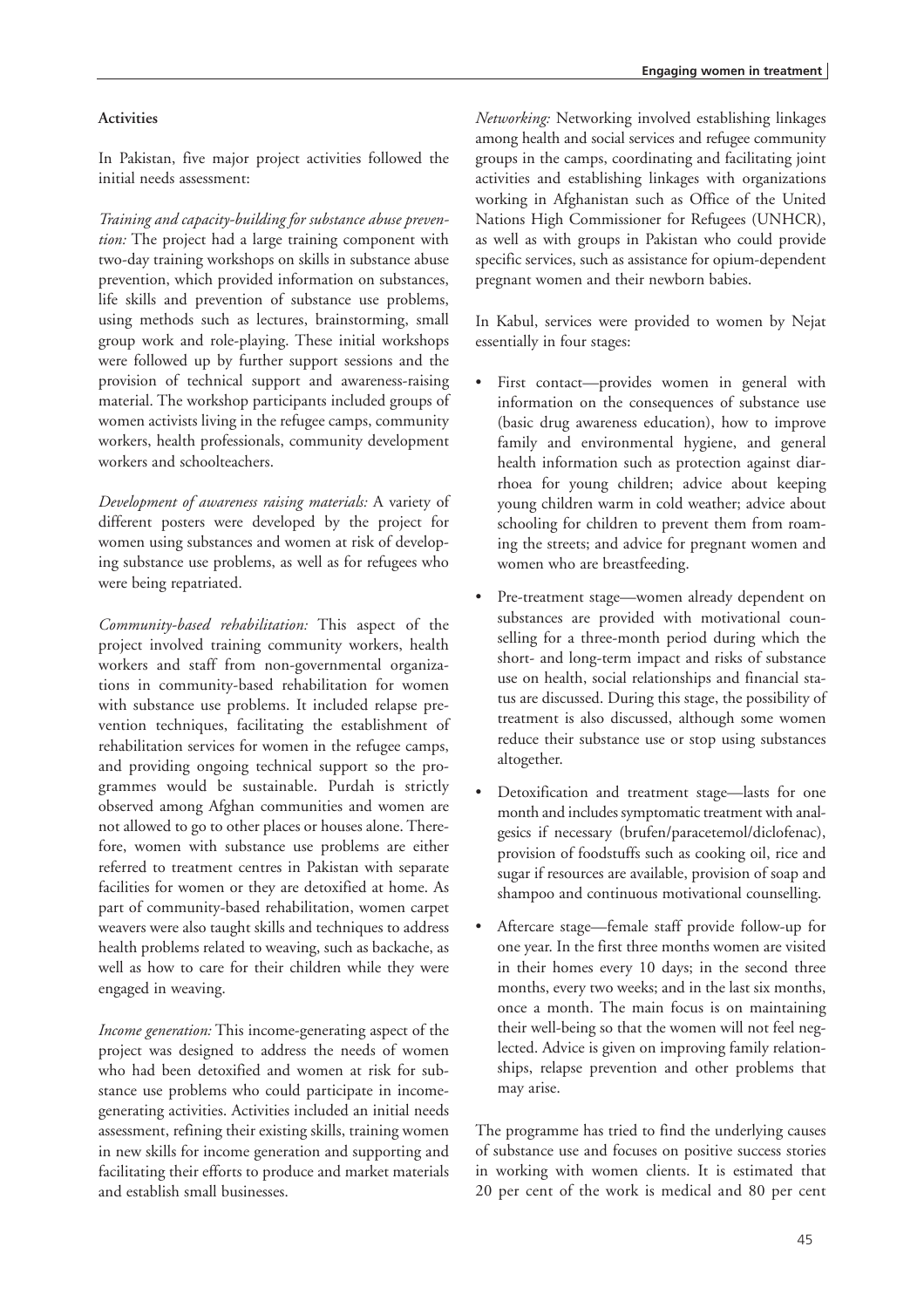psychosocial. The programme has seven female staff who received on-the-job training. In addition, basic training and a short stress management workshop have been provided through the project. The project has also promoted a drug awareness programme for women and the community and established volunteer groups of recovering women and other community members to work with women with substance use problems and their families.

#### **Results/accomplishments**

#### *Pakistan*

- Women activists in refugee camps, as well as social workers, health-care workers, community workers and field workers from non-governmental organizations have been trained in substance abuse prevention and have become involved in activities to increase awareness among women about substances, particularly opium and tranquillizers: a total of 1,304 individuals (1,269 women) have received training in primary prevention;
- 35 health-care professionals have been trained in community-based substance abuse treatment and rehabilitation;
- 85 women registered for substance abuse treatment in the four refugee camps in Peshawar; and 20 women were referred to substance abuse treatment centres outside the refugee camps;
- 80 women's councils have been established in refugee camps to undertake prevention and incomegenerating activities, and 230 women have participated in income-generating projects;
- 23 women carpet weavers participated in the special training programme designed to teach them techniques and skills to reduce health problems related to weaving.

## *Kabul*

- Over 4,000 women have been contacted and provided with general health-care advice and basic drug awareness;
- 325 women substance users have been treated;
- Women have stopped using substances and have been reunited with their families;
- Particularly successful aspects of the project include motivational counselling, awareness training for community leaders and the dedication of the staff.

## **Challenges**

#### *Pakistan*

The traditional tribal nature of Afghan society, particularly in relation to substance use problems among women, was one of several challenges in Pakistan. There was also a lack of available services that address substance use and related problems that women were experiencing. This was made more difficult by the absence of substance abuse prevention services for males. However, a positive approach and the involvement of the male population in the project helped project workers to overcome these problems.

High illiteracy rates among women in general and among the women activists who became involved with the project were also a problem. Finally, the Afghan community's dependency on external aid made it difficult to encourage participants to work for themselves and their communities.

## *Kabul*

The general atmosphere of suspicion and lack of trust existing in post-conflict Kabul, together with the shame and stigma experienced by women substance users and their unwillingness to disclose their problem to family members, proved to be a challenge for the programme. About 30 per cent of husbands forbade their wives to use the programme's outreach service. Economic problems, such as lack of funding (and trained staff), inadequate transportation to facilitate home visits and the extreme poverty of women clients, who expected the programme to supply commodities such as food and clothing, were difficult to overcome.

## **Lessons learned**

## *Pakistan*

A high degree of community support can be achieved by involving community members in the assessment, development and implementation of a project. From the start, this involvement gave the community a feeling of ownership of the problem. It is also important to learn about the norms and values of a community; having respect for these norms is required to run a successful programme. Addressing substance use problems among Afghan women and empowering communities to prevent women's substance use problems require treatment managers to encourage community-based treatment and rehabilitation and projects that provide women with income-generating skills. It was noted that premature termination of project funding could result in frustration in the community.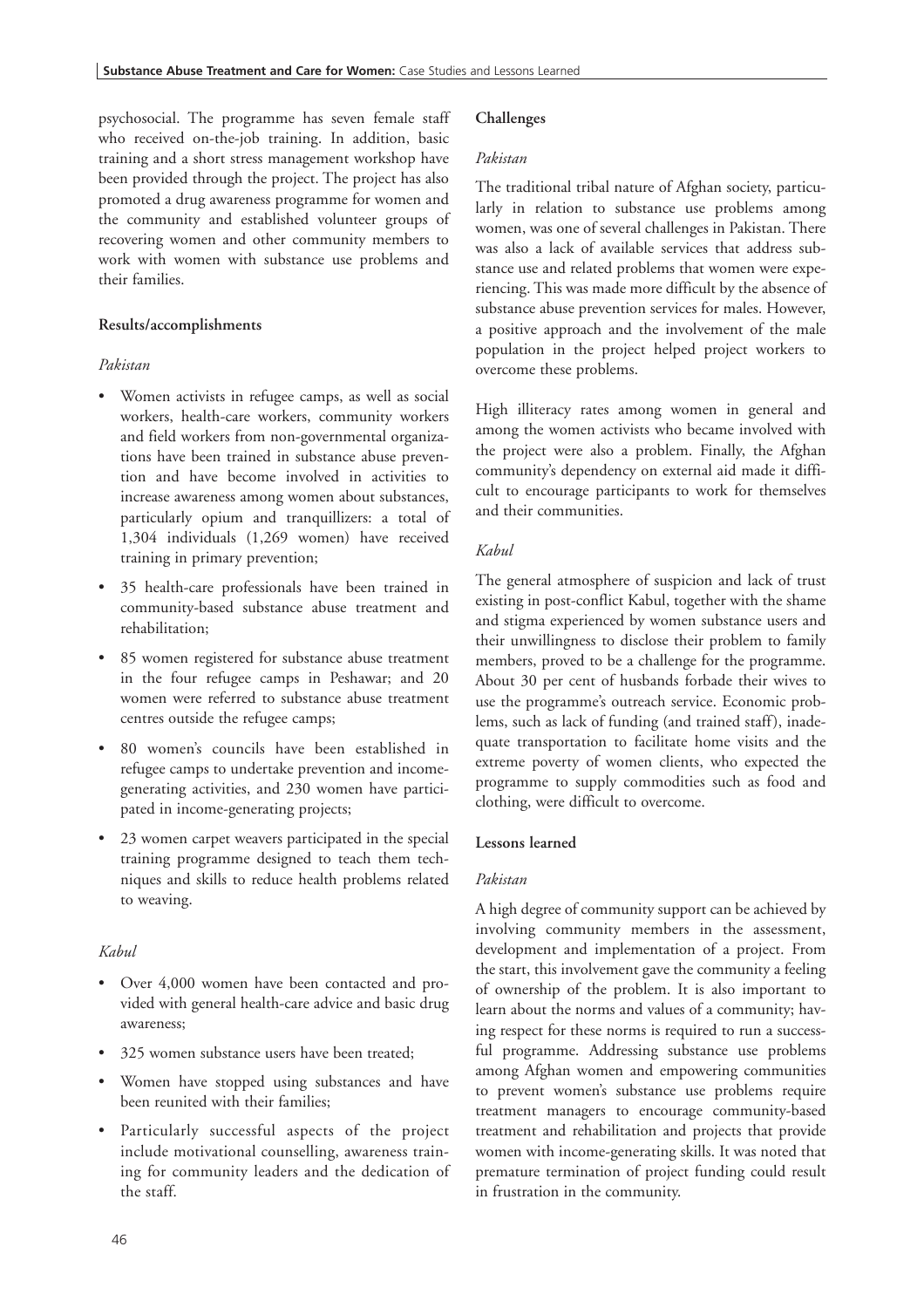#### *Kabul*

To approach the community in Kabul, several precautions need to be taken. Staff should have an existing family contact before entering a house, and a male social worker should accompany female staff for safety and security reasons. Before discussing substance use, in order to gain the confidence of women clients, staff should begin with a discussion of general health problems (for several days or weeks if necessary). If a man in the family is identified as having a substance use problem, it is essential to involve a male worker.

## Senegal: Overcoming cultural taboos through women's associations

Name: Fangandiku Dorog: to protect against drugs-Support programme to women's associations fighting against drug abuse Country: Senegal Contact person: Mr. Abdoulaye Diouf Contact information: Association pour la Promotion du Centre de Sensibilisation et d'Information sur les Drogues (APSCID), Route des Niayes x Tally Diallo, B.P. 20540, Thiaroye, Dakar, Senegal Telephone: +(221) 834 50 19 or +(221) 854 25 34 Facsimile: +(221) 834 50 19 E-mail: apscid@sentoo.sn Status: Non-governmental organization with ongoing international funding and operating for four years

## **Background**

An assessment of the substance abuse situation in the Senegalese communities conducted by the Association pour la promotion du centre de sensibilisation et d'information sur les drogues (APSCID) indicated the need for effective prevention and treatment interventions for youth and women. The rural areas of the country had no treatment centres and lacked trained personnel to educate the community about the health risks of substance use and the consumption of illicit local brews. Following an awareness-raising campaign in these communities, it became evident from women and from their families that there was an increasing need to address women's substance use problems, that there was a lack of adequate services for women and that women who received treatment relapsed frequently because they did not receive aftercare.

The majority of women with substance use problems are aged between 35 and 55 years, the main problem substances being cannabis and illicit local brews; multiple substance use was common. Many women live in towns, are single parents and some also work in the sex industry.

Specific barriers that women experience in accessing treatment include:

*(a)* Stigmatization and denial of women's substance use problems by health-care workers, which results in the women's isolation and secrecy;

*(b)* Difficulty in obtaining residential treatment due to the lack of treatment centres in Senegal, and because cultural norms, particularly in rural areas, do not permit women to go to treatment centres;

*(c)* A woman's dependency on her husband or his family's income to pay for treatment;

*(d)* Hesitancy to go to treatment because of lack of confidence in male therapists, which also contributes to treatment drop-out;

*(e)* Fear experienced by pregnant, substanceusing women that their babies will be taken from them; as a result they access care late in their pregnancies;

*(f)* Mothers not wanting to go to treatment for fear that they will lose custody of their children;

*(g)* Women's low self-esteem and fear of being judged by society as bad women and mothers.

#### **Objectives**

The objectives were to strengthen the organizational and programme capacity of women's associations in all the regions of Senegal to ensure the sustainability of substance abuse prevention activities; to train women to provide information on prevention and treatment to their communities (peer-to-peer approach); to promote behavioural change for women with substance use problems; to involve women's associations and women in the community in the aftercare and reintegration of women with substance use problems.

#### **Activities**

The first step of APSCID was to organize meetings and community-awareness days with women's and young people's associations and establish information, education and awareness plans with community leaders. Next, APSCID identified the most active women's associations for follow-up. Leaders in these women's associations participated in "train-the-trainers" workshops and then in turn trained women in their local communities to identify and support women with substance use problems. APSCID has also promoted communication and collaboration between treatment professionals in the Dakar area (where women go for treatment) and local women's associations in order to help them link women with substance use problems to treatment.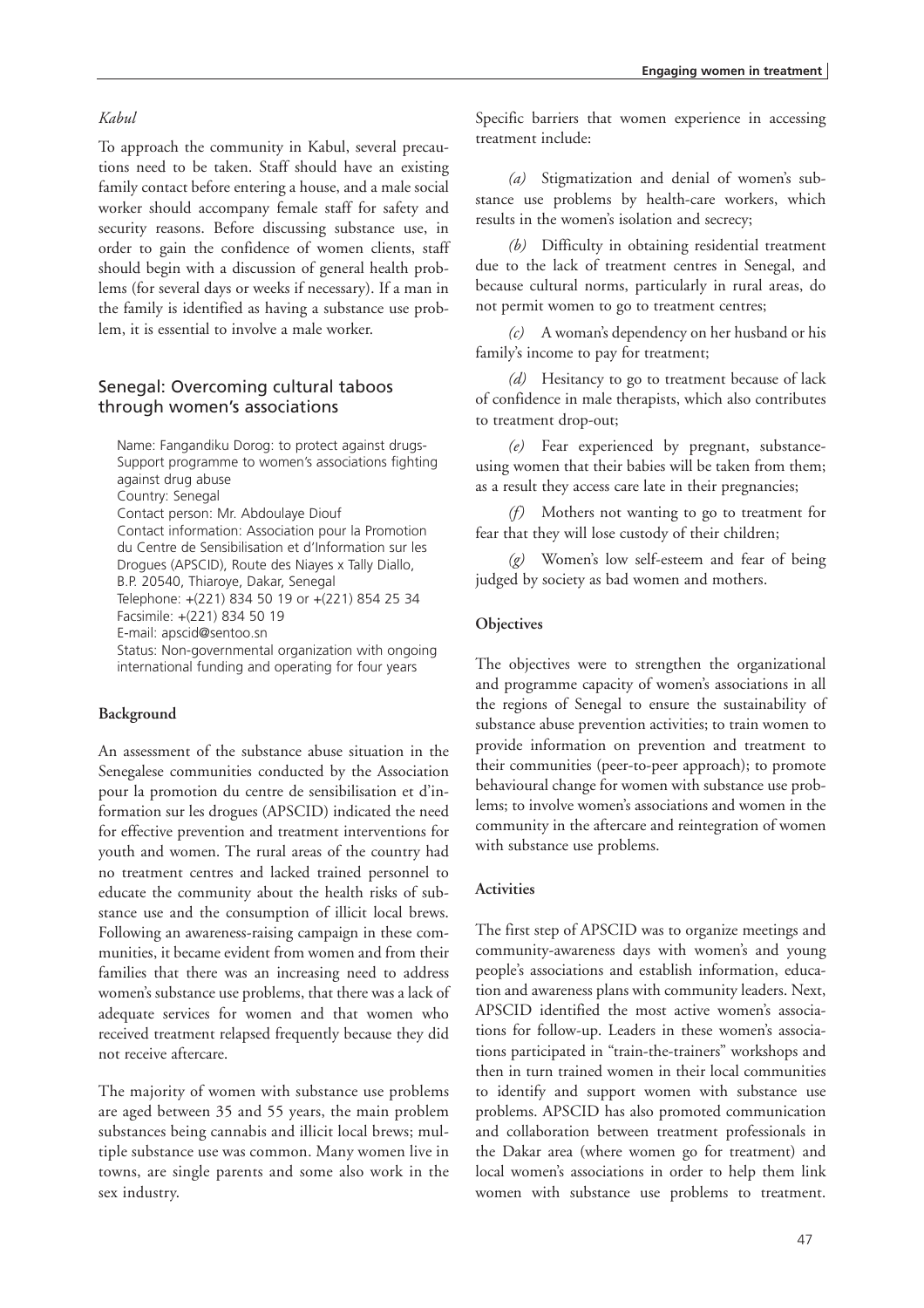Women's associations have also become involved in providing aftercare with the support of the psychiatric facilities in the Dakar area, which visit local communities when needed.

#### **Results/accomplishments**

Women's associations have a basic knowledge about prevention and treatment; community leaders and local politicians have been informed about the need to provide treatment to women, especially pregnant women; increasingly more women are accessing treatment centres; substance abuse treatment interventions have been adapted to the needs of women, and follow-up care after the detoxification phase is being provided. This includes psychosocial interventions and, where necessary, pharmacotherapy. The project has also resulted in improved collaboration between the prevention and treatment sectors, which are now seen as complementary.

Key factors that have made this project successful include its consistency with the demand reduction components of the National Action Plan for Drug Control in Senegal; the support of the Inter-ministerial Committee against Drugs; the active participation of families and communities (including men and young people's associations) in taking care of women with substance use problems; being able to engage women in the community in awareness-raising and aftercare to support women who want to end their substance use; the involvement of women's associations in the national demand reduction policy; the cooperation of psychiatric hospitals in Dakar; and involvement of women social workers.

## **Challenges**

The main challenge for this project has been to overcome the cultural, religious and social beliefs and patterns that do not empower women. Another major challenge has been to develop a strategy and approach for treating women with substance use problems in order to improve the care they receive.

## **Lessons learned**

Increasing community awareness can reduce the stigma for women with substance use problems and create community confidence in treatment services. Community leaders and local politicians should be encouraged to play a role in facilitating discussion about women's substance use problems and in overcoming community taboos. Women in rural areas can be empowered to understand their leadership role in social and cultural

issues and to lead discussions on substance abuse prevention, treatment and aftercare in their communities.

Promoting the health of women through substance abuse treatment has an impact not only on the health of individual women, but also on the health and survival of their families and the community. The needs of women with substance use problems are very individual and sometimes difficult to address, but women need to be informed and supported to assume responsibility for their own change. Detoxification is not sufficient and should be followed by psychosocial treatment and possibly rehabilitation.

# Germany: A continuum of care for women

Name: Frauenberatungsstelle (Women's Counselling Centre), Frauencafé (Women's Café) Country: Germany Contact person: Christine Heinrichs Contact information: 60329 Frankfurt am Main, Germany Telephone: +(49) (69) 23 33 61 or 43 95 21 Fax: +(49) (69) 23 18 63 E-mail: Christine.heinrichs@frankfurter-verein.de or Frauenberatungsstelle@vae-ev.de Web site: www.vae-ev.de Status: non-governmental organization with ongoing funding; years of operation: 15 years for the Counselling Centre and 8 years for the Women's Café

## **Background**

At the time the service was established, there was concern about the spread of HIV/AIDS, especially its prevention among substance-using sex workers, and the lack of services for this group of women. There had also been a series of violent attacks against women substance-using sex workers, who were perceived as a threat. A large number of the women were also homeless, which made it difficult for them to follow HIV prevention advice. While at the beginning, female sex workers were the main client group, this has now shifted towards substance dependence of women in general.

## **Objectives**

The overall goal of this project is to reach out to substance-dependent women of all age groups and to rehabilitate and reintegrate them into society by maintaining contact with them, establishing a relationship, initiating counselling and case management, getting them involved in different activities such as caring for their physical and psychological health, providing skills training and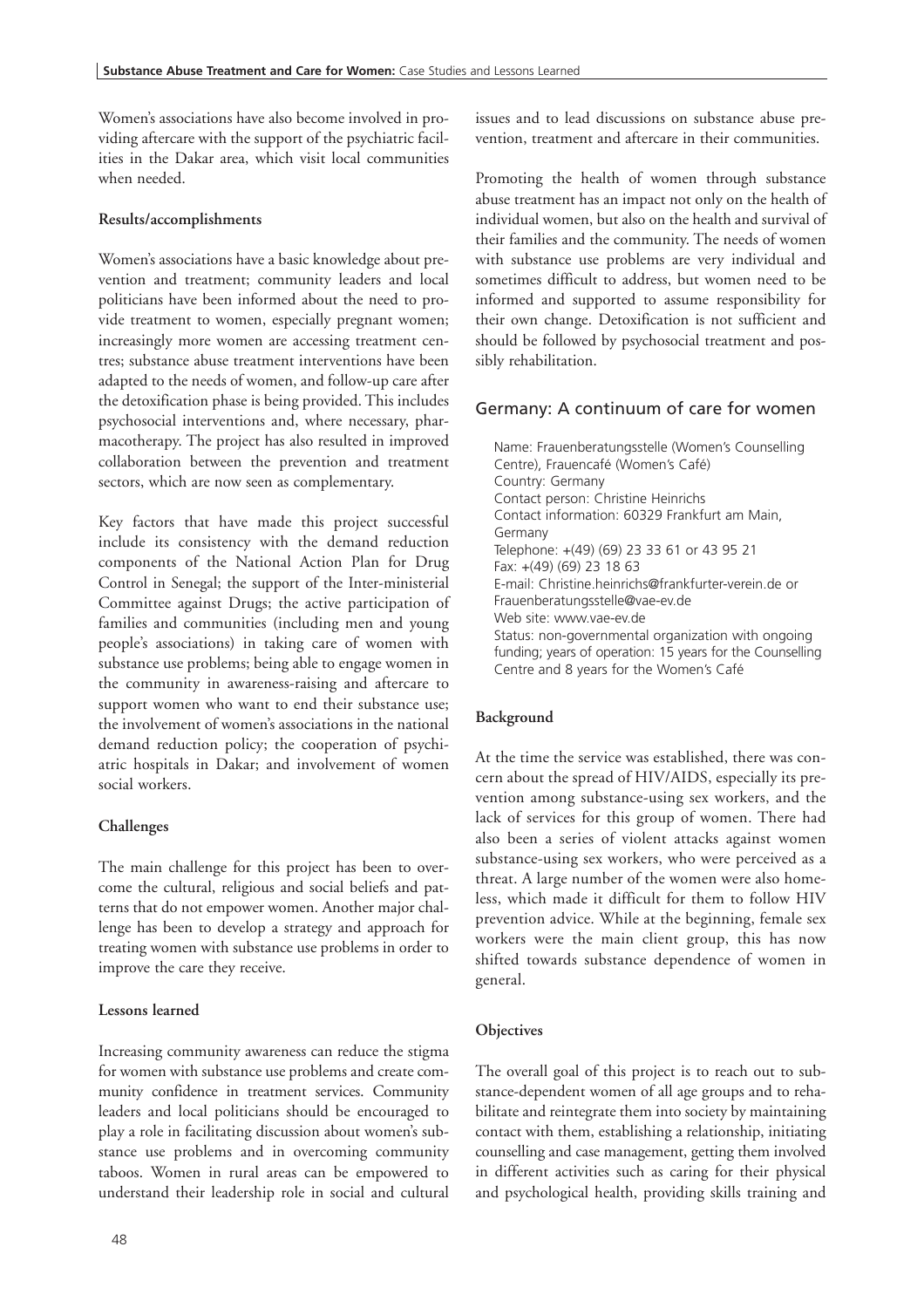art therapy and helping them to find a place to sleep or new accommodations.

Specific objectives are:

- To reduce risk behaviours and prevent infectious diseases and other substance-related health risks;
- To reduce risks related to sex work;
- To improve client health, by providing services such as opioid maintenance treatment;
- To motivate and support clients to make life changes;
- To facilitate the social reintegration of substancedependent women in general, as well as those who are sex workers, by providing housing, medical care (methadone maintenance) and training in social skills.

# **Activities**

A needs assessment of the situation of sex workers using substances was undertaken with agencies working in the field of substance abuse, a self-help group of sex workers and the municipal health authorities. Contact was also made with the police. A proposal was developed and funded as a pilot project, which subsequently received ongoing municipal and state funding. Receiving start-up pilot project funding was decisive for the successful implementation of the project since it was felt necessary to establish a separate women's service rather than a women-only component of an existing mixed-gender service.

Frauenberatungsstelle provides a range of services including low-threshold services/day care through a women's café, Frauencafé, and outreach using a bus; counselling—case management of substance-dependent women; a specific risk-behaviour-oriented intervention project for AIDS prevention among female sex workers; methadone maintenance dispensary for 30 women; social skill training for substance-dependent women, including art therapy; workplace counselling and support for reintegration into the workforce; and counselling and reintegration with medium-term housing for 27 women.

The project serves only women with a focus on those with long-term substance dependence, poly-drug use, homelessness, high prevalence of chronic illness such as hepatitis C, HIV/AIDS and other physical health and mental health problems and substance-dependent female sex workers.

# **Results/accomplishments**

Frauenberatungsstelle (Women's Counselling Centre) has provided a wide range of services for substancedependent women who have strong affiliations to the drug scene in Frankfurt and the red light district of the city. It has provided safe places for substance-dependent women, such as the Café, the counselling centre and the housing area. All projects of the Frauenberatungsstelle attract a large number of substance-dependent women who bond easily with the female counsellors. It has been shown that women maintain long-term contact with the Frauenberatungsstelle, especially those who stabilize on methadone and enter into one of the housing projects.

The rate of referrals to residential substance abuse treatment has increased over the years. Skill-training groups have increased in importance, as has training clients to enter the workforce.

The project is evaluated yearly by the municipality, which presents its statistics and reports on case management and documents details of its activities.

# **Challenges**

The major challenge for the project relates to funding, which is provided by the municipality. In times of dwindling funding, the pressure to document successes increases. However, women with long-term substance use problems and chronic illnesses and other mental disorders have rather low success rates when using outcome measures such as abstinence or financial support. Thus, the project struggles to renew its funding on a yearly basis and has to come to terms with decreasing financial support from the municipality.

## **Lessons learned**

When starting a project that addresses a highly stigmatized group of women, such as women with substance use problems working in the sex trade, it is wise to do this in an encouraging environment. Examples include a safe place where women can meet, talk and have contact with female counsellors, and where trust can be established; access to first aid; and aids for safe sex and safer substance use and medical services such as methadone treatment. Once the project is established, it can expand to include a wider variety of different and specialized services, which change over time according to the changing needs of female clients.

Finally, clients require concrete help such as housing, skills training, on-the-job training and assistance to reintegrate into society.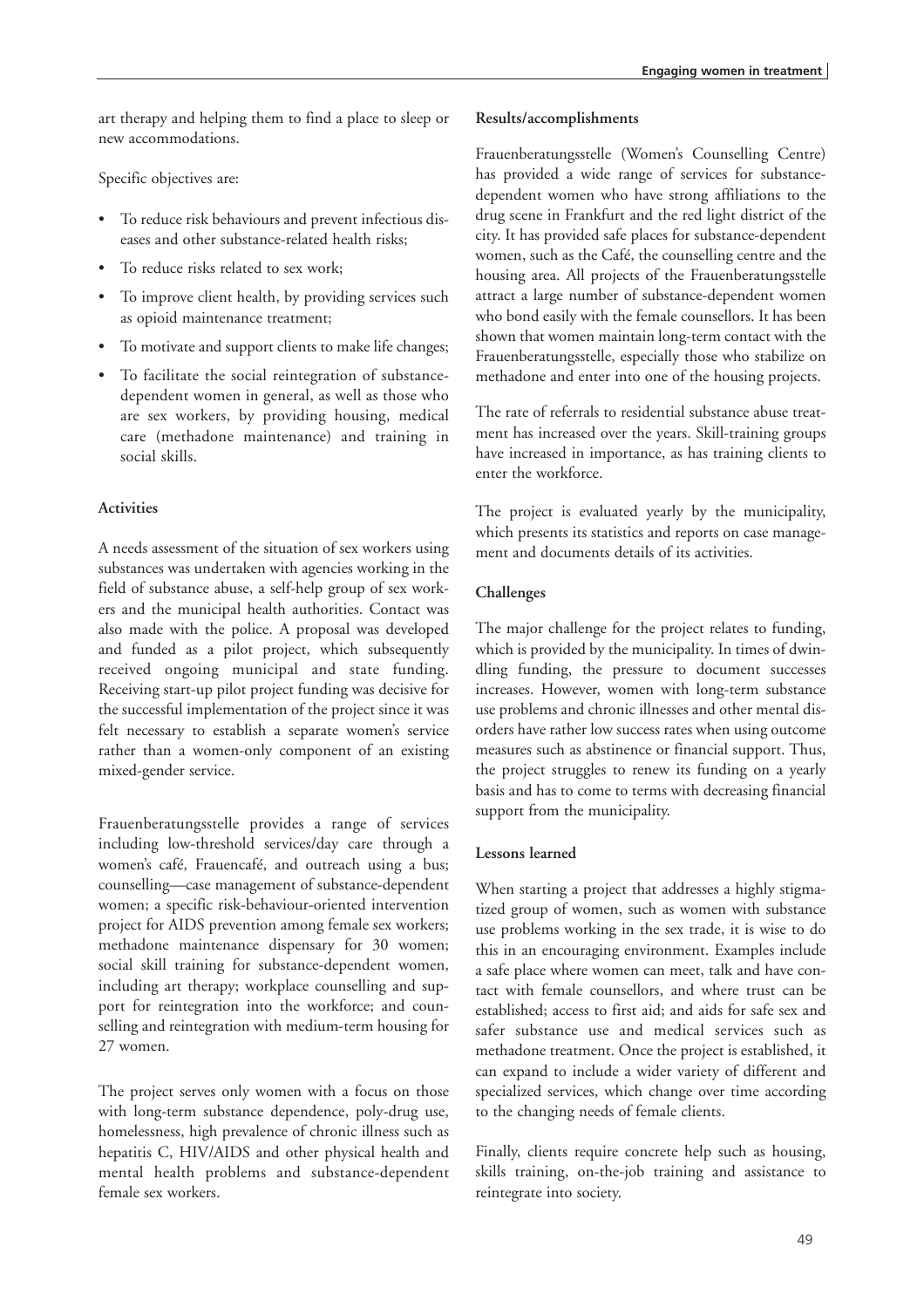## Slovakia: Trust on the streets

Name: "Protect yourself" Country: Slovakia Contact person: Katarina Jiresova Contact information: Odyseus, Ukrajinska 10, 831 02 Bratislava 3, Slovakia Telephone: + (421) 903 786 706; + (421) (2) 524 94 344 Fax: + (421) (2) 524 94 344 E-mail: katjir@yahoo.com; pkatka@yahoo.com; jiresova@ozodyseus.sk Web site: www.odyseus.net Status: non-governmental organization with funding from a variety of sources including the local municipality, State funding and funding foundations; years of operation: six years

#### **Background**

Slovakia, and in particular its capital Bratislava, experienced a rapid increase in problem substance use in the early 1990s, when patterns of consumption shifted from solvents, hypnotics and sedatives to injecting heroin. An explosive growth in the number of treated opiate addicts has been registered in the country since 1994. Until 1995, most of those treated were residents of Bratislava, but the spread of the heroin epidemic throughout the country has been confirmed by an increased percentage of clients outside the capital.

In 1997, nearly 80 per cent of all drug dependency treatment was related to opiate and/or heroin use; most clients were drug injectors, and about two thirds of clients were aged 24 years or younger. In 1994 the first fixed-site needle exchange programme and in 1997 the first methadone programme were established in Bratislava, but no outreach or other low-threshold services existed. Prior to the launch of "Protect yourself", staff visited street prostitution and drug consumption areas and established contact with their future clients. It became apparent that existing services were either not known to them or that the threshold of those services was too high. Since there was no other programme providing assistance to street sex workers, who work under very poor conditions, the initiative was much welcomed. "Protect yourself" is a project of the nongovernmental organization Odyseus, which provides a range of harm-reduction, outreach, self-help, advocacy and information services, mainly to substance users and sex workers.

#### **Objectives**

The project's objectives were as follows: to reduce the health consequences of substance use and sex work (HIV/AIDS, hepatitis B and C and other blood-borne and sexually transmitted infections) among the target groups; to establish and maintain contact with the target groups; to increase access to relevant information on substance use for injecting drug users and sex workers, HIV/AIDS and sexually transmitted infections, and the means of protection; to reduce the frequency of unprotected sexual intercourse; and to increase the contact of injecting drug users and sex workers with the healthcare system and social services.

#### **Activities**

*Services:* The project "Protect yourself" was the first in Slovakia to provide outreach and needle exchange services on the street. It operates on Sunday, Monday and from Wednesday to Friday in four areas in the centre of Bratislava, including two areas that are known for street prostitution. Since 2003, services have also been provided in the town of Puchov. In Puchov, a peer outreach approach is used involving active drug users, while in Bratislava, outreach workers are not part of the target group (e.g. active users). In addition to outreach workers walking the streets, there is a mobile unit that operates in two other areas of Bratislava, while in Puchov, clients can make contact by telephone.

Street workers work in pairs, carrying their materials in two big black bags, which have become a "signal" to clients. They also carry a container for used syringes and needles, on which the name of the project appears. The street work is done in the late afternoon and the evening, with areas of prostitution usually visited by the team in the evenings. Staff reliability, stability and their working hours are appreciated by the clients. The female sex workers appreciate that they can establish ongoing contact with staff members.

The following services are provided:

- Distribution of educational materials on safer sex and safer injecting, in addition to condoms and lubricants;
- Information and discussions on reducing the harm arising from substance use and sexual behaviour;
- Distribution and exchange of sterile needles and syringes and other materials for safer injecting (e.g. alcohol swabs, dry swabs, filters, water, ascorbic acid and powder) and removal of used syringes from circulation;
- Referrals to social and health-care services with special agreements being made with these services for women clients, as well as social assistance;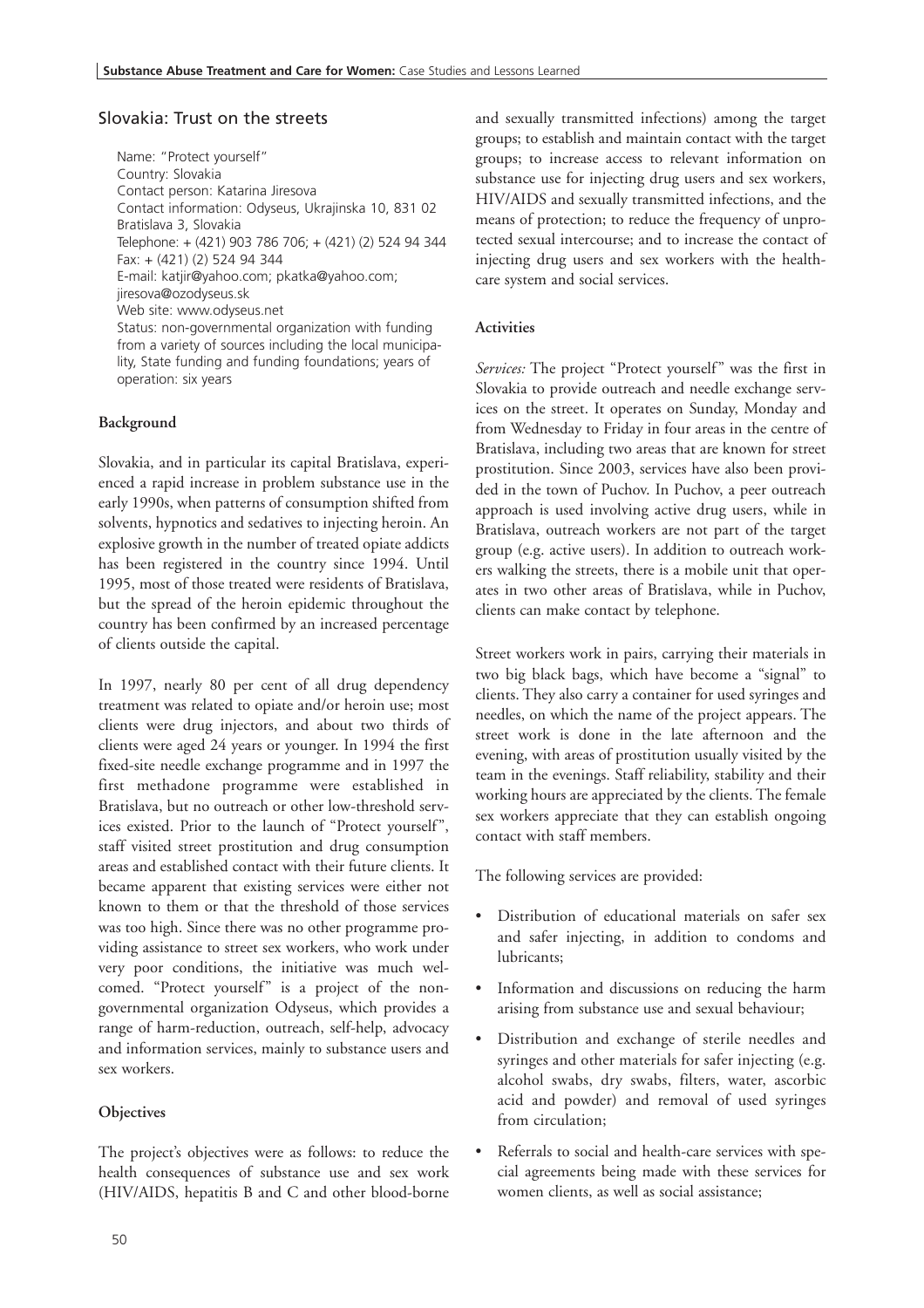- A magazine—*Intoxi,* which always includes a section specifically for women clients;
- Booklets distributed to clients including "Chran sa sam" (Protect yourself), on safer injecting practices; "Bezpecnost pri praci" (Safety at work), to inform female sex workers about safer sex work; "Infekcia HIV ochorenie AIDS" (HIV infection, AIDS illness); "Chlapci z ulice", to inform male sex workers about safety at work and the use of condoms; and other booklets in comic book format. There are also many other education leaflets produced in other design formats on the most relevant issues such as hepatitis, piercing and tattooing, sniffing and syphilis.
- "Protect yourself" has also provided HIV (as short projects in the period 1999-2000 and in 2002) and syphilis anti-bodies testing (ongoing since 2002).

In 2003, Podchod, a low-threshold club only for female sex workers, was established. The aim of the club, which is located in the area known for street sex work, is to provide a safe and comfortable space where women can drop in for tea or coffee, to chat or just to sit for a while. The development plans include having separate hours just for women, which would also provide support for starting a self-help group or organization.

*Staff:* The team consists of 13 street workers (4 male and 9 female, including a project coordinator and an assistant) and one social assistant.

*Clients:* The average age of clients is 20-25 years, the main substances of choice being heroin and Pervitin (a methamphetamine); women represent 5-53 per cent of clients, depending on the outreach location. No formal documentation is required to participate in the programme.

# **Results/accomplishments**

Since the start of the project, outreach workers have made 38,327 contacts with the target groups, collected 508,233 used needles and syringes and distributed 626,302 sterile needles and syringes. Those data only cover the project in Bratislava, as statistics differ in Puchov.

# **Challenges**

In Slovakia there are many challenges to providing gender-sensitive services. There is a lack of low-threshold outreach services overall, with only one in Slovakia specifically for women, and high-threshold criteria exist for access to social services. There are few trained and sensitive staff, male or female, and there is no gendersensitive training in the Slovak language. There is a lack of funding for women's projects, particularly projects that address substance use and sex work.

Women suffer from low self-esteem and face rejection from families and communities and must also deal with substance abuse "experts" who are often males. Furthermore, substance use problems are treated as medical problems, without giving attention to social issues, and some substance abuse services have a more punitive than supportive approach. Women are also confronted with societal stigmatization of substance use problems and are not allowed "lapses" in behaviour, which includes substance use.

Finally, changes in the social and health-care system are necessary to alleviate the financial burden for people living on the street.

# **Lessons learned**

Outreach is an effective way to establish contact and relationships with injecting drug users and sex workers and to distribute sterile injecting materials and information on safe injecting and HIV among groups that do not take advantage of other services. It is necessary to have professionally trained and paid street workers, and ongoing training and supervision of the staff are necessary, especially to prevent "burnout".

It is important that staff remain constant throughout the programme in order to build up clients' trust and feeling of security. It is also better to start with a small project team and to extend the team only when the project is effectively established. The founding team should spend as much time as possible on the street, in order to become known among injecting drug users and sex workers, to promote the project and to gain trust and respect from the clients.

Local networking is important to obtain a good and safe environment for outreach work. Other key stakeholders at the local level (e.g. local government, health and other social services, non-governmental organizations) should be informed about the planned project. In addition, contact with the police about the project's activities is necessary in order to lobby for their support and for a non-discriminatory approach towards injecting drug users and sex workers.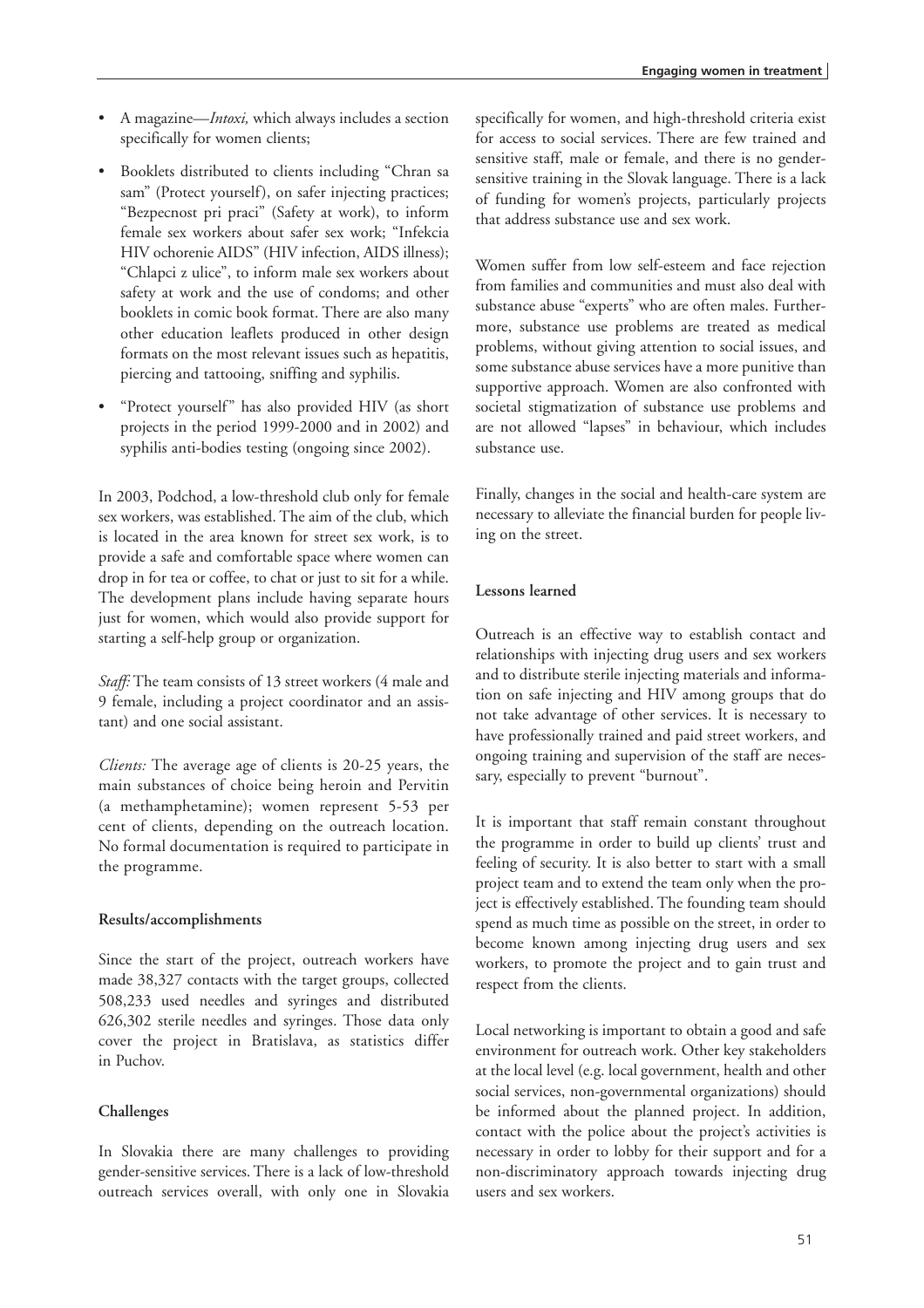# **Recommendations for successful approaches and lessons learned**

Recommendations regarding successful approaches and lessons learned reflect the literature review, case studies and discussions at the Vienna meeting. In addition, the general recommendations that follow, some specific recommendations were made in the working groups on this topic at the Vienna meeting. They are summarized in box 12.

• *Involve community members, political leaders, local networks and potential clients in needs assessment, project planning and development.* The case studies described in this section, and the discussions at the Vienna meeting, emphasized the importance of input from a wide range of "stakeholders" such as community and political leaders (both male and female), women with substance use problems and their family members, the police, health and social services and substance abuse treatment networks in

## **BOX 12**

#### WORKING GROUP RECOMMENDATIONS FOR ENGAGING WOMEN IN TREATMENT

#### **1. Early intervention and engagement into treatment**

- Women-only programmes
- Early detection in primary-care settings
- Create awareness and provide realistic and accurate information
- Use motivational engagement strategies that are non-confrontational and non-moralizing and provide flexible programme options

#### **2. Lack of connection to psychiatric treatment to address needs of women with concurrent disorders**

- Guidelines for agencies providing substance abuse treatment or treatment for mental health problems
- Integrated rather than fragmented services
- Early recognition of concurrent substance use and mental health problems and intervention needs to increase retention
- Cross-training between substance abuse treatment and mental health systems, as well as health and social services
- Cooperation and networking
- Case management and shared care

#### **3. Addressing cultural traditions**

- Community-based services
- Home detoxification
- Adaptation of intervention methods to cultural setting, respecting culture and language
- In some cultures, involve members of the male population in service planning and development in order to overcome stigma and cultural taboos that affect women

#### **4. Taking into account culturally sanctioned substances**

- Recognize that alcohol and tobacco are drugs
- Provide information on and education about legal substances
- Modify social use by acknowledging the problems they cause
- Raise awareness that most societal harms come from drinkers who use alcohol socially

#### **5. Poly-substance use among women**

- Assess and provide treatment for all substance use problems in one setting
- Incorporate harm-reduction approaches
- Help women set priorities
- Carry out research to determine profiles of women with alcohol or illicit drug problems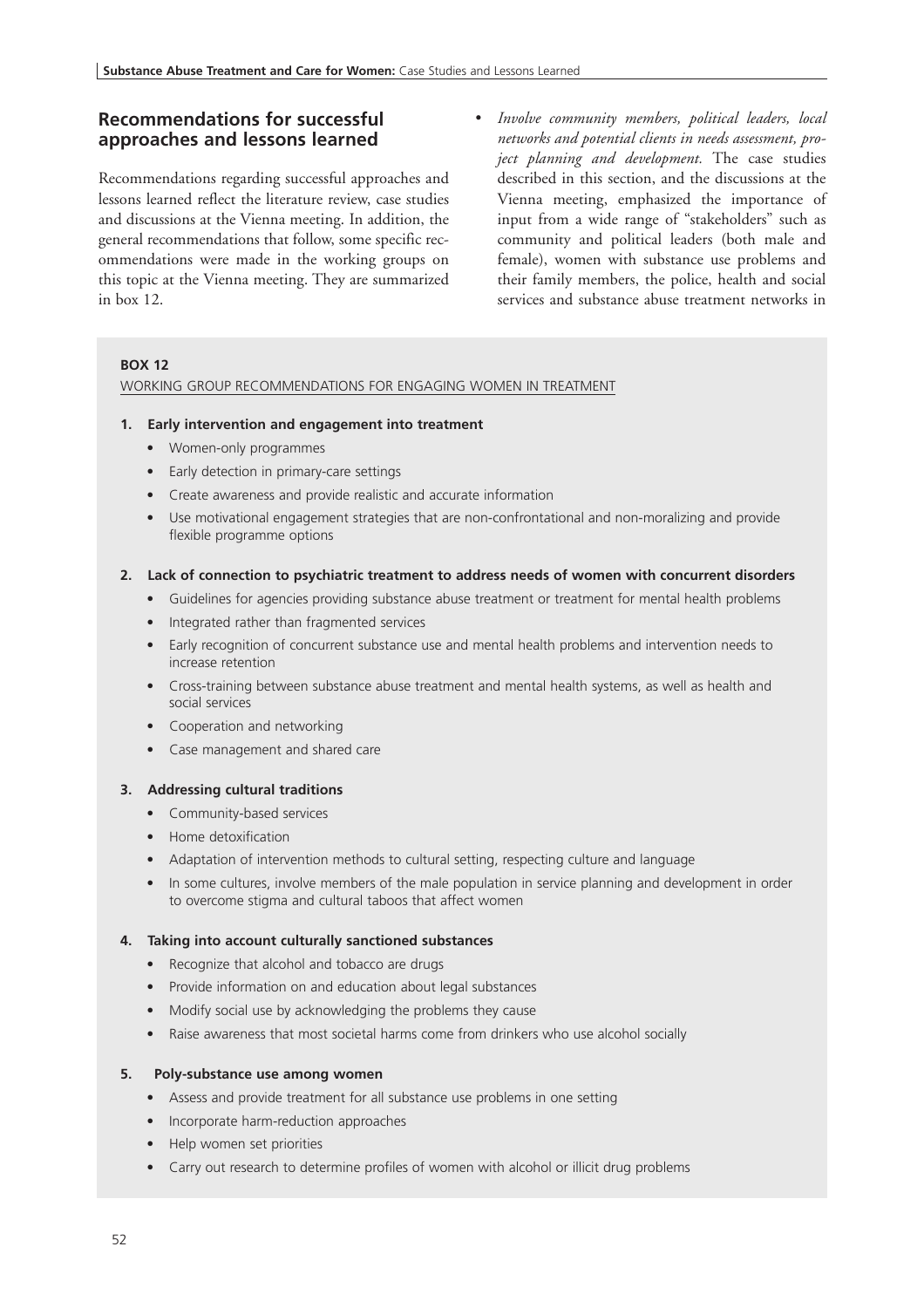the project planning and development process. Stakeholder involvement provides information for designing the project interventions, including information and understanding of community norms and values. It also contributes to "ownership" of the project and its outcomes. In regions where there are strong cultural taboos about women's substance use, this process can also help to overcome those taboos.

- *Create a cultural climate of prevention and education.* Because of the stigma surrounding women's substance use, drug awareness activities that involve all segments of the community can be used as a mechanism for raising awareness about women and substance use and reducing stigma. Both the project in Senegal and the work with Afghan refugee women used this approach. The literature, case studies and discussions at the meeting in Vienna, indicated that awareness materials should provide realistic information appropriate for the audience. In addition to posters and pamphlets, radio, television and films are media that can be used to raise awareness about substances and substance use problems. For women with substance use problems, education about women-specific health issues, including safer sex and safer substance use to prevent the spread of HIV/AIDS and hepatitis, are key components of services to women.
- *Train/cross-train (shared training) staff in primary-care settings and other health and social service settings.* The literature suggests that women with substance use problems are not being identified in primary-care or other settings, because they are not routinely asked about their use of substances. Training staff in these settings to identify, refer or briefly intervene when substance use problems are identified, can increase the opportunity for women to receive help and broadens the base of treatment. Routine screening was supported as a successful approach at the Vienna meeting. Cross-training or shared training between substance abuse service providers and social or health-care providers can be another means of sharing knowledge and skills, establishing partnerships and collaboration and overcoming negative attitudes towards women with substance use problems.
- *Reach out to women who are marginalized and hard to contact, as well as women who require more accessible substance abuse treatment services.* The literature and case studies suggest that outreach services can be designed to reach women who are not in contact with any services, as well as women who require services to be brought to them at home or in other settings, such as hospitals or other health-care settings, social agencies or shelters.
- *Use peer education and outreach to reach women with substance use problems.* The use of peer educators has been supported in the three arms of the project as a strategy to reach particularly marginalized groups of women such as injecting drug users or sex workers. The project in the Islamic Republic of Iran demonstrated the successful use of women who were formerly injecting drug users in reaching and supporting their peers. The role of peers was expanded in the projects in Senegal and work with Afghan refugee women in Pakistan, where women activists in the community were recruited and trained in prevention activities in their communities and in supporting women with substance use problems.
- *Provide women-only services or women-only components in outreach and low-threshold services.* The literature and case studies indicate that women served by street outreach and low-threshold services are generally extremely vulnerable. They may be homeless, living in a violent or abusive situation, pregnant and living on the street, or engaging in high-risk behaviours such as sharing injecting equipment or having unsafe sex. Women-only services provide the opportunity for women to be in a place of safety from male violence and to receive interventions tailored to their specific needs. Examples include gynaecological care, skills for negotiating safer sex and safer injecting and opportunities to discuss issues such as violence, pregnancy and relationships. Women-only services may also help women overcome the stigma and shame they experience about their substance use.
- *Use client-centred approaches that respond to women's priorities and identified needs.* The literature and case studies indicate that women may identify a range of different needs for food, shelter or housing, a place of safety to spend time away from the street, for childcare, for mental or physical health services. Responding to these immediate needs can begin the process of engagement.
- *Establish cooperation and networking.* Women served by street outreach and low-threshold services are often extremely vulnerable and have multiple and complex needs. They may have had very negative experiences in trying to obtain health or other needed services and have difficulty trusting helping professionals. The literature and case studies demonstrate the need for active networking and the development of partnerships, in order to make appropriate referrals and ensure that women clients will be appropriately received and served. This was also supported by participants at the Vienna meeting.
- *Encourage policies and activities that promote staff commitment and continuity, and address staff "burnout".*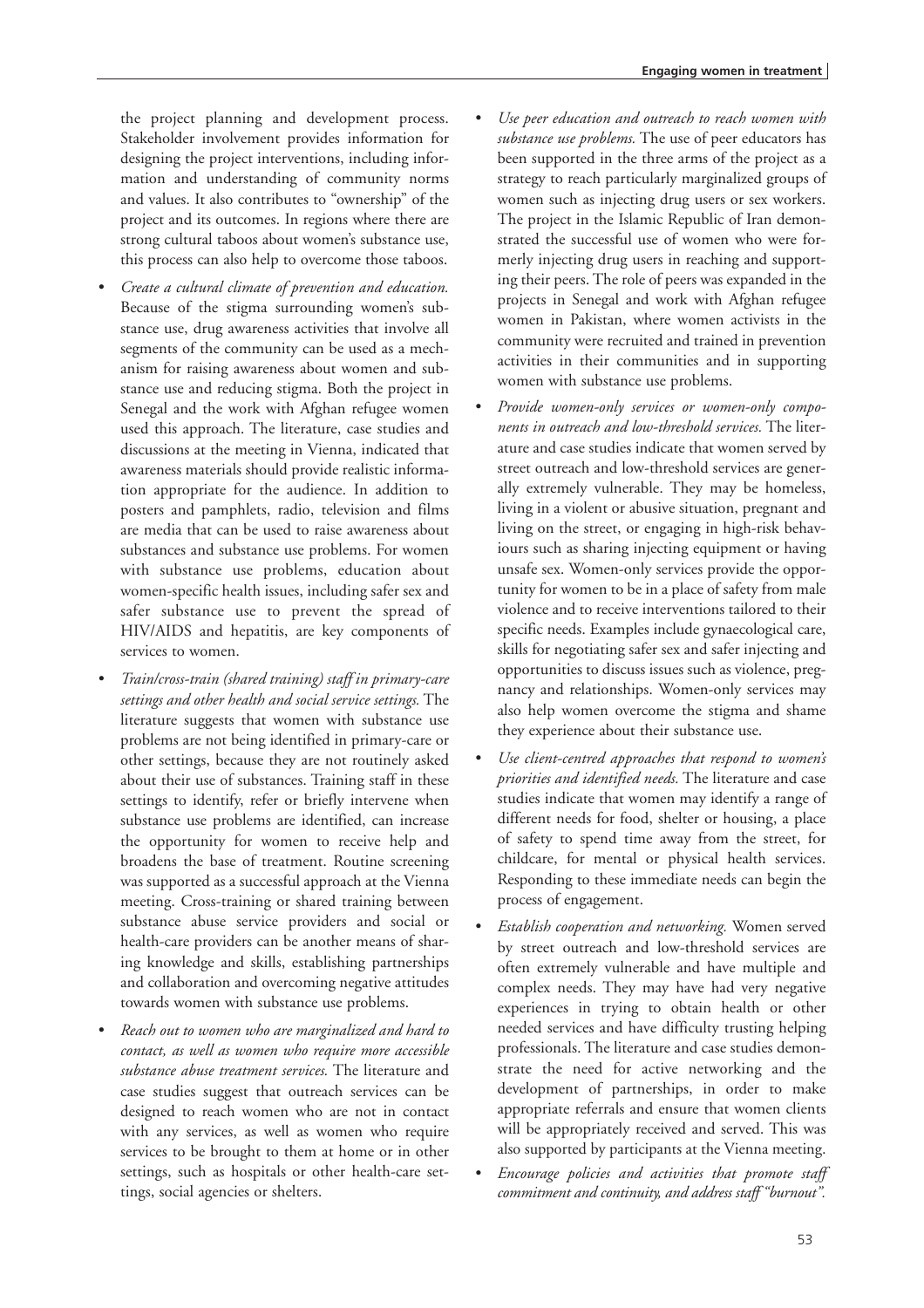Case studies and discussions at the Vienna meeting emphasized that continuity and consistency of outreach workers or staff working in low-threshold settings may be very important to clients. To achieve this, counsellors require ongoing support, supervision and training to encourage continuity, prevent "burnout" and help them deal with the challenging and distressing situations presented by their clients.

# **Key points**

The key points covered in chapter 4 are as follows:

- Involving community stakeholders, both men and women, contributes to community ownership and project success.
- Community projects should be based on a careful assessment of the needs of the target group including an understanding of the cultural norms and values of the community.
- Awareness and education for the whole community can reduce stigma and empower communities to address women's substance use problems.
- Training primary-care workers and other helping professionals to routinely screen for substance use problems and refer or briefly intervene can lead to improved outcomes, particularly if women are identified at an early stage of problematic substance use.
- Networking and linkages between substance abuse treatment services and services such as prenatal and obstetric/gynaecological services, child welfare/protection services, crises services such as women's shelters or sexual assault services and mental health (including trauma) services is crucial in providing the array of services and supports that women require. This is particularly important for women who may have had negative experiences in trying to obtain needed services.
- Outreach is an important strategy for reaching women who cannot easily access mainstream services. Outreach can occur in women's homes, on the street or in any location where women gather. Outreach services need to be tailored to the particular circumstances of the target group. In addition to professionals, peers can be trained to do outreach work and support women in accessing treatment resources.
- Low-threshold services work with a highly vulnerable group of clients who are often injecting drug users at risk of HIV and other blood-borne diseases and involved in the sex trade. Low-threshold services that are gender-responsive provide an opportunity for women to receive harm-reduction services and attention to practical needs, in ways that take into account their specific needs and life circumstances and also provide a place of safety.

# **References**

- 1. *Drug Abuse Treatment and Rehabilitation: a Practical Planning and Implementation Guide* (United Nations publication, Sales No. E.03.XI.II).
- 2. Health Canada, *Best Practices: Treatment and Rehabilitation for Women with Substance Use Problems* (Ottawa, Minister of Public Works and Government Services of Canada, 2001) (available at www.cds-sca.com/).
- 3. D. Hedrich, *Problem Drug Use by Women: Focus on Community-based Interventions* (Strasbourg, Pompidou Group, 2000) (available at www.coe.int/T/E/Social\_Cohesion/pompidou\_group/5.Publications/).
- 4. W. Swift, J. Copeland and W. Hall, *Characteristics and Treatment Needs of Women with Alcohol and Other Drug Problems: Results of an Australian National Survey*, National Drug Strategy Research Report Series, No. 7 (Canberra, Australia, 1995).
- 5. J. Becker and C. Duffy, *Women Drug Users and Drugs Service Provision: Service-level Responses to Engagement and Retention*, Report for the Home Office Drugs Strategy Directorate, DPAS Paper No. 17 (London, Home Office, 2002) (available at www.drugs.gov.uk/ReportsandPublications/Communities/1034596415/WomenDrugUsersandServiceProvision.pdf).
- 6. A. B. Charnaud, "Service innovation in drug misuse services", *Psychiatric Bulletin*, vol. 25, No. 5 (2001), pp. 187-189.
- 7. L. B. Cottler and others, "Peer-delivered interventions reduce HIV risk behaviors among out-of-treatment drug abusers", *Public Health Reports*, vol. 113, Supplement 1 (1998), pp. 31-41.
- 8. J. B. Greenberg and others, "Linking injection drug users to medical services: role of street outreach referrals", *Health and Social Work*, vol. 23, No. 4 (1998), pp. 298-309.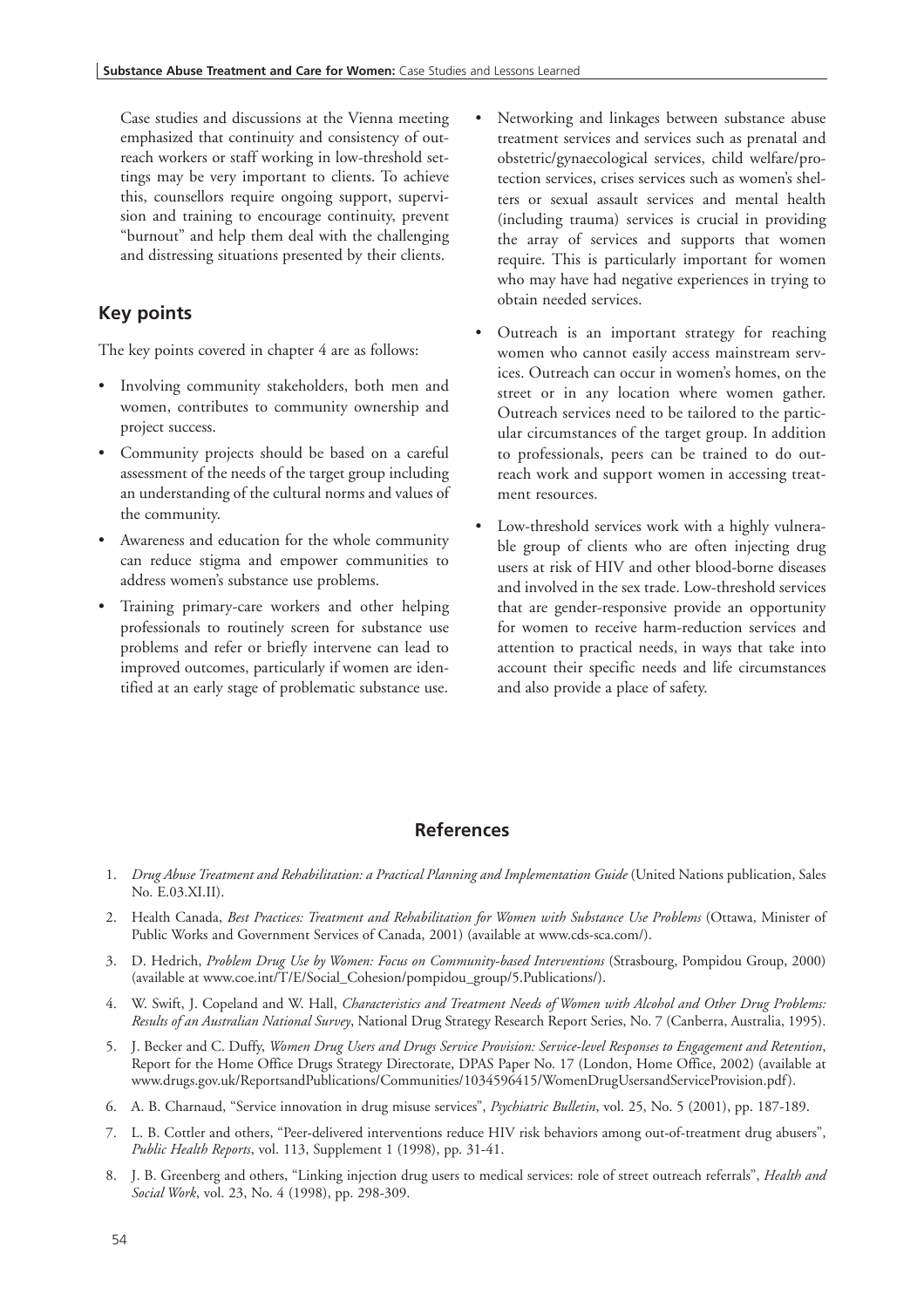# **Bibliography**

*Training in primary care and other helping professionals*

Alcohol screening questionnaires in women: a critical review. *By* Katharine A. Bradley *and others*. *Journal of the American Medical Association*. 280:2:166-171, 1998.

Dawe, Sharon, and Mattick, Richard P. Review of diagnostic screening instruments for alcohol and other drug use and other psychiatric disorders. Canberra, Australian Government Publishing Service, 1997.

*Gender-specific substance abuse treatment*. *By* N. Finkelstein *and others*. National Women's Resource Center for the Prevention and Treatment of Alcohol, Tobacco and Other Drug Abuse and Mental Illness and Substance Abuse and Mental Health Services Administration and Health Resources and Services Administration, 1997.

National Institute on Alcohol Abuse and Alcoholism. *Assessing alcohol problems: a guide for clinicians and researchers.* National Institute on Alcohol Abuse and Alcoholism, 1998. NIAAA Treatment Handbook Series No. 4.

United States of America, Department of Health and Human Services, Center for Substance Abuse Treatment. Substance abuse treatment: addressing the specific needs of women. Rockville, Maryland, 2004. In press

#### *Networking and linking with other services*

Price, A., and Simmel, C. Partners' influence on women's addiction and recovery; the connection between substance abuse, trauma, and intimate relationships. Berkeley, California, National Abandoned Infants Assistance Resource Center, School of Social Welfare, University of California at Berkeley, 2002.

#### *Outreach services*

Coppel, Anne. The outreach method; the difficult art of reaching the very fringes of society. Drugtext, 1998.

European Monitoring Centre for Drugs and Drug Addiction. Guidelines for the evaluation of outreach work; a manual for outreach practitioners. Luxembourg, Office for Official Publications of the European Communities, 2001.

Trautmann, F. Peer support; Dutch experience with AIDS prevention by drug users for drug users. Drugtext.

#### *Low-threshold services*

Burrows, Dave. Starting and managing needle and syringe exchange programs: a guide for Central and Eastern Europe and the Newly Independent States of the former Soviet Union. A. Preston and J. Derricott, eds. New York, International Harm Reduction Development, 2000.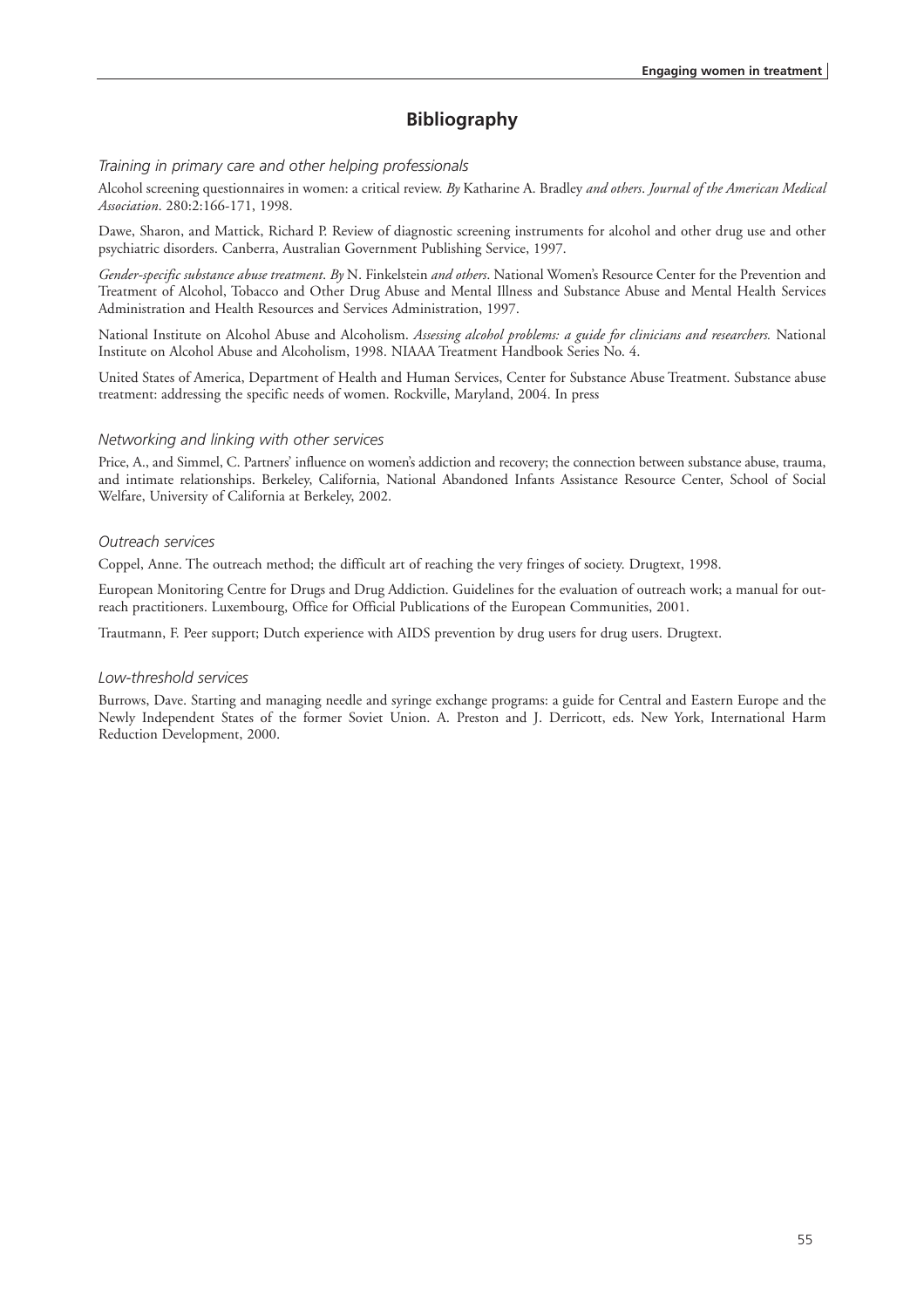# 5. Treatment services for substance abuse that are responsive to gender

Approaches to engaging women in treatment were outlined in chapter 4. Chapter 5 examines how structured treatment services can be made responsive to women, building on the approaches described in the previous chapter, as well as other publications in the Drug Abuse Treatment Toolkit series of the United Nations Office on Drugs and Crime, particularly *Drug Abuse Treatment and Rehabilitation: a Practical Planning and Implementation Guide* [1]. Their application to planning and developing individual programmes or systems of services for women requires an understanding of factors that influence the development and continuation of women's substance use problems in different sociocultural contexts, as well as adaptation on how substance abuse treatment services are organized and funded in different countries, and the acceptability of different treatment approaches. For example, some cultures do not place the same value on "talking therapies" as they do on pharmacotherapy, which may restrict the use of some of these approaches.

The publication *Drug Abuse Treatment and Rehabilitation* describes the following elements of a comprehensive treatment system: **open access services** (e.g. street-based services or outreach), discussed in the previous chapter; and **structured treatment services**, which include a detoxification-stabilization phase of treatment, a rehabilitation-relapse prevention phase (including pharmacological treatments) and aftercare arrangements. Within structured treatment, there is the option of a non-residential or residential setting.

Following an overview of theory and principles, this chapter presents a discussion on organizational issues, phases of treatment, assessment and treatment planning, psychosocial and pharmacological treatment interventions and special needs of pregnant and parenting women.

As defined earlier, gender-responsive treatment refers to programmes that consider the needs of women in all aspects of their design and delivery. An inventory of what is meant by gender-responsive is given in box 13. Some services will be able to incorporate many aspects of this inventory in their programming, while others will want to develop priorities regarding the aspects they can reasonably incorporate that are consistent with their circumstances and resources.

# **Theory and principles**

Though programmes may be eclectic in the types of counselling methods they employ, a unifying theory and set of principles provides a framework for programme development, programme content and programme materials. They ensure that staff "all convey the same message to clients, and base their treatment on shared philosophical beliefs and values about the treatment of women" [4].

Recent approaches to women's substance abuse treatment have been influenced by theories of women's psychological development, and recognition of the central role that relationships and connection to others play in women's sense of self; the importance of using counselling methods that empower and strengthen women; and the need to recognize and address women's experience of trauma. One example of gender-responsive principles is shown in box 14. The case studies included in this chapter illustrate the practical application of these principles.

# **Programme organization**

In planning and implementing substance abuse treatment services for women, decisions will need to be made about a number of organizational issues. The extent to which these issues can be addressed will depend on the context in which the programme is being developed and available resources.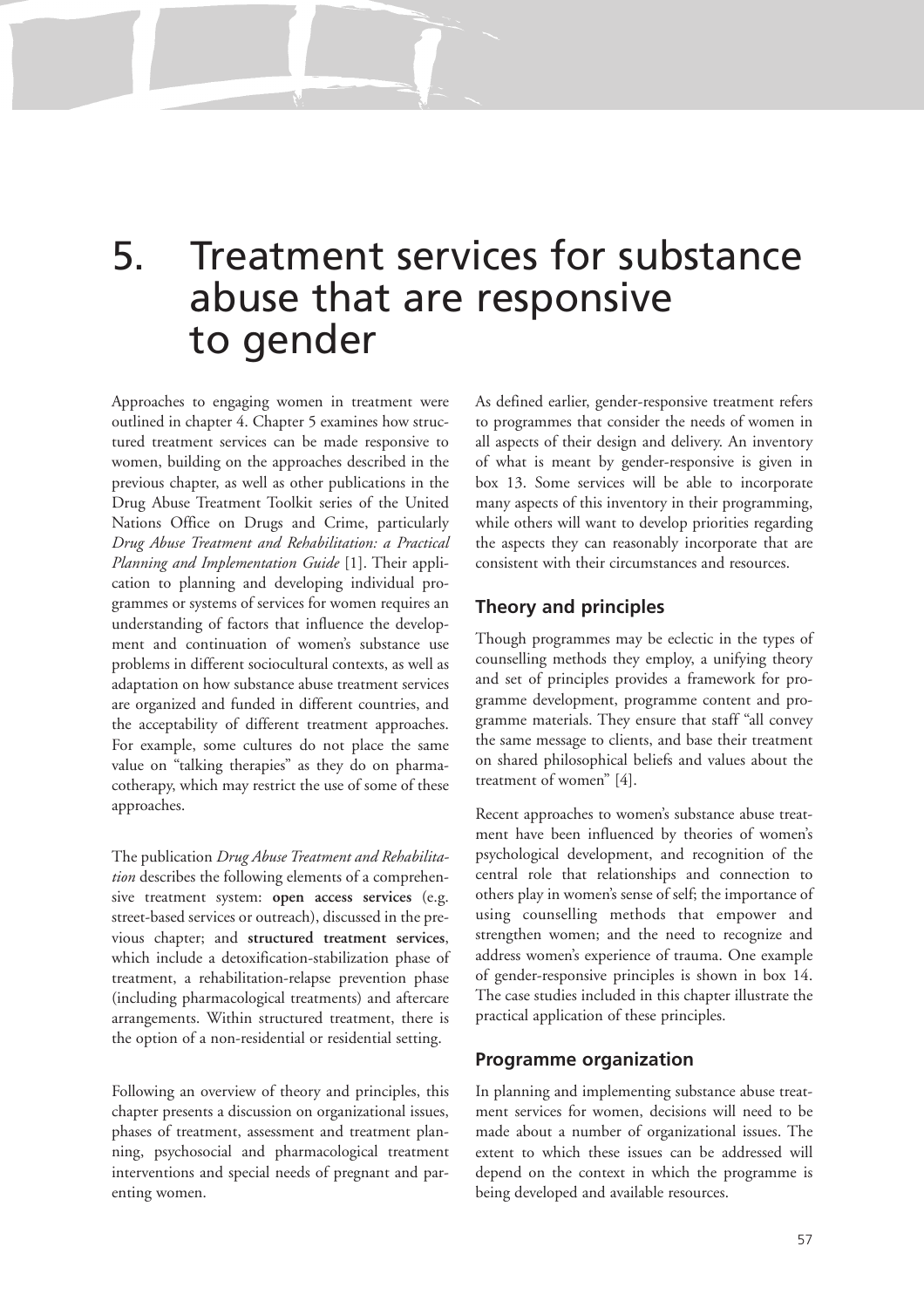#### **BOX 13**

WHAT IS MEANT BY "GENDER-RESPONSIVE"

"Gender-responsive" implies [2, 3]:

- A safe, supportive and woman-nurturing environment that encourages trust, bonding and connection;
- Theoretical perspectives that incorporate women's life experiences and reality;
- Programme approaches based on theories that fit the psychological and social needs of women;
- Therapeutic modalities or approaches (e.g. relational) that address issues such as physical, sexual and emotional abuse, family relationships, substance abuse, eating disorders and other concurrent disorders;
- Opportunities to develop skills in a range of educational and vocational areas (including non-traditional vocational skills);
- A strength- or asset-based approach to treatment and skill-building and an emphasis on activities that focus on empowerment and self-efficacy;
- Staff that reflect the client population, in terms of gender, race or ethnicity, language and recovery status;
- Female role models and mentors that reflect the racial or ethnic and cultural backgrounds of the clients;
- Utilization of gender-responsive assessment tools, and individualized treatment plans that match appropriate treatment with the identified needs or assets of each client;
- Education and counselling relating to health (e.g. pregnancy, nutrition, stress management, HIV/AIDS, hepatitis, sexually transmitted diseases) and mental health (e.g. post-traumatic stress disorder, depression);
- Emphasis on parenting education, child development and relationships (or reunification) with children (if relevant);
- Child-friendly environment with age-appropriate activities designed for children and childcare on site for residential services;
- Linkages to community-based agencies for drug-free supportive housing, employment, substance abuse treatment, mutual aid groups, child welfare, domestic violence, parenting, childcare, peer support groups, health, mental health, HIV/AIDS, day treatment and aftercare;
- Gender-responsive and culturally competent in-service staff training.

#### **BOX 14**

#### GUIDING PRINCIPLES FOR GENDER-RESPONSIVE TREATMENT

**Gender:** Acknowledge that gender makes a difference.

**Environment:** Create an environment based on safety, respect and dignity.

**Relationships:** Develop policies, practices and programmes that are relational and promote healthy connections to children, family, significant others and the community.

**Services:** Address the issues of substance abuse, trauma and mental health through comprehensive, integrated, culturally relevant services.

**Economic and social status:** Provide women with opportunities to improve their socio-economic conditions.

**Community:** Establish a system of community care with comprehensive, collaborative services [5].

#### Programme structure

Options for providing gender-responsive programming for women include:

- A women-specific programme that is autonomous with its own governance structures (board of directors);
- A women-specific programme that is part of a larger organization; or
- A programme that serves both women and men but has some components for women only.

The projects described in this publication illustrate all of these administrative structures. Programmes may also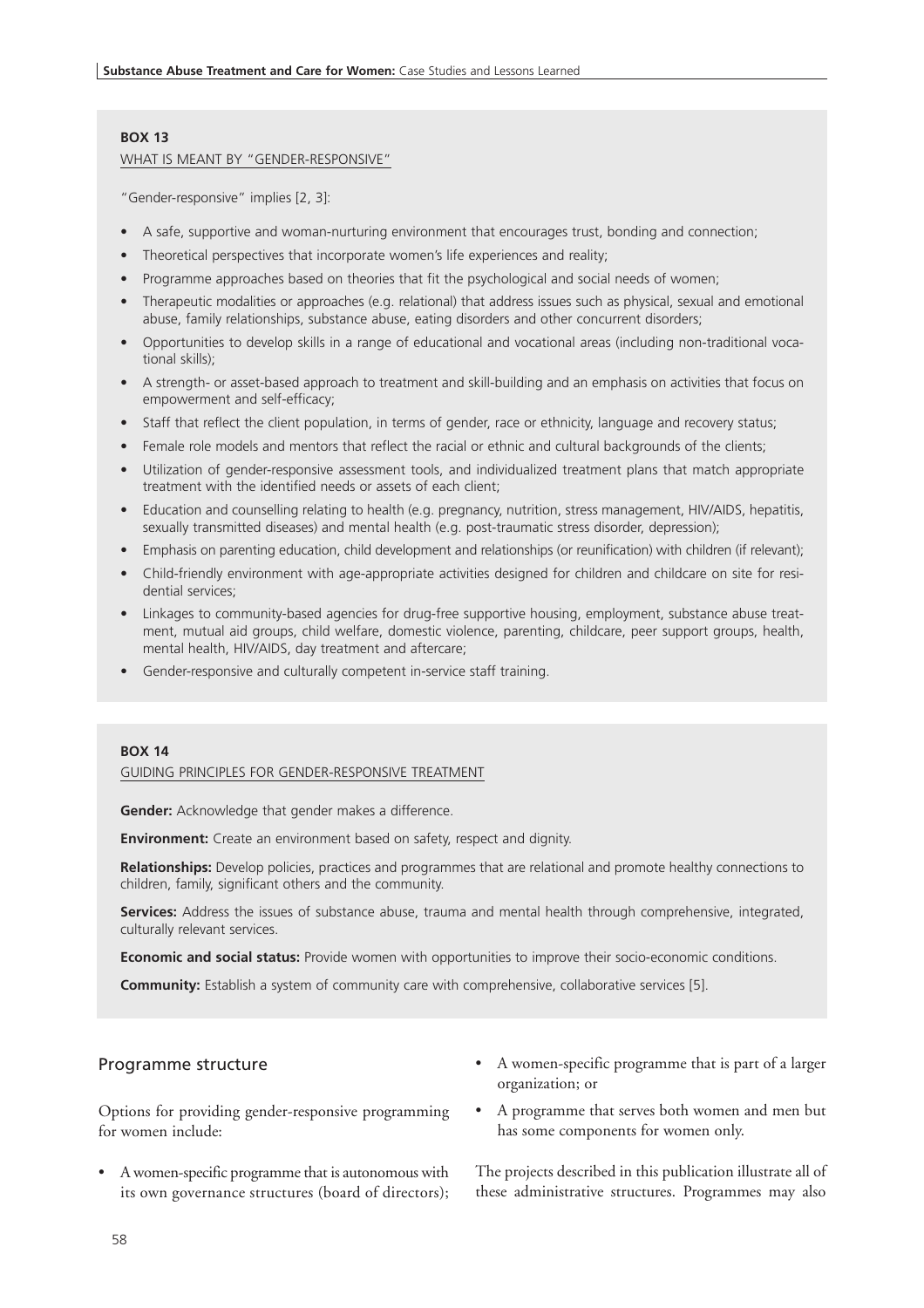wish to consider the representation of women in governance and management structures, depending on the cultural context in which the programme is being developed. For example, autonomous women-only services may wish to ensure that women play a leadership role in governance and have agency by-laws that require that the majority of board members be women and/or that certain board positions are filled by women.

Regardless of structure, programmes may also want to consider policies that require that some management positions are restricted to women. Women in leadership positions can be role models for women clients. Programmes that are part of a larger administrative structure could consider a programme advisory committee. A programme advisory committee can be a voice from the community to promote the need for and continuation of women's services, as well as playing a networking function with other community agencies and stakeholders. Both boards of directors and programme advisory committees provide an opportunity for women who are graduates of the programme to have a continuing role in the development and evaluation of the programme.

# Addressing safety issues

Safety is an issue for all women, but particularly for women who have been physically or sexually abused. Unfortunately, based on the literature, some women report that they have been harassed in mixed-treatment settings [6].

The following are suggestions for making the environment safe:

- Provide privacy in mixed-gender programmes with structures that separate women from men, such as separate entrances, living and sleeping areas and programming rooms;
- Have female staff on all shifts;
- Maximize the safety of the external environment with adequate lighting and an open environment (not lots of dark trees and bushes) and close proximity to transportation routes for non-residential programmes;
- Ensure that outreach to women on the street does not put them at risk of harassment from their male sex partners or other men in their lives who might pose a threat;
- Put in place programme policies and a programme culture that do not allow physical or sexual harassment of women by male staff or male clients.

# **Staffing**

In situations where programmes have adequate resources, some that serve only women will in principle only hire women staff; others will choose to have both male and female staff. Discussions at the meeting of the United Nations Office on Drugs and Crime entitled "Women's Drug Treatment: Lessons Learned", held in Vienna from 15 to 17 December 2003, indicated that where choice and resources were available, the involvement of male staff needed to be carefully thought through in terms of their role in women's treatment. For example, the use of male staff may be more appropriate in later phases of women's treatment, or as co-therapists for educational groups or family therapy sessions. Clinical experience does not support the use of male staff as co-therapists for women's issues or trauma groups. It should also be noted that a number of studies have reported that women with a female primary therapist were less likely to engage in "risky" substance use six months following treatment than were women with a male therapist [7, 8].

Preferably, women should be provided with a choice as to whether they have female or male counsellors for individual counselling. However, as some of the case studies demonstrate, during the early phases of programme development, trained female staff may not be available. In such situations, there may need to be close supervision of male staff working with female clients to ensure that a professional counselling relationship is maintained. The following should also be considered:

- Some women, especially those with a history of abuse, see other women as competition, so female staff should model appropriate, non-competitive relationships, and programmes should promote a model of staff and client relationships based on equality rather than power and hierarchy.
- If resources allow, staff with a mixture of professional training and skills to address multiple client issues, such as relationships, parenting, child custody and mental and physical health, should be employed.
- A proportion of the staff should be able to share some characteristics with clients (e.g. language, culture, age, recovery from substance use problems) and serve as positive role models. Peer counsellors can play an effective role, but they may need additional supervision and support.

Some important characteristics of staff as perceived by clients are illustrated in box 15.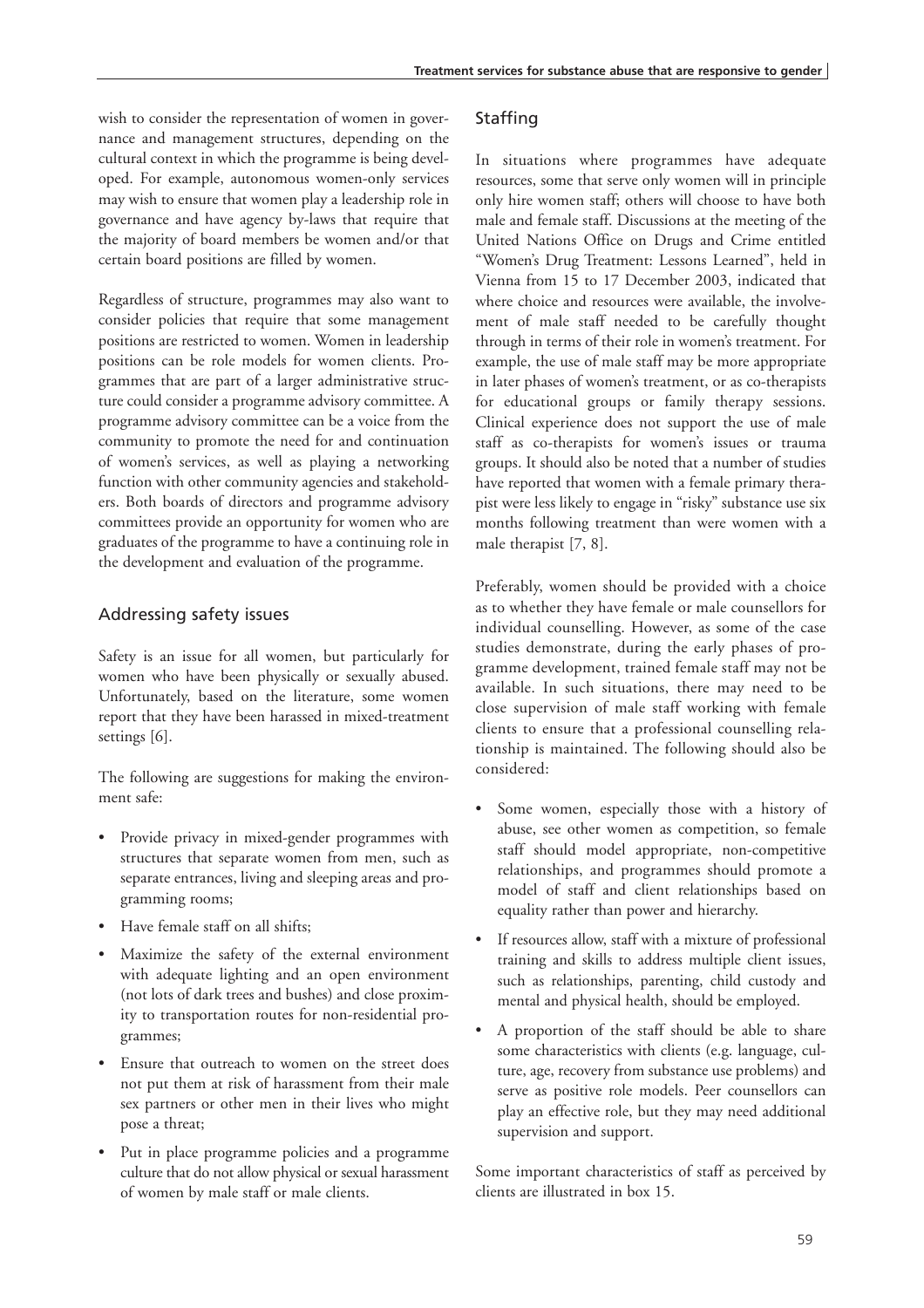#### **BOX 15**

#### STAFF CHARACTERISTICS PERCEIVED BY CLIENTS

Nelson-Zlupko and others [6] interviewed women in recovery regarding their perceptions of treatment. While participants indicated the desire for a choice of counsellor in terms of her or his demographic characteristics, a key theme was the importance of basic respect from the counsellor. According to another study of seven women's substance abuse treatment programmes regarding staff characteristics that were most helpful, the availability of staff to "be there" for clients and listen to their concerns and problems confirmed the importance of staff who could make clients feel cared for, respected and understood, and this played a key role in client retention [9].

#### Competency, training and supervision

Having appropriately trained and competent staff is an important factor in providing services that are responsive to women's needs, though the type of knowledge and skills may vary between cultures and countries, as well as between different types and levels of service. Though much of the competencies or training of staff working in substance abuse treatment will enable them to work with either gender, there are some that are more specific to women. These include:

- Knowledge about women's life circumstances, the development, consequences and continuation of substance use problems;
- The relational area of women's lives;
- The impact of trauma on women's lives and how it affects them;
- Gender issues related to reducing high-risk behaviours (safer injecting, safer sexual practices);
- Gender issues related to women's health, including HIV, hepatitis and other infectious diseases;
- Knowledge of local resources and their appropriateness for women, particularly in relation to domestic violence and safety issues.

Other areas include:

- Issues related to children such as parenting skills and child welfare;
- Post-traumatic stress disorder and other concurrent disorders, particularly disorders more common among

women such as eating disorders, anxiety and depression, and social phobia;

- Suicide prevention;
- Sexuality.

There may also be special competencies or training needs related to particular groups of women, such as women who are involved with the criminal justice system, women who have a disability, lesbian women, women who are homeless or live on the streets, and women from cultures different from the dominant culture. The competencies or training needs listed above reflect societies that are generally well-resourced. Where there are fewer resources, there may be other options to provide these competencies, such as through seconded staff, shared training or close linkages with other agencies that can offer resources.

Providing staff supervision that enhances the quality of care and staff satisfaction and prevents staff "burnout" is clearly not a function unique to women's programmes. However, there may be counselling situations more typical in services for women that are difficult and stressful for counselling staff to handle, and that may present ethical issues. Examples include addressing child welfare and child protection issues, counselling pregnant women who continue to use substances and engage in high-risk behaviours, counselling clients in abusive relationships, providing counselling for trauma and addressing inappropriate relationships between male staff and female clients.

## Needs assessment and programme monitoring and evaluation

Much less is known about the characteristics and treatment experiences of women than those of men. This may be particularly true in countries with strong taboos about women's use of substances. Projects can contribute to the pool of knowledge about women with substance use problems when programme planning and development are based on a systematic assessment of needs and programmes put in place procedures for ongoing monitoring of programme and client objectives and outcomes. As illustrated in a number of the case studies, the involvement of women with substance use problems as key informants during the needs assessment phase and contributing as clients to programme monitoring and evaluation activities ensures that the programme will continue to be relevant to the women it serves.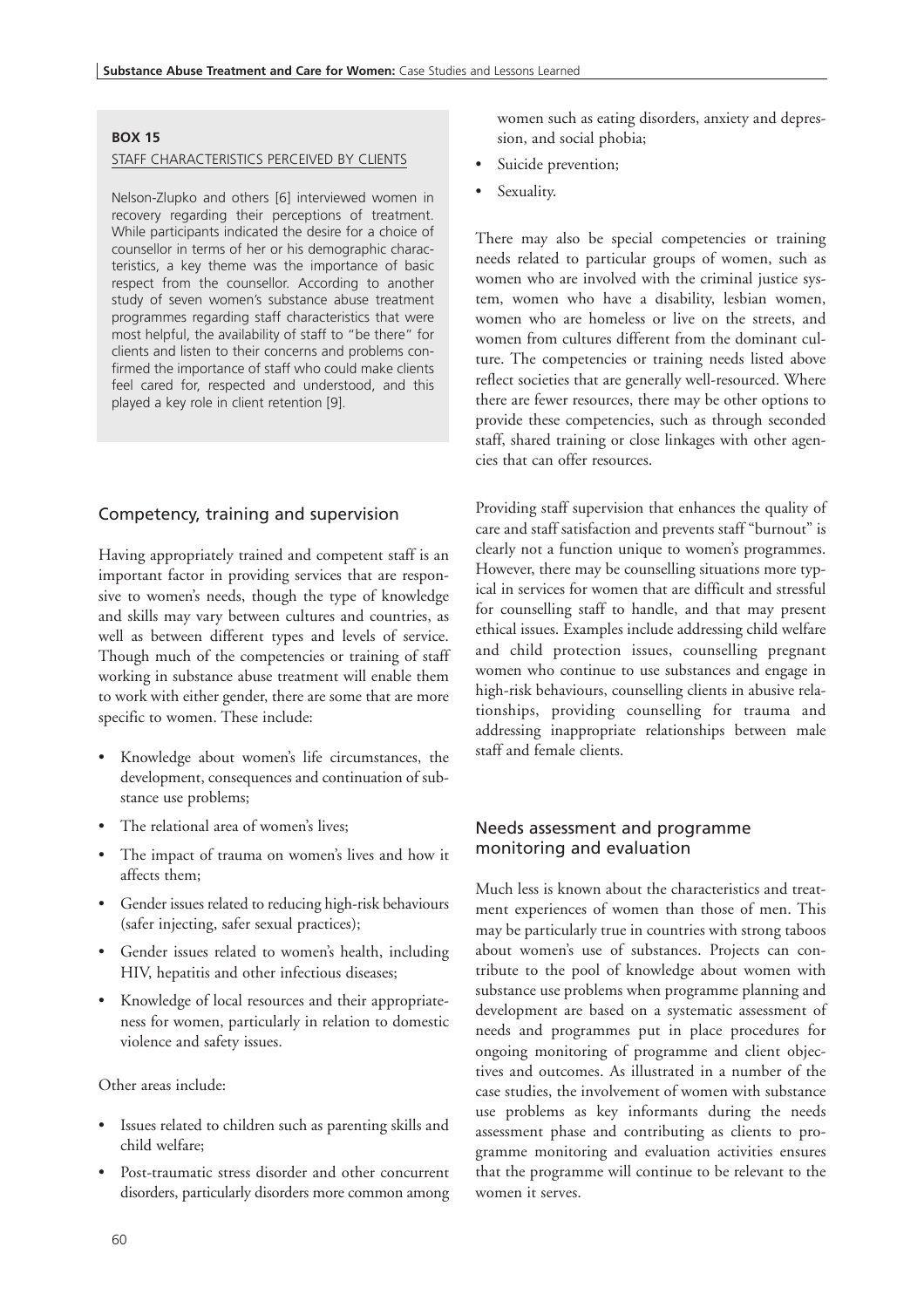# **Structured treatment services**

# Treatment settings

Withdrawal from substances may take place in a hospital, a community residential service or an outpatient or non-residential setting, depending on factors such as the client's circumstances, the severity of the substance use problem and the history of withdrawal problems. In some regions, non-residential or home detoxification services are not available or appropriate. However, residential detoxification services may present access barriers for women with children. Case studies described later in this chapter provide examples of services that have addressed the need for childcare for women using detoxification services, such as at Jarrah House and Sahara House.

While residential treatment for the relapse-prevention phase of treatment is common in many parts of the world, it can also present a barrier for women who have family or household responsibilities or who do not have the financial resources to pay for the costs of treatment, childcare and transportation to the programme facility. However, some women require the 24-hour monitoring and support provided in a residential setting because of the severity of their substance use and associated problems and the lack of sufficient support and resources to manage in an outpatient setting. Some women may also require a residential setting to escape their current circumstances, which may involve domestic violence, living in a substance-using environment or homelessness.

#### **BOX 16**

#### EXAMPLES OF OUTPATIENT SERVICE PROVISION

- Individual and group counselling
- Separate women's groups with a female therapist (as part of a mixed-gender outpatient setting)
- Variety of treatment modalities, including feministinformed social therapy
- Comprehensive assessment for treatment planning and care, including medical and psychosocial treatment needs, abuse history, children-related issues
- Continuous care, visiting clients in prisons, hospitals and at home
- Long-term case management, including referrals to other levels of substance abuse treatment and other needed services
- Methadone maintenance treatment [10]

Community-based outpatient or day treatment provides a more accessible and lower-cost treatment option for women who have sufficient supports to manage between treatment sessions. In box 16 the types of services provided in outpatient treatment are described, as identified in the report entitled *Problem Drug Use by Women: Focus on Community-Based Interventions* [10].

Outpatient treatment settings can offer the following advantages:

- Less intrusive (disruptive to women's lives) than residential treatment;
- Can be offered in a variety of settings that need not necessarily be substance abuse-specific and may be less stigmatizing to women (e.g. in social agencies, women's services or other settings close to where women live);
- Can use a mobile format and be offered in different locations and/or communities on a rotational basis;
- Less costly than residential treatment;
- Opportunity for flexible programme scheduling (day/evening/weekend);
- In mixed-gender settings, women-only outpatient groups can be offered continuously where numbers allow, or on a rotational basis where numbers of women are smaller; and
- Easier to provide childcare.

Outpatient treatment is also described in the publication *Intensive Outpatient Treatment for Alcohol and Other Drug Abuse* of the United States Center for Substance Abuse Treatment [11].

## Duration of treatment

Duration of treatment research indicates that longer lengths of stay and/or more frequent treatment contacts (e.g. three or four outpatient sessions a week rather than one or two) are associated with better treatment outcomes [12]. Experts who contributed to the report of Health Canada entitled *Best Practices: Treatment and Rehabilitation for Women with Substance Use Problems* [13] recommend that residential treatment should not be less than four weeks in length and outpatient treatment 3-6 months, but with flexibility based on the individual client's need rather than rigid standardization. The United States National Institute of Drug Abuse publication entitled *Principles of Drug Addiction Treatment: a Research-Based Guide* [14] notes that, for most people in treatment, the threshold of significant improvement is reached at about three months in treatment.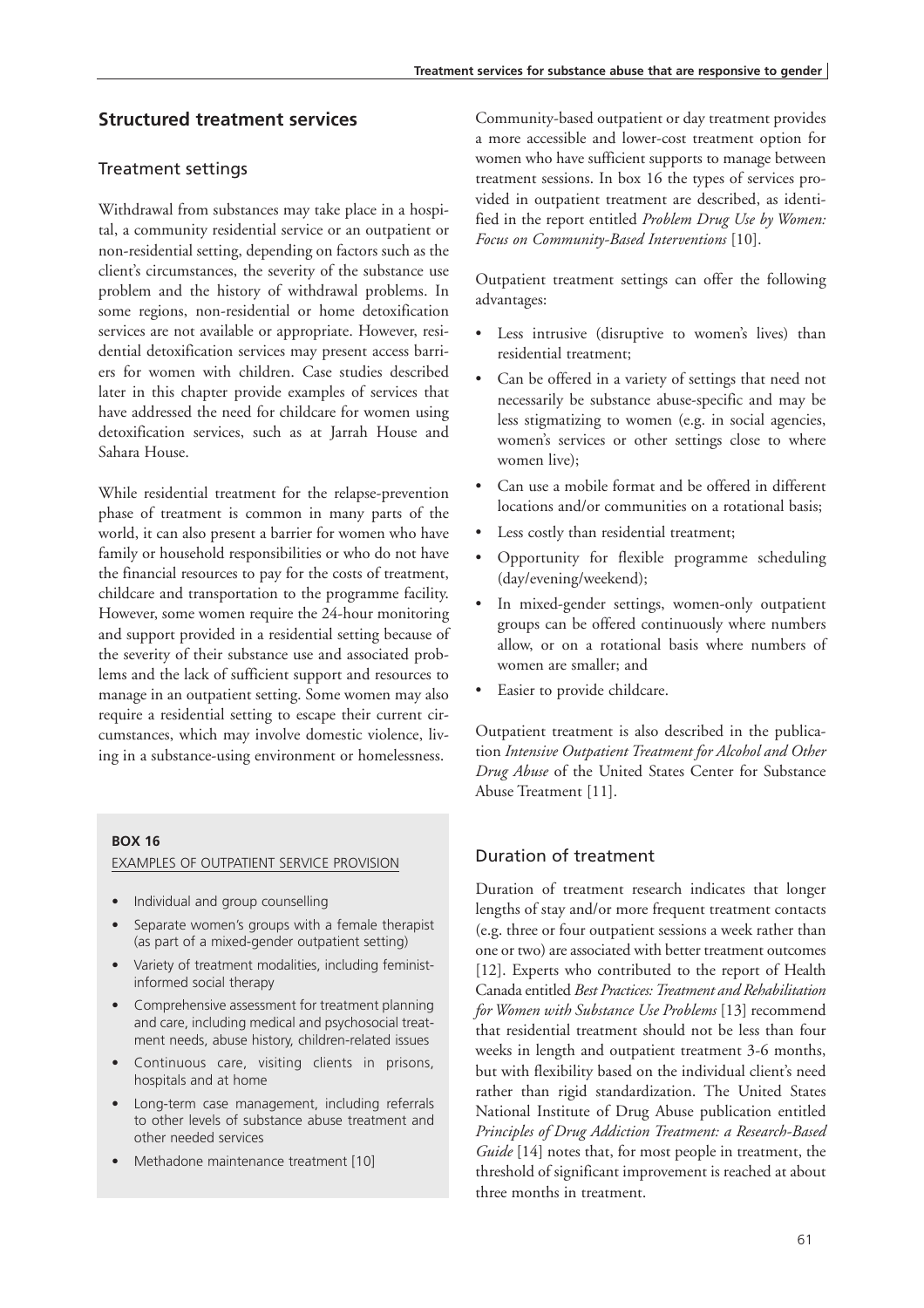#### Aftercare or continuing care

Aftercare or continuing care is an important component of ongoing support to clients and may be crucial to clients completing an intensive residential programme who are returning to their communities. Aftercare can be provided in a number of ways, individual or group format, face-to-face or by telephone, regularly scheduled sessions, or drop-in, as needed. In countries where Alcoholics Anonymous, Narcotics Anonymous or other mutual aid groups are available, they can play an important and ongoing role in providing clients with support in their recovery. The case study describing work with women's associations in Senegal demonstrates an innovative approach to providing aftercare using women peers in the community supported by treatment professionals visiting on an "asneeded" basis (see chapter 4).

#### Social reintegration activities

Social reintegration activities are part of the aftercare phase. As noted in a recent report of the European Monitoring Centre for Drugs and Drug Addiction [15], the focus of social reintegration is on training, education and the development of skills; employment; and housing. Research has supported the need for attention to be given to these practical issues for women, and several of the projects described in this publication include social reintegration components, particularly the development of employment skills, promoting income-generating projects and providing transitional housing. Securing stable housing is often a key focus for women wishing to regain custody of their children. Close linkages with services that can address education and skills development or housing may be required. In addition, help may be needed in this phase of recovery to develop skills to make new friendships and access recreational activities that provide alternatives to substance use.

#### Stepped care

Well-integrated treatment systems, or individual treatment services that are able to offer a full continuum of care, provide the option of a "stepped approach" to treatment. This allows clients to make the transition to a less or to a more intensive treatment setting as their needs change. Several of the case studies included in this chapter, such as the Programa de Atenção à Mulher Dependente Química (PROMUD) of Brazil and Marin Services for Women, provide examples of multicomponent services.

#### Assessment

A comprehensive assessment ensures the development of a client-centred treatment plan, providing an opportunity to explore patterns of substance use and related problems, strengths and concerns, readiness for change, and barriers that may prevent a woman from entering and remaining in treatment. A comprehensive assessment results in a treatment plan that is consistent with a person's treatment goals and treatment choices. Assessment is not a one-time event, but a process that should be repeated during the course of treatment to monitor change and determine readiness to move to a less intensive phase of treatment or, alternatively, to increase treatment contact and support. Information gathered during an assessment can also contribute to programme monitoring and evaluation activities.

A wide variety of assessment instruments are available, but most are not specific to women. The European Monitoring Centre on Drugs and Drug Abuse has a databank of instruments that can be used for assessment, as well as to track clients for evaluation purposes. However, these tools would need to be verified for use with women in different cultures and countries.

A commonly used instrument is the Addiction Severity Index (ASI), which has been translated into a number of languages, including Farsi, and a version is included in the publication *Drug Abuse Treatment and Rehabilitation: a Practical Planning and Implementation Guide* [1]. ASI has also been modified by the University of Washington for pregnant and postpartum women [16]. An expanded version of ASI, the Expanded Female Version of the Addiction Severity Index, has also been developed, it includes questions specifically relevant to women [17].

The Psychosocial History [18] is also a supplemented version of ASI, developed specifically for use with pregnant and parenting women using substances. It is described in the publication of the National Institute on Drug Abuse entitled *Treatment for Drug Exposed Women and Their Children: Advances in Research Methodology.* 

Some additional assessment instruments appropriate for women, including methods for assessing exposure to trauma, post-traumatic stress disorder and concurrent disorders are described in the United States Center for Substance Abuse Treatment publication entitled *Substance Abuse Treatment: Addressing the Specific Needs of Women* [19]. The following areas were identified in chapter 1 under gender differences and should be con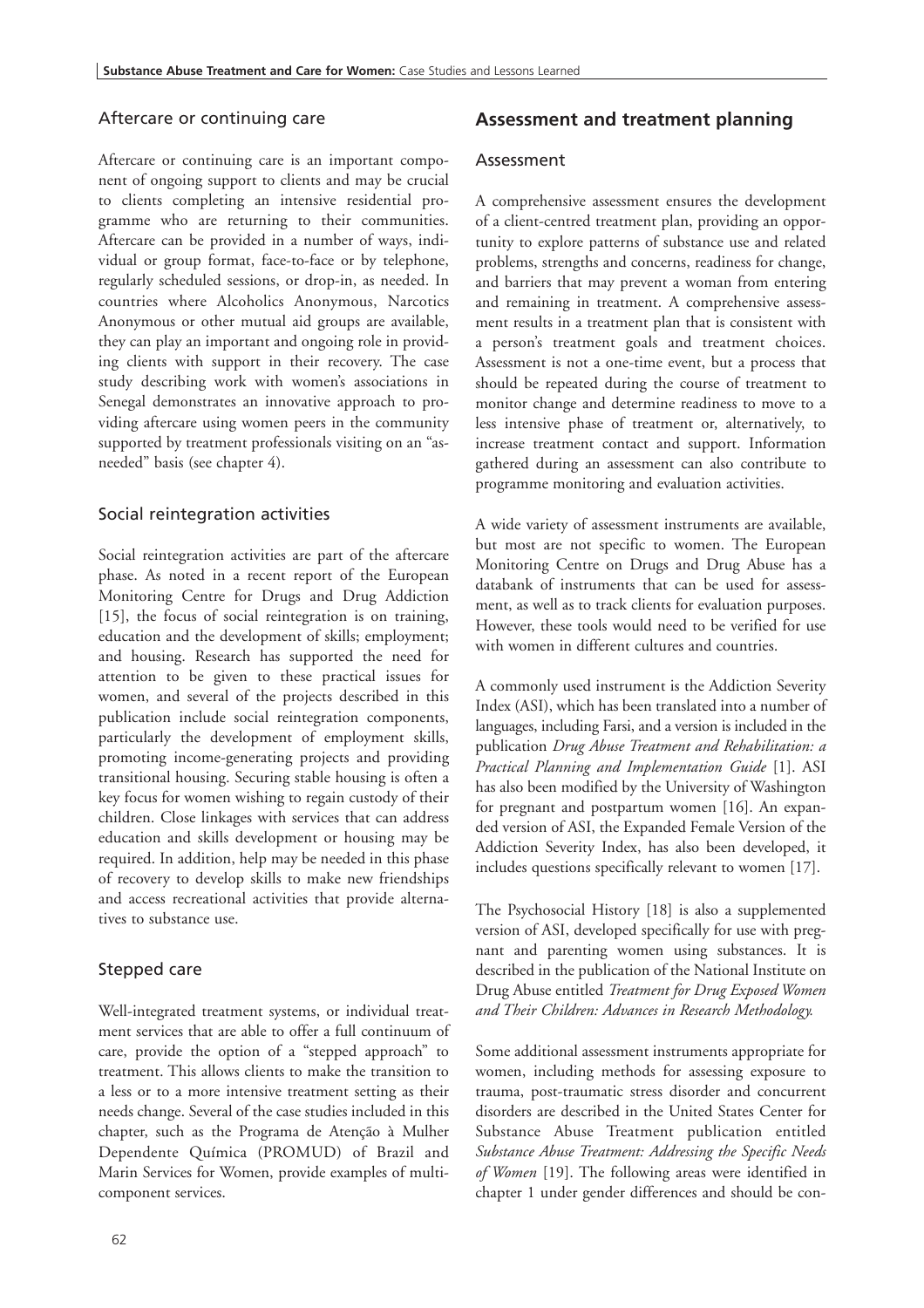sidered as part of a comprehensive assessment, recognizing that issues may differ depending on the cultural and societal context:

- Current relationships and, in particular, substance use by a partner and other family members or people with whom the client is living;
- Pregnancy;
- Family responsibilities, including care of dependent children or older relatives, and parenting issues related to the physical and mental health of the client's children;
- History of physical or sexual abuse or other trauma, particularly self-identified need for sexual assault support services;
- Mental health status, particularly anxiety and depression, post-traumatic stress disorder, eating disorders and phobias;
- Suicide risk and other self-injurious behaviour;
- HIV and hepatitis risk behaviours (sharing injecting equipment, unprotected sex);
- Current domestic violence and/or unsafe living situation;
- Education, employment, financial situation, housing;
- Risk of serious withdrawal symptoms;
- Perceived barriers to engaging and remaining in treatment, such as family responsibilities, lack of family support, financial constraints and difficulties with transportation to treatment.

The assessment may be the first time the client has had an opportunity to discuss her substance use and related problems with someone who is non-judgemental and accepting. However, counsellors should be cautious in asking about some issues, particularly experiences of trauma, unless they have received training on how to safely and appropriately explore these issues with clients and can assist clients in dealing with distressing symptoms that may be triggered by assessment questions.

## Treatment goals

Though the severity of a woman's substance use and related problems may make abstinence the preferred treatment goal, some women may not see their substance use as a priority or may not feel they have the resources to stop substance use at that time. Unfortunately programmes tend to focus on either abstinence or harm reduction. This can limit the number of women who can be reached and helped by treatment services. A recommendation would

be to provide services on a continuum that includes harm reduction with abstinence at one end of the continuum, since, for many women with severe substance use problems, abstinence is necessary for recovery.

Offering harm reduction approaches encourages clients to set achievable goals to improve their health, even if they do not give initial priority to their substance use. It also allows women to maintain contact with helping services and experience successful change. In the longer term, women may be ready to consider working towards abstinence goals. Though harm reduction options are most often offered through low-threshold or outpatient services, more intensive services can also support harm reduction approaches by taking a flexible and supportive approach to client relapse; providing information and education about safer injecting practices, safer sex and the availability of sterile needles/syringes and condoms; providing information about HIV, hepatitis C virus and other blood-borne diseases and referral for counselling and testing; referring and supporting clients in exploring opioid maintenance treatment; and educating staff about harm reduction approaches.

#### Treatment placement criteria

A number of jurisdictions have developed standardized client/patient placement criteria in order to match individuals to the appropriate level and intensity of treatment. Though these have not been developed specifically for women, they nevertheless provide some guidelines to consider. In North America, most are based on the original American Society of Addiction Medicine guidelines [20]. Placement criteria recognize that no one approach is suitable for every client and that, all things being equal, the treatment level/intensity selected should be the one that will be least intrusive in terms of disrupting the client's life. This is particularly important for women, who often find it difficult to participate in residential treatment because of their childcare and other family responsibilities, as well as cultural norms in some societies that make it difficult for women to leave home. Placement criteria, together with ongoing assessment information, also provide a basis for determining when the client is ready to be discharged from treatment or move to a less intensive treatment setting.

#### Case management/care coordination

The concept of case management or care coordination is also described in the publication *Drug Abuse Treatment and Rehabilitation: a Practical Planning and Implementation Guide* [1]. It is a function that can involve client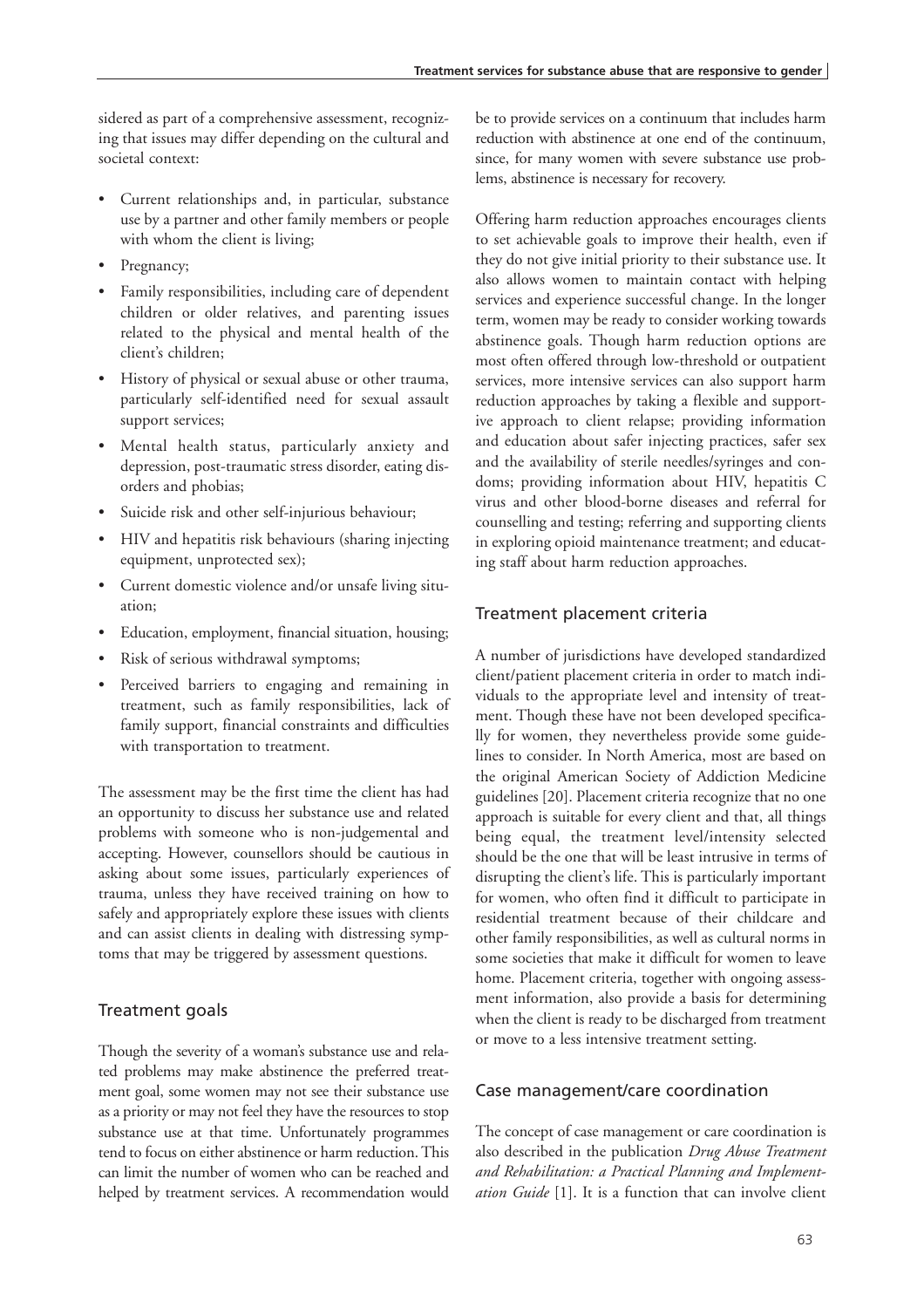assessment and treatment planning, linking with required services, advocacy to ensure client access to required services, and monitoring and support. It is particularly applicable to women who often need multiple health and social services and, in addition, have often had poor experiences in trying to obtain needed services. As an example, studies reported in the literature indicate that the use of trained paraprofessional case managers has resulted in positive outcomes for pregnant women in the areas of substance use problems, family planning and social reintegration [21, 22]. In areas where comprehensive substance abuse treatment services are not available, a case manager can advocate and link clients with available health and social services. The case management function can be done either by a specialized substance abuse treatment service or by another service.

# **Psychosocial interventions**

## Introduction

To address the needs of women with substance use problems, a range of therapeutic approaches and treatment components are required. This is illustrated by many of the case studies described in this chapter whose programmes employ a variety of modalities and approaches, including individual and group counselling modalities, a combination of cognitive-behavioural and psychodynamic approaches, skill development and attention to practical needs.

## Comprehensive or enhanced programming

Studies suggest that treatment-seeking women, when compared with men, have more severe problems, including a history of trauma and concurrent mental health problems, fewer resources in terms of employment and income, fewer social supports for treatment and greater family or household responsibilities.

Clinicians working with women have been aware for a long time of these multiple and complex needs and have developed innovative programmes to address them. However, research has lagged behind clinical innovation, and it is only recently that research has begun to support the effectiveness of enriched or comprehensive treatment for women. Recent research, described in more detail below (see box 17), indicates improved outcomes in programmes that respond to women's specific needs.

#### **BOX 17**

## RESEARCH STUDIES ON OUTCOMES FOR WOMEN PARTICIPATING IN PROGRAMMES THAT RESPOND TO WOMEN'S SPECIFIC NEEDS

A meta-analysis of 33 women's substance abuse treatment programmes by Orwin and colleagues concluded that enriching women's treatment with additional components specifically oriented toward meeting women's needs, adds value above and beyond the expected effects of standard, women-only programmes [23]. Enhancements that were identified in this meta-analysis included childcare services, parenting training, women-only therapy groups, self-esteem and assertiveness training, and education about sexuality and family planning.

Similarly, a review of 38 treatment outcome studies (7 randomized controlled trials and 31 non-randomized studies) on the effectiveness of substance abuse treatment programming for women by Ashley and colleagues [24] found improved treatment outcomes, such as increased retention rates, decreased substance use, improved perinatal and birth outcomes (programmes serving pregnant substance using women) and improvements in HIV risk behaviours, self-esteem and depression were associated with the following components: childcare, prenatal care, women-only admission, supplemental services and workshops that addressed topics focusing on women, mental health programming and comprehensive programming.

Another recent review of psychosocial treatments for women with substance use disorders [25] concluded that, while there was little evidence supporting poorer outcomes for women than men, with the possible exception of employment outcomes, there is some evidence that women benefit from enhanced treatment services, including childcare, parenting classes and individual therapy. They also suggest that men who share some characteristics of women (e.g. primary caregivers for dependent children or trauma victims) may also benefit from enhanced services.

An Australian study comparing a women-only service with a traditional mixed-sex treatment service found that the former was significantly more likely to attract women who had dependent children, lesbian women, women who had a maternal history of drug or alcohol problems and women who had experienced sexual abuse in childhood. These results suggest that gender-sensitive treatment services may be recruiting women who might not otherwise have sought treatment for their substance abuse problems [8, 26] . In addition, for lesbian women, women with a history of sexual assault in childhood and those with dependent children, attendance at a specialist women's service reduced the incidence of treatment drop-out [27].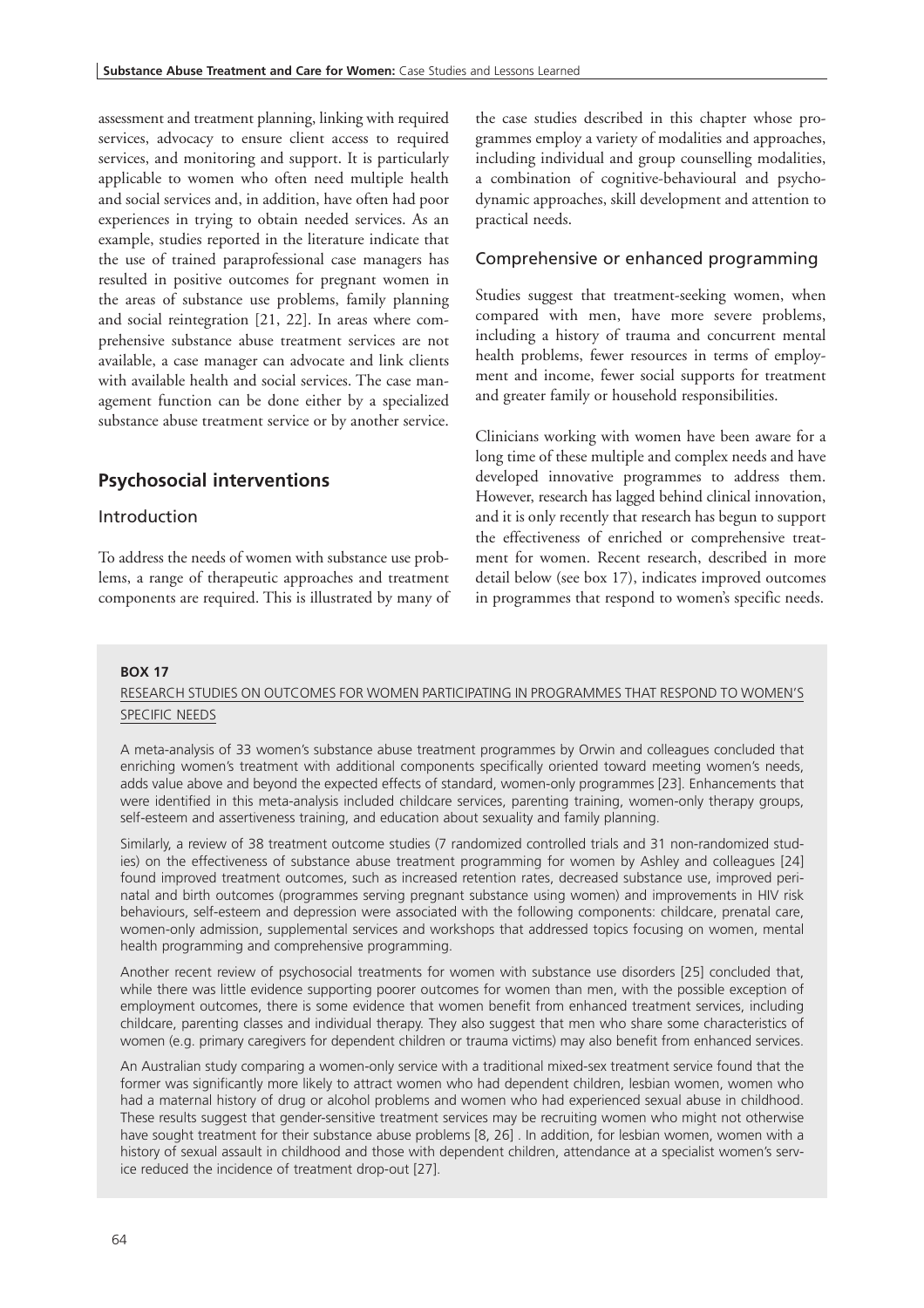The studies discussed in chapter 1 indicated that women with substance use problems generally have fewer resources in terms of education, employment and income. Some women may be living in conditions of extreme distress and struggling to manage daily survival for themselves and their families. These situations may be exacerbated for women who live in societies where they have little power to change their life circumstances. Thus, research has also supported the need for access to food, clothing, shelter, transportation, education, employment/income-generation opportunities, legal assistance, medical care, social services and social support and family therapy. In some societies, strategies to address these needs may be linked to more general strategies for empowering women. Linking women with resources outside the treatment setting may also be necessary; for example, resources help women improve their literacy skills or develop skills needed for income generation or for gaining access to reproductive care.

A study by Nelson-Zlupko and others [6] on client perceptions of treatment, in box 18, described, supports the need for comprehensive services.

# Cognitive behavioural treatment modalities

Cognitive behavioural treatment modalities, based on learning theory, are designed to help individuals change negative thoughts or beliefs that lead to harmful behaviour and to acquire new behaviours or coping skills. Cognitive behavioural treatment interventions are usually structured and practical, involving the client in activities such as setting goals, monitoring substance use and its immediate antecedents and consequences,

identifying and practising new coping skills to avoid relapse to substance use and acquiring techniques or skills, for example, to replace negative thoughts or beliefs with positive ones, solve problems, reduce stress or interact socially.

Cognitive behavioural treatment modalities have received considerable support in the scientific literature when tested with treatment samples that have included women. In addition, they have been supported by treatment experts as an effective treatment modality for women. In most circumstances, cognitive behavioural treatments should be complemented by other approaches such as relational work and attention to mental health issues, as well as giving attention to practical needs. Examples of cognitive behavioural treatment modalities that have received support in the scientific literature include contingency management; behavioural marital therapy; skills training, including relapse prevention; community reinforcement approaches; and stress management. Some research studies have examined the application of cognitive behavioural approaches to specific groups of women; for example, contingency management has been shown to be effective in increasing attendance and abstinence from illicit substances among pregnant women receiving methadone maintenance treatment.

As with other approaches, cognitive behavioural treatments may need to be adapted to the circumstances of the client group. As one example, there is evidence that men and women relapse for different reasons, and women are more likely to relapse in situations where they are experiencing negative emotions or interpersonal

#### **BOX 18**

#### CLIENT PERCEPTIONS OF TREATMENT

Client feedback provides an important mechanism for determining the type of programming that is helpful to women. Women's perceptions of treatment effectiveness and helpfulness have been studied by Nelson-Zlupko and others [6]. They interviewed 24 women who had received specialized and non-specialized substance abuse treatment. Although the findings from this study cannot necessarily be generalized to women in other contexts or countries, they are consistent with findings emerging from the literature about effective treatment. Services that were endorsed by 75 per cent or more of the women interviewed as being helpful or very helpful included: transportation assistance (86 per cent), help obtaining food, housing, clothing, etc. (83 per cent), recreational activities (83 per cent), on-site health care (82 per cent), 12-step meetings (81 per cent), discussion of women's issues (80 per cent), medication (76 per cent), emergency financial assistance (76 per cent), women-only groups (75 per cent) and reproductive health education (75 per cent). Least helpful were co-ed groups (6 per cent). This same study also identified a number of themes emerging from the interviews with the women. Individual counselling was the most important feature of substance abuse treatment (someone to be there for them); sexual harassment from male counsellors can occur in conventional treatment programmes; childcare is central to the recovery of women with children; most co-ed treatment groups fail to provide a forum for open expression of women's needs and experiences; and the effectiveness of gender-sensitive services is diminished in treatment settings that fail to support and promote women [6].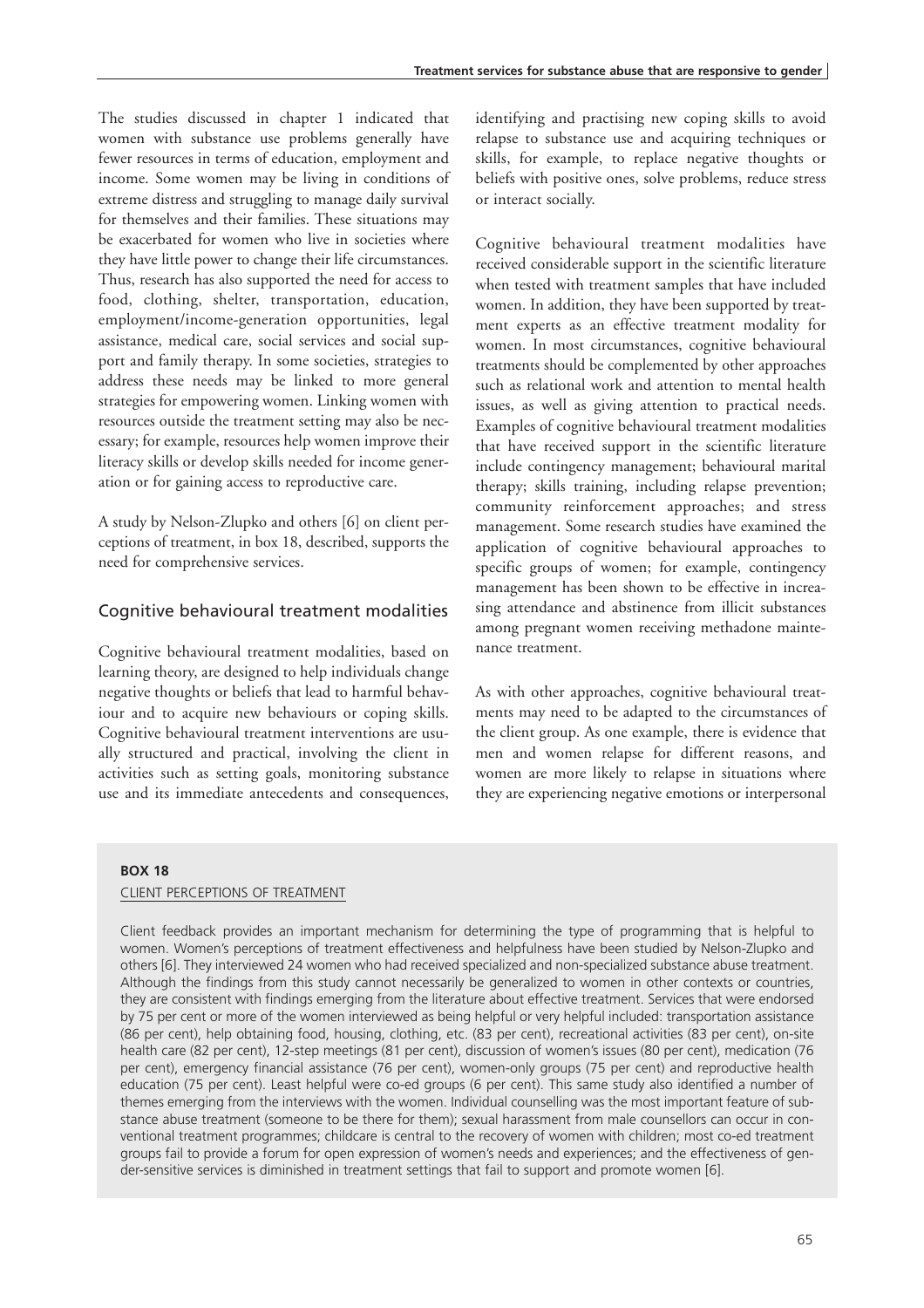conflict. Behavioural relapse prevention interventions should be designed to reflect these differences.

The National Institute of Drug Abuse of the United States has published a series of behavioural therapy manuals based on empirically supported treatments (www.nida.nih.gov/DrugPages/Treatment.html).

## Stages of change model and motivational interviewing

The "stages of change model" developed by Prochaska and DiClemente [28] recognizes that people are at different stages of readiness to change their behaviours, and counsellors should use strategies and interventions that are appropriate to the client's stage of change. Motivational interviewing is a client-centred counselling approach developed by Miller and Rollnick. They have defined motivational interviewing as a directive, clientcentred counselling style for eliciting behaviour change by helping clients to explore and resolve ambivalence [29].

The motivational interviewing approach contrasts with confrontational approaches that have been used in the past to induce behaviour change and were believed by many clinicians to be particularly damaging for women with substance use problems, who often suffer from low self-esteem, anxiety or depression. Motivational enhancement therapy is a brief treatment designed to increase motivation for change by applying the principles and techniques of motivational interviewing. It has been found to be effective with opioid-dependent individuals. Motivational interviewing approaches are described in a publication by the Center for Substance Abuse [30] and on the Internet (www.motivationalinterviewing.org).

Women with substance use problems often have other complex and urgent problems that need to be taken into account in treatment planning. Brown and colleagues [31] have extended the stages of change model into what they describe as women's steps of change, as described in box 19.

## Relational theory

Relational theory arises from the work of Jean Baker Miller, who identified women's primary motivation as the need to build a sense of connection with others and noted that a woman's sense of self and her self-worth were based on this connectedness-women carry responsibility for the care and maintenance of relationships, and this model attempts to articulate the strengths as well

66

#### **BOX 19**

#### WOMEN'S STEPS OF CHANGE MODEL

Research has extended the stages of the change model into what is described as a "Women's Steps of Change" model, which encompasses four life areas in which women may be ready to change: domestic violence, sexual risk behaviours, substance abuse behaviours and emotional problems [31]. Brown and her colleagues propose that the help-seeking behaviour of women with substance use problems may reflect a hierarchy of readiness to change based on the urgency or immediacy of their treatment issues. For example, their study suggests that some women may be ready to make changes in their exposure to domestic violence or in sexual risk-taking behaviour before they are ready to change their substance use behaviour.

as the problems arising for women from the relational orientation [32]. This is in contrast to traditional theories of psychological development that identify separation and individuation with psychological maturity. As described by Finkelstein and others [33], relationships or loss of relationships play a central role in women's use of substances. Many women with substance use problems have relationships that have been characterized by abuse, violence and substance use. Women may use substances to maintain these relationships (e.g. with a substance-using partner); to fill the void left by unsatisfactory or failed relationships; or to deal with the pain of abusive relationships. Traditional individual treatment approaches would often strive to disconnect women from these relationships, whose maintenance was often critical to women's self-esteem. The result was frequently treatment dropout, as women returned to their partners, families or children and thus would be viewed as sabotaging their treatment.

Incorporation of relational theory into women's treatment interventions recognizes that making and maintaining relationships play a central role in women's lives and that disconnection from relationships can result in low self-esteem or other negative emotions. It also recognizes the importance of women's connections to their children; and the role that positive social support can play in women's recovery from substance use problems. Treatment programmes for women should incorporate programme components and materials that allow women to look at their past and current relationships, and to learn ways to develop and maintain healthy relationships. Relational theory and its application to women's substance abuse treatment are described in more detail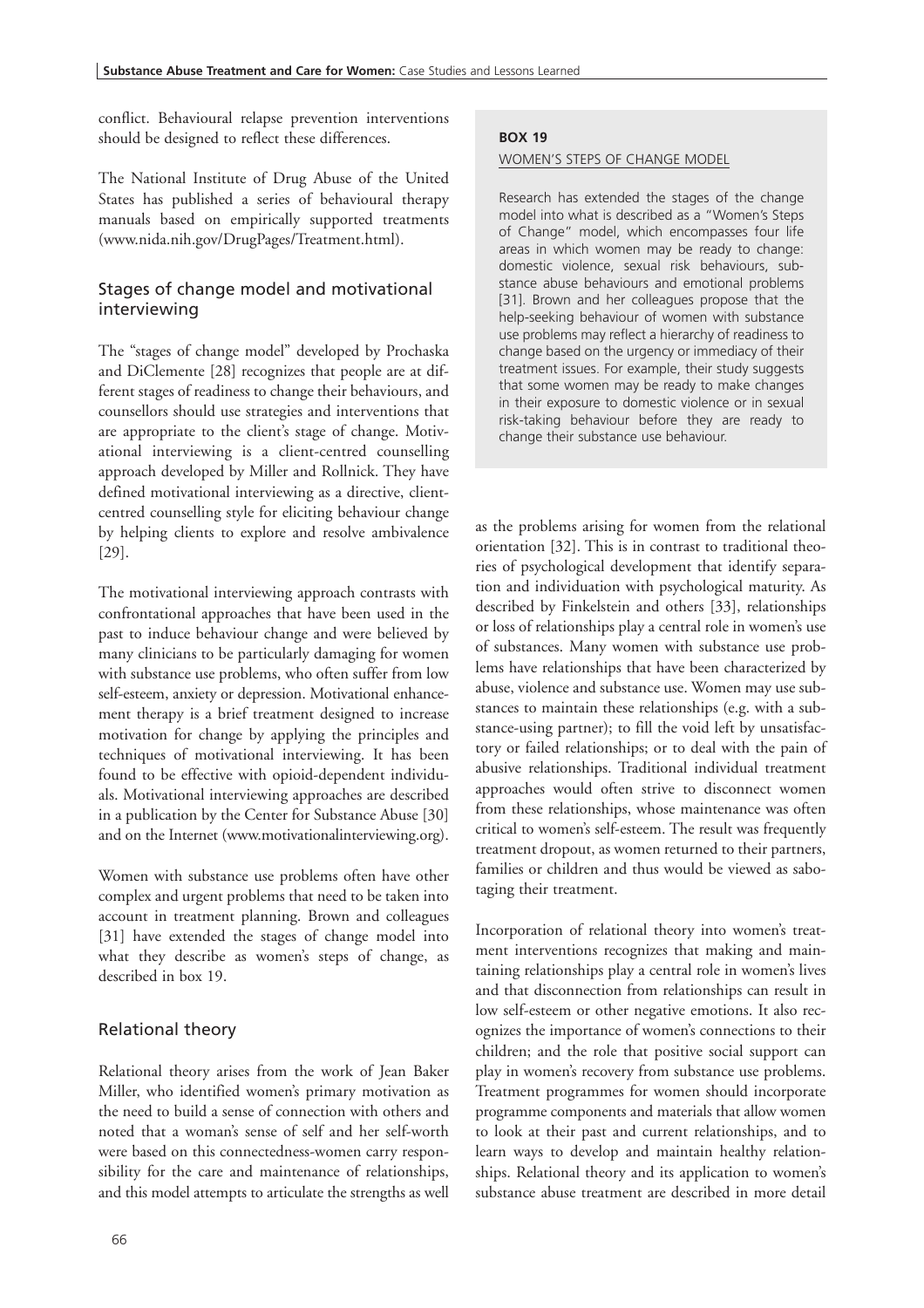in other publications [4, 19, 32, 33, 34, 35]. Modules and tools for helping women explore their relationships are discussed by Najavits [36].

In addition to specific programme components and time devoted to having women work on relationship issues, partner or family education, family therapy, onsite childcare or ensuring that space is available for family visiting, parenting skills and group therapy are different ways that programmes can acknowledge and support women's network of relationships.

Relational theory and its incorporation into treatment for women contrast with the view, popular in the 1980s, of women, and of other family members of an individual with a substance use problem, as being co-dependent. Co-dependent family members were seen as being part of the problem and in need of treatment to help them change their dysfunctional relationships and coping skills. In particular, women's "caretaking" role was viewed as a negative rather than a positive attribute.

## Group therapy

Group therapy can support women in developing a connection to other women. Some studies have shown that women engage in group therapy more often than men, but studies have also found that mixed-gender groups are less effective for them than women-only groups. This makes sense, as women are usually a minority in mixed-gender groups, and they may be less likely to get their issues addressed because men and women have different styles of interacting. Men generally dominate group interactions and interrupt more often, while women defer to male group members and, in some cases, compete with each other for male attention. Women with past or current abuse issues may feel particularly vulnerable in mixed-gender groups.

In areas where only a few women enter treatment and there are insufficient numbers to offer separate women's groups, programmers may want to consider policies regarding the inclusion of women in mixed-gender groups. For example:

- Integrating women into a group with men only when their numbers reach a certain proportion of the group, such as 30 per cent, to ensure that a woman is not alone in a group;
- Having a male therapist and a female therapist cofacilitate in mixed-gender groups; or
- Providing individual support to women in the absence of an appropriate group.

#### Concurrent mental health problems

Concurrent mental health problems, particularly anxiety and depression, post-traumatic stress disorder, eating disorders (especially bulimia and bulimic behaviours), phobias and some personality disorders (e.g. borderline personality disorder), are generally more common among women with substance use problems than among men. Counselling staff need to screen for the presence of mental health problems and, if resources are available, refer for proper assessment, diagnosis and specialized treatment. Counsellors also need to be aware that the effects of substance use (during both use and withdrawal) can mimic the symptoms of some psychiatric disorders, making it difficult to determine whether there is an underlying mental health problem or whether the symptoms are drug-induced. A period of abstinence can help resolve this issue. In addition, using even small amounts of a substance can make some mental health problems worse. Cultural norms, including gender norms, also influence the likelihood of being diagnosed with a particular psychiatric disorder.

Women with substance use and mental health problems often do not receive appropriate help. Their substance use problem may not be identified and addressed by the mental health system, and mental health problems may not be addressed by the substance abuse system. Studies indicate that having a concurrent substance use and mental health disorder is associated with poorer treatment retention rates and treatment outcome.

To improve this situation, recent guidelines [37] on treatment for individuals with concurrent substance use and mental health disorders recommend that both disorders are addressed through an integrated treatment plan, whether the actual interventions occur concurrently or sequentially and whether treatment is provided within one programme or through collaboration between different programmes. Research is under way on integrated treatments for psychiatric disorders common among women with substance use problems, including post-traumatic stress disorder and borderline personality disorder [36, 38, 39].

In programmes dealing with women with substance use problems, attention should also be given to the fact that many women will have experienced at least one traumatic event in their lives and be at risk of developing a posttraumatic stress disorder or another mood or anxiety disorder (which may be concurrent with post-traumatic stress disorder) if trauma issues remain unresolved. Substance use may increase following the traumatic experience or substances may be used to self-medicate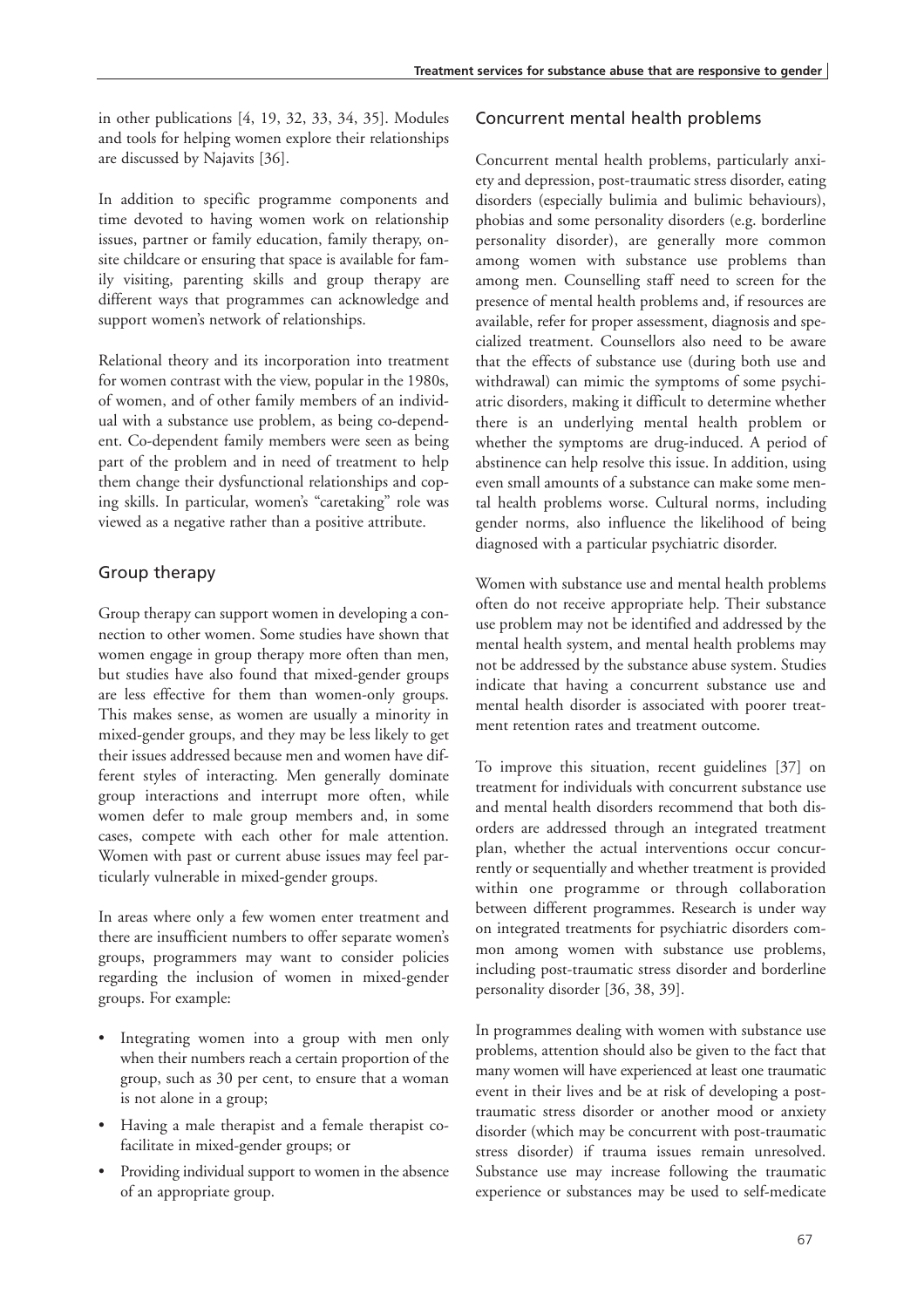the symptoms of a post-traumatic stress disorder. If the individual stops using substances, post-traumatic stress disorder symptoms may recur or increase, precipitating relapse and possibly treatment drop-out. Substance use may also make women more vulnerable to re-victimization and re-traumatization.

Post-traumatic stress disorder (PTSD) occurs as a result of experiencing a traumatic event or events that involve actual or threatened death or serious injury to the individual or others, including sexual abuse, in which the person experienced intense fear, helplessness and horror. Three clusters of symptoms define PTSD:

- *Re-experiencing the event* through flashbacks, nightmares or physiological responses brought on by the memories;
- *Avoidance of people or things that might trigger recurrence of intrusive thoughts about the event,* which can include emotional numbing, depersonalization and withdrawal;
- *Hyper-arousal* such as increased vigilance, startle response or heightened aggression, as well as difficulty sleeping or concentrating.

The literature indicates that rates of reported physical and sexual abuse, particularly childhood sexual abuse, and PTSD are higher among women than among men with substance abuse problems. Though much of the recent research literature on trauma, PTSD and substance use problems relates to the experience of physical or sexual abuse, some clients will have been severely traumatized through exposure to conflict and war. This was the case for some of the Afghan women described in the case study in chapter 4.

Addressing women's experience of trauma is increasingly considered a key aspect of providing gender-responsive services. It is critical that services for women are able to create a safe environment, and provide affected women with the skills to deal with the immediate symptoms of trauma and PTSD. At the same time, programmes should be cautiously structured in their approach to dealing with trauma, since the literature indicates that when untrained staff attempt to address childhood sexual abuse issues and encourage women to dwell on painful emotions without support, relapse is more likely to occur than when the issue is not addressed at all [8].

Though most substance abuse treatment services will not have the expertise and resources to provide specialized trauma counselling or interventions for PTSD, they will be more effective if they are "trauma-informed". Trauma-informed services are services that are knowledgeable about violence against women and the impact of trauma. Trauma-informed services:

- Recognize that their clients may have experienced trauma and the connection to substance abuse;
- Avoid triggering trauma reactions and/or traumatizing the individual;
- Adjust the behaviour of counsellors, other staff and the organization to support the individual's coping capacity;
- Allow survivors to manage their trauma symptoms successfully by providing information/education so that they are able to benefit from substance abuse treatment.

In discussions at the Vienna meeting, it was suggested that in situations where staff are not trained, and a client discloses trauma, staff should be empathetic and use basic counselling skills, reflective listening and reassurance, to validate the client's experiences. (See Covington [3], Finkelstein [40] and Hiebert-Murphy and Loytkiw [41] for resources on addressing trauma and substance use problems.)

## Smoking cessation

Smoking is both an organizational and a therapeutic issue. Rates of concurrent tobacco use among those who use other substances harmfully are very high. In addition, according to the World Health Organization, while the smoking epidemic is declining among males, rates among women will not reach their peak until well into the twenty-first century unless there are major changes in prevention and cessation rates. Smokers have elevated rates of serious health problems and premature death compared with non-smokers, and there is evidence that women may be more vulnerable than men to tobacco-related health consequences. About one in five pregnant women smoke, and smoking during pregnancy can be detrimental to the foetus. At the same time, evidence is emerging that smoking cessation policies and programmes can safely be included with treatment for other substances. Supporting women in their efforts to quit smoking may be all the more crucial, since studies indicate that women have more difficulty quitting smoking than men. Quitting smoking may reduce the risk of relapse and increase the chances of recovery. Policies and practices that could be considered by programmes include: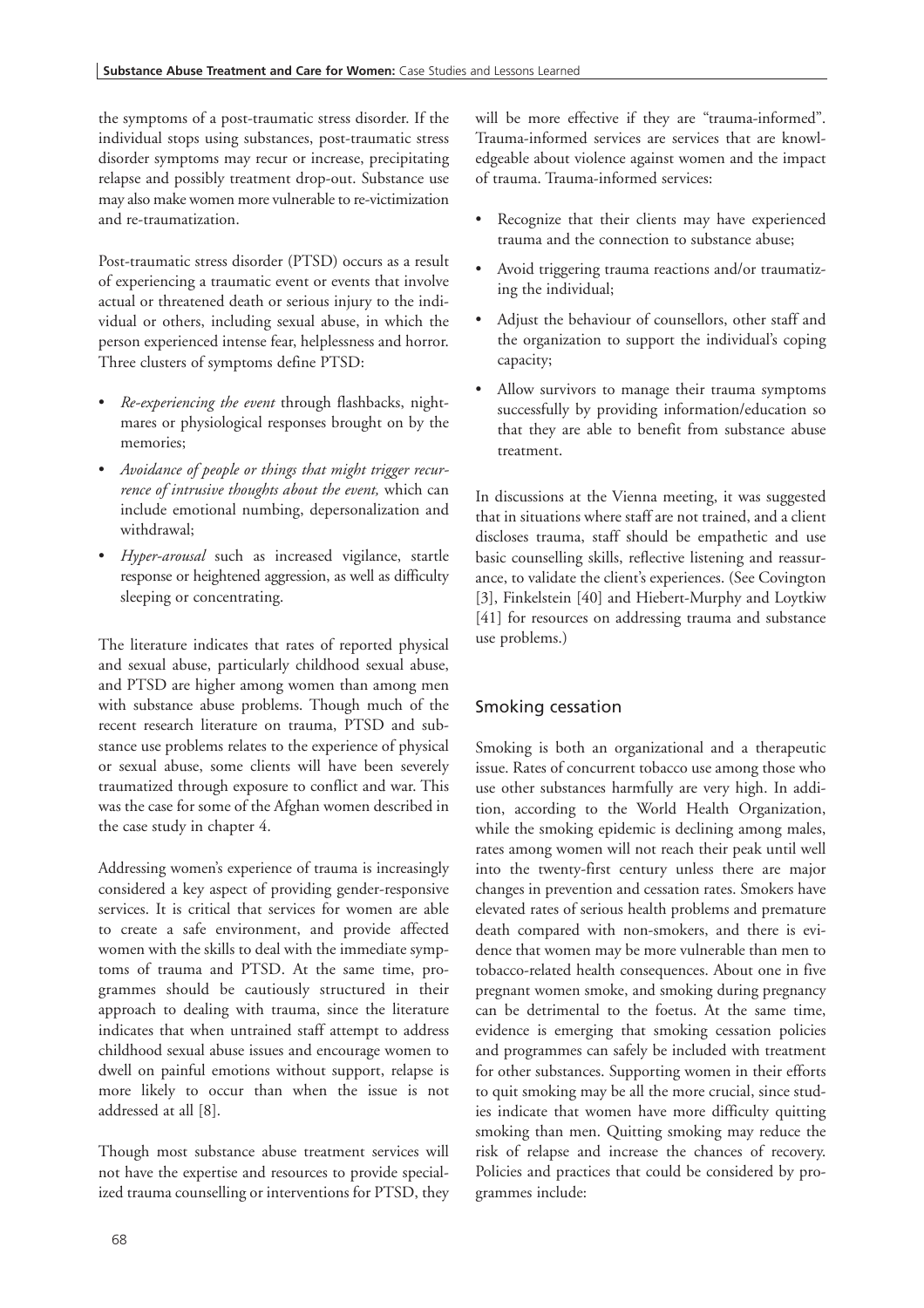- Putting in place smoke-free policies and procedures in the programme areas;
- Tobacco-use assessment as part of an overall assessment of substance use;
- Providing information and education about the health-related consequences of smoking;
- Offering women smoking-cessation programmes inhouse or through referral.

Effective interventions include behavioural group therapy and nicotine replacement therapy, though the latter has not been evaluated in pregnant women [42].

# **Pharmacological interventions**

Medications used in the treatment of substance dependency work in different ways. Agonistic medications belong to the same class as the problem substance but have a longer duration of action. Agonists can relieve withdrawal and craving symptoms; for example, methadone is used to treat dependence on heroin or other opioids. Antagonist medications block the reinforcing effects (euphoria) of the problem substance; for example, Naltrexone is used for opioid dependence. Buprenorphine is a partial agonist in that it can produce both agonist and antagonist effects. In aversive therapy, the medication produces an unpleasant reaction if the problem substance is used at the same time, for example if the client drinks when taking disulfiram (Antabuse®).

## Opioid dependence

Opioid substitution treatment has received extensive support in the scientific literature as an effective pharmacological treatment to reduce illicit substance use and associated problems, such as transmission of HIV and hepatitis, overdose deaths and criminal activity, and to improve life functioning. Substitution treatment is the treatment of choice for pregnant women. The most commonly used substitution drugs for the pharmacological treatment of opioid dependence are methadone and buprenorphine. These drugs can also be used for detoxification, though relapse rates following detoxification alone are high, unless followed by psychosocial treatment. Naltrexone, slow-release morphine and codeine are also used in some countries for the treatment of opioid dependence. Levoalphacetylmethadol (LAAM), a longer-acting form of methadone, has recently been withdrawn from use in Australia, Europe and the United States because of its potential to cause cardiac problems.

Opioid substitution treatment should be complemented by other services that address women-specific needs for medical care, prenatal care, substance abuse and psychosocial treatment, and attention to practical issues such as childcare, transportation, safe housing and outreach. Providing these other interventions can increase treatment retention. For example, a study by Bartholomew and colleagues [43] found that participation by women in a workshop that addressed assertiveness and sexuality issues was positively associated with the length of stay in methadone treatment.

Psychosocial treatment is particularly important for women whose life circumstances impact on their ability to stabilize their substance use, such as partner violence, sex work, poly-substance use, unsafe injection and sexual practices. Staff involved in substance abuse treatment programmes need to work closely with prescribing physicians and/or dispensing clinics to ensure that clients receive coordinated and consistent care.

The issue of physical and psychological safety should be addressed in opioid substitution clinics, particularly if a woman's partner or other significant male in her life is also receiving treatment at the same clinic. Because opioid substitution treatment protocols may require daily clinic attendance, programmes need to be particularly sensitive to such issues as the need for childcare, transportation and flexible hours of services, particularly for women who are juggling work and family/childcare responsibilities.

## *Methadone maintenance treatment*

Methadone maintenance treatment is probably the most widely used substitution treatment for people who are dependent on opioids. Better results are achieved with longer retention in treatment, particularly when clients are provided with adequate dosages and access to counselling. Research has shown that when contrasted with treatments that do not use opioid substitution, methadone has been found to be more effective in retaining clients in treatment and reducing heroin use than nonpharmacological approaches [44]. Generally, studies have found similar benefits for women and men in methadone maintenance treatment.

Pregnant, opioid-dependent women should be given priority access to methadone maintenance treatment, which is recognized as the standard of care. Though detoxification might be an ideal solution for pregnant women, it has a very high likelihood of leading to relapse, endangering the health of mother and foetus. It is important to closely monitor methadone levels in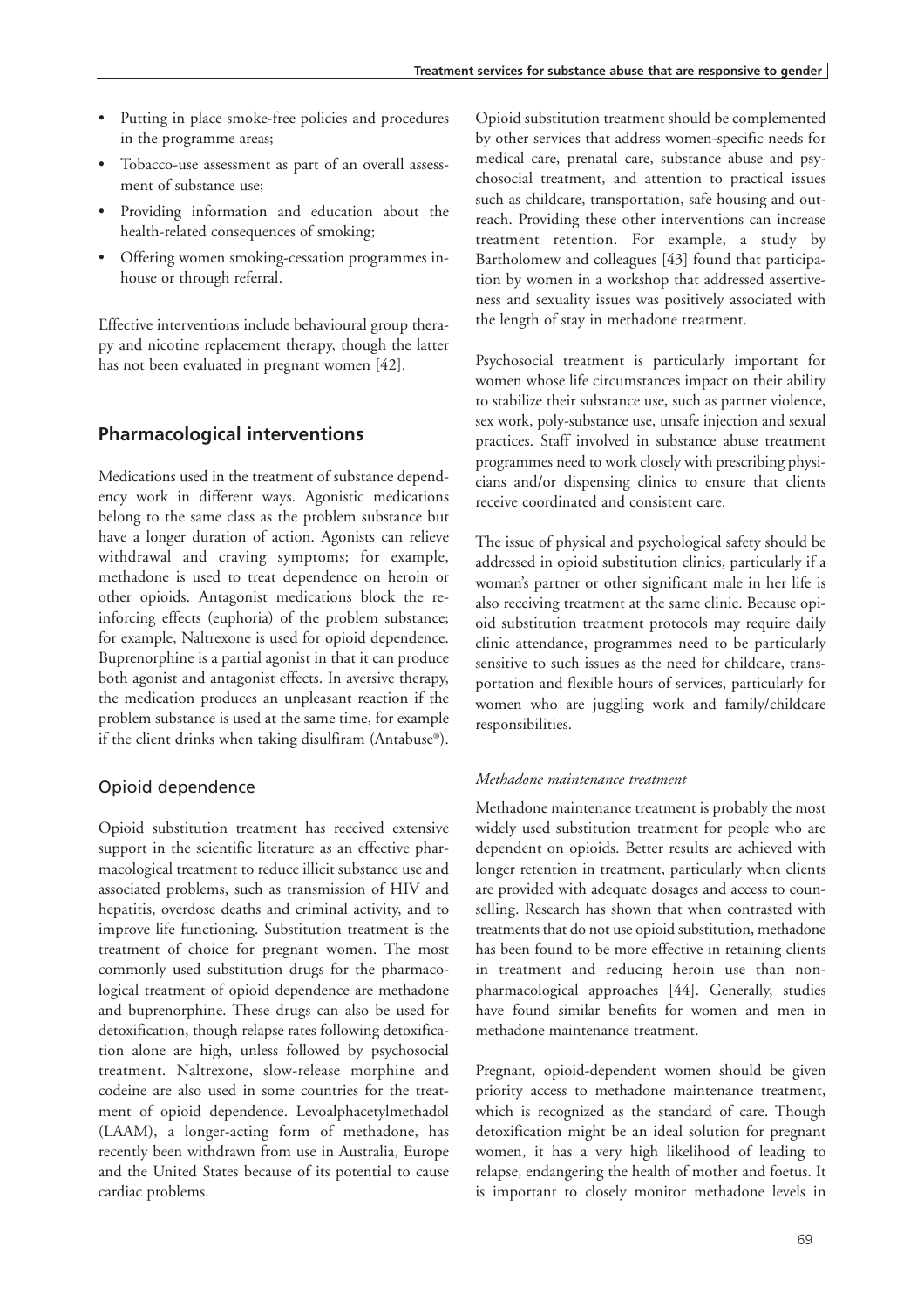pregnant women to ensure adequate individualized dosage levels, in order to prevent women going into premature withdrawal and relapsing into illicit drug use. In the third trimester, the dose may need to be increased or divided into twice daily dosing in order to maintain methadone levels. Reducing a woman's methadone dosage does not reduce neonatal abstinence syndrome. Methadone can also be safely used by women who are breastfeeding. Methadone maintenance treatment for pregnant women has the following advantages, particularly if it is provided in the context of other needed services such as prenatal care [42, 45]:

- It is safe, medically supervised opioid use;
- There is better retention in treatment;
- Services such as antenatal care, treatment for HIV and other blood-borne diseases can be provided;
- There are better outcomes for the mother and the foetus;
- It provides an opportunity to involve substance-using partners in methadone maintenance treatment;
- There is a greater likelihood of the mother being able to care for her infant;
- It is inexpensive.

#### *Buprenorphine*

In some countries, such as France, buprenorphine is more widely used than methadone. It is preferred by some practitioners for use with younger clients, and it is showing promise for use with pregnant women. Recent studies have demonstrated a lower intensity of neonatal withdrawal symptoms with buprenorphine than with methadone. A Cochrane Library review [46] concluded that buprenorphine is an effective intervention for use in maintenance therapy for opioid dependence, but it is not more effective than methadone in adequate dosages. Some studies comparing buprenorphine and methadone have found higher retention rates and lower rates of illicit drug use among women maintained on buprenorphine. Buprenorphine has been approved for officebased use as an opioid substitution drug in a number of countries (e.g. Australia and the United States).

## Amphetamine-type stimulant dependence

At this point there is insufficient evidence for the effectiveness of any medication for the treatment of cocaine or amphetamine dependence, though some research has been done on the use of anti-depressant medication for the treatment of the withdrawal from cocaine.

## **Issues for pregnant and parenting women**

The literature indicates that women with substance use problems are more likely than men to be caring for dependent children, and lack of childcare is probably one of the most significant barriers to treatment access for women. Pregnancy represents not only unique risks to the health of the mother and the foetus, but also a unique opportunity to intervene, since pregnancy may be a time of high motivation and concern for the health of the foetus. Pregnant, substance-using women often have multiple life problems, including physical health problems such as HIV, hepatitis and other blood-borne diseases; sexually transmitted diseases; malnutrition and vitamin or mineral deficiencies; emotional or mental health problems such as low self-esteem, anxiety and depression or the experience of trauma. In addition, they may be living in an abusive relationship and have family histories of substance use problems. Some may be homeless and living on the streets, and some may be engaging in high-risk behaviours such as injecting drug use and unprotected sex.

Engaging and retaining pregnant and parenting women in treatment requires a high degree of collaboration between helping professionals, particularly those providing substance abuse treatment, prenatal care and child welfare services. These different sectors have different mandates and may also have a different understanding of, and attitudes towards, women with substance use problems who are pregnant or primary caregivers of dependent children. To overcome these barriers, substance abuse treatment agencies should consider developing agreements or protocols among themselves and with these other sectors, which would describe how they could work together to meet the needs of their mutual clients. The development of such agreements can also be an educational process that helps each sector understand the other's perspective and treatment approaches. It provides an opportunity to discuss legal and ethical issues, as well as other strategies, such as shared training to reduce barriers and enhance collaboration.

Providing appropriate interventions for pregnant, substance-using women can reduce substance use and improve birth outcomes. As has been found in outcome studies with other substance-using populations, the number of programme contact hours, rather than programme setting, is a major contributing factor to these positive treatment outcomes. However, some pregnant women may not be ready or able to stop their substance use, and others may be substance-free during pregnancy but not be ready to continue to abstain after the birth.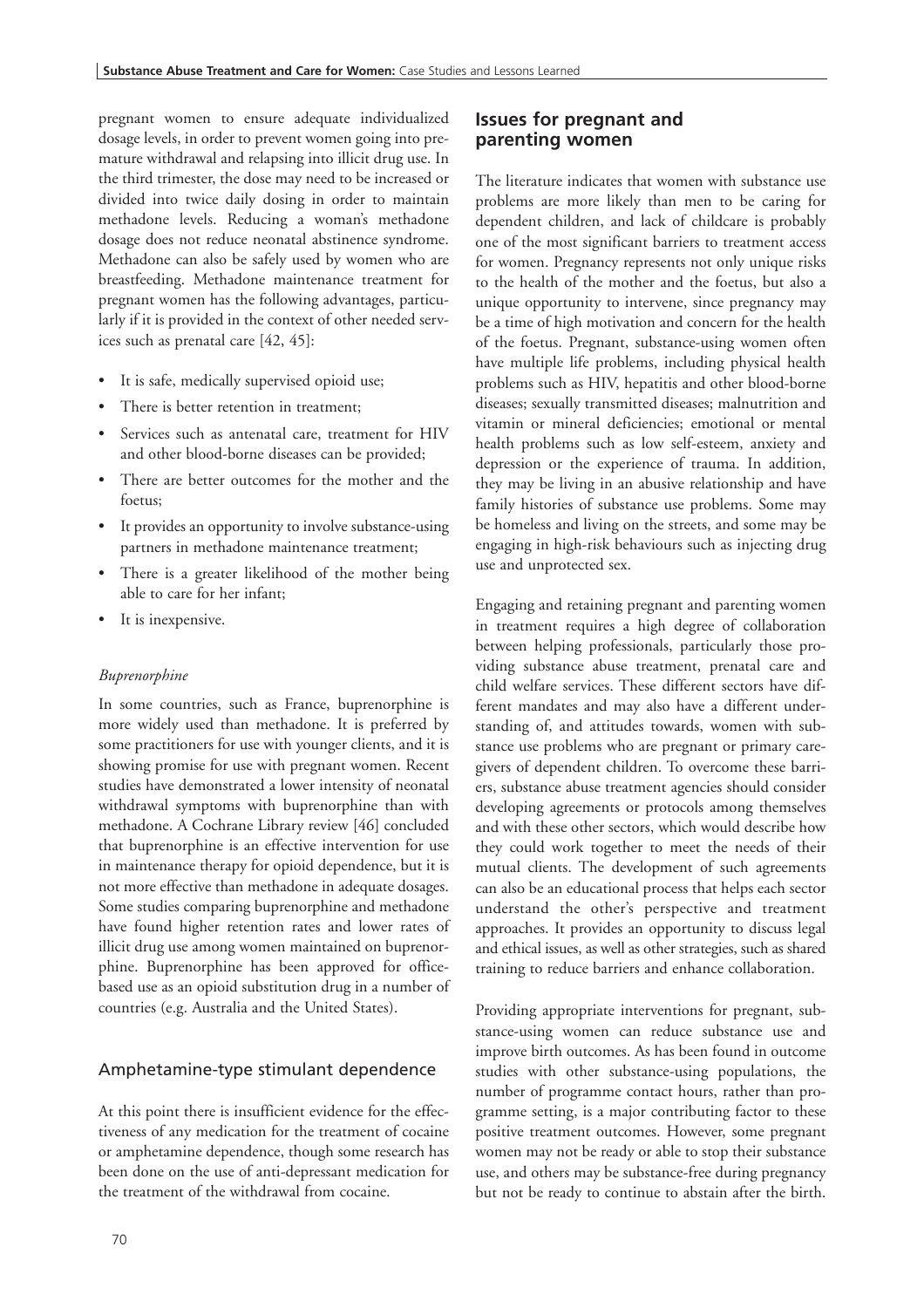Contact in early pregnancy increases the possibility of developing a therapeutic alliance, as well as providing the opportunity to motivate women to change for themselves, not just in order to have a healthy baby. Prenatal care providers can promote early bonding by providing pregnant women with opportunities to see the developing foetus through use of ultrasound.

Studies have also found that women who are mothers and retain custody of their children and/or have their children with them in treatment remain in treatment longer than those who do not, and most studies have found a significant relationship between treatment retention and positive outcomes.

Described in box 20 are some key themes in providing appropriate services to pregnant and parenting women, based on the results of studies from the Pregnant and Postpartum Women with Their Infants programme of the United States Center for Substance Abuse Treatment.

# Transmission of HIV and hepatitis from mother to child

Pregnant women often come to treatment with a range of health problems, including HIV and hepatitis. Guidelines developed by the University Hospital of Vienna for reducing transmission of HIV and hepatitis C virus (HCV) from mother to child are shown in box 21.

#### **BOX 20**

### KEY THEMES EMERGING FROM EVALUATIONS OF PREGNANT AND POSTPARTUM WOMEN AND THEIR INFANTS PROGRAMMES

Key themes emerging from programmes funded by the United States Government under the Pregnant and Postpartum Women and Their Infants programme [47, 48] are:

- Respectful service philosophy, which addresses women's shame and guilt, loss of control over their lives and their mistrust of the systems scrutinizing them, by providing an environment that is non-judgemental and promotes mutual respect and empowerment and builds on women's strengths.
- Comprehensive and practical care by combining substance use treatment with an array of services such as prenatal care, medical care, parenting education, family planning, attention to nutrition and housing needs and counselling on violence and relationship issues, as well as practical supports such as babysitting costs and transportation to appointments. A philosophy that supports women's choice in the life areas they want to work on and provides "one-stop shopping" or a well-integrated network of services contributes to programme effectiveness.
- Inter-agency collaboration and coordination to engage and retain women in treatment and provide the range of services required. Inter-agency collaboration and coordination can address issues such as differing service philosophies and approaches, promoting joint training, sharing of resources and joint planning and, in particular, promoting collaboration between the addiction treatment system, the child welfare system and the foster care system.
- Broad and flexible continuum of care, which can support women in entering, re-entering and completing treatment.
- Outreach to reduce internal barriers, such as shame and fear, and to make pregnant women aware of available services either directly through interventions, such as street outreach, or through education of other service providers. Home outreach and transportation are important factors in treatment compliance and outcome.
- Case management and flexible scheduling, which may include home visits, telephone contact, professional or peer advocacy, help with transportation and processes that allow women to enter and re-enter treatment and accommodates their need to attend to other issues such as medical appointments or responding to child welfare authorities.
- Attention to family issues, by integrating children and partners into women's care and supporting women in their decisions regarding reunification or disconnection, is a critical component of effective care for pregnant and parenting women.
- Continued support or aftercare is critical for women because of the many changes that they experience following the intensive phase of treatment. This includes developing new social networks, relationship issues, family-role changes, working on relapse prevention strategies, etc.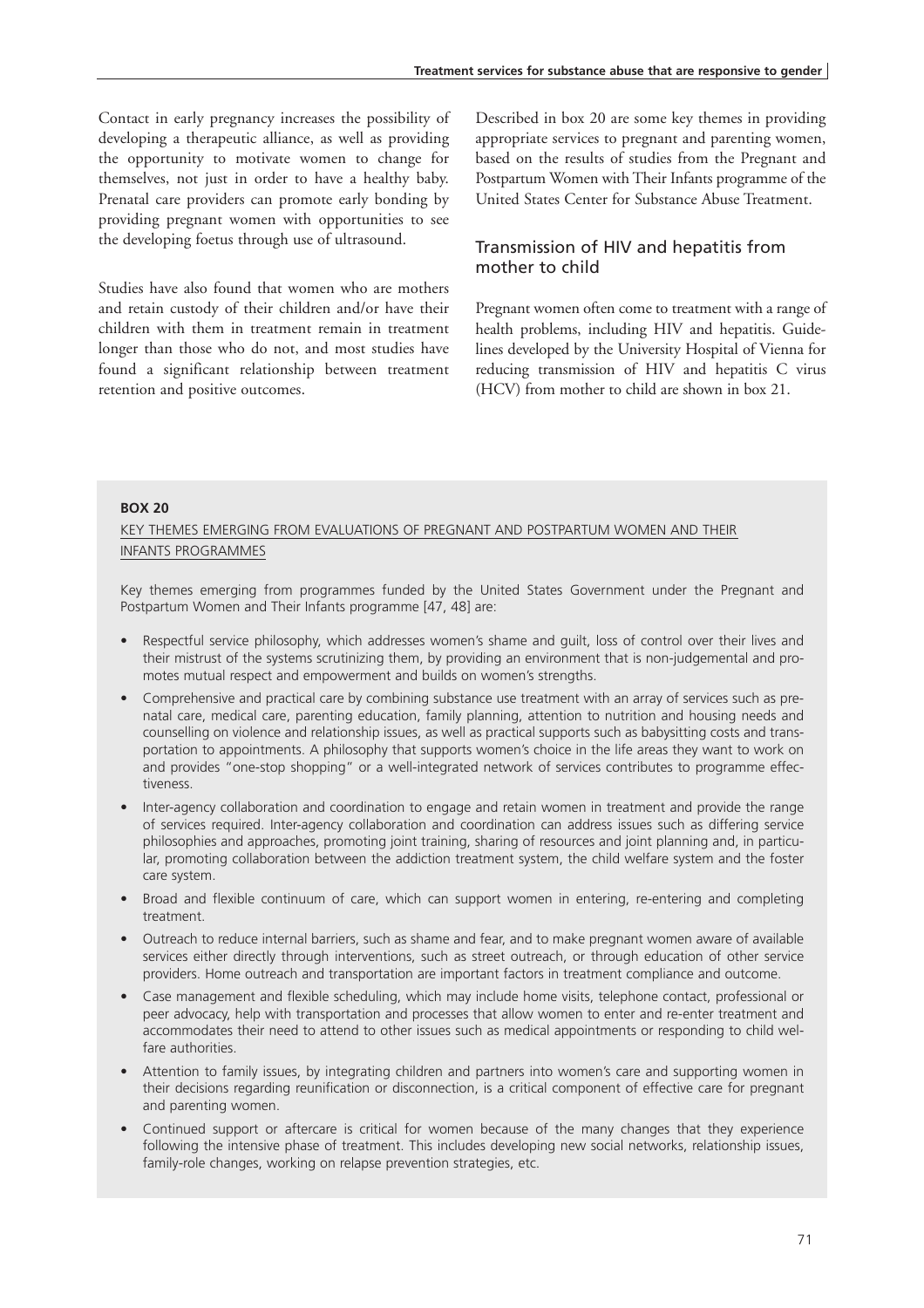#### **BOX 21**

#### REDUCING THE TRANSMISSION OF HIV AND HEPATITIS C VIRUS FROM MOTHER TO CHILD

The University Hospital of Vienna provides outpatient services to pregnant, substance-using women through the pregnancy and drug addiction clinic of the Department of General Psychiatry. It has developed guidelines for pregnant women with HIV and hepatitis C as follows [42]:

#### **1. HIV:**

- Scheduled Caesarean delivery: 38th week
- Antiretroviral treatment (consider drug/drug interaction)
	- During pregnancy (after week 14: delivery)
	- For neonate HIV Negative: 4 weeks of treatment HIV-Positive: continued treatment
- No breastfeeding
- **2. Hepatitis C:**
- Normal delivery
- Breastfeeding possible, depending on the viral load
- No initiation of treatment for hepatitis C virus during pregnancy or breastfeeding

## **Case studies**

The case studies described below illustrate various models for programmes that address the needs of pregnant and parenting women. Most of the programmes are genderspecific, with the exception of the one in Kenya. They also represent a range of levels and types of treatment services-outpatient (drug-free and substitution maintenance), residential and therapeutic communities.

## Australia: Detoxification and residential treatment for women with children

Name: Jarrah House Country: Australia Contact person: Barbara Rich Contact information: P.O. Box 6026 Adelaide, Malabar, New South Wales 2046 Telephone: +(61) 296616555 Fax: +(61) 2996 16595 E-mail: info@jarrahhouse.com.au. Web site: www.jarrahhouse.com.au Status: non-governmental organization; ongoing funding; years of operation: 20 years

#### **Background**

No services existed for women in Australia and women could not access treatment if they had to leave their children at home (because of no existing childcare facilities). Also, many women with histories of domestic violence or sexual assault were unwilling to be in a mixed-gender unit.

#### **Objectives**

The objectives are to provide medical detoxification and short-term rehabilitation for women and their children.

#### **Activities**

*Project start-up:* The first women and drugs conference in Adelaide identified the need for this type of service. The management committee approached a government minister directly and received a grant. Following a positive evaluation, ongoing funding has been provided by the State and Commonwealth Health Departments. A major challenge has been finding an appropriate building. This year Jarrah House received a grant for a purpose-built building.

*Treatment programme:* Jarrah House is a residential treatment facility with 12 detoxification beds and 12 rehabilitation beds. There is a 21-day detoxification phase, and a six-week rehabilitation phase. The programme components include: case management, family therapy, individual counselling, a parenting programme, cognitive-behavioural treatment-based therapy and outpatient psychodynamic groups. It concentrates on common issues such as domestic violence, sexual assault and parenting. The programme takes a social view of health, and the case management component addresses issues such as poverty, homelessness and childcare support to augment the programme content. Clients are involved in evaluating all aspects of the programme and participate in any planning sessions to ensure that it continues to be responsive to the needs of the client groups.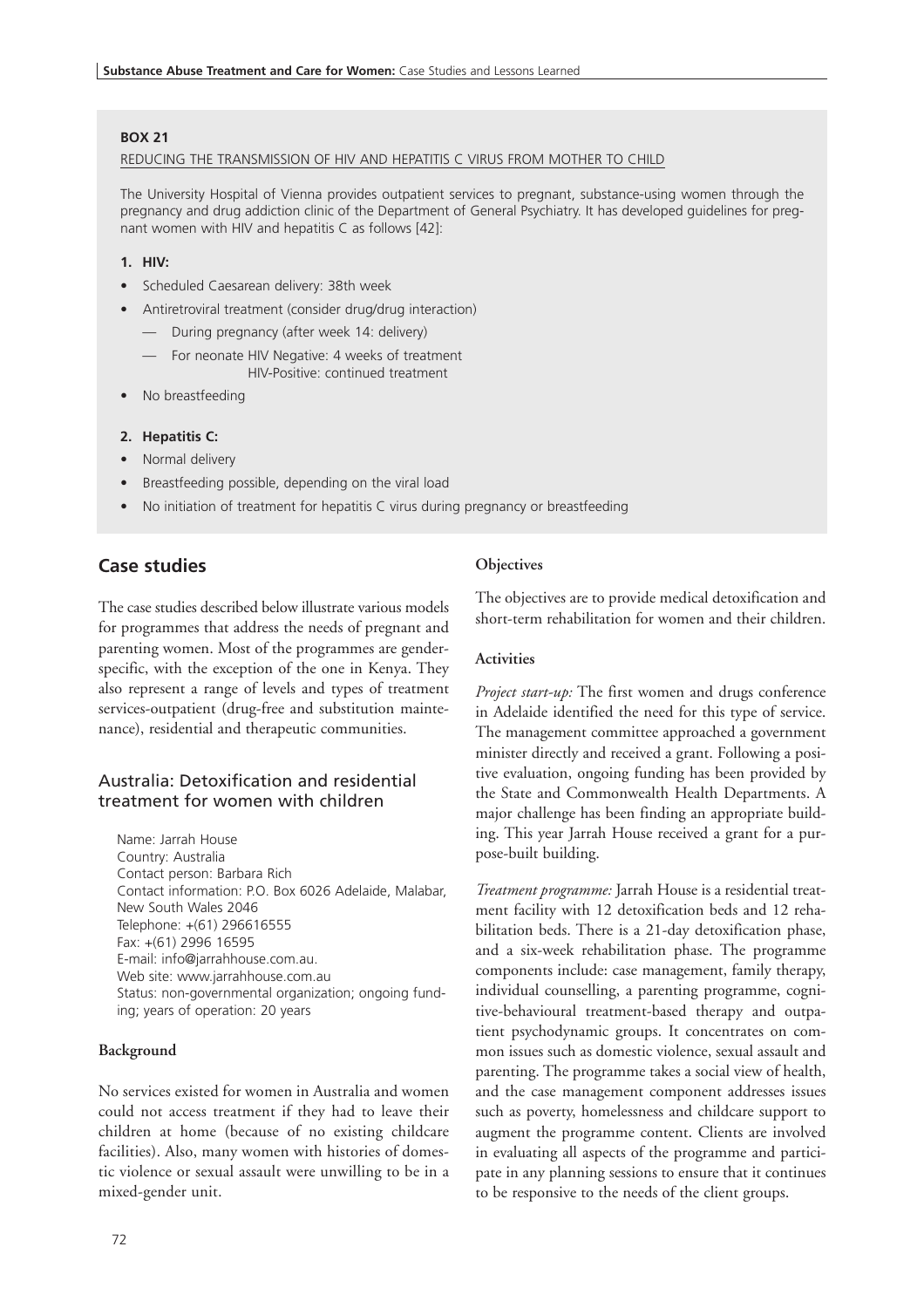For women with children, Jarrah House has a capacity to serve eight children up to eight years of age whose mothers are in either detoxification or rehabilitation. Some of the children are neonates who are referred with their mothers directly from neonatal intensive care. For pregnant women, Jarrah House provides co-case management, special access arrangements for specialized prenatal care, parenting groups and individual case management by early childhood teachers and family therapists.

*Clients served:* The clients served are women from 16 to 65 years of age; all substances. The programme is statewide, but because it has the only detoxification service in Australia that accepts women with children, it also takes referrals from other states.

*Staffing:* All staff are female and trained in women's health and other issues pertaining to women.

## **Results/accomplishments**

Accomplishments include: reduction in the number of children removed from their mothers' custody; higher retention rate in treatment than the national average; three times higher representation of the indigenous population in treatment than the national average; and earlier intervention for pregnant women. Also, individual case management and the group therapy programme were evaluated most highly by clients as being the most useful.

Jarrah House employs a number of mechanisms to measure the impact of its programme, including: national data collection that includes information on demographics and treatment episodes; follow-up interviews one month after discharge focusing on compliance with and success of discharge planning; client satisfaction surveys; client focus groups; and client surveys. The programme has also been evaluated by independent researchers [8] using a quasi-experimental design.

## **Challenges**

At the system level, the biggest challenge in serving women who are pregnant or have children is maintaining therapeutic neutrality in the face of mandatory child protection notification and pressure by the Department of Community Services. Written resources that explain in detail the various relevant child protection issues, individual case management, case conferencing with child protection agencies and effective partnerships with child protection agencies have been successful in addressing these problems.

Other system challenges include the lack of available medical specialists and continuity of care for women from a huge geographical area.

The service also faces enormous demand, and waiting times are a problem, as is the limited number of spaces available for children. Jarrah House has a waiting list, and staff maintain daily contact with prospective clients in order to provide support. There is also a system for prioritizing high-risk clients. Jarrah House has also developed memorandums of understanding with referring agencies.

At the client level, a major challenge is the prevention of relapse for women with few resources, since the programme does not control the availability of housing, childcare etc. The programme attempts to overcome these issues through better discharge planning and continuity of care to increase the likelihood of clients accessing resources in their own communities. Jarrah House has also provided a community alumni group and tried to build links with welfare and housing.

### **Lessons learned**

Women require specialized treatment to address their unique needs.

## Brazil: A women-only outpatient programme

Name: Programa de Atenção à Mulher Dependente Química (Drug-Dependent Women Treatment Center) (PROMUD), Institute of Psychiatry, Clinic Hospital, São Paulo University Medical School Country: Brazil Contact person: Patricia M. Hochgraf/Silvia Brasiliano Contact information: PROMUD-IPq-HC-FMUSP-R. Dr. Ovidio Pires Campos, s/n—3 andar—Cerqueira Cesar—05403-010, São Paulo, SP, Brazil Telephone: +(55) (11) 3069-6960 Fax: +(55) (11) 3069-6960 E-mail: hochgrafp@uol.com.br or promud@hcnet.usp.br Status: governmental organization with ongoing funding; years of operation: 7

## **Background**

The programme was created in 1996 based on the experience of working with people with substance use problems. A study of the specific characteristics of Brazilian women with substance use problems and a review of the national and international literature indicated that women had specific needs and benefited more from women-only treatment services. At that time, there was no similar programme for women in Brazil.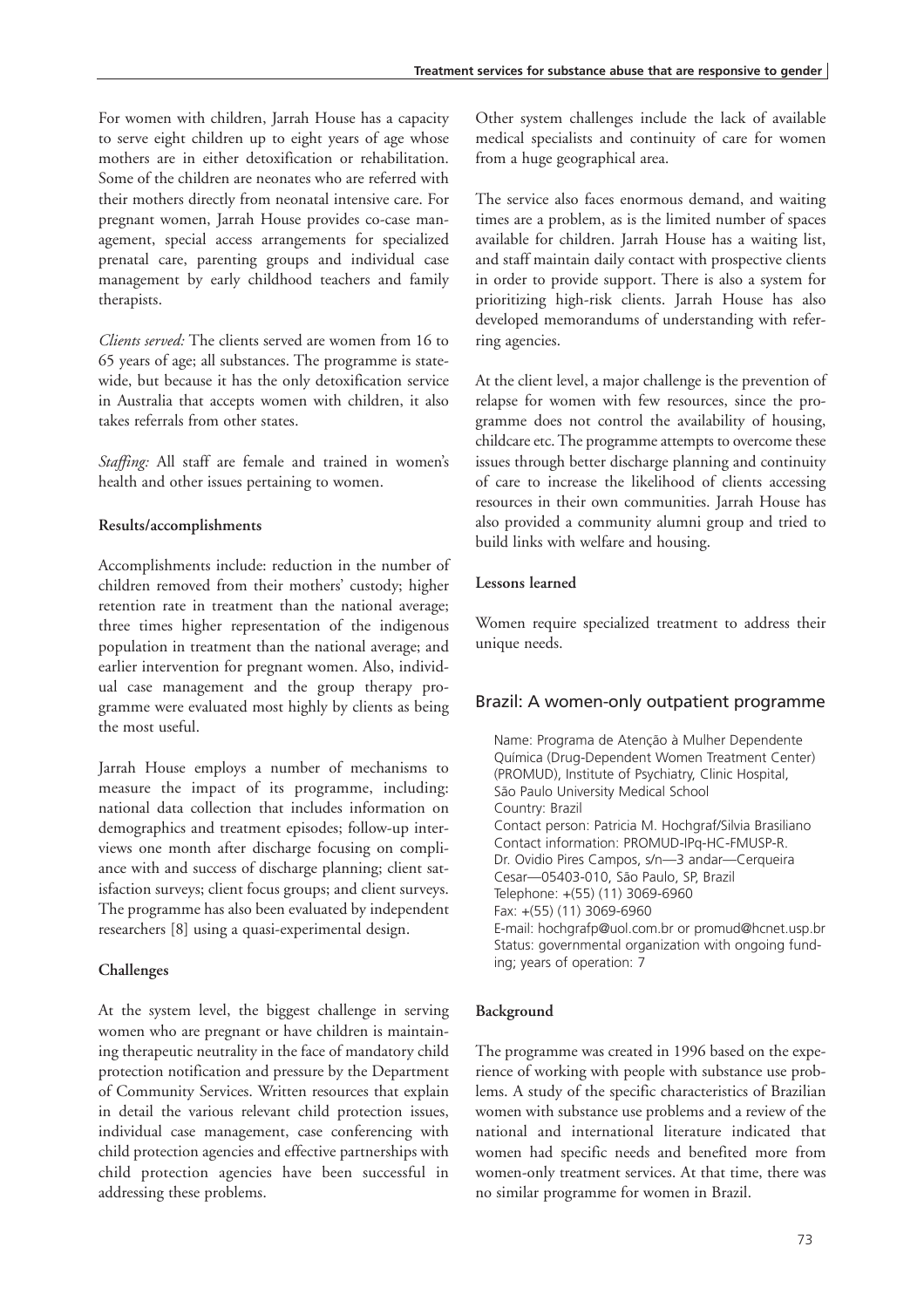### **Objective**

The objective is to provide free, gender-specific treatment for women.

## **Activities**

*Treatment programme:* The Programa de Atenção à Mulher Dependente Química (PROMUD) of Brazil is an outpatient, gender-specific programme. Genderspecific inpatient treatment is provided for women with severe medical or psychiatric problems, or women who do not respond to outpatient treatment. Women can be self-referred, referred by the Psychiatric Institute with which PROMUD is affiliated, or referred from other units within the hospital, which serves a mainly lowincome population. Following referral, women are individually assessed. The programme has space for up to four admissions per week. Women must have a Diagnostic and Statistical Manual of Mental Disorders (DSM-IV) diagnosis of psychoactive substance dependence to be admitted.

PROMUD combines cognitive behavioural approaches for some aspects of treatment, such as relapse prevention, with psychodynamic approaches to help women understand their deeper emotions and pain and find non-drug alternatives to dealing with feelings such as rage or depression. Treatment components include medical-psychiatric care and referral to specialist services if required, a weekly psychotherapy group for up to 3-4 years, an art therapy group, nutritional counselling, body-expression activities, legal counselling, a group for pregnant women and their partners, and an early intervention plan for women with children (due to lack of financial resources, the latter two activities are temporarily on hold). Most of these activities are weekly or bi-weekly.

The inpatient treatment programme offers psychiatric care, individual psychotherapy, family psychotherapy, individual occupational therapy, and nutritional counselling for women with co-occurring eating disorders. PROMUD also has a research division and a teaching programme, including a graduate-level course.

*Staff:* The treatment programme is staffed by a multidisciplinary, professional team. An initial step in the creation of the programme was to recruit a multidisciplinary team of psychiatrists, clinical doctors, a psychologist, occupational therapists, nutritionists and social workers and provide them with training in addictionrelated cases.

*Clients:* PROMUD serves women with a psychoactive substance dependency (according to DSM-IV) who are 18 years and older and live in greater São Paulo.

### **Project results/accomplishments**

Alcohol and drug-dependent women in the PROMUD programme stay longer in comparison with women attending the mixed-gender programme at 3, 6 and 12 months.

Seventy per cent of female graduates of the PROMUD programme have demonstrated partial or complete improvement in global functioning and a reduction or abstinence from alcohol and other drugs.

### **Challenges**

The lack of financial resources is a major challenge, with many of the team members working on a volunteer basis; there is a lack of physical space for conducting all the groups that are needed.

Clients continue to experience barriers to accessing the programme. These include fear of discrimination, which the programme tries to overcome by offering a women-only programme and specially trained staff; fear of losing custody of their children (the programme provides a specialized lawyer to give women legal counselling) and lack of money to pay for transportation to PROMUD, which is located in the centre of the large city of São Paulo.

#### **Lessons learned**

It has been noted that a women-only programme brings drug-dependent women into treatment, but women's programmes may face the same prejudices and discrimination as women clients do in their daily lives. Furthermore, there is a need for programmes such as PROMUD, in which a trained and motivated multidisciplinary team addresses women's special needs (nutrition, legal support etc.) and emphasize outpatient treatment with psychotherapy.

The PROMUD programme has demonstrated the success of attending to the specific needs of substancedependent women by having components that address substance dependency, family, social and individual problems; offering women-only psychotherapy groups; having women as the majority of the professional staff; and employing staff that are highly motivated.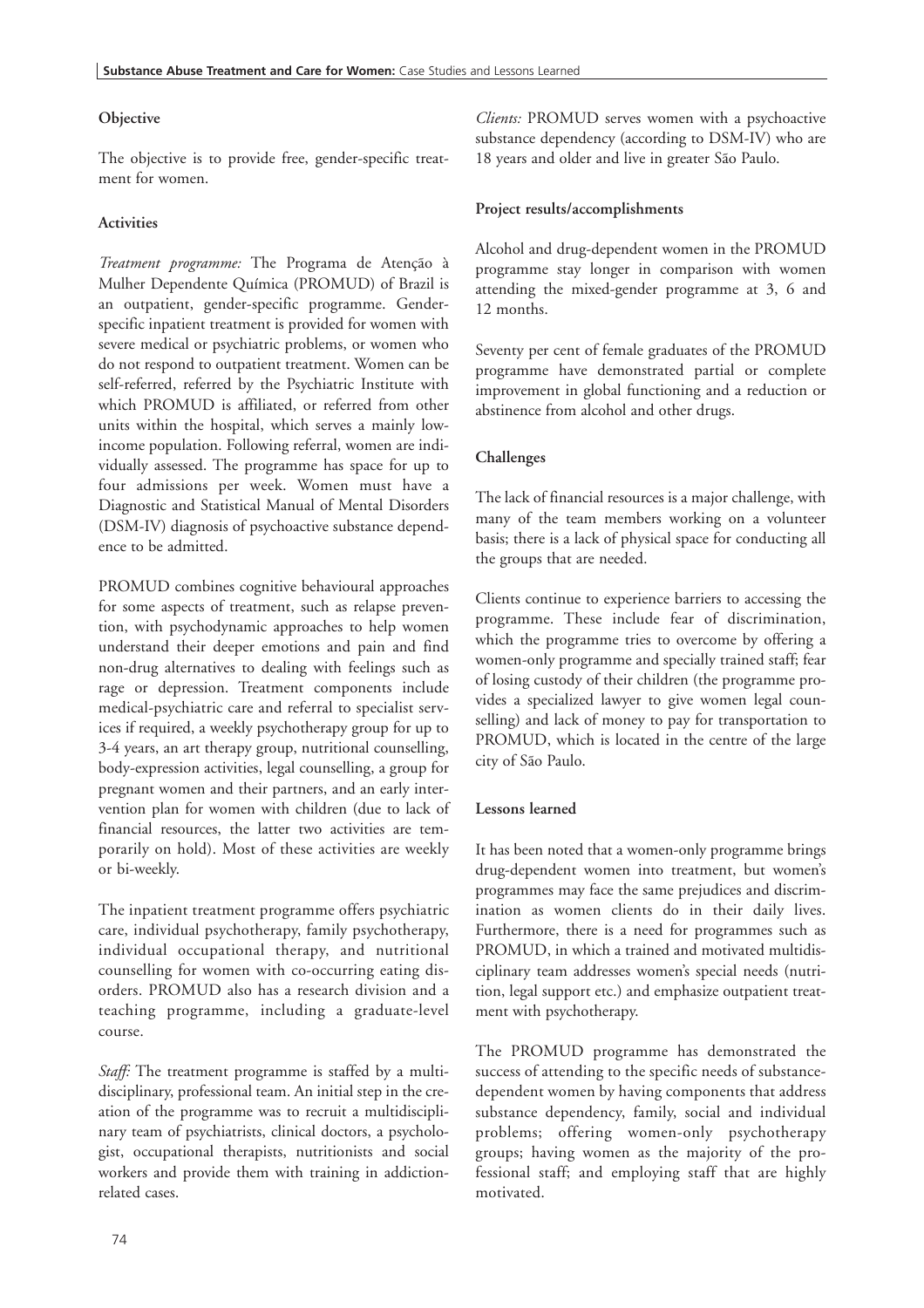### Kenya: Serving women in a mixed-gender residential programme

Name: The Omari Project Country: Kenya Contact person: Susan Beckerleg Contact information: P.O. Box 438 Watamu, Malindi, Kenya Telephone: +(254) 733 591434 Fax: n/a E-mail: susan.Beckerleg@warwick.ac.uk or theomariproject@yahoo.com Status: non-governmental organization with time-limited funding; years of operation: 9

### **Background**

The Omari Project was initiated because heroin use was causing a great deal of suffering among young people and their families in tourist centres such as Malindi and Watamu. There were no services, and there were few ideas about how users might be treated. The project aims to address the particular needs of heroin users.

### **Objectives**

The objectives are to support Kenyan heroin users in becoming substance-free, and prevent infection and transmission of HIV and other blood-borne and sexually transmitted infections.

#### **Activities**

*Start up:* Funding was obtained to purchase land on which to build the residential treatment centre, which can accommodate 20 residents (both men and women). This funding followed previous youth prevention initiatives with financing from the United Nations Office on Drugs and Crime and the British Council.

*Treatment programme:* The programme is a six-month residential rehabilitation programme, which is free of charge. It includes initial withdrawal from heroin, group and individual counselling, family seminars and visits, exercise and preparation for work placements.

Senior residents, who have completed at least three months of the programme, take much of the responsibility for the day-to-day management of the centre. There has been a strong demand for places in the centre, and there is always a waiting list. There is also an outreach programme that provides follow-up for the graduates of the residential programme and contact with new users for referral and harm reduction services. The Omari Project has recently opened two drop-in centres where information, counselling and referral on substance use and sexual health issues are offered.

*Staff:* The residential centre has 10 staff members. There has been difficulty finding female staff members who are able and committed to the work. For the past two years a British woman volunteer has been able to provide individual counselling to women who speak good English. Priority is being given to recruiting additional female staff, and a woman was employed as a support worker in 2003. The support staff has received training in working with women heroin users and their physical, emotional and social needs.

*Clients:* Ninety per cent of the clients are male, reflecting the male/female ratio of heroin users in the community. Clients are generally in their twenties and thirties, and the majority are Muslim and use heroin, as well as other substances such as cannabis, khat, Valium®, other prescription drugs and alcohol.

### **Accomplishments/results**

The local community and authorities have been kept informed through a series of workshops, which have been held for health workers, police, local government, religious groups and women's groups in order to maintain their support for the programme.

The project has taken the best international practices and adapted and applied them to the cultural setting of coastal Kenya. It is a well-established programme that serves people from families who cannot pay for treatment.

Women heroin users know that the services are open to them, and that they will not be stigmatized or discriminated against. A flexible approach to the needs of individual women has been adopted; for example, a pregnant woman and a woman with a newborn baby have been admitted.

Linkages have been made with a local non-governmental organization that provides training opportunities to "women in distress", mainly women involved in the sex trade.

Since the residential programme opened, there has been a significant shift in attitude by staff, who are now committed to making the needs of women heroin users a priority.

#### **Challenges**

There are several obstacles to overcome in order to improve the project. For example, potential funding sources need to recognize that there is a serious heroin problem in coastal Kenya, particularly for ongoing service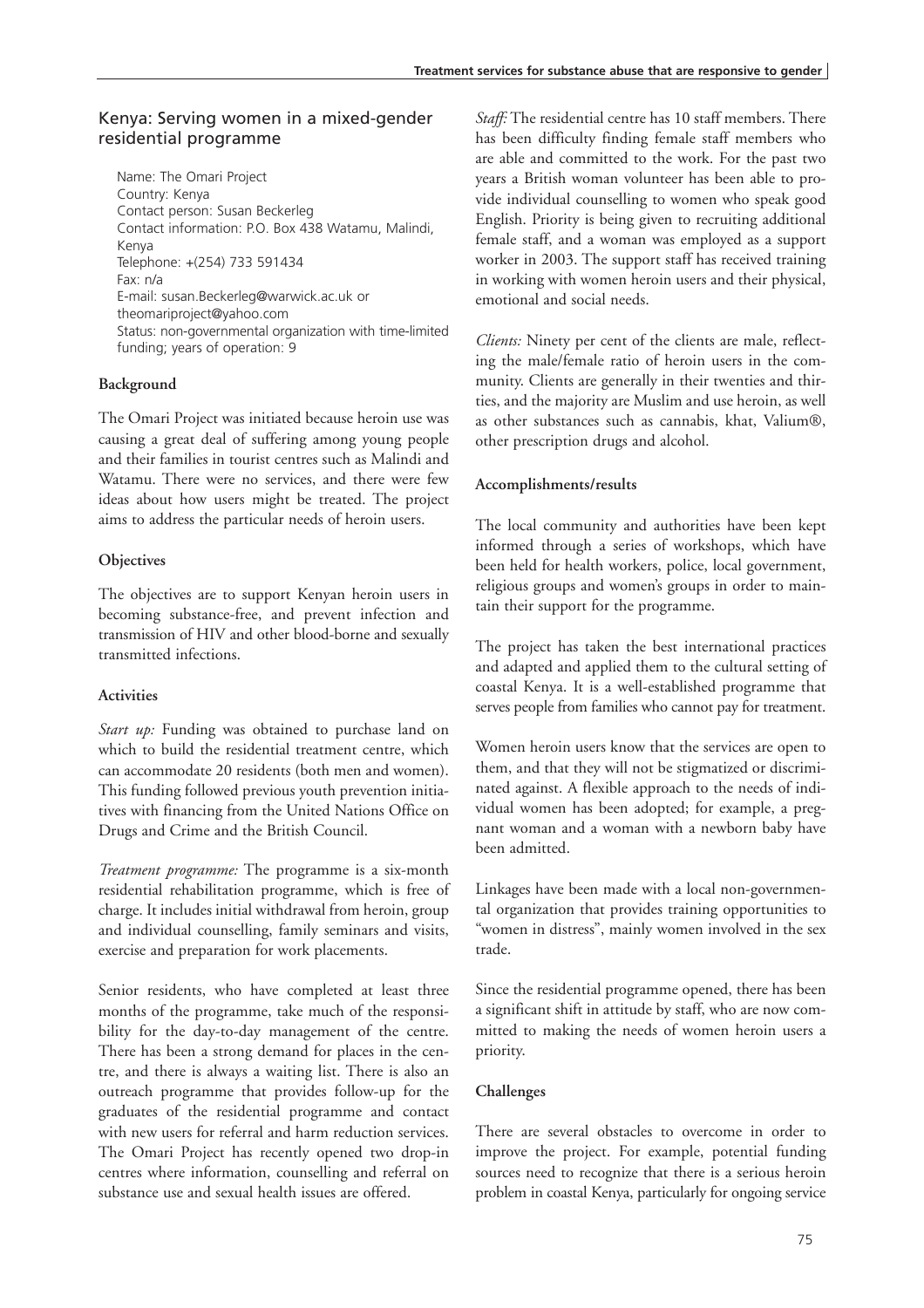provision as opposed to prevention, since heroin users are an unpopular cause; training staff, particularly women, to work with heroin users in Kenya; breaking down the resistance from the local community to a service that welcomes women as well as men.

Generally, women heroin users are more discriminated against than their male peers. Some community members think of women as being disruptive and deviant and believe the women's treatment to be secondary to that of the men. Because of this, although women users know the service is open to them, they are deterred from seeking treatment and do not go to the residential centre.

### **Lessons learned**

The main lesson learned here is that the lack of employment opportunities hinders the success of graduates. Further observations include noting the slow rate of behaviour change and the necessity of follow-up support after completion of the programme.

## Sweden: A women-only therapeutic community programme

Name: Sofia behandlingshem Country: Sweden Contact person: Lotta Länne Contact information: S:a Grängesbergsgat 43, 214 48 Malmö, Sweden Telephone: +(46) (40) 345576 Fax: +(46) (40) 345571 E-mail: lotta.lanne@malmo.se Web site: www.malmo.se/sofia (Swedish) Status: governmental organization, ongoing funding; years of operation: 14

## **Background**

Between the years 1980 and 1990, several scientific studies of the different treatment programmes in Sweden were being carried out. These studies showed poor results for women with substance use problems when they were treated in mixed-gender programmes, with less than 20 per cent of women completing treatment. As a result of these studies, the Government granted the City of Malmö funds to analyse the need for a genderspecific treatment programme for women. This led to the opening of Sofia in 1990.

## **Objectives**

The Southern Social Services authority in Malmö specified the following objectives for Sofia in 1990:

- To help women deal with substance use and other underlying problems to enable them to lead a life free of drug abuse;
- To intervene at an early stage, as this is positive for both the pregnant woman and her baby;
- To improve the women's ability to form positive relationships with their children, partners, relatives, friends and other people close to them by adopting a holistic approach;
- To help women make the most of their abilities in order for them to be able to live socially independent lives;
- To stretch the limits of, and further develop knowledge concerning, psychosocial treatment for women.

#### **Activities**

*Start-up phase:* A director and assistant director were hired respectively in 1989 and 1990 to start planning for Sofia and to recruit staff. A reference group was formed with representatives of the social service administration to provide input into the treatment programme. The director also talked to politicians and heads of municipal social service offices to get their input into the programme. This proved useful later on. At the time Sofia was planned and implemented, treatment for women was a "hot" issue and there was a lot of commitment from decision makers and social workers in the field. Since then, however, there has been less commitment to women's treatment, and the funding for Sofia has been questioned. Thus, the initial links with politicians and others in senior positions have been important in maintaining Sofia.

*Treatment programme:* Sofia is a gender-specific, longterm, drug-free residential programme, with a therapeutic environment adapted from the model developed by Maxwell Jones. Treatment lasts for up to one year, followed by a year of aftercare. In the aftercare phase, Sofia may collaborate with a drug substitution programme, but the treatment programme's intention is to help women lead a life free from substances.

The working method is based on a psychodynamic perspective of human psychological development. The programme responds to the needs of women by providing treatment that is focused on the relational aspect of women's lives. It is built on the assumption that the identity of women is connected to "the relating self", with a focus on:

• Children and relationships with children;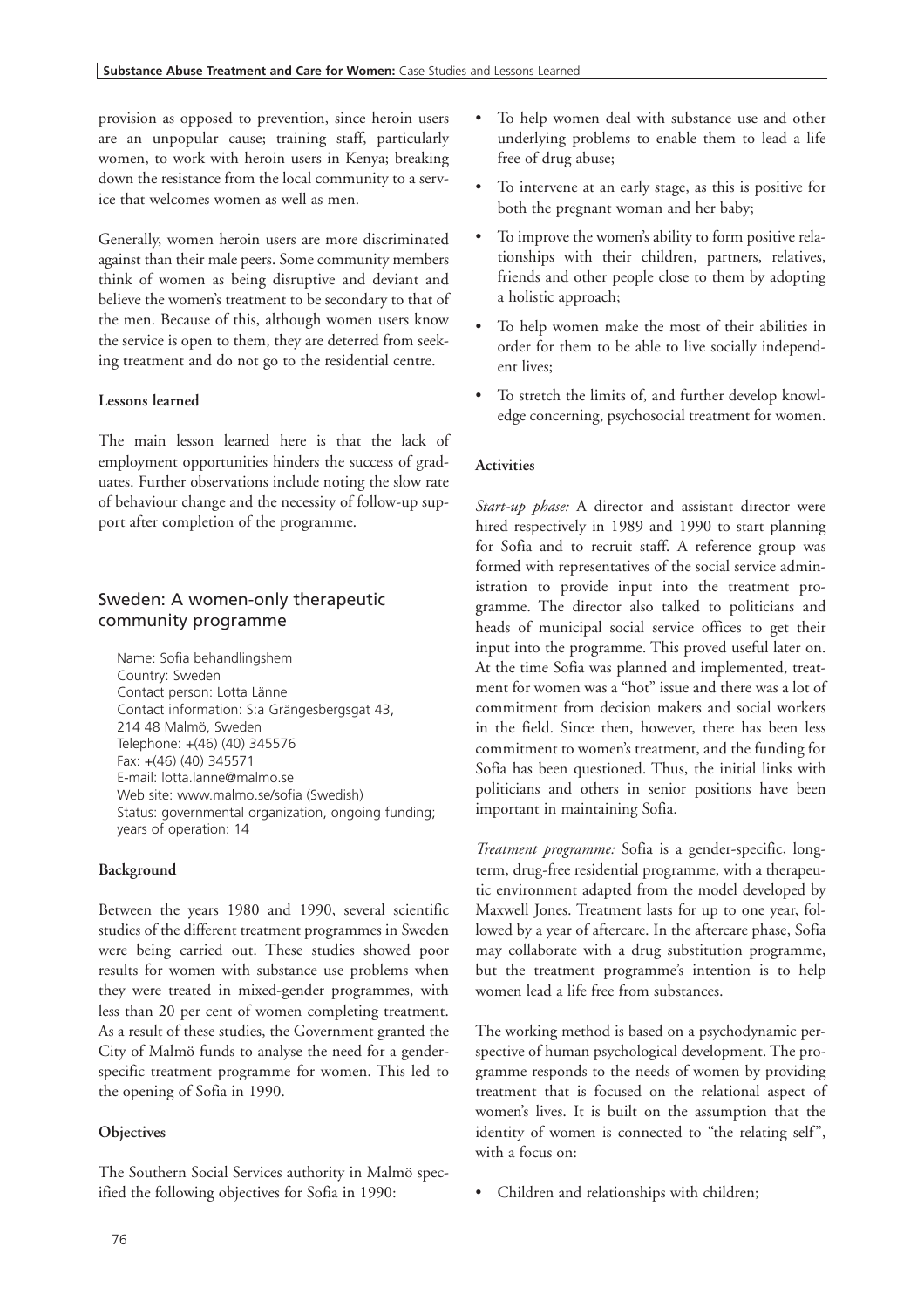- Pregnancy and increasing consciousness of how to take care of and be able to welcome the newborn child;
- Increasing consciousness of exploitation from partners and suppression in a patriarchal society; and
- Gender roles, as an important issue in general, and in the context of substance abuse in particular.

The programme is tolerant of relapses, and these are not seen as a reason to discharge clients. Relapsing clients must leave but are welcomed back when they have stopped using substances and are ready to try again.

The programme employs individual therapy, small group sessions and daily community meetings. The relationship with a primary counsellor is considered to be the key to enabling women to develop trusting relationships. It is considered the best method for working with women who have experienced violence and abuse. Part of the treatment experience is providing women with an opportunity to reflect on their relationships and make necessary changes. Spouses or partners are allowed to visit the women during their treatment stay, and at weekends they can stay at Sofia for one or two nights. People in a woman's relational network also meet with a woman's primary counsellor in group sessions, in order to make the relational network function in a constructive way to support a woman in a substance-free lifestyle.

*Services for pregnant women:* Sofia cooperates with Enebackens barnhem, a children's care home in Malmö. During their pregnancy, women participate in the Sofia programme, where they focus on becoming a mother. They then move to Enebackens barnhem after the birth where the treatment focuses on the mother-child relationship. At the same time, women continue to receive counselling from Sofia. Expecting a child is seen as an opportunity for change and pregnant women are encouraged to seize the opportunity to gain new perspectives in self-value as a mother.

*Clients:* The typical Sofia client is in her middle or late twenties, with a long history of substance use problems. She has often experienced assault, violence and sexual abuse and has been involved in the sex trade.

*Staffing:* Sofia has a staff of 11 women.

#### **Results/accomplishments**

Based on an evaluation done in the period 2001-2002, which followed up 123 clients who had received treatment in the previous 10 years, and on in-depth interviews with 20 women, approximately 50 per cent of women were substance-free and had made other changes in their lives.

Furthermore, the following were identified as important elements of the programme: gender-specific treatment, individual counselling, the opportunity to connect and make friends with other women, continued support after a relapse, relationship and social support.

#### **Challenges**

At the system level, the biggest challenge has been to ensure continued funding for Sofia and other services, such as detoxification. In times of reduced funding, women's substance abuse services are not seen as a priority. A further challenge has been to make social services refer pregnant women to the programme.

At the programme level, the group process is difficult for some women who have been part of the drug subculture for many years. Also, organizational change can be disruptive to staff and clients and may result in greater client drop-out during these periods.

At the client level, women continue to experience many barriers when seeking treatment, such as: being suspicious of other women, which makes them reluctant to seek gender-specific treatment; experiencing shame and not wishing to be identified as a female addict; being afraid of seeking assistance from the social services administration and losing custody of their children; resistance from partners who do not want their women to go to treatment, particularly if they also have a substance use problem; and lack of self-esteem and confidence.

### **Lessons learned**

For programme sustainability, it is important to create alliances and linkages with the organizations in charge of drug services, to maintain good relations with the surrounding community, to document the programme and to promote good publicity.

Important elements of gender-responsive services are: being treated by other women, acceptance of relapses, individual counselling sessions, friendship with other women, aftercare and long-term planning of treatment, dealing with women's relatives, social support and creative activities.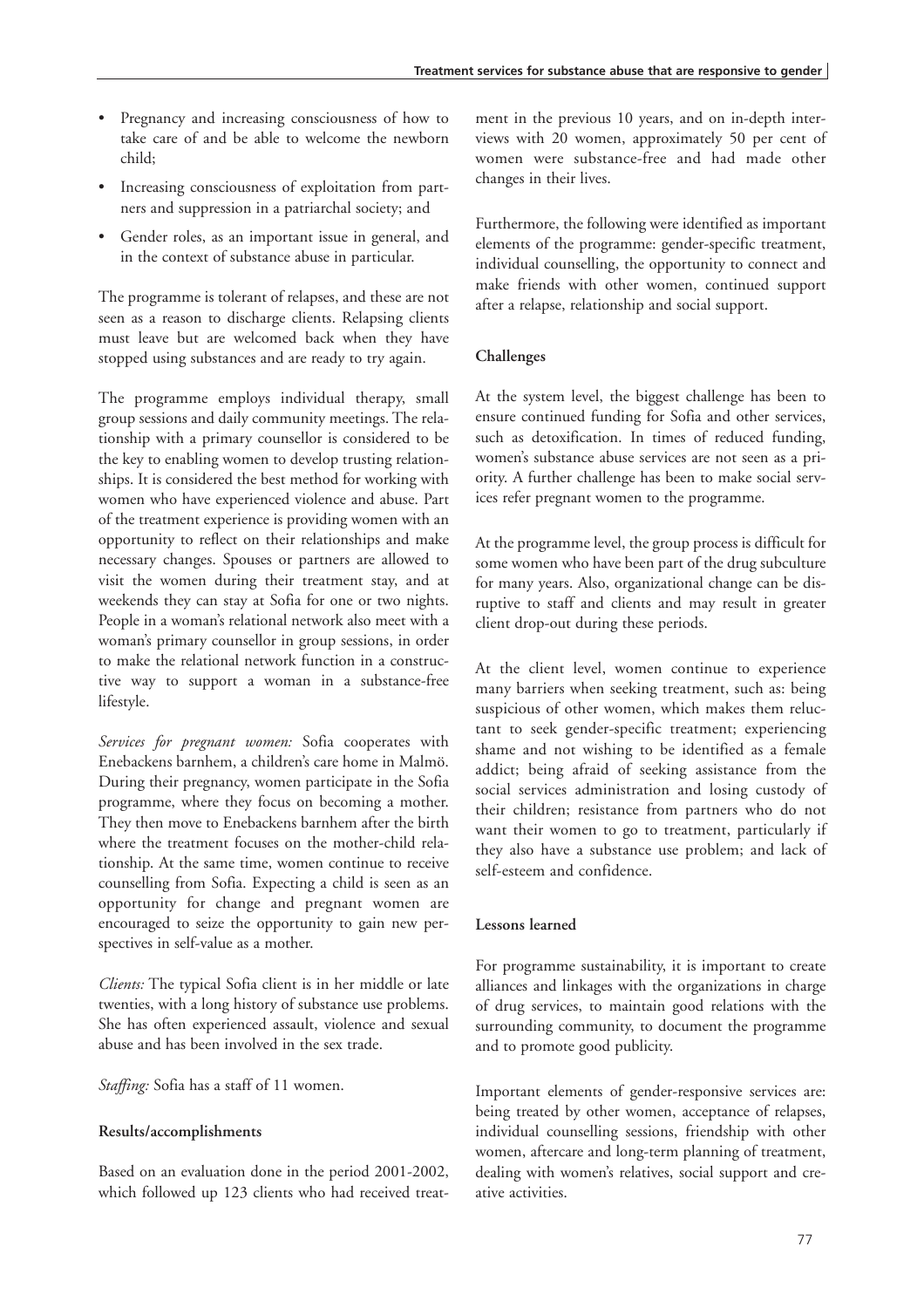## United States: A women-only methadone maintenance programme

Name: Women in Treatment (WIT) programme of the APT Foundation Country: United States Contact person: Martha J. Wright Contact information: 540 Ella Grasso Blvd., New Haven, CT, USA Telephone: +(1) (203) 781-470 Fax: +(1) (203) 781-4783 E-mail: mwright@aptfoundation.org Web site: www.aptfoundation.org Status: The Women in Treatment programme is subsidized by the Department of Mental Health and Addiction Services, which is ongoing. The project has been in operation for 12 years.

## **Background**

The programme was initiated to focus on issues critical to women in treatment: parenting, health and domestic and sexual abuse. Women in Treatment (WIT) and Holistic Women's Services (HWS) are both part of the Orchard Hill Treatment Services, one of three methadone maintenance clinics run by the APT Foundation. HWS is only for women who are HIV-positive or living with AIDS.

## **Objectives**

The objectives are to offer methadone maintenance and treatment to women in a model that is culturally focused; to enhance women's ability to focus on treatment by providing on-site childcare; to provide specialized treatment to women who are HIV-positive or living with AIDS.

## **Activities**

*Start-up:* Information was gathered from community and state agencies concerning the target population. A committee was formed to investigate need in the area. It was determined that inner city women were underserved, and a request had been made for a genderspecific programme. At the time, there was a six-month waiting list to get into methadone treatment, and the only gender-specific programme was a pregnant women's group. Funding was sought from the Center for Substance Abuse Treatment for 75 treatment slots to make methadone treatment more accessible to women.

*Treatment programme:* WIT is designed to meet the needs of women with substance use problems by providing the following: methadone maintenance treatment, psychiatric evaluation and concurrent treatment (except for women with severe psychiatric problems, who are referred to local community mental health agencies), group and individual counselling, family counselling as needed, on-site childcare during treatment hours, case management services, primary health care and vocational services (which are provided through another part of the APT Foundation services). WIT also has links to community agencies to which it refers daily. WIT believes that truly effective treatment must concern itself with substance abuse, psychological history and socio-economic factors. Women who are pregnant are given special care. Nursing staff are alerted about pregnancies and meet with the women to address any concerns that they may have. If they wish, pregnant women may be transferred to the pregnant women's programme, which is offered through another component of APT Foundation services.

*Clients:* The clients are women who are 21 years of age or older, who have been addicted to opiates for one year or longer and who are from the New Haven, Connecticut, catchment area.

### **Results/accomplishments**

Based on 2003 satisfaction surveys, over 80 per cent of programme participants reported a reduction in symptoms. Women felt staff were sensitive to cultural issues and that services were offered at convenient times.

Impact and success are measured in different ways, including women completing annual satisfaction surveys; encouraging women to participate in focus groups exploring strengths or barriers to services; monthly quality assurance measures, which examine discharge data; the percentage of positive toxicology tests; and the number of clinical contacts.

## **Challenges**

Cutbacks to health insurance reimbursement, due to nationwide health-care cutbacks, have made it more difficult for women to access treatment. Transportation to the programme was an issue for clients; though this was overcome by applying for state assistance services for bus passes and taxi rides, funding cutbacks have reduced transportation benefits.

Lack of childcare facilities was a barrier that was overcome by providing on-site childcare; however, cutbacks have reduced the hours of operation of the childcare component, making it more difficult for women to access treatment. Getting pregnant women to voluntarily access prenatal care and to maintain an adequate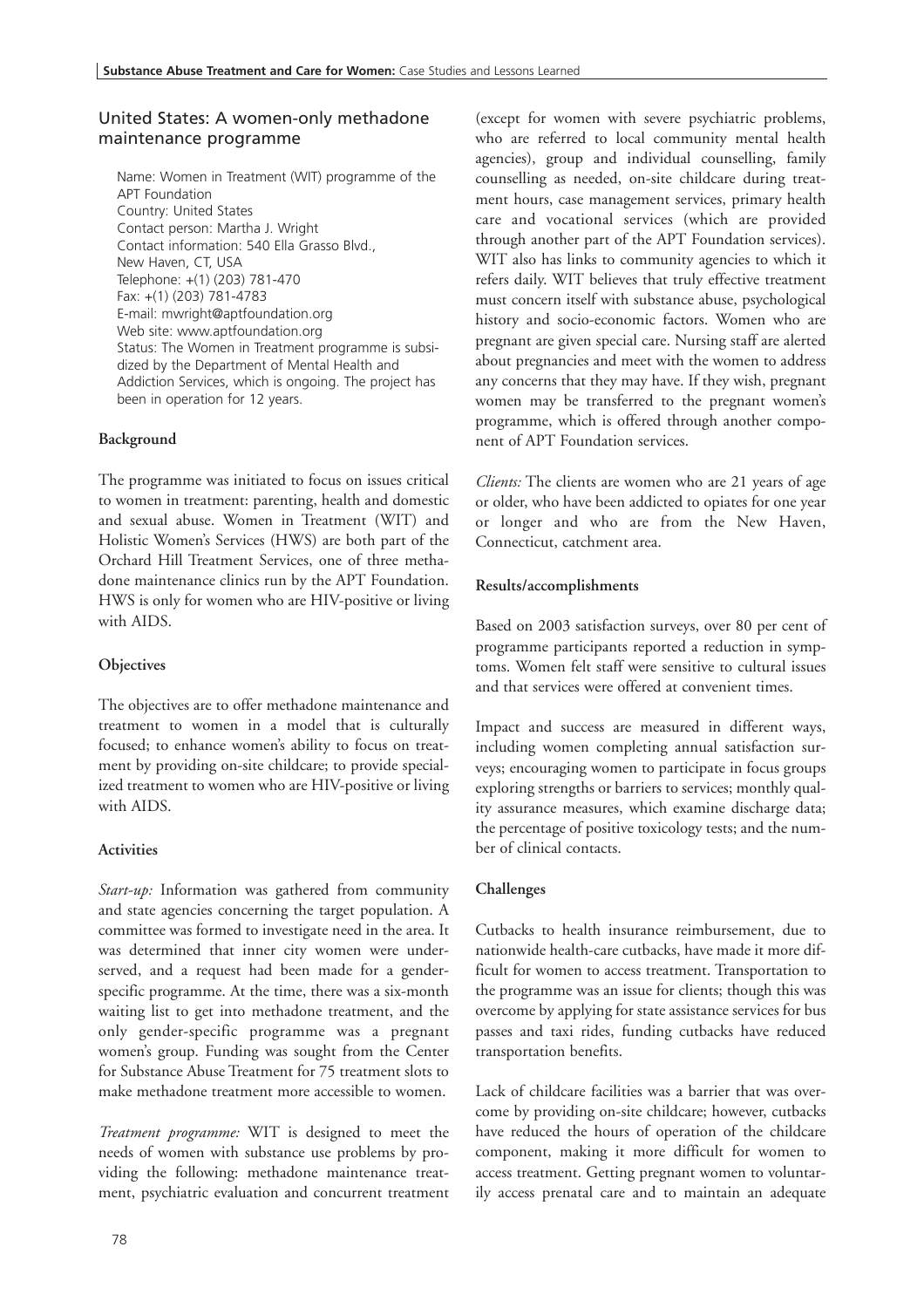dosage of methadone was a barrier that has been overcome by meeting with the nursing staff and maintaining a file on the progress of each woman's pregnancy.

#### **Lessons learned**

Women are able to enter and remain in treatment when their needs are listened to and addressed; utilization of a harm reduction philosophy and examining current trends/needs for people dependent on opioids have been crucial to retaining women in treatment. The most successful components of the programme are on-site childcare, individually adjusted methadone dosage to accommodate each woman's need, access to psychological services and linkages with community hospitals and agencies that care for patients who are HIV-positive. Also, working closely with other community agencies to facilitate/coordinate services is a key to success.

### United States: Comprehensive services for women

Name: Marin Services for Women (MSW) Country: United States Contact name: Ann Harrison, Executive Director Contact information: 1251 Eliseo Drive, Greenbrae, CA 94940, USA Telephone: +(415) 924-5995, ext. 17 Fax: +(1) (415) 924-6837 E-mail: aharrison@mswinc.org Web site: www.marinservicesforwomen.org Status: non-governmental; Marin Services for Women receives both ongoing and time-limited funding from a variety of sources, including government grants and contracts, insurance contracts, corporate and foundation grants, individual donors and client fees; years of operation: 25

#### **Background**

A group of women who were recovering alcoholics had the idea that women needed a safe supportive place to live while establishing recovery through Alcoholics Anonymous. At the time there were no services specifically for women in Marin County, but there was an agency in Redwood City called Women's Recovery Association (WRA), which had been established a few years earlier. The founders of Marin Services for Women (MSW) reached out to the staff and board of directors of WRA for help in establishing a similar programme. MSW was incorporated as a non-profit organization and applied for and received funding from the National Council on Alcoholism to begin providing services. The founding of MSW was a pioneering, grass-roots effort. In 1978, federal funding "set-asides" for women's services

had only recently been established. There was virtually no research that focused on women's experience of chemical dependency or their unique needs in recovery. Women received services in mixed-gender settings where the treatment approaches were based on experience with chemically dependent men.

#### **Objectives**

The objectives are to advance community health by providing chemical dependency recovery services to individual women; to link addiction recovery with personal, relational, social and economic empowerment; and to undertake community education regarding the nature, prevention and treatment of chemical dependency.

#### **Activities**

*Start-up:* The MSW founders' assessment of the extent of the problem of addiction (which at the time was addiction to alcohol) was based on their experiences in Alcoholics Anonymous, the extremely limited writing available on women and addiction and anecdotal evidence from WRA. The founders worked with city officials and the county office on alcoholism, which at the time was separate from the office on drug addiction. Much of the early staffing was on a volunteer basis, and the programme model was almost exclusively based on the 12 steps of Alcoholics Anonymous. In the 1980s, MSW began accepting clients with drug problems in addition to those with alcohol problems and added outpatient and perinatal services. MSW has evolved from a "recovery home" based only on the 12 steps of Alcoholics Anonymous into a progressive, innovative agency committed to research-based practice that still incorporates the 12-step models.

*Treatment programme:* During the past five years, MSW has updated and expanded its programmes into a full continuum of care that provides residential treatment, intensive outpatient day treatment, evening outpatient treatment, continuing care, an anger management group, a trauma recovery group and transitional housing. This allows MSW to help women to make the transition from one modality to another and to provide the most appropriate level of care, resulting in more effective service utilization, from both a clinical and a fiscal perspective.

MSW programmes utilize an empowerment-based approach to working with clients and their families. Core components of this approach include: non-judgemental respect for the client at all times; use of non-punitive consequences when clients choose not to comply with programme guidelines; reframing and validation of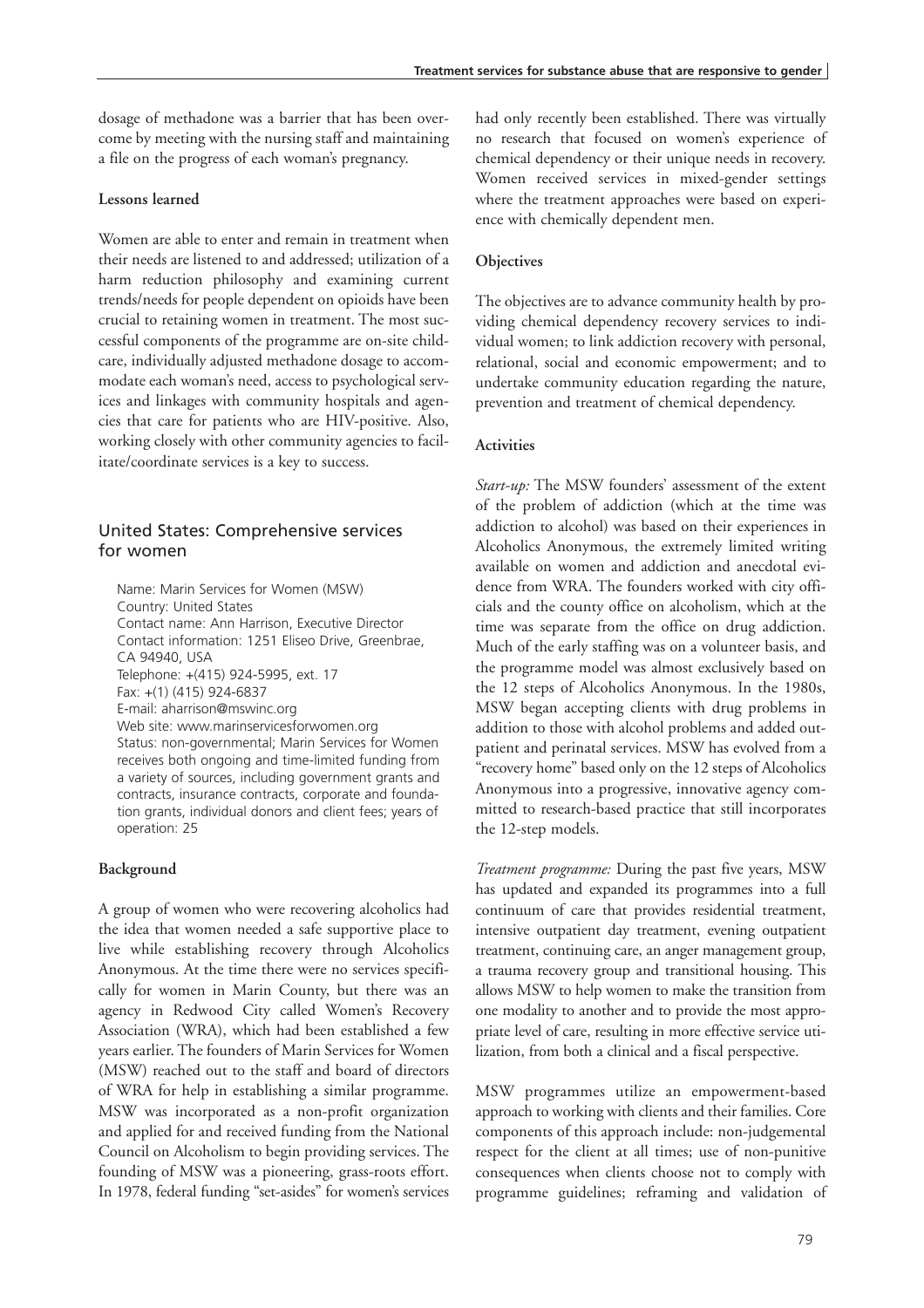clients' strengths at every opportunity; and a partnership process between client and staff at every stage of treatment: assessment, treatment planning, implementation, discharge planning and continuing care.

MSW is committed to maintaining a welcoming, safe and uplifting environment in the facility, which supports self-esteem, dignity and productivity for staff and clients alike. The programmes serve pregnant and parenting women and accept preschool children who live in residential treatment during the mother's stay. Staff are knowledgeable about women's identity development, self-esteem and shame issues and women's mental health needs, and the programmes address all areas of a woman's life as needed: housing, transportation, childcare, vocational training, mental and physical health care, reproductive health, anger management, relational violence, parenting, financial, legal and relationship issues.

MSW programmes are trauma-specific, using trained counsellors to facilitate research-based trauma recovery curricula developed by leading researchers such as Dr. Stephanie Covington at the Institute of Relational Development and Center for Gender and Justice and Dr. Lisa Najavits at Harvard University. Client's issues relative to physical and psychological trauma are understood to be key to the addictive and recovery processes for women.

MSW operates a fully staffed, on-site child development centre for children of both residential and outpatient clients. Children's health care and well-checks are facilitated. Children are assessed for trauma issues, developmental difficulties and alcohol and drug effects and are referred to community resources as appropriate. Pregnant and parenting clients receive parenting and child development education as part of their programme and participate cooperatively in the child development centre for four hours a week. Pregnant and parenting clients generally have a longer length of stay than non-parenting clients.

*Clients:* Clients are women 18 years of age and over (the majority of them are in their early twenties or midthirties) who are dependent on alcohol and other drugs (marijuana and methamphetamine are predominant). MSW serves the greater San Francisco Bay Area (nine counties). Over 90 per cent of clients are women with low or very low income.

## **Results/accomplishments**

Since its beginning, MSW has provided services to over 3,000 women and their families. It also has the highest programme completion rate of all programmes in Marin County, based on information provided by the Marin County Office of Alcohol and Drug Programs. Programme graduates maintain involvement with MSW through their weekly continuing care groups, the alumni association, service on the board of directors or as paid staff.

Seventy-six per cent of programme graduates continue to maintain recovery after 12 months. The recently acquired facility will increase the annual number of women served, from approximately 250 to approximately 525. Finally, because of the relational orientation of women, recovering women have a significant impact on not only their families, but also the entire community, and thus all programmes remain consistently full and have waiting lists.

MSW measures success through statistical analysis of data relative to admissions, completions, 12-month follow-up, improvement in legal, family reconciliation and employment issues. MSW is not satisfied with the significance of these measures, and the agency is committed to future development of a womanspecific evaluation model, for which funding is already being sought.

## **Challenges**

MSW faces several challenges, for example, insufficient capacity to meet service demand, which is being addressed by moving to a new facility that will double the residential capacity; obtaining funding to provide high-quality services for low-income pregnant and parenting women and their children, which is being addressed by diversifying the funding mix; and retention of a high-quality multidisciplinary staff who can consistently implement the MSW empowerment approach.

## **Lessons learned**

To establish and maintain stable recovery, women need to feel safe enough to allow themselves to hope for a life free from addiction. The experience at MSW validates research indicating the superior efficacy of women-only programmes, staffed by women. MSW has also learned that it can successfully find the resources it needs. Furthermore, by empowering the clients, staff and board of directors to have a voice and participate to their fullest potential, a synergy of compassion, respect and hard work will be generated in the interests of improved individual and community health.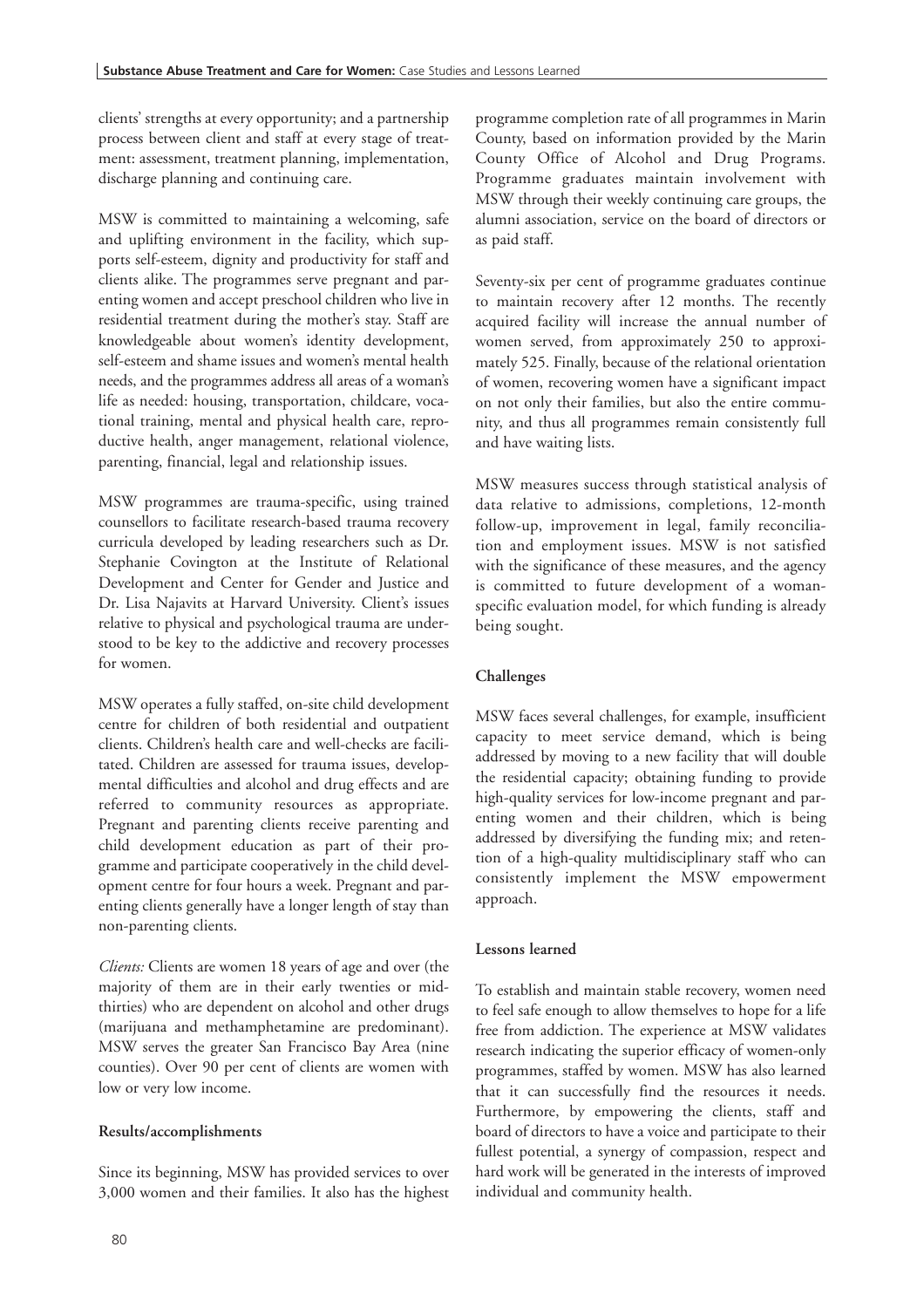## Austria: A hospital-based, medicationsupported outpatient programme for pregnant women

Name: Addiction-Pregnancy and Substance Dependence Country: Austria Contact person: Gabriele Fischer Contact information: Addiction Clinic, Department of Psychiatry, Medical University Vienna, Währinger-Gürtel 18-20, 1090 Vienna, Austria Telephone: +(43) (1) 40400-3600 Fax: +(43) (1) 40400-3500 E-mail: gabriele.fischer@meduniwien.ac.at Web site: www.akh-drogenambulanz.vip.at Status: government organization with ongoing funding; years of operation: 10

## **Background**

The 1980s witnessed an overall increase in substance abuse, with rising numbers of pregnant, opioiddependent women presenting themselves to medical facilities. Some came early in their pregnancies and received ongoing prenatal care, but others only sought help at the time of delivery because they feared the involvement of child welfare authorities. At the time, there was no specific facility providing multi-professional and interdisciplinary treatment for this patient population, as the generally accepted therapy standard for pregnant addicted women was detoxification. However, in many cases, abstinence was often unachievable for these patients. As a result, they relapsed into a cycle of substance abuse and withdrawal that often culminated in an adverse outcome for mother and child.

## **Objectives**

The objectives are to reach substance-dependent pregnant women through outreach activities, in order to integrate them into a programme of comprehensive care as early as possible; to maintain opioid-dependent pregnant women on synthetic opioids (e.g. methadone, oral slow-release morphine or buprenorphine); to provide interdisciplinary and multi-professional therapy for this patient population, including treatment of psychiatric and somatic comorbidity, psychotherapeutic and psychosocial care; to optimize the health status and wellbeing of the newborns by providing sufficient pre- and postnatal care; and to include fathers in treatment to enable both parents to reach a satisfactory level of stabilization and to help them to reach the goal of raising their children (60 per cent of the pregnant addicts have substance-dependent partners).

## **Activities**

*Treatment programme:* This comprehensive care programme at the Addiction Clinic, Department for Psychiatry, Medical University of Vienna, has been established to address the specific needs of opioid-dependent pregnant women and their children.

In terms of internationally accepted treatment standards for this patient population, the Addiction Clinic provides opioid maintenance treatment using methadone, oral slow-release morphine, and buprenorphine, as well as psychosocial and psychotherapeutic support. The programme works with other departments of the Medical University of Vienna, including the Department of Gynaecology, which sees women for six prenatal visits and delivery; the Department of Neonatology, which provides appropriate treatment to newborns who develop neonatal abstinence syndrome; the Department of Physical Medicine, which offers body-oriented therapy; and Child and Adolescent Neuropsychiatry, which completes the comprehensive care network and does follow-up visits of parents and children, including four examinations during the first year.

*Patients:* The mean age of pregnant, substance-dependent women at their first visit at the Addiction Clinic ranges between 20 and 30 years (one third of opioid addicts are females of childbearing age). Poly-substance abuse is common; the drugs involved include opioids, cocaine, benzodiazepines, nicotine, alcohol, amphetamines and cannabis. Opioid-dependent women show a high incidence of psychiatric and somatic comorbidity, including anxiety and depression (up to 50 per cent of this patient population suffers from depressive disorders), sexually transmitted diseases, infectious diseases such as hepatitis C and HIV/AIDS, liver disease, anaemia, malnutrition and vitamin/mineral deficiencies. In addition, many of the women have low selfesteem, live in abusive relationships, have a family history of parental chemical abuse and have low motivation for treatment.

## **Results/accomplishments**

The programme has achieved a retention rate of 98 per cent. Eighty-five per cent of neonates are rated at birth as being children of healthy mothers, with the exception of being small for their gestational age, which might be related to their mother's smoking. Eighty per cent of newborns are able to stay with their mothers.

Research has been carried out based on the work of the clinic [49-52].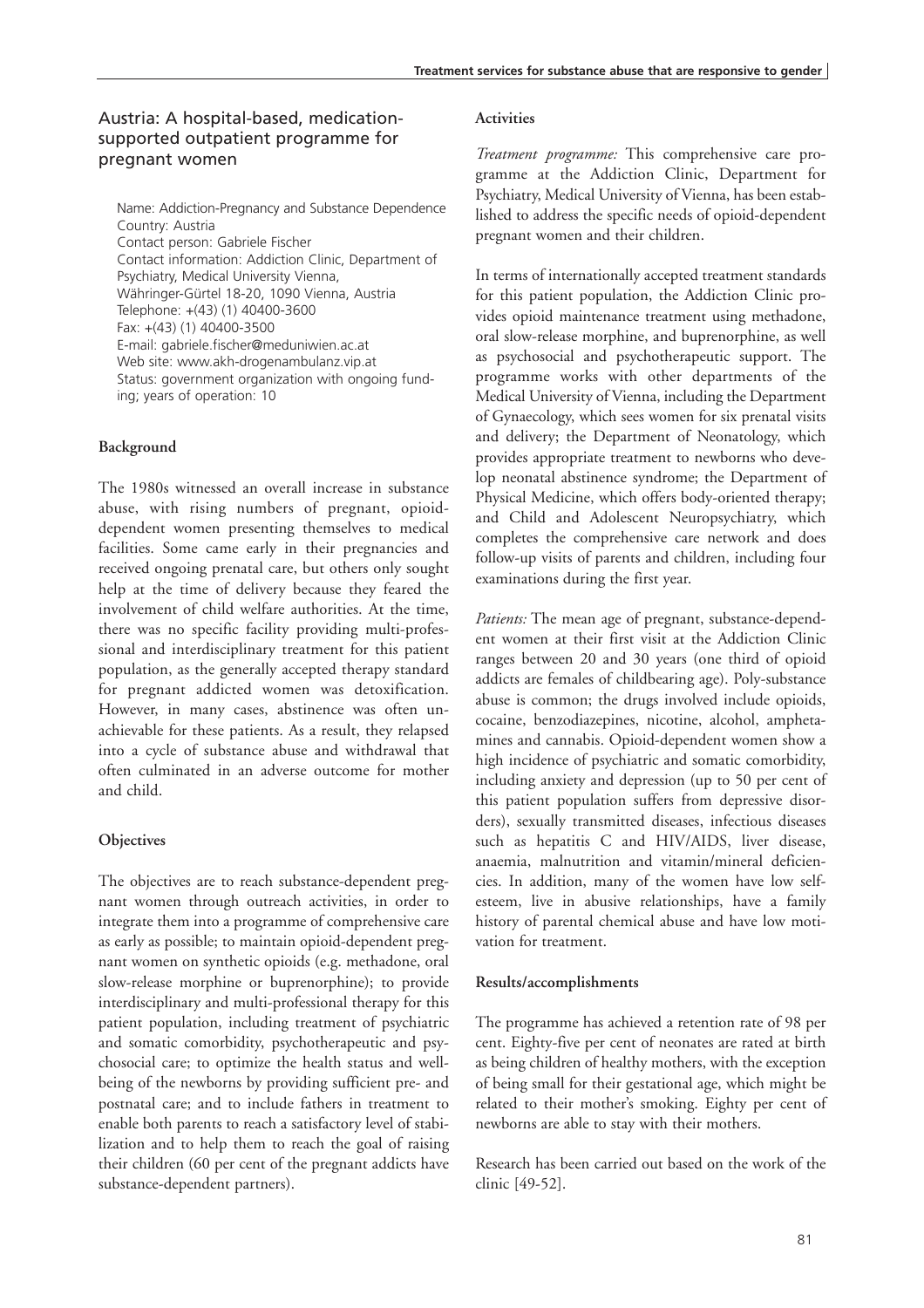### **Challenges**

Establishing contact with pregnant addicts is difficult, as women with substance use problems access prenatal care late in their pregnancies. Other challenges include matching the appropriate substitute substance and maintenance dosage to patients' needs. This helps to achieve satisfactory levels of stabilization, to avoid concomitant use of illicit substances by pregnant women and to minimize neonatal withdrawal symptoms.

### **Lessons learned**

Opioid maintenance therapy, in combination with a multidisciplinary team approach, can engage women at an earlier stage of pregnancy and improve outcome for the mother and the newborn. Women and their partners are retained in treatment when opioid maintenance therapy, diversification of psychopharmacological treatment and psychosocial and psychological support are provided and when the multidisciplinary team works from one location. Diversifying maintenance medication and treating concurrent disorders reduce concomitant consumption of illicit and non-illicit substances. Aftercare for the mother and child is essential to the success of the programme and to improving patient outcome.

## Canada: An integrated outpatient programme for pregnant and parenting women and their children

Name: Breaking the Cycle Country: Canada Contact person: Margaret Leslie Contact information: 761 Queen Street West, Ste. 107, Toronto, Ontario, M6J 1G1 Canada Telephone: +(1) (416) 364-7373, ext. 204 Fax: +(1) (416) 364-8008 E-mail: mleslie@mothercraft.org Web site: www.breakingthecycle.ca; www.mothercraft.ca Status: non-governmental organization receiving funding from Health Canada granted on a three-year granting schedule and reviewed for renewal every three years; years of operation: 9

## **Background**

The initial impetus for Breaking the Cycle (BTC) grew out of a 1992 conference organized by the Infant Mental Health Promotion Project of Toronto and the Metro Toronto Addiction Treatment Services Committee. Recommendations from the conference noted the urgent need to develop an integrated early identification and prevention programme for pregnant women and substance-involved families with young children. The goals were to address existing service system problems such as fragmented services for substance-involved mothers and their children; multiple intake experiences; poor coordination of services, especially between the adult treatment sectors and the children's service sector; lack of consistency; and multiple locations for service access.

#### **Objectives**

The objectives are to reduce risk and enhance the development of substance-exposed children by addressing maternal addiction problems and the mother-child relationship in a comprehensive, integrated and crosssectoral model.

### **Activities**

*Start-up:* During the period 1993-1994, four agencies collaborated in designing a cross-sectoral initiative, drawing upon their respective expertise (women's addiction services, child and family development, child welfare and health care). A literature and research review was completed to confirm the need for a comprehensive response to women's substance use problems. In May 1994, with funding from Health Canada, a consultant was contracted to examine the unique Metro Toronto market needs; to undertake community consultations with professionals, as well as with clients; and to review literature on model programmes elsewhere. This development phase resulted in the refinement of the model design based on the following principles and features:

- *A collaborative, community-based response,* which recognizes that there is not one single agency that is able to appropriately address the multiple and complex needs of parents and children who are substance-involved;
- *A comprehensive, integrated, cross-sectoral system response* that reorganizes and delivers existing services in an improved manner, recognizing that services should be coordinated so that agencies adapt to families, rather than families having to adapt to multiple agencies;
- *Prevention through early identification,* which embraces the belief that, with time and acceptance, even the most high-risk woman can be engaged in a process of planning for her children;
- *Improved parenting skills and the prevention of child abuse* by providing women with information about the risks of substance use, promoting the reduction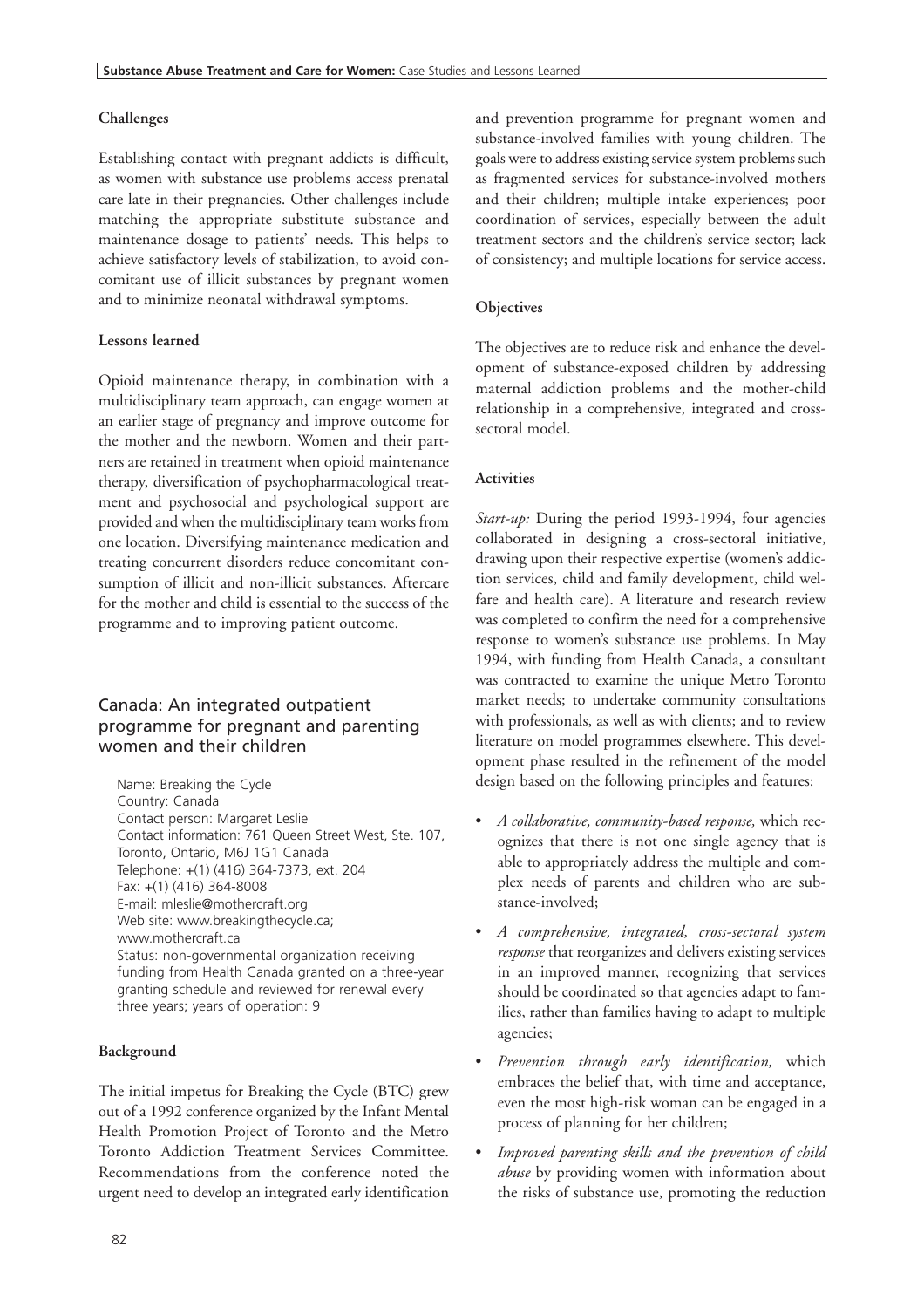of maternal substance use in pregnancy, encouraging optimum planning for the birth, supporting the mother's efforts to provide optimum parent-infant bonding and creating opportunities for developing maternal self-sufficiency;

- *"Single access" model,* which not only increases the *availability* of multiple services, but also coordinates the delivery of these services out of one location; and
- *Evaluation,* in order to test and further develop the model.

In April 1995, BTC was launched by four lead partners: the Canadian Mothercraft Society, the Jean Tweed Treatment Center (a women-only substance abuse treatment centre), the Children's Aid Society of Metropolitan Toronto (child welfare) and the Motherisk programme at the Hospital for Sick Children. Subsequent to the opening of the Center, a fifth partner was added, the Toronto Public Health Department. In 1996, the Catholic Children's Aid Society of Toronto became the sixth partner, and in 2003 the St. Joseph's Health Center joined the partnership.

*Treatment programme:* BTC provides a range of services to serve pregnant and/or parenting women with substance use problems and their children aged 0-6 years, through a single access model, which offers individual and group addiction treatment, parenting programmes, childcare, child developmental services (including screening, assessment and intervention), health/medical services (including pediatric clinic, addiction medicine clinic), mental health counselling and basic needs support (including food, clothing and transportation).

The BTC pregnancy outreach programme offers street outreach services to engage homeless, pregnant women using substances in health, treatment and social support services. This service was put in place following a study that indicated a lower engagement rate for pregnant women (22 per cent) than for parenting women (78 per cent). It was also recognized that homeless, pregnant substance-using women had greater barriers to accessing health and treatment services than pregnant substanceusing women who were not homeless. BTC also works closely with providers and services that dispense methadone maintenance treatment to women who also access BTC services.

BTC uses motivational interviewing strategies within the stages of change to support women to build commitment and to set personal goals for change. Use of a harm reduction approach recognizes abstinence as an ideal outcome but accepts alternatives that reduce harm. This approach allows for acknowledgement of individual goals for change and facilitates a respectful, nonjudgemental approach that allows women to set goals for improving their health that may not give immediate priority to substance use issues. All addiction-related services are women-only. Partners may participate in parenting programmes at the discretion of the woman.

*Clients:* The mean age of clients at BTC is 30 years, the primary drugs of choice being crack cocaine and alcohol, and the average history of substance use is 10 years. Clients have an average of two children (range: 1-12 children) and one third of the children are in their mother's care, one third are in the care of a family member and one third are in the care of the Children's Aid Society.

Eighty-two per cent of women report a history of physical abuse, 84 per cent emotional abuse and 70 per cent sexual abuse. At intake, over 70 per cent of women report having experienced the following symptoms in the previous six months: depression, anxiety disorder, eating disorder (approximately one third report concurrent eating disorders), violent thoughts or feelings, fears/phobias and amnesia. Suicide attempts, legal problems and poverty are also issues for BTC clients.

## **Results/accomplishments**

Based on a number of evaluations, the programme has been successful in achieving its objective of reaching and engaging a very high-risk population of women. As a result, women have improved access to services such as prenatal services and child welfare services, improved newborn outcomes and mother-infant interactions, and improved sobriety. An evaluation of the pregnancy outreach programme found that it had been successful in reaching its target population of pregnant homeless women early in their pregnancies, resulting in improved birth outcome among those women reached in the first two trimesters of their pregnancies.

## **Challenges**

Acquiring funding to operate a unique programme that targets a hard-to-reach population, implementing an innovative model and involving partnerships among sectors that had previously not engaged in service partnerships (i.e. adult treatment and children's services). In addition, significant challenges of developing and implementing a multisectoral model were observed. These were addressed by achieving agreement on a number of key issues such as vision, partner service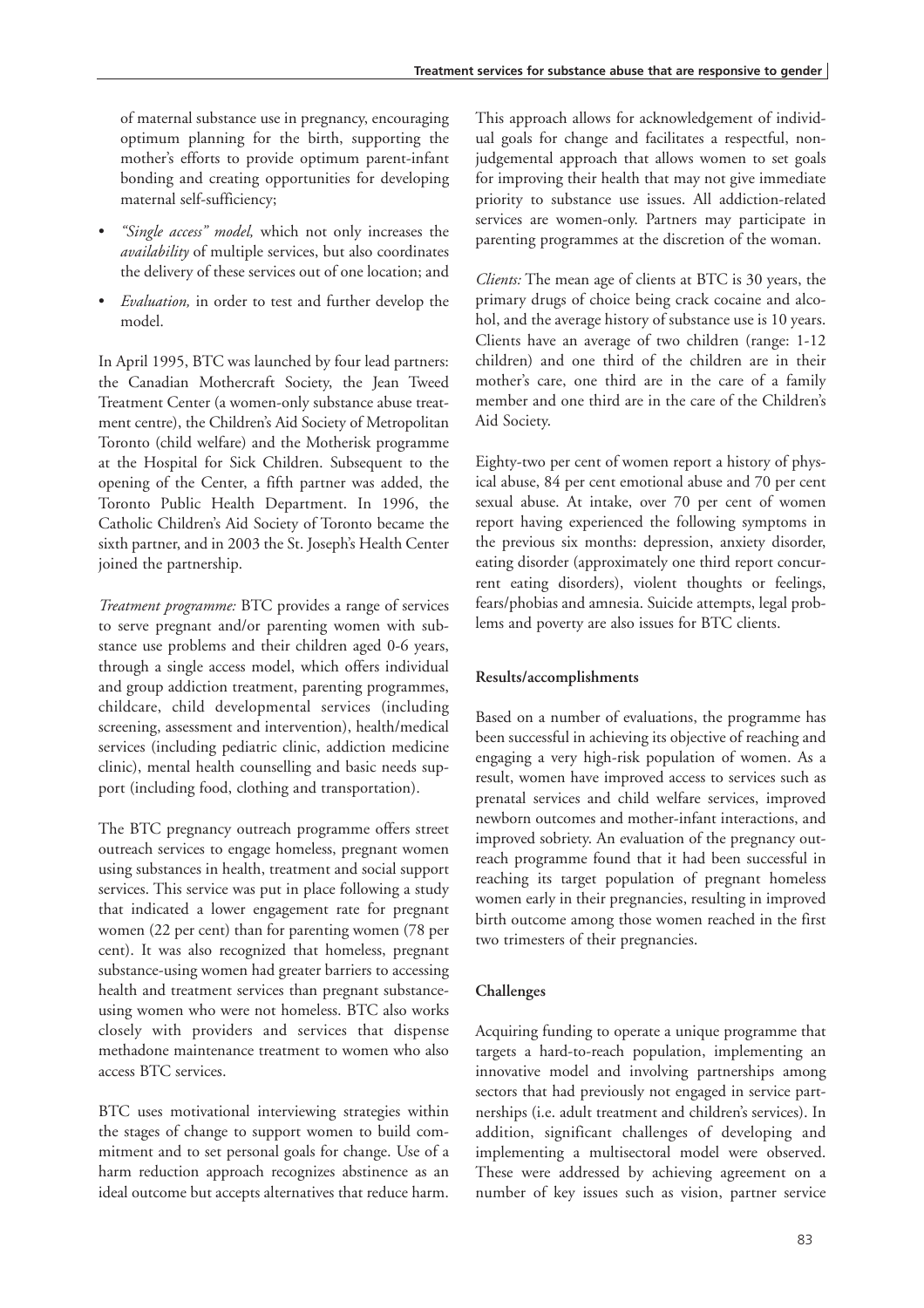contributions, core services to be delivered and relationship and communication with child welfare partners prior to the opening of the programme. One agency withdrew because it could not agree on the proposed relationship with child welfare.

It has been a challenge to engage pregnant homeless women, and administer treatment maintenance for this group of women.

In general, homelessness and lack of safe, affordable housing continue to present barriers for women with substance use problems in maintaining safety and stability in their environment.

#### **Lessons learned**

An outreach programme can increase the engagement rate for pregnant substance-using women, and early identification and engagement (first and second trimesters) result in improved birth outcomes.

The financial efficacy of the partnership model has been demonstrated. The value of the in-kind contributions of the partner organizations exceeds the base funding amount from Health Canada, ensuring the richness and stability of programme services.

The cross-sectoral, integrated partnership model to support pregnant substance-using women and their children has been replicated in a number of communities, and there has been interest in the project across Canada and internationally resulting in knowledge and skills activities and resource development.

The women report significant histories of substance use in their families of origin, resulting in hypotheses that they themselves may be affected by the prenatal substance use of their own mothers. This has raised questions regarding effective practices to support parents who are affected by prenatal substance use.

The importance of embedding diagnostic clinics in the context of community-based treatment and parenting programmes for women who are substance-involved is being demonstrated.

Qualitative and focus group data confirm the significant deleterious impact of substance abuse on parenting and child development.

There is a continuing challenge in bringing together treatment sector and child sector providers in recognizing both the adult and the child as clients.

## Czech Republic: A therapeutic community for parenting women

Name: Therapeutic Community Karlov Country: Czech Republic Contact person: Jiri Richter Contact information: Novovysocanska 604/A, Prague, Czech Republic Telephone: +(42) (2) 84 822 872 Fax: +(42) (2) 66 315 306 E-mail: richter@sananim.cz; karlov@sananim.cz Web site: www.sananim.cz Status: non-governmental organization receiving government and private funding; years of operation: 3

### **Background**

SANANIM runs a full continuum of care for people with substance use problems in the Czech Republic. It includes a contact centre, two therapeutic community programmes, outpatient programming and an aftercare centre. At the time that the Therapeutic Community Karlov was established, there were no substance abuse treatment programmes for pregnant and parenting women in the Czech Republic. However, an increasing number of women with children were being seen at SANANIM's low-threshold programme, and information collected from SANANIM's various other programmes indicated the need to build a specialized programme. A therapeutic community is an accepted type of treatment in the Czech Republic and is supported within the framework of the national drug strategy demand reduction component.

#### **Objective**

The objective is to provide treatment for women with substance use problems who are pregnant or have children.

#### **Activities**

*Treatment programme:* The programme operates as a therapeutic community and has a capacity to serve 10 mothers and 12 children. The average length of stay is 10 months. The programme also accepts pregnant women. In addition to the Therapeutic Community, SANANIM provides an outpatient programme and an aftercare programme with sheltered housing for pregnant and parenting women. One part of the programme involves parenting skills, and SANANIM has two specialized staff who work with the women to help them acquire these skills.

*Clients:* The Therapeutic Community Karlov serves two groups, each with their own separate building. These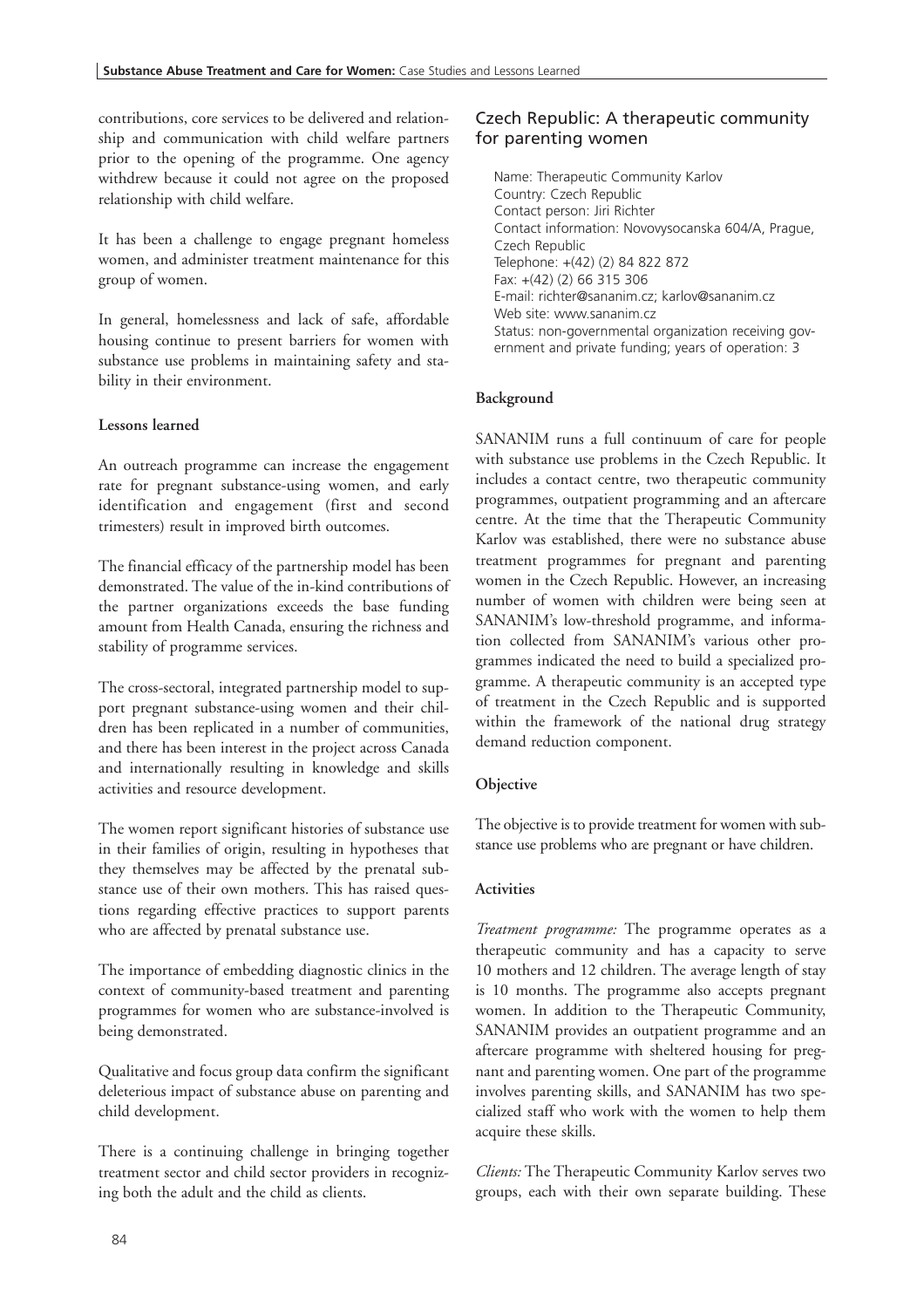two groups are women 18 years and older with children and young people between 16 and 22 years of age.

*Awareness and networking:* SANANIM is active in networking with programmes and institutions in contact with pregnant and parenting women who use substances. It also tries to enhance awareness about its services for this target group.

## **Results/accomplishments**

A need for the programme has been established over the five-year running period. Clients have been successful in completing treatment, reintegrating into normal life and caring for their children. The programme is becoming better known among other institutions in the Czech Republic, and networks are slowly being built. The programme has established good cooperation with the justice system, which recognizes the SANANIM programme. Through this, a mother who has fulfilled her treatment conditions can legally maintain or retain custody of her child.

## **Challenges**

At the system level, the main challenges are the attitudes and actions of those in contact with substance-using pregnant women, where the mother frequently loses custody of her infant immediately after birth.

At the programme level, some major challenges are:

- Helping women who are mothers develop motivation to stop using substances and also to support women in their role as mothers;
- Working with the women's partners who are also generally substance users;
- Revitalizing the family system in order to ensure support at home, and parental help when women leave the Therapeutic Community; often these relationships have been badly damaged during a woman's substance use; and
- Balancing the need to address substance use and the need to provide support, education and parenting skills.

## **Lessons learned**

There is increased recognition of the need for a genderspecific programme and the need to develop a greater capacity to serve pregnant and parenting women in the Czech Republic.

## India: Detoxification and counselling for women with children

Name: Sahara-Women and Children's Shelter Country: India Contact person: Elizabeth Selhore Contact information: E-453, Greater Kailash II, New Delhi, India Telephone: +(91) (11) 98111 94494 Fax: +(91) (11) 29216540 E-mail: ega\_selhore@yahoo.com Web site: www.saharahouse.org Status: non-governmental organization; currently bridge funding available; years of operation: 9

## **Background**

Since the first female client sought treatment 17 years ago, the number of women seeking treatment has increased consistently. Major difficulties emerged, however, because men and women were living under the same roof, and there were no services for women with substance use problems, no programme designed to address the specific needs of substance-dependent women and their children and no holistic services available to substance users that treated the entire family, and women substance users were greatly stigmatized and vulnerable to sexual and physical abuse. Trafficking in women and children affected by substance abuse was also a problem. Thus, it was recognized that there were complex gender issues needing an entirely new system, designed specifically for women and children.

## **Objectives**

Objectives include to provide an enabling environment to chemical-dependent women and their children; to empower women by making them aware of their rights and encouraging them to make independent decisions; to provide an effective model of substance abuse treatment services for chemical-dependent women, basic medical care and referral services; and to address areas of negative socio-economic consequences through culturally appropriate social and economic reintegration and drug education programmes; and to provide gendersensitive residential care and rehabilitation programmes, designed to suit individual needs.

Other objectives are to help women develop marketable skills and provide residential support, client management and continuing care to enable women to reintegrate with family networks and mainstream society; and finally, to provide awareness about HIV/AIDS and other blood-borne infections.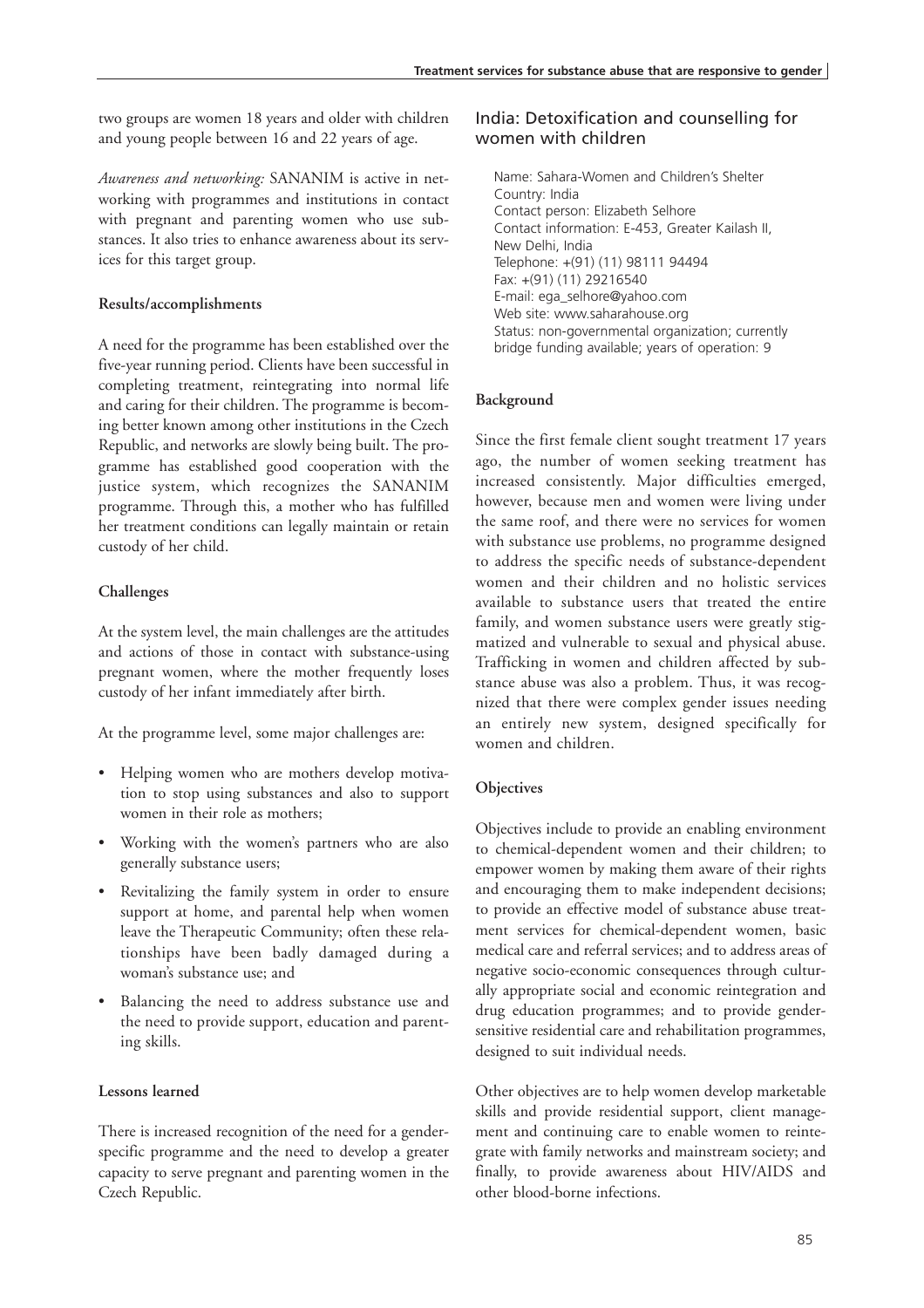#### **Activities**

*Start-up:* Initially, local resource mobilization provided the financial support necessary until formal funding was obtained from agencies funding other Sahara projects. Human resources were obtained by using experienced staff from Sahara's substance abuse treatment programme for men; later, former clients from the substance abuse programme for women became staff members.

*Treatment programme:* The programme design has evolved over the years through experience and according to need. Currently the main types of services provided to women are: detoxification, counselling, therapeutic activities, awareness and education, skill building, adult literacy, vocational training and guidance, job placement services, health care (e.g. immunization), crèche facilities, peer group support services for people living with HIV/AIDS, supplementary nutrition for people living with HIV/AIDS, children's literacy (informal education) and nutrition programme, support services for ex-clients, family counselling, Midway Home and referrals.

For pregnant women, Sahara House provides prescribed supplementary diet and nutrition, awareness and education sessions related to pregnancy and parenting, healthcare referral services (regular check-ups) and an immunization programme.

Recently Sahara House has also introduced a day facility for clients who are unable to participate in a rehabilitation programme due to family constraints. This day facility is also designed for women who have completed the rehabilitation phase but access the day service while they are looking for a job.

*Clients:* The clients of Sahara House are aged 16 years and older. Children of all ages and both genders are served. The types of substances used by the women include heroin, buprenorphine, Spasmo proxyvon (which contains a synthetic opioid used as an analgesic), marijuana, opiate-based cough syrups, cocaine, alcohol and sedatives.

*Staffing:* Graduates of the programme provide most of the staffing, as well as empowered women who serve as role models and provide guidance.

#### **Results/accomplishments**

Since its beginning, Sahara House has successfully networked for resources and medical referrals and created a flexible programme and used a client-centred approach, facilitating clients' motivation to make and maintain behavioural changes. As well, the local community members access the crèche and the literacy programme, thereby encouraging community development.

Ex-substance users who are sensitive to the issues faced by clients work at the centre, and these empowered women act as role models for clients. After treatment, clients are empowered and independent and have been rehabilitated and successfully relocated in Delhi.

A short stay in Midway Home is available for the final stages of the reintegration process.

A platform has been created where the voices of women using substances can be heard. Over 400 clients have directly benefited from Sahara House, and more than 2,000 have been undocumented.

The project has observed a marked improvement in the health status and awareness of both women and children, and children are being initiated into the educational system.

The project has undertaken drug awareness programmes such as street plays, the distribution of materials and drug awareness activities in schools, and has supported advocacy activities for policy changes regarding women through membership in network organizations in order to overcome stigma and attitudes to women substance users.

#### **Challenges**

With regard to children, the following challenges were faced: obtaining medical care for women and their children, including medically supervised withdrawal for breastfed infants, due to the strong social stigma attached to women with substance use problems. This has been overcome by persistence, until non-judgemental medical personnel willing to treat women were found; obtaining childcare, especially for young children, while their mothers were in detoxification or attending treatment, which was overcome by initiating the crèche facility; obtaining provisions and basic amenities for children (e.g. adequate number of toilets designed for younger children, and baby food), which was resolved by revising budgets and mobilizing funds.

Additionally, family interference with women clients was a problem because family members were insensitive to the time that was required for treatment. This has been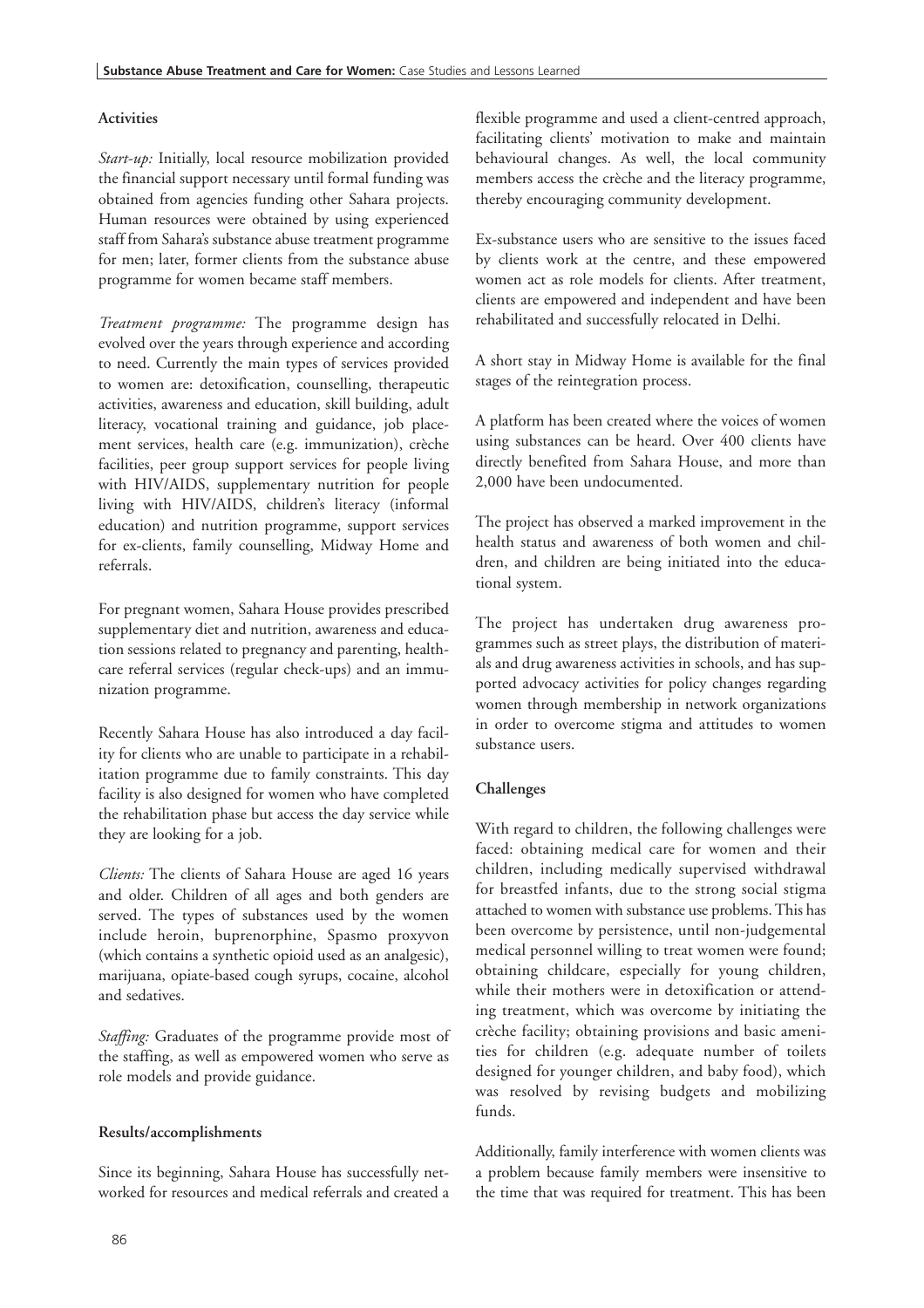resolved through family counselling and maintaining confidentiality about women seeking treatment. Lack of family and financial support led to added costs for Sahara House.

Women are sometimes sexually abused by their family members and refuse to seek help from the family, which leaves them without support. This can be addressed by encouraging women to be independent and giving them specific goals.

Other challenges arose, such as insufficient services and self-support groups for women; women clients desiring male relationships, which resulted in strict rules for male staff members about not getting involved with women clients; lack of individual awareness of legal and human rights; and pregnant, often malnourished, women coming for treatment late in their pregnancies (e.g. after the supplementary nutrition and prescribed diets would have been effective).

A number of barriers to treatment access experienced by women still exist and need to be addressed. There is still a lack of knowledge about substance abuse and available treatment and women substance users are still highly discriminated against. Women and their families shy away from trying to find out about available treatment because of the extreme social stigma. Women are faced with social responsibilities, which makes it difficult for them to access long-term residential treatment. Also, for women who are involved in the sex trade it is difficult to break away from brothel owners and pimps.

## **Lessons learned**

Due to the stigma and discrimination attached to women substance users they are a "hidden population". This is closely linked to the oppression of women in every form and element of society, which seems to be an underlying factor influencing substance use.

Women affected by substance use problems have other complex issues that need to be addressed such as poverty, child marriage, sexual abuse, violence, sex work, trafficking in women, abandoned and deserted women (mainly due to disclosure of their HIV status), stigma and discrimination.

Finally, because women are unaware of their legal rights, they accept situations as being part of their life and are conditioned to believe that they should be subservient to their men, their families and society.

### Panama: Residential treatment for women

Name: Fundación Teen Challenge-Panamá Country: Panama Contact person: Dr. Miquel Cedeño T. Contact information: P.O. Box 55-1957, Panamá, Panama Telephone: +(507) 616-5601 or +(507) 212-9406/9306 Fax: +(507) 212-9461 E-mail: mangelcete@hotmail.com or mlandince@hotmail.com Status: non-governmental organization supported by time-limited fund-raising from national and international organizations; years of operation: 20

## **Background**

Teen Challenge has been working for the last 24 years with people with substance abuse problems all over the country, but for many years services were only provided to men. Due to the increasing number of women with substance use problems, a decision was made to create a treatment centre for women.

## **Objectives**

Objectives are to provide assistance to Panamanian women affected by substance use problems; to facilitate social reintegration of recovered women following treatment.

#### **Activities**

*Start-up:* The project plan was based on the collection of statistical information about substance abuse.

*Treatment programme:* The programme serves only women from any part of Panama, but principally from Panama City. It provides medium- and long-term residential treatment. The treatment approaches include spiritual therapy, combined with work-related therapy/ occupational therapy and ludotherapy-a form of play therapy, and psychiatric and psychological treatment if required. These different approaches are integrated. The programme accepts pregnant women, and provides prenatal care in collaboration with health centres that have a visiting gynaecologist. Women with children are also accepted and are provided with special accommodation so they can stay together. Pregnant and parenting women participate in the same treatment as other women.

*Clients:* Clients are adult women, 18 years of age and over, with substance abuse problems, involving both licit and illicit substances.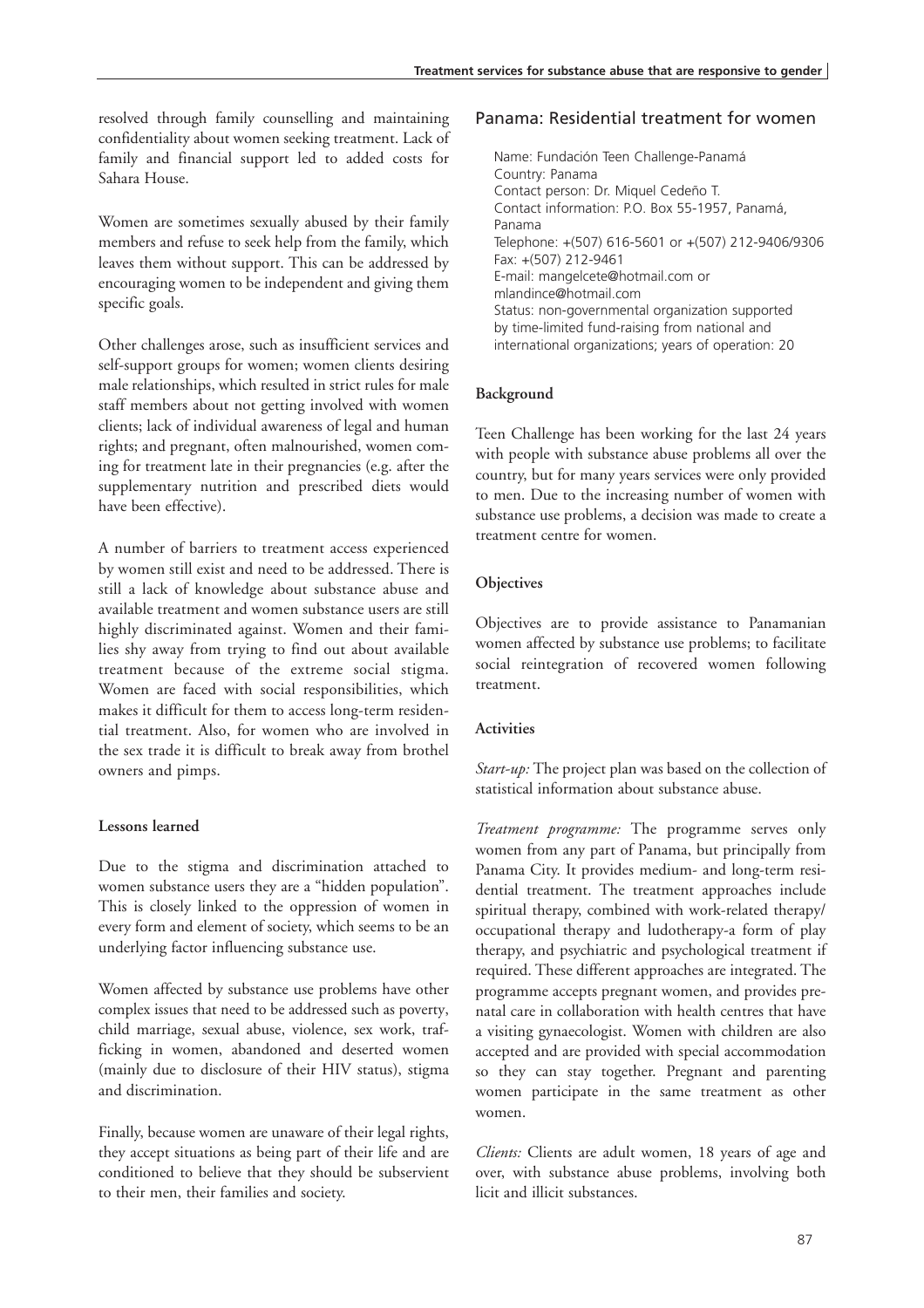#### **Results/accomplishments**

Accomplishments include the rehabilitation of many Panamanian women, some of whom are mothers. Many are now working and can provide their children with good homes. The centre achieves rates of recovery similar to women's centres elsewhere in Panama and in other countries.

#### **Challenges**

Challenges include lack of resources. More funds are required to improve the physical environment of the treatment centre (furniture and other requisites), particularly for pregnant women and women with children; transportation; and supply medicines (vitamins) for women patients. Though the organization has been trying to address these gaps through fund-raising, it has not been totally successful. Women may have to wait to access this women-only programme.

#### **Lessons learned**

Substance abuse problems are not just a male problem; they also affect women, mainly young women. There is a need to increase the enrolment of women in treatment, to create new treatment programmes and to increase activities to prevent substance use problems from starting at an early age.

The success of this project is mainly due to the devotion of the staff involved.

## United States: A medication-assisted, outpatient and residential programme for pregnant women

Name: Maternal Addiction Treatment, Education and Research (MATER) Country: United States Contact person: Dr. Karol Kaltenbach, 1201 Chestnut Street, Suite 900, Philadelphia, PA Telephone: +(1) (215) 955-4069 Fax: +(1) (215) 568-6414 E-mail: Karol.Kaltenbach@jefferson.edu Status: non-governmental organization, with ongoing funding; years of operation: 29 years for the outpatient, 12 years for the residential programme

#### **Background**

Maternal Addiction Treatment, Education and Research (MATER) is a women-only programme whose outpatient programme was developed in 1974 as part of a National Institute on Drug Abuse (NIDA) research demonstration grant as a model to provide comprehensive services to pregnant opioid-dependent women. At that time, few if any programmes existed in the country. Although there has been an emphasis on programmes for women and children within the last 15 years in the United States, there are still few programmes that specialize in pregnant women. The residential programme was developed in 1989, also as part of a NIDA research demonstration grant, to assess the effectiveness of residential treatment for cocaine-abusing, pregnant women. At that time, it was a challenge for treatment programmes to successfully engage cocaine-abusing, pregnant women in treatment with the consequence of poor perinatal outcomes.

#### **Objectives**

The objectives are to improve and sustain the health and safety of women and their children and the communities they represent by providing:

- State-of-the-art women-centred, medication-assisted treatment;
- Comprehensive, compassionate, efficient, quality addiction treatment for pregnant and/or parenting women; and
- Affordable addiction treatment, using a public health model, through the provision of medication-assisted treatment, individual and group counselling, family therapy and services, parenting education, relapse prevention education, prenatal care, education on women's health issues and case management services.

#### **Activities**

*Programme start-up:* The programme used local and national data, which provided documentation of the need and utilized clinical knowledge and research data to develop a model that would meet the needs of the women. Initial resources were provided by grant funding, and subsequent resources have been obtained through multiple funding streams.

*Treatment programme:* MATER provides specialized comprehensive services through two treatment modalities —intensive outpatient with a capacity for 170 women, and residential with a capacity for 20 women and their children under six years of age—the programme usually has 20-30 children. Services include individual and group counselling, medication-assisted treatment, HIV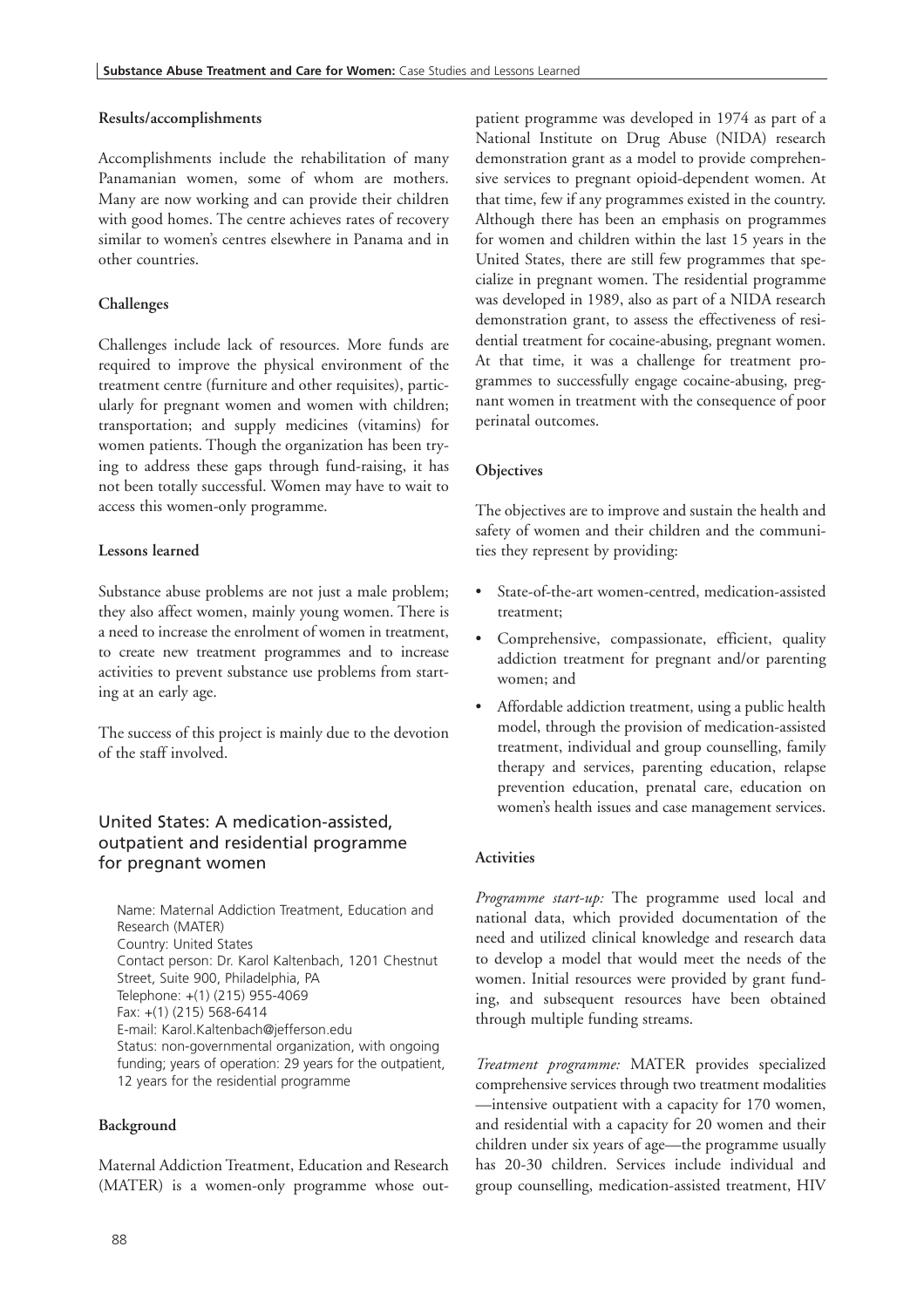counselling and testing, psychiatric services, prenatal/ obstetrical care, case management and parent-child services. The programme is evidence-based (based on MATER research and the research of others).

Perinatal care is provided by perinatologists who work directly with the programme and who understand addictions. Weekly prenatal and health education groups are conducted by the nurse coordinator. Parent-child services are provided by parenting staff trained in early childhood education. MATER has parent-child centres in both the outpatient and residential programmes, which provide developmental childcare; parent child specialists conduct parenting groups including didactic and experiential groups with mother and child; and quarterly field trips are conducted for mothers and their children. Although all components of the programme are successful because they have evolved from assessing utilization and retention rates, the most visibly successful components are prenatal and parenting services.

*Clients:* Pregnant and parenting women with an average age of 29 years and a range of 18-45 years. Approximately 15 per cent of the women are Latina, 40 per cent African-American and 45 per cent Caucasian. Over 95 per cent of the women abuse heroin. For the 5 per cent non-heroin users, cocaine is the primary drug of abuse, in addition to marijuana and alcohol. A large percentage of the heroin users also abuse cocaine, benzodiazepines and marijuana. A majority of the women have been physically and/or sexually abused as children and as adults, are single heads of households and suffer from additional psychiatric problems. The programme serves the entire Philadelphia metropolitan area.

## **Results/accomplishments**

Through MATER, high-risk women are able to deliver full-term healthy newborns and rebuild their lives so that they can provide a healthy environment for both themselves and their children. Success is measured by birth outcomes and by the progress that women make rebuilding their lives. A study of treatment outcomes for the MATER programme found that women in residential treatment averaged 6.3 months in treatment and women in outpatient treatment 5.8 months. Both groups who remained in treatment achieved high rates of abstinence (97 per cent in residential treatment versus 47 per cent in outpatient treatment). The proportion of pre-term or low-birth-weight infants born to mothers who were followed to delivery, compared favourably with national norms. In almost all cases, infants were discharged from hospital to the care of their mothers [53-55].

## **Challenges**

The population served by MATER is particularly difficult to work with because of the multifaceted issues that must be addressed. This is made more difficult by the lack of national political/social commitment to women and children, the prejudicial and pejorative attitude towards this population and the lack of resources to provide the necessary services, such as sufficient funds to meet the demand for residential treatment or to pay for ancillary services.

## **Lessons learned**

This special population requires extensive specialized services. We also learned that when such services are provided in a safe, supportive environment, both maternal and neonatal morbidity and mortality can be significantly reduced, and the women's improvement in life functioning will benefit themselves, their families and the community.

# **Recommendations for successful approaches and lessons learned**

The following recommendations regarding successful approaches and lessons learned reflect the literature review, case studies and discussions at the Vienna meeting:

- *Involve key community stakeholders and services and systems.* The literature and the experience of case study projects demonstrate that successfully establishing substance abuse treatment services for women requires the support of community leaders, including those who control funding, as well as a range of community stakeholders and service systems.
- *Apply evidence-based treatment interventions in the context of systematic project planning and development.* Evidence-based treatment interventions that are based on systematic project planning and development should be applied, including a systematic needs assessment. In order to ensure long-term sustainability, programmes should be developed based on available resources. It is better to start as a smaller project and expand as sustainable resources become available.
- *Incorporate programme monitoring, evaluation and research activities.* The need for increased information about women with substance use problems and effective interventions has been noted in the literature. In addition, a number of the case study projects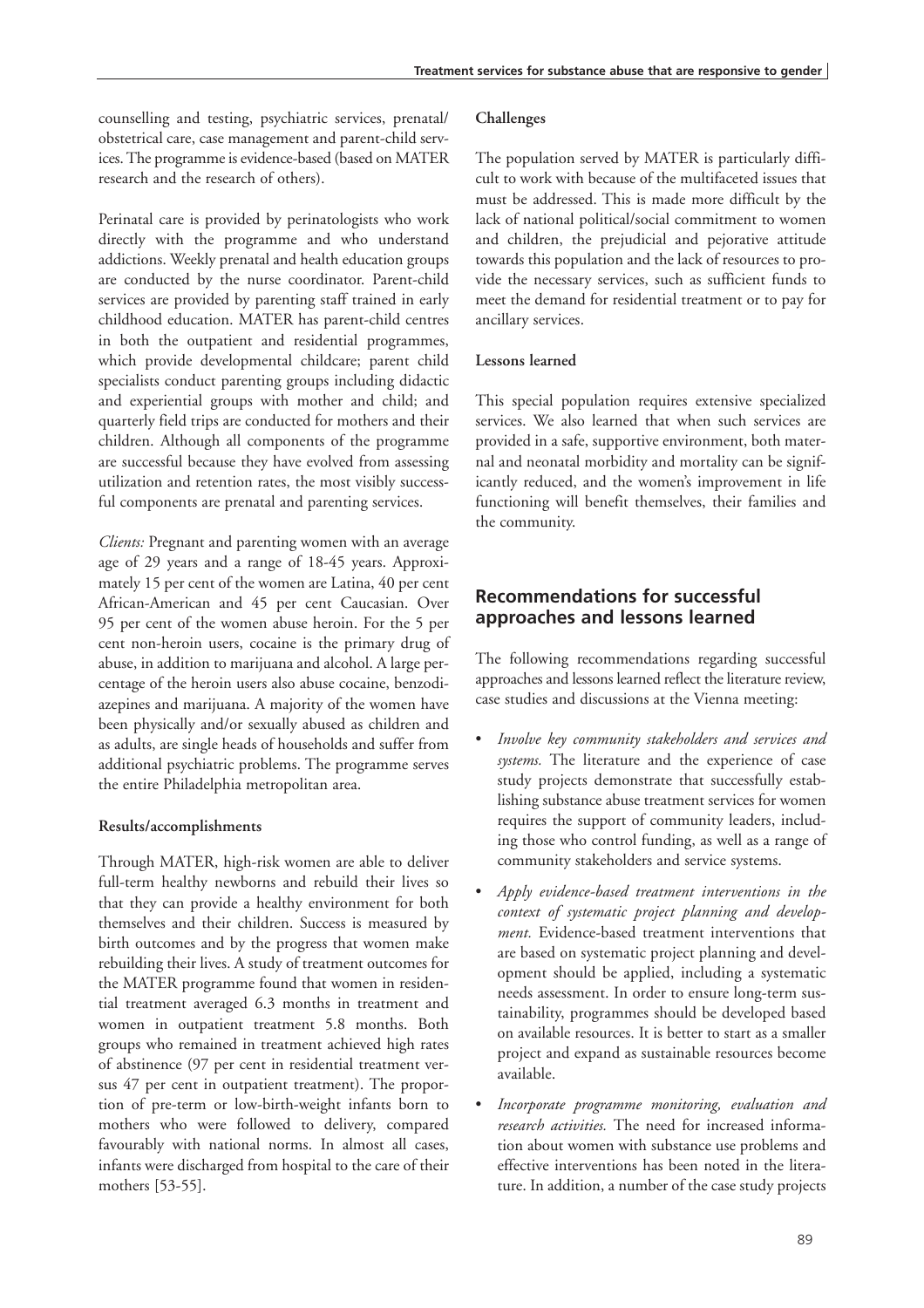have a strong evaluation and research base and have been able to demonstrate the impact of programming on client outcomes, which not only furthers knowledge about successful women's programming but also provides documentation important for continued programme funding. Programmes should be encouraged to routinely incorporate monitoring and evaluation activities.

- *Undertake research on treatment methods for different population groups.* Discussions at the Vienna meeting noted that more research is required on treatment methods for different populations of women such as those who use cocaine/crack, and on treatment methods for pregnant women dependent on substances, particularly in countries where opioid substitution treatment is not authorized.
- *Employ culturally appropriate, community-based programming strategies.* The case studies have demonstrated the importance of adapting effective interventions that take into account differences in culture, language, life situation and social roles of women. Community-based, outpatient programming is a successful approach, particularly in regions where it is difficult for women to leave their communities.
- *Employ a range of staff, including some that reflect the population of women being served.* The literature, as well as the discussions at the Vienna meeting, has recognized the importance of employing staff with a range of backgrounds who share some characteristics with clients so they can be role models for clients. If male staff are employed, their role should not jeopardize the physical and psychological safety of women clients.
- *Provide training and supervision.* The literature, as well as the discussions at the Vienna meeting, has emphasized the importance of providing staff with training and supervision. Services should endeavour to have staff with competencies in crisis intervention, trauma counselling and concurrent disorders, as well as vocational and social integration training skills.
- *Address social reintegration issues.* The literature, case studies and the discussions at the Vienna meeting indicate that women have fewer resources and supports than men and need assistance to develop economic self-sufficiency, safe housing and a social support system. Discussion in the working groups at the Vienna meeting identified that social reintegration is more complicated for women.
- *Develop collaborative relationships and agreements with other services and systems.* The case studies, in particular, demonstrate some of the difficulties expe-

rienced by clients and programmes in obtaining required services and the need to have good working relationships with related systems, particularly the child welfare system, prenatal care services and mental health system, as well as systems providing practical resources such as housing.

- *Offer comprehensive programming that acknowledges gender differences and responds to women's different needs.* Both the literature and the case studies indicate that women with substance use problems have complex and multiple needs that are different from those of men. They also demonstrate that the provision of comprehensive care including women-only services, prenatal and childcare, parenting skills, relationships, attention to mental health problems and attention to practical needs can improve treatment retention and outcomes for women. The Vienna meeting discussions noted that treatment retention is enhanced by a friendly environment, flexible opening hours, childcare, transportation and optional therapy for couples.
- *Address trauma and concurrent disorders.* The literature and case studies indicate that high rates of trauma and concurrent mental health problems are very common among women with substance use problems, and they require an integrated treatment response. The discussions at the Vienna meeting noted that successful approaches included seconding staff from services that deal with acute trauma to substance abuse treatment services, ensuring "quality control" in the assessment of trauma issues, accepting and acknowledging the issue for clients, respecting confidentiality and not pressuring women to reveal trauma.
- *Provide opioid substitution treatment in the context of other components of comprehensive care.* The literature indicates the effectiveness of opioid substitution treatment, particularly involving methadone, in reducing illicit substance use and related consequences, and for use with pregnant, opioid-dependent women. However, for women, opioid substitution treatment needs to be provided in the context of comprehensive and coordinated care that addresses medical, psychosocial and practical issues in women's lives. To ensure access to opioid substitution treatment, issues such as flexible hours, childcare, transportation and safety need to be taken into account.
- *Provide comprehensive and coordinated care for pregnant and parenting women.* The literature and case study projects demonstrate that providing care for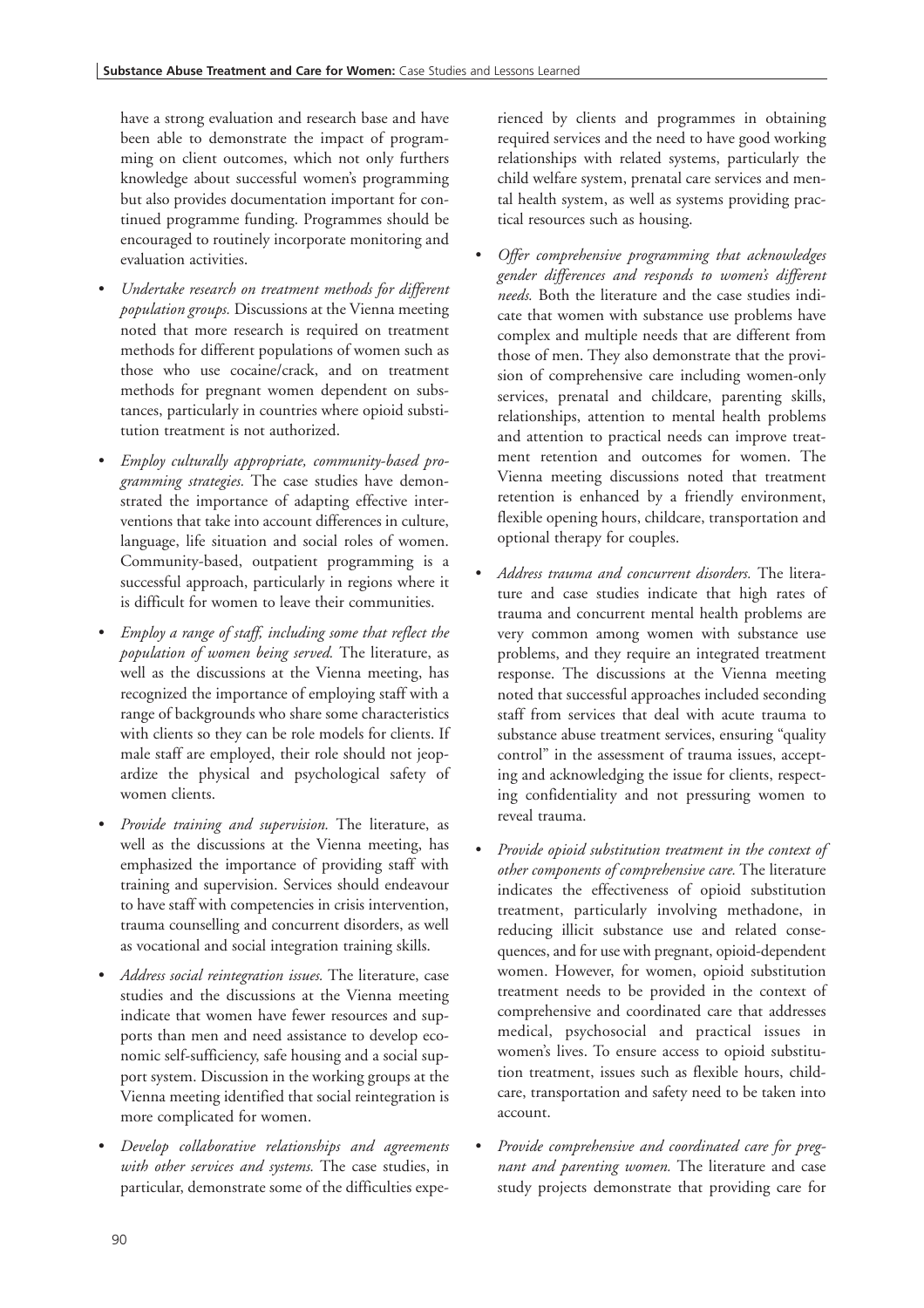pregnant, substance-using women that is multidisciplinary, comprehensive, practical, and offered through a single access point contributes to improved retention and outcomes for mothers and newborns. Discussion at the Vienna meeting identified successful approaches to be those including: pretreatment motivation programmes, activities that promote bonding between mother and unborn child and motivate women to consider their own longerterm health needs, not just the heath of the baby; family planning; and awareness and attitude training for pre- and post-natal care providers. Support for mother and child to stay together such as mother/ child units in residential care, and good supervision and training in self-care skills for staff who work with pregnant, substance- using women. Harm reduction models for pregnant and parenting women who are still using were also identified as being important.

• *Provide opioid substitution treatment for opioiddependent pregnant women.* Though not all countries allow methadone or other opioid substitution drugs to be prescribed, it is the treatment of choice for pregnant or breastfeeding women dependent on opioids. The discussions at the Vienna meeting underlined the need to develop guidelines for treatment of opioid-dependent women in countries where substitution drugs are not authorized, as well as for the treatment of pregnant women using psycho-stimulants.

# **Key points**

The key points in chapter 5 are as follows:

- Programme planning and development should be based on a careful needs assessment, with mechanisms built in to monitor achievement of programme and client objectives and outcomes.
- Successfully establishing a programme for women requires the involvement of key stakeholders who can provide initial and ongoing support for the programme, especially in times of limited resources.
- Gender-responsive programme organization addresses the structure of women's services, the involvement of women staff in leadership roles, ensuring that the environment is safe for women clients, and the employment, supervision and training of staff, some of whom should share some characteristics with clients and be role models.
- Community-based, culturally appropriate, outpatient or day treatment, located close to where women live, increases access and is less costly. However, some women, because of the severity of their substance use and related problems or other circumstances, will require residential treatment.
- Aftercare and social reintegration components, including activities that address skills development, employment and housing, are critical components of treatment for women.
- A comprehensive assessment should address areas particularly relevant for women, such as relationships, pregnancy, mental health problems including suicide, history of abuse and current domestic violence.
- Programmes for women should be gender-responsive in their philosophy and principles, with an integrated theory that provides a framework for programme development, content and materials. Providing women-only programmes that employ male models of treatment using labelling and confrontation will not produce desirable treatment outcomes for women.
- Studies have found that comprehensive or enhanced programming, which includes components such as women-only groups, childcare, prenatal care, women-focused topics, mental health programming, produces better outcomes for women in comparison with traditional mixed-gender programmes.
- Cognitive and behavioural treatment approaches have received scientific and clinical support for use in treatment programming for women.
- Recent work on women's psychological development has recognized the central role of relationships and connectedness in women's lives. Helping women learn ways to develop and maintain healthy relationships, women-only groups, family education and therapy, on-site childcare and parenting skills training are mechanisms to support women's need for connectedness and their network of relationships.
- The experience of trauma and mental health problems are common among women with substance use problems. Services for women need to be aware of the impact of these problems and develop strategies to address these issues either on site or through referral.
- Pharmacological interventions for opioid dependence, particularly for pregnant, opioid-dependent women, can reduce illicit substance use and related problems, improve social functioning and result in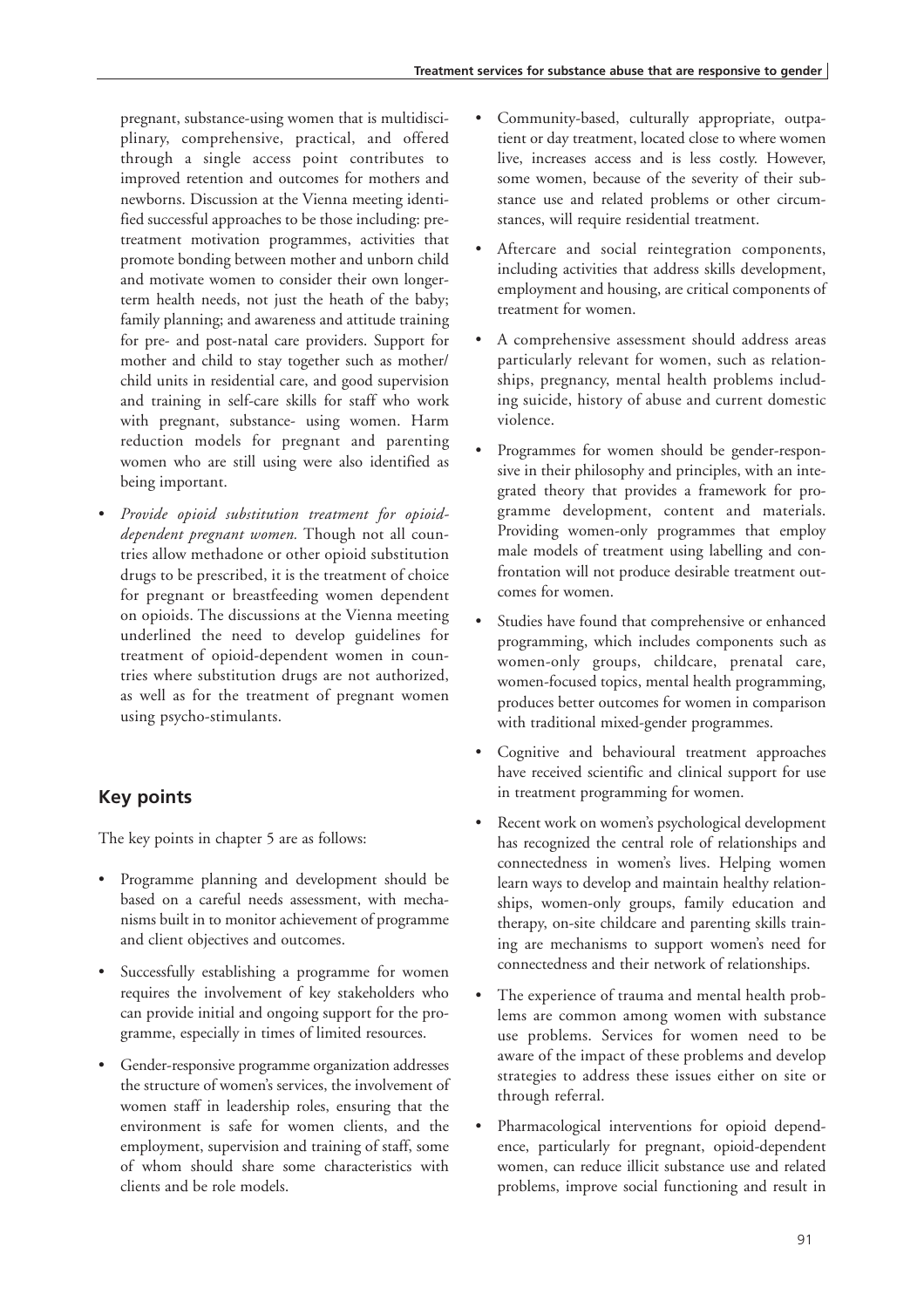better outcomes for newborns of pregnant women. However, pharmacological interventions need to be offered in the context of providing gender-responsive psychosocial treatments and addressing other practical needs.

Pregnant and parenting women have unique needs that require approaches that are non-judgemental, comprehensive and coordinated, particularly involving coordination between substance abuse treatment services and the child welfare and prenatal care sectors.

## **References**

- 1. *Drug Abuse Treatment and Rehabilitation: a Practical Planning and Implementation Guide* (United Nations publication, Sales No. E.03.XI.II) (available at www.unodc.org/unodc/en/treatment\_toolkit.html).
- 2. B. Bloom and S. S. Covington, "Gender-specific programming for female offenders: What is it and why is it important?" paper presented at the 50th Annual Meeting of the American Society of Criminology, Washington, D.C., 11-14 November 1998 (available at www.centerforgenderandjustice.org).
- 3. S. S. Covington, *Beyond Trauma: a Healing Journey for Women* (Center City, Minnesota, Hazelden Publishing and Educational Services, 2003) (available at www.stephaniecovington.com).
- 4. A. Price and C. Simmel, *Partners' Influence on Women's Addiction and Recovery: the Connection Between Substance Abuse, Trauma and Intimate Relationships* (Berkeley, California, National Abandoned Infants Assistance Resource Center, School of Social Welfare, University of California at Berkeley, 2002), p. 37 (available at http://aia.berkeley.edu/media/pdf/partners.pdf).
- 5. B. Bloom, B. Owen and S. S. Covington, *Gender-Responsive Strategies: Research, Practice, and Guiding Principles for Women Offenders* (United States, Department of Justice, National Institute of Corrections, 2003) (available at www.nicic.org/pubs/2003/018017.pdf).
- 6. L. Nelson-Zlupko and others, "Women in recovery: their perceptions of treatment effectiveness", *Journal of Substance Abuse Treatment*, vol. 13, No. 1 (1996), pp. 51-59.
- 7. W. C. Bonney, D. A. Randall and J. D. Cleveland, "An analysis of client-perceived curative factors in a therapy group of former incest victims", *Small Group Behavior: International Journal of Therapy, Counseling and Training*, vol. 17, No. 3 (1986), pp. 303-321.
- 8. J. Copeland and others, *Evaluation of a Specialist Drug and Alcohol Treatment Service for Women: Jarrah House*, Technical Report No. 17 (Sydney, National Drug and Alcohol Research Center, 1993).
- 9. C. Kirk and K. R. Amaranth, "Staffing issues in work with women at risk for and in recovery from substance abuse", *Women's Health Issues*, vol. 8, No. 4 (1998), pp. 261-266.
- 10. D. Hedrich, *Problem Drug Use by Women: Focus on Community-based Interventions* (Strasbourg, Pompidou Group, 2000) (available at www.coe.int/T/E/Social\_Cohesion/pompidou\_group/5.Publications/).
- 11. United States of America, Department of Health and Human Services, Substance Abuse and Mental Health Services Administration, Center for Substance Abuse Treatment, *Intensive Outpatient Treatment for Alcohol and Other Drug Abuse*, Treatment Improvement Protocol series No. 8 (Rockville, Maryland, 1994) (available at http://ncadi.samhsa.gov/govpubs/bkd139/).
- 12. R. Fiorentine and others, "Drug treatment: explaining the gender paradox", *Substance Use and Misuse*, vol. 32, No. 6 (1997), pp. 653-678.
- 13. Health Canada, *Best Practices: Treatment and Rehabilitation for Women with Substance Use Problems* (Ottawa, Minister of Public Works and Government Services, Canada, 2001) (available at www.cds-sca.com/).
- 14. National Institute on Drug Abuse, *Principles of Drug Addiction Treatment: a Research-Based Guide*, NIH publication No. 99-4180 (National Institute on Drug Abuse, United States Department of Health and Human Services, 1999), p. 3 (available at www.nida.nih.gov/PODAT/PODAT1.html).
- 15. Annette Verster and Ulrik Solberg, *Social Reintegration in the European Union and Norway*, European Monitoring Centre for Drugs and Drug Addiction (Lisbon, 2003), p. 4 (available at www.emcdda.eu.int/index.cfm).
- 16. University of Washington, "Addiction Severity Index, University of Washington Modification for Pregnant and Postpartum Women" (available at http://depts.washington.edu/fadu/ASIExitManual.pdf).
- 17. United States of America, Department of Health and Human Services, Substance Abuse and Mental Health Services Administration, Center for Substance Abuse Treatment, *Supplementary Administration Manual for the Expanded Female Version of the Addiction Severity Index (ASI) Instrument, the ASI-F*, DHSS Publication No. 96-8056 (Rockville, Maryland, 1997).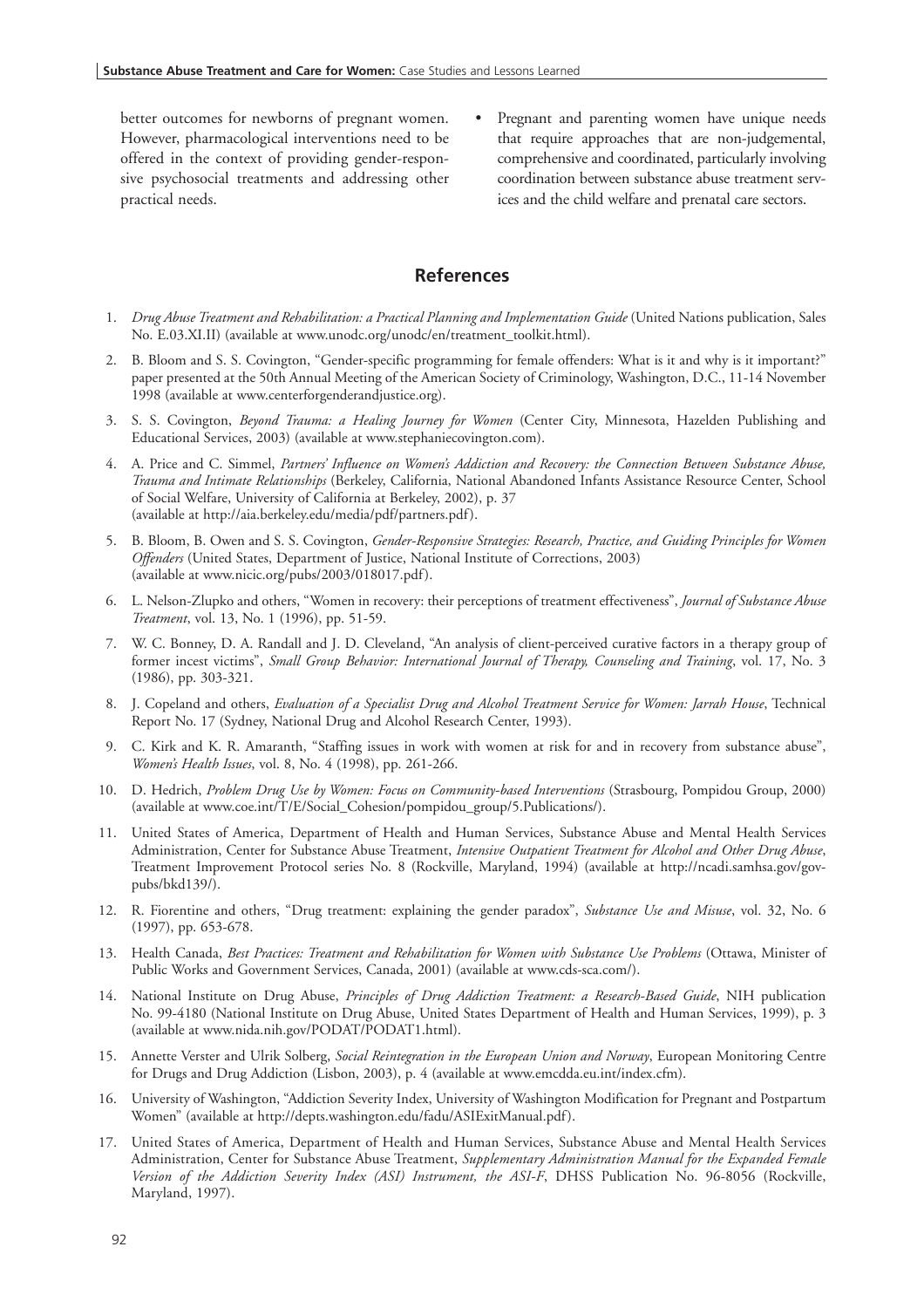- 18. M. Comfort and K. Kaltenbach, "The psychosocial history: an interview for pregnant and parenting women in substance abuse treatment and research", *Treatment for Drug Exposed Women and Their Children*, NIDA Research Monograph No. 166 (United States Department of Health and Human Services, National Institute on Drug Abuse, 1996), pp. 123-142.
- 19. United States of America, Department of Health and Human Services, Substance Abuse and Mental Health Services Administration, Center for Substance Abuse Treatment, *Substance Abuse Treatment: Addressing the Specific Needs of Women*, Treatment Improvement Protocol series (Rockville, Maryland), in press.
- 20. American Society of Addiction Medicine, *Patient Placement Criteria*, rev. 2nd ed. (Chevy Chase, Maryland, American Society of Addiction Medicine, 2001).
- 21. T. M. Grant and others, "When case management isn't enough: a model of paraprofessional advocacy for drug- and alcoholabusing mothers", *Journal of Case Management*, vol. 5, No. 1 (1996), pp. 3-11.
- 22. T. Grant and others, "Postpartum follow-up effects of paraprofessional intervention with high-risk women who abused alcohol and drugs during pregnancy", *Journal of Community Psychology*, vol. 31, No. 3 (2003), pp. 211-222.
- 23. R. Orwin, L. Francisco and T. Bernichon, *Effectiveness of Women's Substance Abuse Treatment Programs: a Meta-Analysis* (United States of America, Center for Substance Abuse Treatment, National Evaluation Data Services, May 2001), p. 34 (available at www.icpsr.umich.edu/SAMHDA/NTIES/NTIESPDF/SUMMARIES/21\_womens\_meta\_analysis.pdf).
- 24. O. S. Ashley, M. E. Marsden and T. M. Brady, "Effectiveness of substance abuse treatment programming for women: a review", *American Journal of Drug and Alcohol Abuse*, vol. 29, No. 1 (2003), pp. 19-53.
- 25. T. M. Winhusen and F. Kropp, "Psychosocial treatments for women with substance use disorders", *Obstetrics and Gynecology Clinics of North America*, vol. 30, No. 3 (2003), pp. 483-499.
- 26. J. Copeland and W. Hall, "A comparison of women seeking drug and alcohol treatment in a specialist women's and two traditional mixed-sex treatment services", *British Journal of Addiction*, vol. 87, No. 9 (1992), pp. 1293-1302.
- 27. J. Copeland and W. Hall, "A comparison of predictors of treatment drop-out of women seeking drug and alcohol treatment in a specialist women's and two traditional mixed-sex treatment services", *British Journal of Addiction*, vol. 87, No. 6 (1992), pp. 883-890.
- 28. J. O. Prochaska and C. C. DiClemente, *The Transtheoretical Approach: Crossing Traditional Boundaries of Therapy* (Homewood, Illinois, Dow Jones-Irwin, 1984).
- 29. S. Rollnick and W. R. Miller, "What is motivational interviewing?", *Behavioral and Cognitive Psychotherapy*, vol. 23, 1995, pp. 325-334 (also available online at www. motivationalinterviewing.org).
- 30. United States of America, Department of Health and Human Services, Substance Abuse and Mental Health Services Administration, Center for Substance Abuse Treatment, *Enhancing Motivation for Change in Substance Abuse Treatment*, Treatment Improvement Protocol series No. 35 (Rockville, Maryland, 2002) (available at http://www.health.org/govpubs/bkd342/).
- 31. V. B. Brown and others, "Women's steps of change and entry into drug abuse treatment: a multidimensional stages of change model", *Journal of Substance Abuse Treatment*, vol. 18, No. 3 (2000), pp. 231-240.
- 32. S. S. Covington and J. Surrey, "The Relational Model of Women's Psychological Development: implications for substance abuse", *Gender and Alcohol: Individual and Social Perspectives*, Sharon Wilsnack and Richard Wilsnack, eds. (New Brunswick, New Jersey, Rutgers Center of Alcohol Studies, 1997), pp. 335-351 (available at www.stephaniecovington.com).
- 33. N. Finkelstein and others, *Gender-Specific Substance Abuse Treatment* (National Women's Resource Center for the Prevention and Treatment of Alcohol, Tobacco and Other Drug Abuse and Mental Illness and Substance Abuse and Mental Health Services Administration and Health Resources and Services Administration, 1997).
- 34. S. S. Covington, "Helping women recover: creating gender-responsive treatment", *The Handbook of Addiction Treatment for Women: Theory and Practice*, S. L. Straussner and S. Brown, eds. (San Francisco, Jossey-Bass, 2002) (available at www.stephaniecovington.com).
- 35. S. S. Covington and J. Surrey, "The Relational Model of Women's Psychological Development: implications for substance abuse", *Work in Progress*, Working Paper Series No. 91 (Wellesley, Massachusetts, Stone Center, 2000) (available at www.stephaniecovington.com).
- 36. L. M. Najavits, "Training clinicians in the seeking safety treatment protocols for post traumatic stress disorder and substance abuse", *Alcoholism Treatment Quarterly*, vol. 18, No. 3 (2000), pp. 83-98.
- 37. Health Canada, *Best Practices: Concurrent Mental Health and Substance Use Disorders* (Ottawa, Ministry of Public Works and Government Services of Canada, 2002) (available at www.hc-sc.gc.ca/hecs-sesc/cds/pdf/concurrentBestPractice.pdf).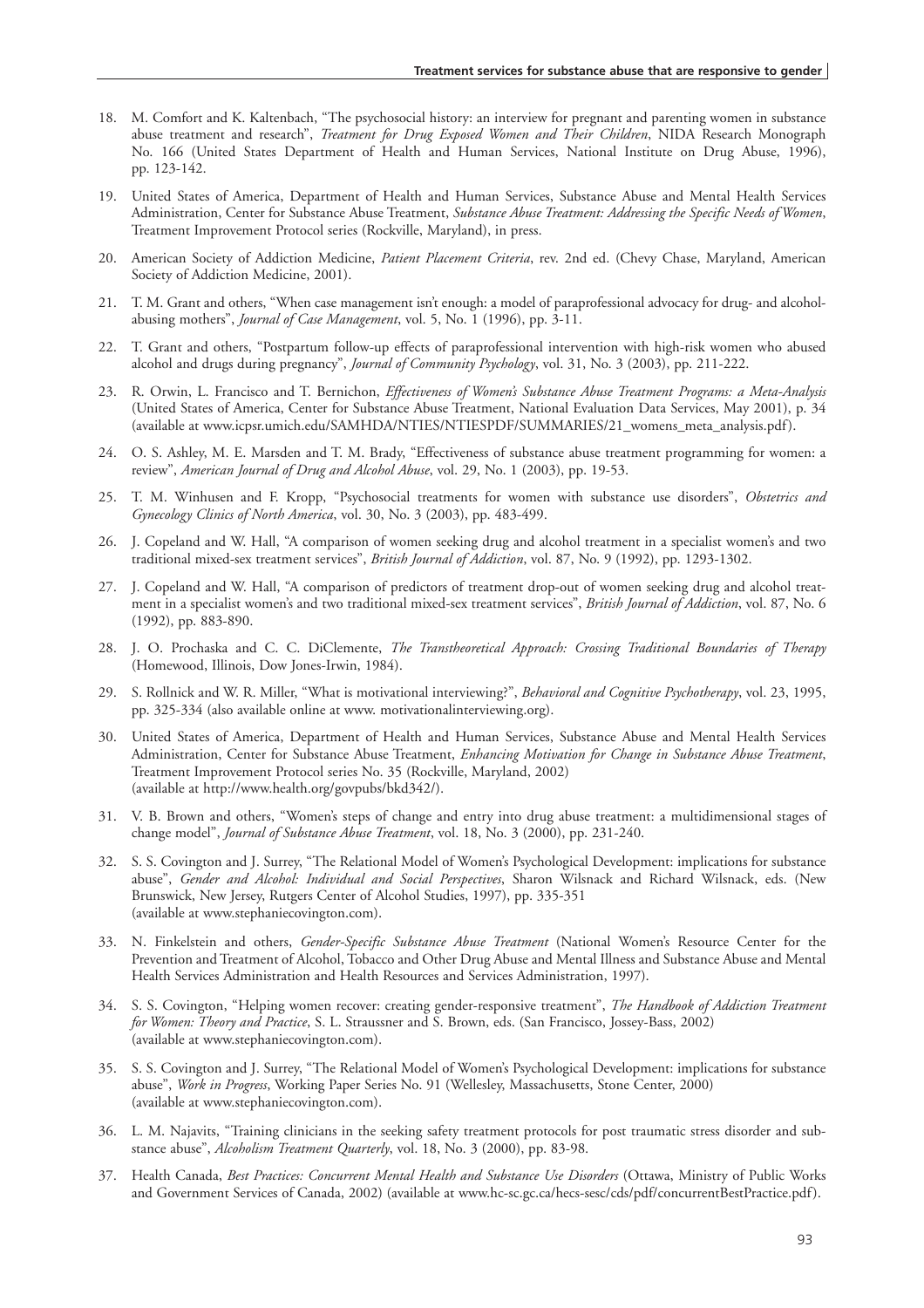- 38. M. M. Linehan and others, "Dialectical behavior therapy versus comprehensive validation therapy plus 12-step for the treatment of opioid dependent women meeting criteria for borderline personality disorder", *Drug and Alcohol Dependence*, vol. 67, No. 1 (2002), pp. 13-26.
- 39. L. M. Najavits, *Seeking Safety: a Treatment Manual for PTSD and Substance Abuse* (New York, Guildford Press, 2002).
- 40. N. Finkelstein, "A model of care for trauma-informed and trauma-sensitive services: the WELL & WELL child projects", presentation at the Missouri Spring Training Institute, 29 May 2003.
- 41. D. Hiebert-Murphy and L. Woytkiw, "A model for working with women dealing with child sexual abuse and addictions: the Laurel Centre, Winnipeg, Manitoba, Canada", *Journal of Substance Abuse Treatment*, vol. 18, No. 4 (2000), pp. 387-394.
- 42. G. Fischer, "Special issues in services for pregnant and parenting women", presentation at the meeting of the United Nations Office on Drugs and Crime entitled "Women's Drug Treatment: Lessons Learned", Vienna, 15-17 December 2003.
- 43. N. G. Bartholomew and others, "Effectiveness of a specialized intervention for women in a methadone program", *Journal of Psychoactive Drugs*, vol. 26, No. 3 (1994), pp. 249-255.
- 44. R. P. Mattick and others, "Methadone maintenance therapy versus no opioid replacement therapy for opioid dependence (Cochrane Review)", *The Cochrane Library*, Issue 3, 2004 (abstract available at www.cochrane.org/cochrane/revabstr/AB002209.htm).
- 45. Health Canada, *Best Practices: Methadone Maintenance Treatment* (Ottawa, Ministry of Public Works and Government Services of Canada, 2002) (available at www.cds-sca.com).
- 46. R. P. Mattick and others, "Buprenorphine maintenance versus placebo or methadone maintenance for opioid dependence (Cochrane Review)", *The Cochrane Library*, Issue 3, 2004 (abstract available at www.cochrane.org/cochrane/revabstr/AB002207.htm).
- 47. Health Canada, *Best Practices: Fetal Alcohol Syndrome/Fetal Alcohol Effects and the Effects of Other Substance Use During Pregnancy* (Ottawa, Minister of Public Works and Government Services of Canada, 2001) (available at www.cds-sca.com).
- 48. N. Poole, *Evaluation Report of the Sheway Project for High-Risk Pregnant and Parenting Women* (Vancouver, British Columbia, Centre of Excellence for Women's Health, 2000) (available at www.bccewh.bc.ca/PDFs/shewayreport.pdf).
- 49. G. Fischer, "Treatment of opioid dependence in pregnant women", *Addiction*, vol. 95, No. 8 (2000), pp. 1141-1144.
- 50. G. Fischer and others, "Maintenance therapy with synthetic opioids within a multidisciplinary program: a stabilizing necessity for pregnant opioid dependent women", *Archives of Women's Mental Health*, vol. 1, No. 3 (1998), pp. 109-116.
- 51. G. Fischer and others, "Pregnancy and substance abuse", *Archives of Women's Mental Health*, vol. 2, No. 2 (1999), pp. 57-65.
- 52. G. Fischer and others, "Comparison of methadone and slow release morphine maintenance in pregnant addicts", *Addiction*, vol. 94, No. 2 (1999), pp. 231-239.
- 53. M. L. Comfort and K. Kaltenbach, "Biopsychosocial characteristics and treatment outcomes of pregnant cocaine dependent women in residential and outpatient substance treatment", *Journal of Psychoactive Drugs*, vol. 31, No. 3 (1999), pp. 279-289.
- 54. M. L. Comfort and K. Kaltenbach, "Predictors of treatment outcomes for substance-abusing women: a retrospective study", *Substance Abuse*, vol. 21, No. 1 (2000), pp. 33-45.
- 55. M. L. Comfort and others, "Multiple predictors of substance-abusing women's treatment and life outcomes: a prospective longitudinal study", *Addictive Behaviors*, vol. 28, No. 2 (2003), pp. 199-224.

## **Bibliography**

#### *Assessment and treatment planning*

United States of America, Department of Health and Human Services, Substance Abuse and Mental Health Services Administration, Center for Substance Abuse Treatment. The role and current status of patient placement criteria in the treatment of substance use disorders. Rockville, Maryland, 2002. Treatment Improvement Protocol series No. 13.

#### *Psychosocial interventions*

Bloom, B. "Gender-responsive programming for women offenders: guiding principles and practices", *Forum on corrections research* 11: 3: 22-27, 1999.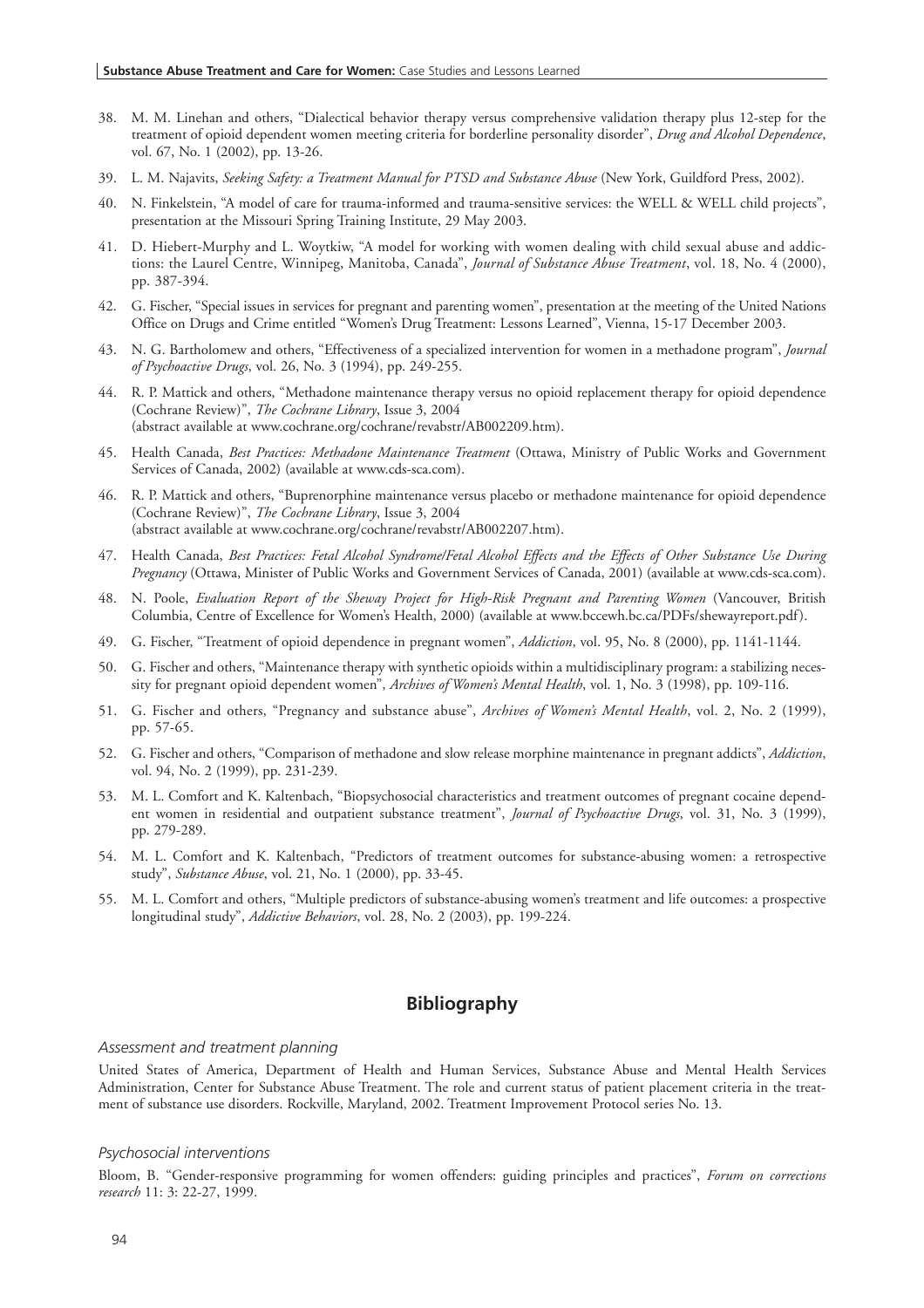Chander, G., and McCaul, M. E. Co-occurring psychiatric disorders in women with addictions, *Obstetrics and gynecology clinics of North America* 30:3:469-481, 2003.

Covington, S. S. Gender-responsive services. Presentation at the meeting of the United Nations Office on Drugs and Crime entitled "Women's Drug Treatment: Lessons Learned", Vienna, Austria, 15-17 December 2003.

Dahlgren, L. and Willander, A. Are special treatment facilities for female alcoholics needed? A controlled 2-year follow-up study from a specialized female unit (EWA) versus a mixed male/female treatment facility. *Alcoholism: clinical and experimental research* 13:4:499-504, 1989.

The effectiveness of incentives in enhancing treatment attendance and drug abstinence in methadone-maintained pregnant women. *By* H. Jones *and others*. *Drug and alcohol dependence* 61:3:297-306, 2001.

Evaluation of a specialist drug and alcohol treatment service for women; Jarrah House. *By* J. Copeland *and others*. Sydney, National Drug and Alcohol Research Center, 1993. Technical report No. 17.

Gordon, S. M. Women and addiction: gender issues in abuse and treatment. Caron Foundation, 2002.

Health Canada. Best practices: substance abuse treatment and rehabilitation. Ottawa, Canada, Minister of Public Works and Government Services, 1999.

Moras, K. Behavioral therapies for female drug users: an efficacy-focused review. Drug addiction research and the health of women*.* Cora Lee Wetherington and Adele B. Roman, eds. Rockville, Maryland, National Institute on Drug Abuse, United States Department of Health and Human Services, 1998. p. 197-222. NIH publication No. 98-4289

Poole, N., Greaves, L., and Cormier, R. A. Integrating treatment for tobacco and other addictions at the Aurora Centre of the British Columbia Women's Hospital and Health Centre. *Canadian journal of nursing research* 35:1:95-102, 2003.

Price, A., and Simmel, C. Partners' influence on women's addiction and recovery; the connection between substance abuse, trauma and intimate relationships. Berkeley, California, University of California at Berkeley, 2002.

Swift, W., and Copeland, J. Treatment needs of women with alcohol and other drug problems; experiences and views of Australian treatment personnel. *Drug and alcohol review* 17:1:59-67, 1998.

Targeting nicotine addiction in a substance abuse program. *By* J. R. Sharp *and others*. *NIDA science and practice perspectives* 2:1:33-39, 2003.

Underhill, B. L. Recovery needs of lesbian alcoholics in treatment. *Feminist perspectives on addictions*, N. Van Den Bergh, ed. New York, Springer, 1991. p. 73-86.

United Kingdom of Great Britain and Northern Ireland, Department of Health, National Treatment Agency for Substance Misuse. Models of care for the treatment of drug misusers. London, National Treatment Agency, 2002.

United States Department of Health and Human Services, National Institute on Drug Abuse. Treatment methods for women. *NIDA infofacts*, 2003.

World Health Organization. Women and the tobacco epidemic; challenges for the 21st century. Jonathan M. Samet and Soon-Young Yoon, eds. World Health Organization, 2001. WHO/NMH/TFI/01.1

#### *Pharmacological interventions*

Bogenschutz, M. P., and Geppert, C. M. A. Pharmacologic treatments for women with addictions. *Obstetrics and gynecology clinics of North America* 30:3:523-544, 2003.

Buprenorphine treatment of pregnant opioid-dependent women; maternal and neonatal outcomes. *By* R. E. Johnston *and others*. *Drug and alcohol dependence* 63:1:97-103, 2001.

Gordon, S. M. *Heroin; challenge for the 21st Century.* Caron Foundation, 2001.

Services provided during methadone treatment: a gender comparison. *By* G. A. Rowan-Szal *and others*. *Journal of substance abuse treatment* 19:1:7-14, 2000.

Verster, A., and Buning, E. European methadone guidelines. Euro-*Meth*work, 2000.

#### *Pregnancy and parenting*

Bolnick, J. M., and Rayburn, W. F. Substance use disorders in women; special considerations during pregnancy. *Obstetrics and gynecology clinics of North America* 30:3:545-558, 2003.

Child care and parenting education within drug treatment programs for pregnant and parenting women. *By* C. McMurtrie *and others*. *Women's health issues* 8:4:246-253, 1998.

Council of Europe, Pompidou Group. Pregnancy and drug misuse; proceedings of the symposium on pregnancy and drug misuse*.* Strasbourg, France, 6 and 7 March 1997.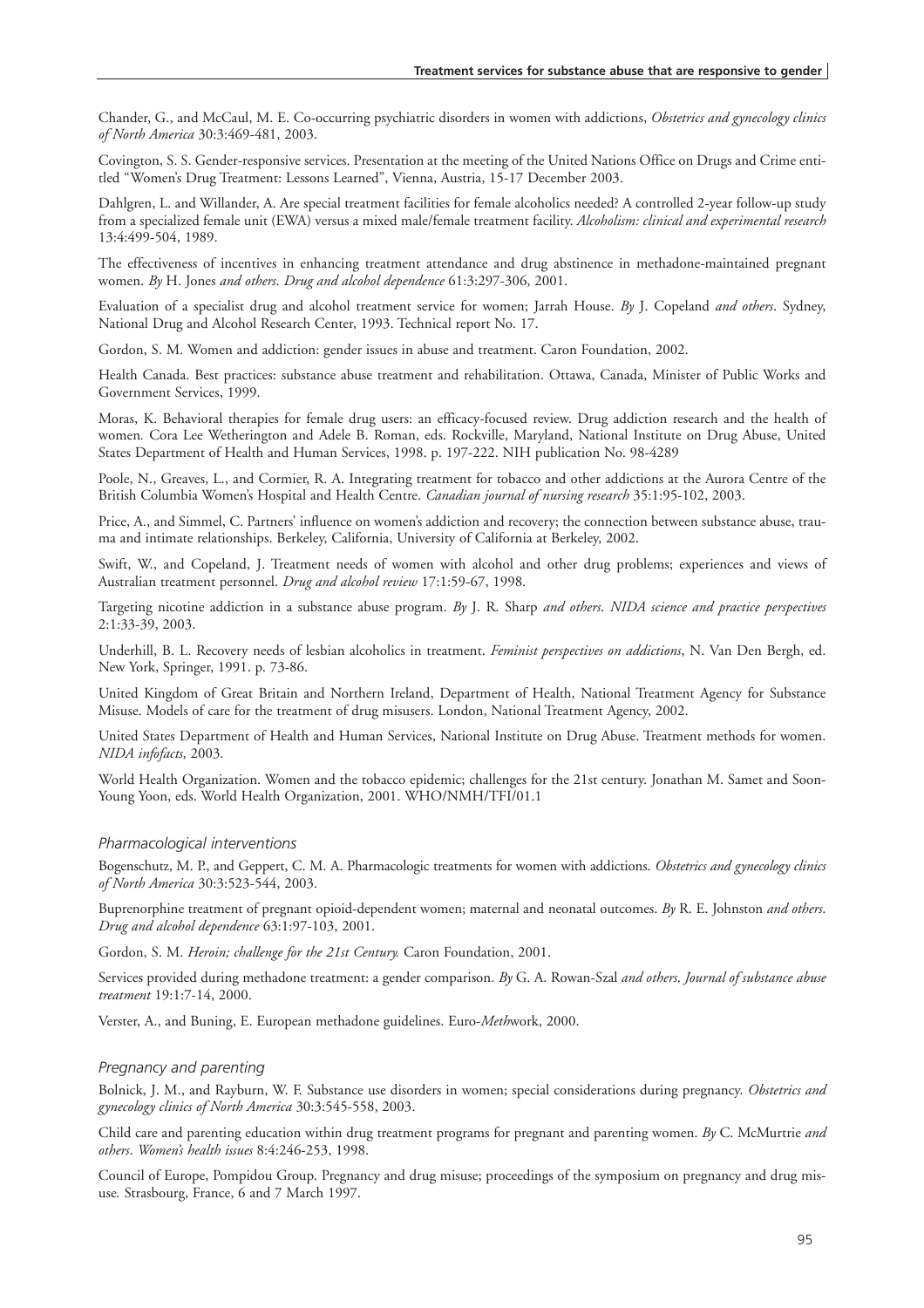Council of Europe, Pompidou Group. Pregnancy and drug misuse: Up-date 2000. Proceedings of the seminar on pregnancy and drug misuse, Strasbourg, France, 29 and 30 May 2000.

Creamer, S., and McMurtrie, C. Special needs of pregnant and parenting women in recovery; a move toward a more womencentered approach. *Women's health issues* 8:4:239-245, 1998.

Fischer, G. Special issues in services for pregnant and parenting women. Presentation at the meeting of the United Nations Office on Drugs and Crime entitled "Women's Drug Treatment: Lessons Learned", Vienna, 15-17 December 2003.

Howell, E. M., Heiser, N., and Harrington, M. A review of recent findings on substance abuse treatment for pregnant women. *Journal of substance abuse treatment* 16:3:195-219, 1999.

Leopold, B., and Steffan, E. Special needs of children of drug misusers. Council of Europe, Pompidou Group, 1997.

Neonatal outcome following buprenorphine maintenance during conception and throughout pregnancy. *By* S. D. Schindler *and others*. *Addiction* 98:1:103-110.

Roberts, L. W., and Dunn, L. B. Ethical considerations in caring for women with substance use disorders. *Obstetrics and gynecology clinics of North America* 30:3:559-582, 2003.

Sherman, B. R., Sanders, L. M., and Yearde, J. Role-modeling healthy behavior; peer counseling for pregnant and postpartum women in recovery. *Women's health issues* 8:4:230-238, 1998.

Treatment of opioid-dependent pregnant women with buprenorphine. *By* G. Fischer *and others*. *Addiction* 95:2:239-244, 2000.

United States of America, Department of Health and Human Services, Substance Abuse and Mental Health Services Administration, Center for Substance Abuse Treatment. Benefits of residential substance abuse treatment for pregnant and parenting women; highlights from a study of 50 demonstration programs of the Center for Substance Abuse Treatment. Substance Abuse and Mental Health Services Administration, 2001.

United States of America, Department of Health and Human Services, Substance Abuse and Mental Health Services Administration, Center for Substance Abuse Treatment. Improving treatment for drug-exposed infants. Rockville, Maryland, 1993. Treatment Improvement Protocol series No. 5.

United States of America, Department of Health and Human Services, Substance Abuse and Mental Health Services Administration, Center for Substance Abuse Treatment. Pregnant, substance-using women. Rockville, Maryland, 1993. Treatment Improvement Protocol series No. 2.

United States of America, National Institute on Drug Abuse. Buprenorphine treatment of pregnant opioid-dependent women; maternal and neonatal outcomes. Child and Adolescent Workgroup, 2003.

#### *Programme monitoring and evaluation*

United Nations Office on Drugs and Crime. Methodological toolkit. United Nations sales publication.

World Health Organization. Evaluation of psychoactive substance use disorder treatment. 2000, Workbook series.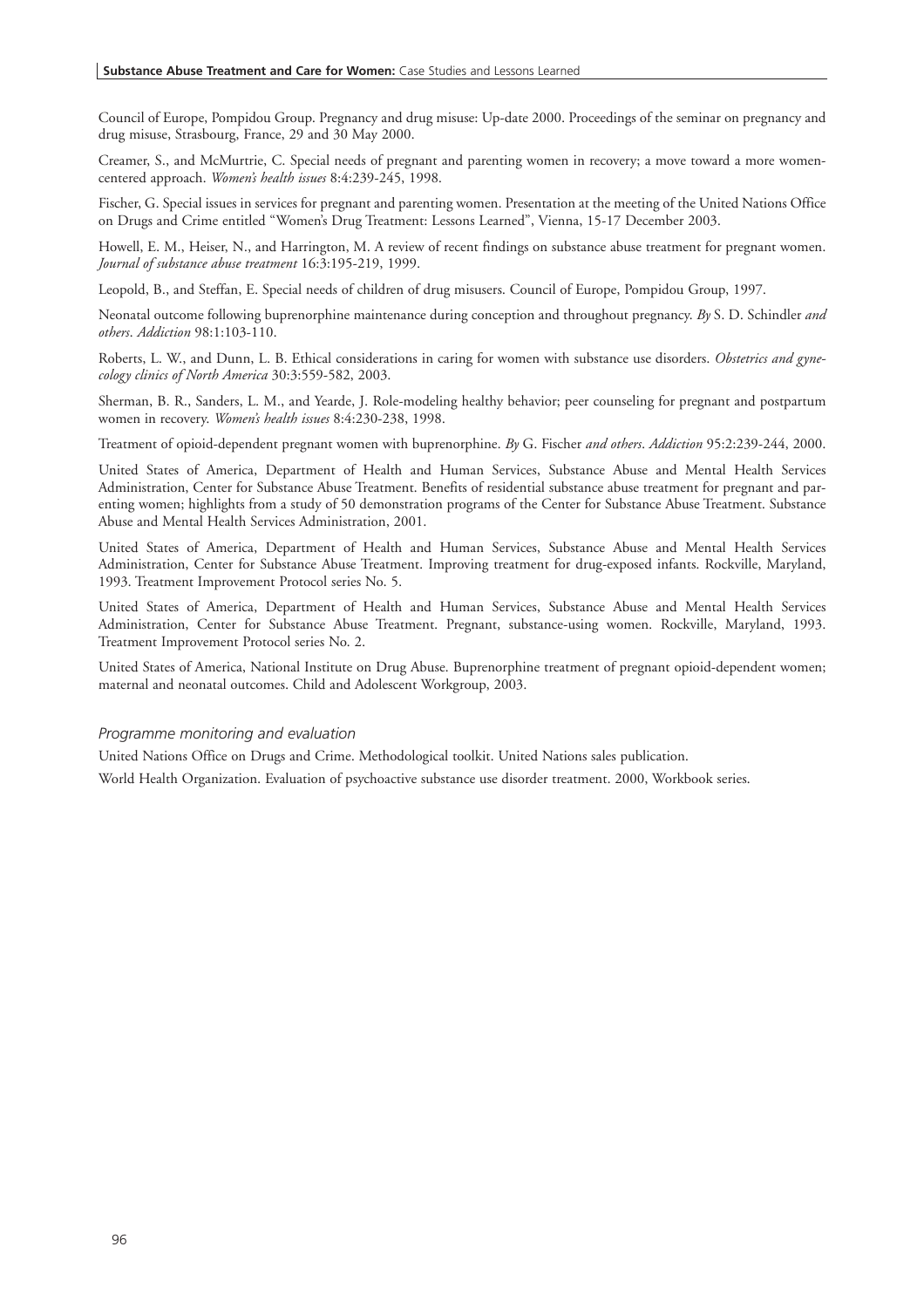